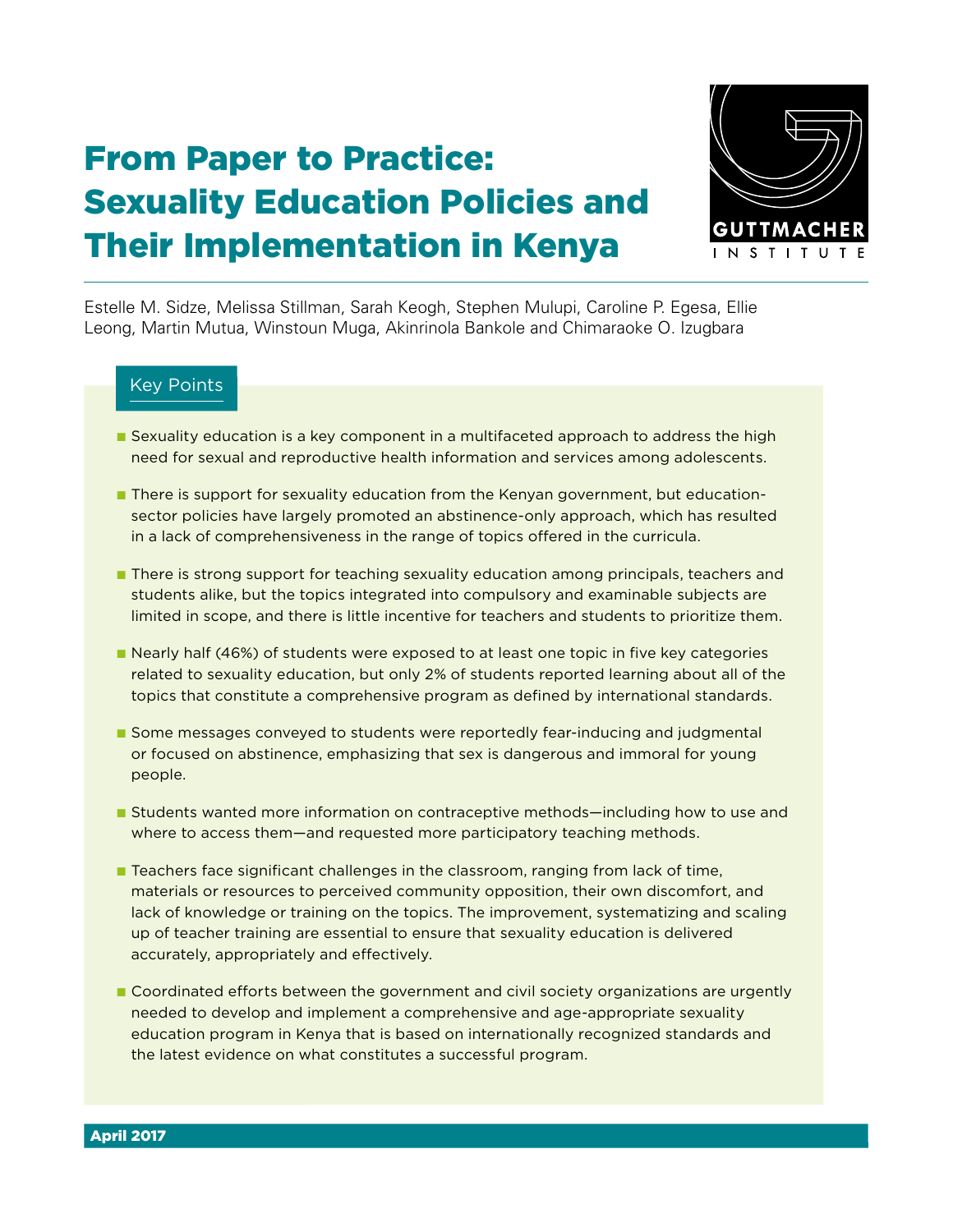

### **From Paper to Practice: Sexuality Education Policies and Their Implementation in Kenya**

Estelle M. Sidze, Melissa Stillman, Sarah Keogh, Stephen Mulupi, Caroline P. Egesa, Ellie Leong, Martin Mutua, Winstoun Muga, Akinrinola Bankole and Chimaraoke O. Izugbara

# **ACKNOWLEDGMENTS**

This report was written by Estelle M. Sidze, Stephen Mulupi, Caroline P. Egesa, Martin Mutua, Winstoun Muga and Chimaraoke O. Izugbara, all of the African Population and Health Research Center (APHRC); and Melissa Stillman, Sarah Keogh, Ellie Leong and Akinrinola Bankole, all of the Guttmacher Institute. It was edited by John Thomas, and Kathleen Randall oversaw production; both are at the Guttmacher Institute.

The authors thank the following individuals for insightful comments on an early draft: Nicole Haberland, Population Council; Judith Helzner, independent consultant; Jane Kamau, UNESCO Kenya; Paul Kuria, National Gender and Equality Commission; and Eunice Muthengi, Population Council Kenya. They also acknowledge the following colleagues for their review and comments: Benta Abuya, Caroline Kabiru and Joyce Mumah, all of APHRC; and Ann Biddlecom, Evert Ketting, Gustavo Suarez and Vanessa Woog, all of the Guttmacher Institute. In addition, the authors thank Christine Panchaud, independent consultant, for her contributions to the development and testing of study instruments and fieldwork training.

The authors greatly appreciate the members of the Advisory Committee for their technical support and guidance during the development of the project and for contributions to the policy recommendations: Jane Kamau, UNESCO Kenya; Andrew Mwanthi, Nairobi City County

school health department; Francis Obare, Population Council Kenya; Albert Obuyi, Center for the Study of Adolescence in Kenya; and Olive Wambui, Kenya Institute of Curriculum Development. The authors acknowledge the logistical support of the Kenya Ministry of Education in Nairobi, Mombasa and Homa Bay counties.

This report was made possible by grants to the Guttmacher Institute from the Dutch Ministry of Foreign Affairs and the Swedish International Development Cooperation Agency (Sida). Core support provided to APHRC by Sida and the William and Flora Hewlett Foundation also assisted in the development of the study and this report. The findings and conclusions in this report are those of the authors and do not necessarily reflect positions and policies of the donors. The Guttmacher Institute gratefully acknowledges the unrestricted funding it receives from many individuals and foundations including major grants from the William and Flora Hewlett Foundation and the David and Lucile Packard Foundation which undergirds all of the Institute's work.



Ministry of Foreign Affairs of the Netherlands



### © Guttmacher Institute 2017

Suggested citation: Sidze EM et al., *From Paper to Practice: Sexuality Education Policies and Their Implementation in Kenya,* New York: Guttmacher Institute, 2017, https://www.guttmacher.org/report/sexuality-education-kenya.

**www.guttmacher.org**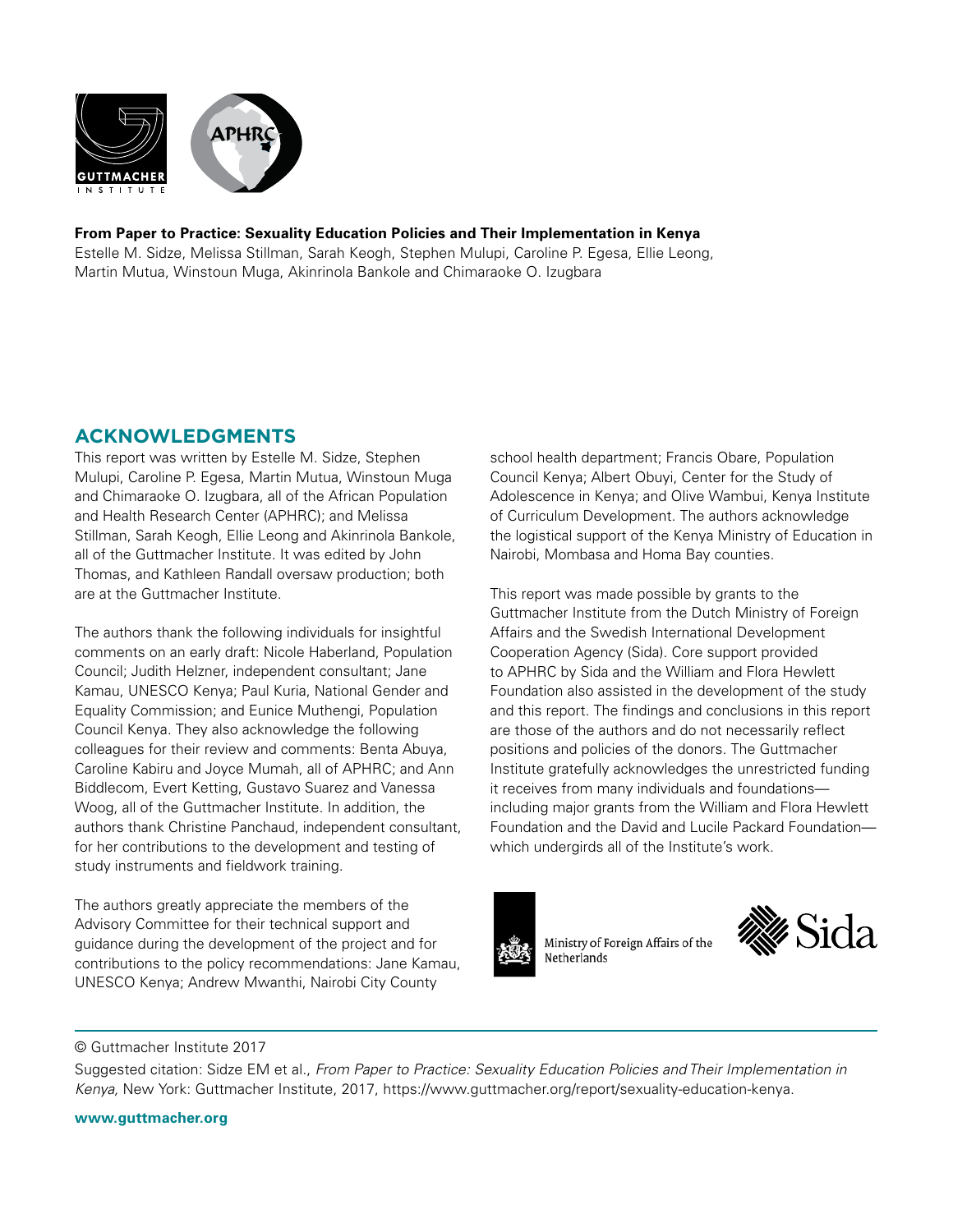# Contents

| Adolescents' Sexual and Reproductive Health  4 |
|------------------------------------------------|
|                                                |
|                                                |
|                                                |

| Instrument Development and Data Collection10 |  |
|----------------------------------------------|--|
|                                              |  |
|                                              |  |

# CHAPTER 3: SEXUALITY EDUCATION IN KENYA ....... 17

| Actors Involved in Curriculum Development 18 |  |
|----------------------------------------------|--|
|                                              |  |
| Sexuality Education Yes, But How             |  |
|                                              |  |
| Challenges to Program Development and        |  |
|                                              |  |
|                                              |  |
|                                              |  |

# CHAPTER 4: SEXUALITY EDUCATION

# CHAPTER 5: SCHOOL SYSTEM SUPPORT

| <u>ULIAL TEN 9. JULIUUL JTJTEM JULI UNIT</u> |  |
|----------------------------------------------|--|
|                                              |  |
|                                              |  |
|                                              |  |
|                                              |  |
|                                              |  |

## CHAPTER 6: OUT-OF-SCHOOL SOURCES FOR

| NGOs and Community-Based Organizations 39 |  |
|-------------------------------------------|--|
|                                           |  |

# CHAPTER 7: OPINIONS ABOUT

| Principals' and Teachers' Opinions  42        |  |
|-----------------------------------------------|--|
| Perspectives of Government, Civil Society and |  |
|                                               |  |
|                                               |  |
|                                               |  |

## CHAPTER 8: CONCLUSIONS AND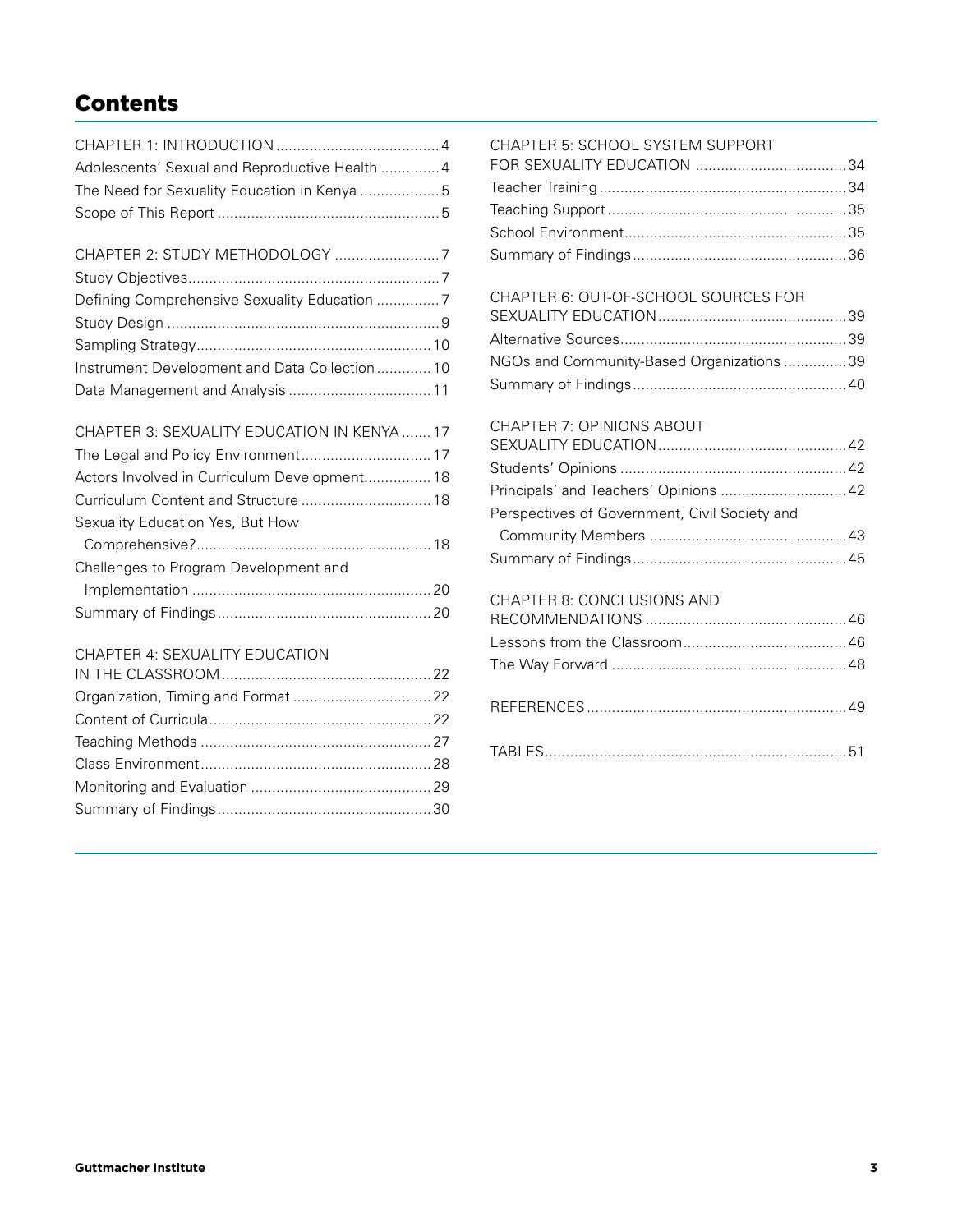# Introduction

imely provision of accurate and comprehensive in-<br>formation and life skills training regarding sexual and<br>reproductive health and rights (SRHR) is essential for<br>adolescents to achieve sexual health and rights and<br>avoid neg imely provision of accurate and comprehensive information and life skills training regarding sexual and reproductive health and rights (SRHR) is essential for adolescents to achieve sexual health and rights and is just one component in a multifaceted approach to address, and ultimately improve, the sexual and reproductive lives of young people, it provides a structured opportunity for adolescents to gain knowledge and skills, to explore their attitudes and values, and to practice the decision making and other life skills necessary for making healthy informed choices about their sexual lives.<sup>2-7</sup> Abstinence-only education programs have shown little evidence of improving sexual and reproductive health (SRH) outcomes.<sup>8,9</sup> In contrast, comprehensive sexuality education programs that recognize sexual activity during adolescence as normative behavior, that seek to ensure the safety of such behavior, and that focus on human rights, gender equality and empowerment have demonstrated impact in several areas: improving knowledge, selfconfidence and self-esteem; positively changing attitudes and gender and social norms; strengthening decision-making and communication skills and building self-efficacy; and increasing the use of condoms and other contraceptives.<sup>3,8-15</sup>

# **Adolescents' sexual and reproductive health**

Addressing the high levels of unprotected sexual activity, STIs (including HIV infection), early pregnancy and abortion among adolescents is a priority for program planners and policymakers in Kenya.<sup>16–18</sup> Despite efforts targeting these reproductive health issues, recent studies indicate a persistently high need for SRH information and services, further emphasizing the need for high-quality sexuality education.19–21

# **Sexual activity**

Nationally, more than a third of adolescents (those aged 15–19), whether married or not, have had sexual intercourse (37% of females and 41% of males), and about one-fifth

are currently sexually active (Table 1.1, page 6). The median age at first intercourse is 18 for females and 17 for males, yet among 15–19-year-olds, 11% and 20% of each gender, respectively, initiated sex before age 15. In the three geographic areas included in the current study, adolescents living in Homa Bay county were more likely to initiate sex at an early age (24% of females and 39% of males) than were those living in Mombasa (6% and 26%, respectively) or Nairobi county (10% and 17%, respectively).

### **Contraception, unplanned births and abortion**

Contraceptive use is relatively low among adolescents in Kenya. Although 96% of all adolescent females have heard of at least one modern method, only 41% of sexually active 15–19-year-olds are currently using any contraceptive method, and 37% are using a modern one.<sup>20</sup> The vast majority (93%) of sexually active adolescent females who are unmarried want to avoid pregnancy within the next two years, but 52% have an unmet need for family planning, meaning they either want to postpone their next birth by at least two years or do not want any (additional) children, but are not using a contraceptive method. Among the 12% of adolescent females who are married or in a union, 61% want to avoid a pregnancy, and 23% have an unmet need for family planning. About one-fifth of all adolescents in Kenya have begun childbearing (i.e., have had a live birth or are currently pregnant), and 59% of their births in the past five years were reported as unplanned. There is also evidence that adolescents are particularly vulnerable to severe complications from clandestine unsafe abortions.19 A 2013 study on the incidence of and complications from unsafe abortion in Kenya indicated that 10–19-year-olds accounted for 17% of all women who sought postabortion care in public facilities, and that 74% of the moderate or severe complication cases were among this group, partly because of their use of lessskilled providers.

# **HIV prevalence and knowledge**

HIV infection among adolescents remains a concern in Kenya, despite multiple efforts to reduce its prevalence.<sup>22</sup> Nationally, 62% of females and 81% of males aged 15–19 know where to get condoms, but only 49% and 58%, respectively, have comprehensive knowledge of HIV and AIDS.\*20 HIV disproportionately affects young women: HIV prevalence among 15–24-year-olds is 4%, compared with 2% among their male counterparts, $23,24$  and the

<sup>\*</sup>Comprehensive knowledge includes correctly identifying that HIV risk can be reduced by consistently using condoms and by having a single partner who is HIV-negative and who has no other partners, knowing that a healthy-looking person can have HIV and rejecting the two most common local misconceptions about HIV transmission (via mosquitoes and sharing food).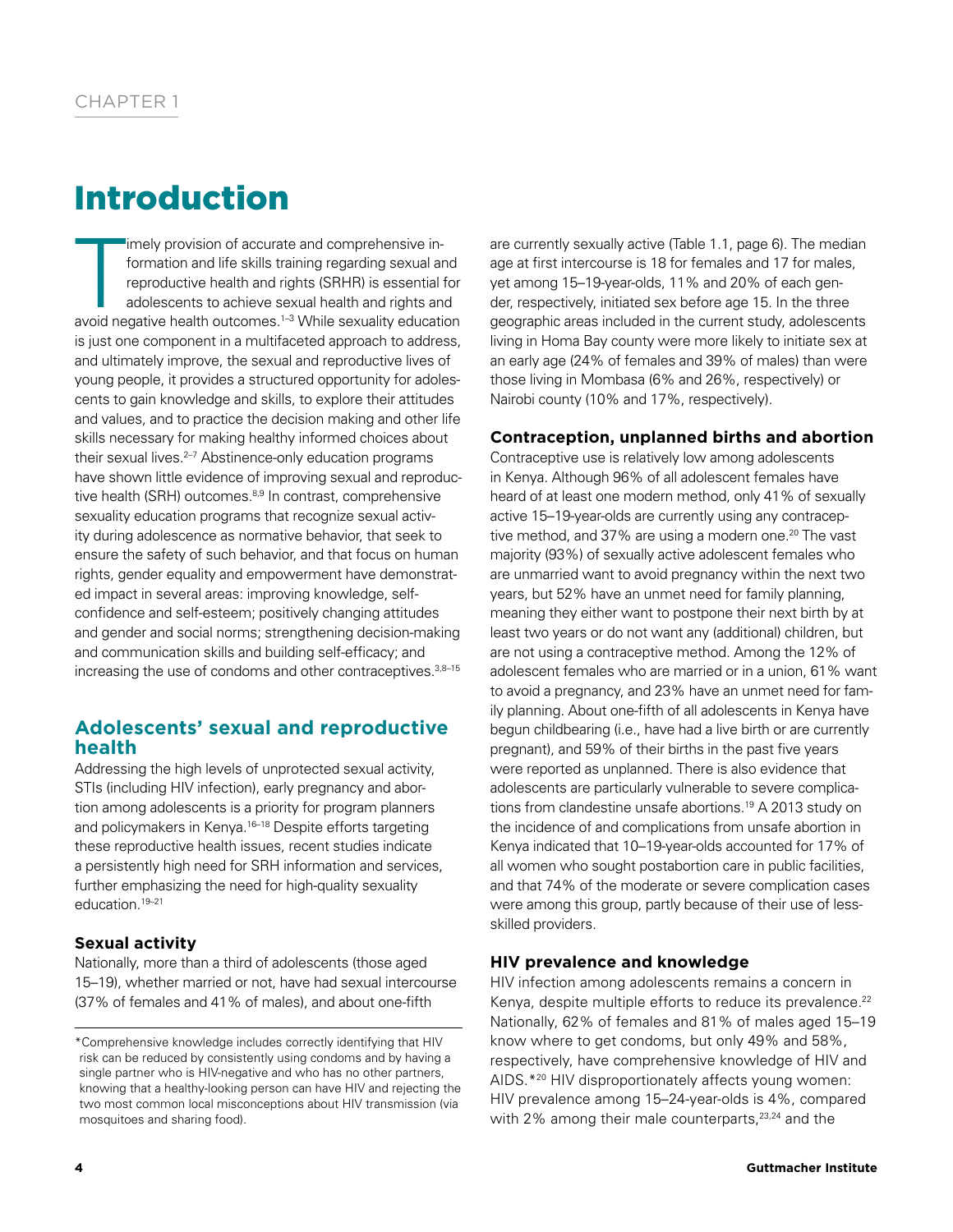number of new infections among females aged 10–19 in 2015 was more than double that among males in the same age-group (13,000 vs. 5,100).<sup>23</sup>

## **Sexual violence and harmful traditional practices**

Among 15–19-year-olds, 7% of females and 3% of males in Kenya have experienced sexual violence, and 4% and 1%, respectively, had the experience by age 15.20 Six percent of adolescents who have ever been pregnant have experienced some form of physical violence during pregnancy. Female genital cutting persists as a traditional practice, despite being outlawed since 2011;25 nationally, 11% of adolescents have undergone this procedure.<sup>20</sup>

# **The need for sexuality education in Kenya**

As these indicators demonstrate, the contexts in which adolescents in Kenya must navigate their sexual and reproductive lives are complex and, in some cases, vary by region and gender. In recognizing that improving adolescents' access to high-quality information and services is essential for ameliorating negative health outcomes, key stakeholders in Kenya have proposed policies and programs regarding adolescent SRH, including those related to sexuality education.18 Implementation of new policies, however, has been difficult in the absence of official legislation to enforce them. A major challenge in this effort has been to reconcile rights-based approaches that emphasize adolescents' right to comprehensive SRH information and services with deeply rooted conservative approaches that stigmatize or denounce certain aspects of SRH education and services, such as improving access to condoms.<sup>26,27</sup> The legal and policy environments are discussed in Chapter 3.

# **Scope of this report**

Reviews of policies and curricula pertaining to sexuality education have shown that while many countries have established curricula, little is known about their use in schools—the degree of implementation, the mode and quality of the instruction, the existence of program monitoring and evaluation tools, the adequacy and quality of teacher training, the level of support for or opposition to the subject, and the effectiveness of existing programs in achieving desired knowledge and behavioral outcomes among students.28–33 Small-scale reviews of school-based programs run by nongovernmental organizations (NGOs) have been conducted in Kenya, but there has not been a review of the government's sexuality education program in schools.34,35

This report provides a snapshot of how sexuality education policies in Kenya are translated into practice in secondary schools, and what students, teachers and principals think about them. Data from official documents, key informant interviews and school-based surveys were used to examine how sexuality education programs in three counties were developed, implemented and experienced. This report presents findings on the development of policies and curricula, including the actors involved and challenges faced; how sexuality education is taught in classrooms; students' experiences and preferences; support for implementation, including teacher training and school environment factors; sexuality education outside of the classroom; and general opinions about sexuality education among key stakeholders. The information presented is intended to provide the Kenyan government and other stakeholders with a better understanding of sexuality education in its schools, and ultimately to improve the quality and effectiveness of such education for both teachers and students.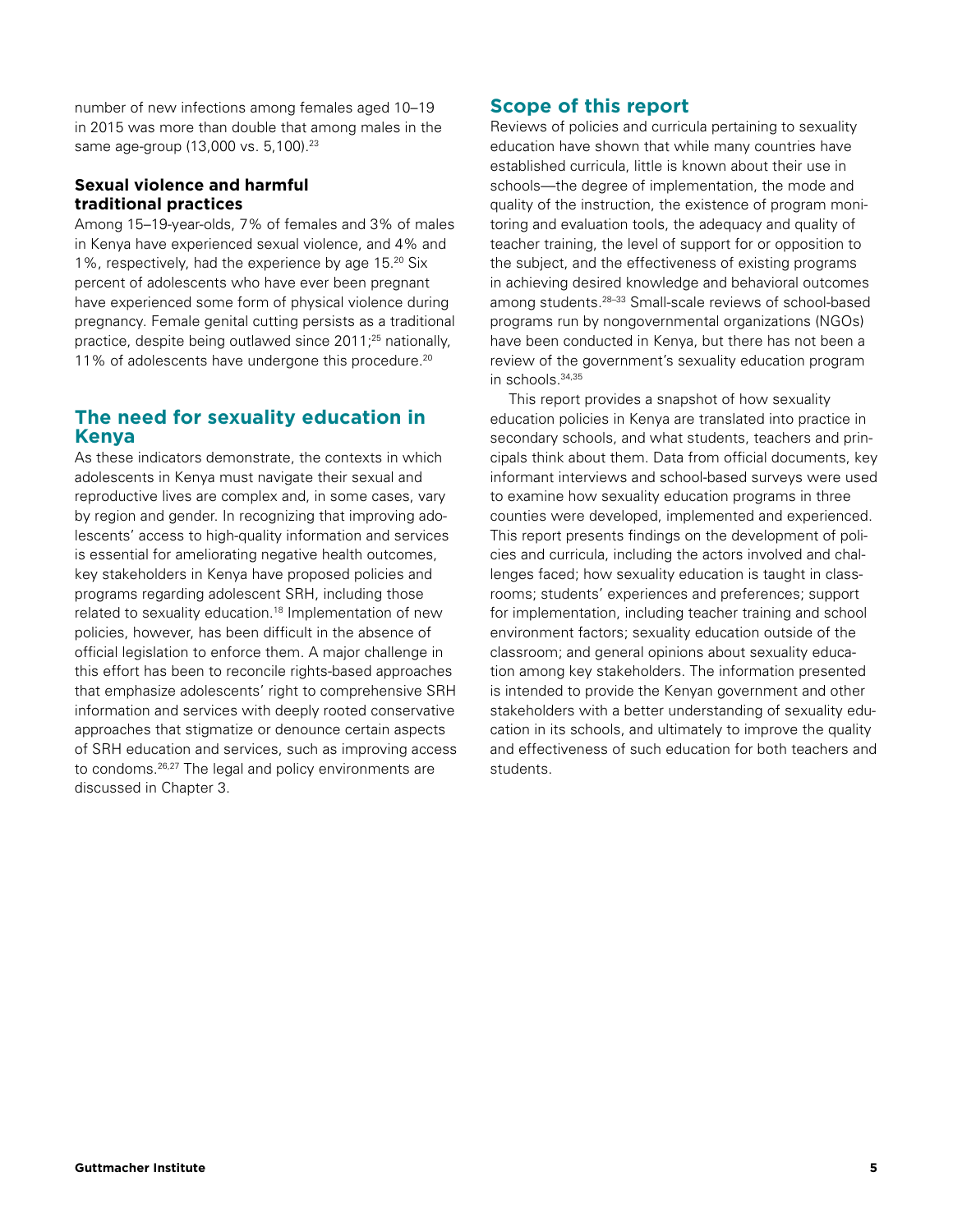#### TABLE 1.1

### Sexual and reproductive health indicators for females and males, both nationally and by county, **2014 Kenya Demographic and Health Survey, 2014**

| Indicator                                             | All    |      | Nairobi |       | Mombasa |      | Homa Bay |       |
|-------------------------------------------------------|--------|------|---------|-------|---------|------|----------|-------|
|                                                       | Female | Male | Female  | Male  | Female  | Male | Female   | Male  |
| <b>Marriage and fertility</b>                         |        |      |         |       |         |      |          |       |
| Median age at first intercourse†                      | 18.0   | 17.4 | 19.3    | 17.8  | 19.3    | 18.1 | 15.7     | 15.6  |
| Median age at first marriage‡                         | 20.2   | 25.3 | 22.1    | 26.1  | 21.5    | 27.7 | 17.5     | 23.8  |
| Total fertility rate (15-49)§                         | 3.9    | na   | 2.7     | na    | 3.2     | na   | 5.2      | na    |
| Age-specific fertility rate (15-19) <sup>++</sup>     | 96.0   | na   | 81.0    | na    | 81.0    | na   | 178.0    | na    |
| Currently married/in union (15-19)                    | 11.9   | 0.6  | 13.6    | 0.0   | 16.4    | 0.0  | 15.9     | 0.0   |
| Has begun childbearing (15-19)                        | 18.1   | na   | 17.4    | na    | 16.6    | na   | 33.3     | na    |
| Recent birth was unplanned $\ddagger\ddagger$         | 59.0   | na   | ds      | na    | ds      | na   | 75.6     | na    |
| Sexual activity (15-19)                               |        |      |         |       |         |      |          |       |
| Ever had sexual intercourse                           | 37.1   | 40.5 | 46.2    | 56.8  | 35.3    | 42.8 | 53.6     | 50.4  |
| Had sexual intercourse before age 15                  | 10.7   | 19.7 | 9.7     | 17.1  | 5.5     | 25.6 | 23.7     | 38.8  |
| Currently sexually active§§                           | 20.7   | 17.9 | 27.0    | 22.8  | 32.2    | 21.0 | 28.5     | 14.0  |
| Sexual health knowledge (15-19)                       |        |      |         |       |         |      |          |       |
| Knows of a modern contraceptive*†                     | 96.2   | 97.8 | 97.1    | 100.0 | 99.1    | 97.1 | 99.4     | 100.0 |
| Knows where to get condoms                            | 61.9   | 81.3 | 79.8    | 89.0  | 89.5    | 97.1 | 80.2     | 92.2  |
| Has comprehensive knowledge of HIV/AIDS*‡             | 49.0   | 57.7 | 54.3    | 58.9  | 47.6    | 69.2 | 60.0     | 74.7  |
| Contraceptive use among sexually active women (15-19) |        |      |         |       |         |      |          |       |
| Currently using any method                            |        |      |         |       |         |      |          |       |
| All                                                   | 40.5   | na   | 69.6    | na    | 50.3    | na   | 50.3     | na    |
| Married/in union                                      | 40.2   | na   | 76.2    | na    | 47.0    | na   | 56.3     | na    |
| Unmarried                                             | 41.3   | na   | 52.4    | na    | ds      | na   | ds       | na    |
| Currently using a modern method*§                     |        |      |         |       |         |      |          |       |
| All                                                   | 37.1   | na   | 65.3    | na    | 43.3    | na   | 53.5     | na    |
| Married/in union                                      | 36.8   | na   | 70.2    | na    | 37.6    | na   | 56.3     | na    |
| Unmarried                                             | 38.1   | na   | 52.4    | na    | ds      | na   | ds       | na    |
| Has unmet need for family planningt*                  |        |      |         |       |         |      |          |       |
| All                                                   | 36.5   | na   | 16.8    | na    | ds      | na   | 26.7     | na    |
| Married/in union                                      | 23.0   | na   | 4.4     | na    | ds      | na   | ds       | na    |
| Unmarried                                             | 52.0   | na   | 34.6    | na    | ds      | na   | ds       | na    |
| Has demand for family planning†‡                      |        |      |         |       |         |      |          |       |
| All                                                   | 76.2   | na   | 82.2    | na    | ds      | na   | 81.8     | na    |
| Married/in union                                      | 61.4   | na   | 78.8    | na    | ds      | na   | ds       | na    |
| Unmarried                                             | 93.3   | na   | 87.0    | na    | ds      | na   | ds       | na    |
| <b>Negative outcomes</b>                              |        |      |         |       |         |      |          |       |
| Has HIV (15-24)                                       | 3.6    | 1.8  | u       | u     | u       | u    | u        | u     |
| Has experienced sexual violence (15-19)               | 6.5    | 2.7  | ds      | ds    | ds      | ds   | ds       | ds    |
| Has experienced female genital mutilation (15-19)     | 11.4   | na   | 4.5     | na    | 2.4     | na   | 0.0      | na    |

†Among women aged 20-49 and men aged 20-54. ‡Among women aged 25-49 and men aged 30-54. §The average number of live births a woman would have by the age of 50 if she were subject, throughout her life, to the age-specific fertility rates observed in each given year; calculation assumes no mortality. ††The annual number of births to women of a specified age or age-group per 1,000 women in that group. ‡‡For any birth in the past five years that was defined as mistimed or unwanted. §§Defined as having had sexual intercourse in the past three months or being currently married. \*†Women were prompted for their recognition of the following methods: female and male sterilization, IUD, injectable, implant, pill, male and female condoms, lactational amenorrhea method, emergency contraception, rhythm/calendar method and withdrawal. The last two were excluded as modern methods. \*\* thickudes correctly identifying that HIV risk can be reduced by consistently using condoms and by having a single partner who is HIV-negative and who has no other partners, knowing that a healthy-looking person can have HIV and rejecting the two most common local misconceptions about HIV transmission (via mosquitoes and sharing food). \*§In addition to the methods listed for the knowledge of modern contraceptives measure (except for emergency contraception), women were asked about the diaphragm, foam/gel, other modern methods and other traditional methods. Rhythm/calendar, withdrawal and other traditional methods were excluded as modern methods. †\*Unmet need for family planning is defined as currently married or sexually active and fecund women who want to postpone their next birth for two or more years or who want to stop childbearing altogether but are not currently using a method. †‡The sum of those who have an unmet need and those who are currently using a method. *Notes:* Median age at first intercourse, median age at first marriage, total fertility rate, age-specific fertility rate and initiation of childbearing are from the 2014 Kenya Demographic and Health Survey (KDHS); all other indicators (except HIV prevalence) were calculated using data from the 2014 KDHS. Recent sexual activity, knowledge of sources for condoms, experience with sexual violence and female genital mutilation were not included in the short version of the 2014 KDHS; proportions for these indicators and for demand for family planning and unmet need were calculated only among women who were selected for the full questionnaire. Figures are percentages unless indicated otherwise. na=not applicable. ds=data suppressed, for when DHS data are available for fewer than 20 respondents. u=unavailable. *Sources:* Overall—reference 20. HIV prevalence—reference 23.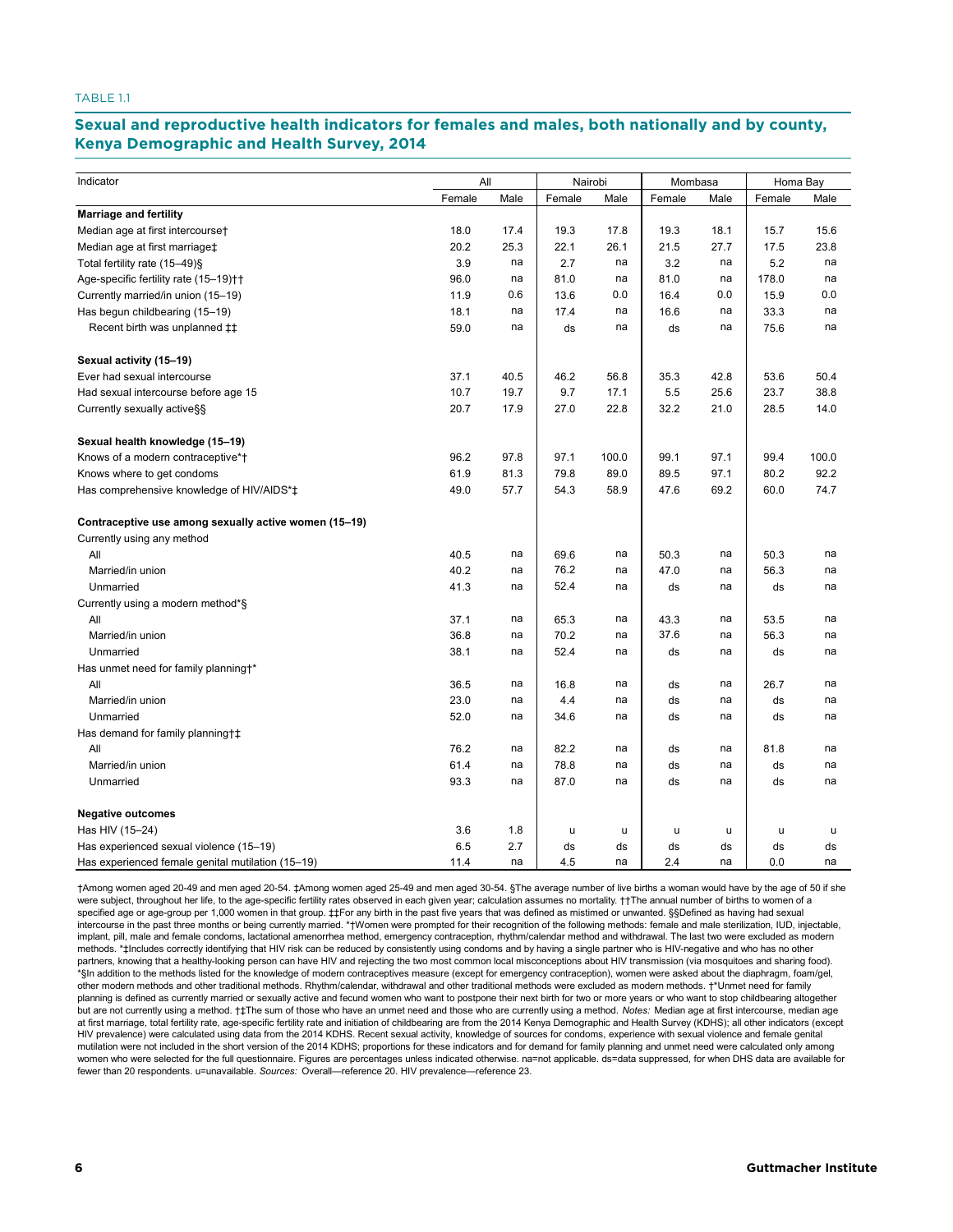# Study Methodology

 $\begin{bmatrix} \frac{1}{2} \\ \frac{1}{2} \\ \frac{1}{2} \\ \frac{1}{2} \\ \frac{1}{2} \\ \frac{1}{2} \\ \frac{1}{2} \\ \frac{1}{2} \\ \frac{1}{2} \\ \frac{1}{2} \\ \frac{1}{2} \\ \frac{1}{2} \\ \frac{1}{2} \\ \frac{1}{2} \\ \frac{1}{2} \\ \frac{1}{2} \\ \frac{1}{2} \\ \frac{1}{2} \\ \frac{1}{2} \\ \frac{1}{2} \\ \frac{1}{2} \\ \frac{1}{2} \\ \frac{1}{2} \\ \frac{1}{2} \\ \frac{1}{2} \\ \frac{1}{2} \\ \frac{1}{2$ he study on which this report is based was conducted as part of a multicountry study to assess the implementation of sexuality education in four countries from two regions (Latin America and Africa): Peru, Guatemala, Ghana and Kenya.\* In each region, one country was chosen that is at a relatively more advanced implementation stage with its sexuality education program (Peru and Ghana), and another was chosen that is at an earlier stage (Guatemala and Kenya); these selections were based on reviews of policy documents and curricula, program evaluations and other regional reports,30,31,36,37 as well as consultation with stakeholders and research partners. While a major aim of the overall study is to compare all four countries, this report presents findings only for Kenya.

\*A large-scale study of the implementation of sexuality education curricula in schools in eight Asian countries has been undertaken by UNESCO, with technical support from the Population Council. No such multicountry studies are under way in Africa or Latin America.

# **Study objectives**

The goal of this study was to provide a robust, comprehensive analysis of policies and curricula regarding sexuality education in Kenya and their implementation in secondary schools, with a focus on three geographically and ethnically diverse counties: Homa Bay, Mombasa and Nairobi. Specific objectives included documenting policies and curricula on sexuality education, describing the implementation of these, assessing the comprehensiveness of the content, examining the opinions and attitudes of students and teachers regarding sexuality education, and providing recommendations to inform the design and implementation of such programs in schools in Kenya and beyond.

# **Defining comprehensive sexuality education**

While different definitions of comprehensive sexuality education (CSE) have been developed over time, 4-7,38,39 this study used the United Nations Population Fund (UNFPA)

# BOX 2.1 Definition of comprehensive sexuality education

#### **UNFPA Operational Guidance for Comprehensive Sexuality Education**

"UNFPA defines 'comprehensive sexuality education' as a rightbased and gender-focused approach to sexuality education, whether in school or out of school. CSE is curriculum-based education that aims to equip children and young people with the knowledge, skills, attitudes and values that will enable them to develop a positive view of their sexuality, in the context of their emotional and social development. By embracing a holistic vision of sexuality and sexual behaviour, which goes beyond a focus on prevention of pregnancy and

sexually transmitted infections (STIs), CSE enables children and young people to: 1) Acquire accurate information about human sexuality, sexual and reproductive health, and human rights, including about: sexual anatomy and physiology; reproduction, contraception, pregnancy and childbirth; sexually transmitted infections and HIV/ AIDS; family life and interpersonal relationships; culture and sexuality; human rights empowerment, non-discrimination, equality and gender roles; sexual behaviour and sexual diversity; and sexual abuse, gender-based violence and harmful practices; 2) Explore and nurture

positive values and attitudes towards their sexual and reproductive health, and develop self-esteem, respect for human rights and gender equality. CSE empowers young people to take control of their own behaviour and, in turn, treat others with respect, acceptance, tolerance and empathy, regardless of their gender, ethnicity, race or sexual orientation; 3) Develop life skills that encourage critical thinking, communication and negotiation, decision-making and assertiveness. These skills can contribute to better and more productive relationships with family members, peers, friends, and romantic or sexual partners."39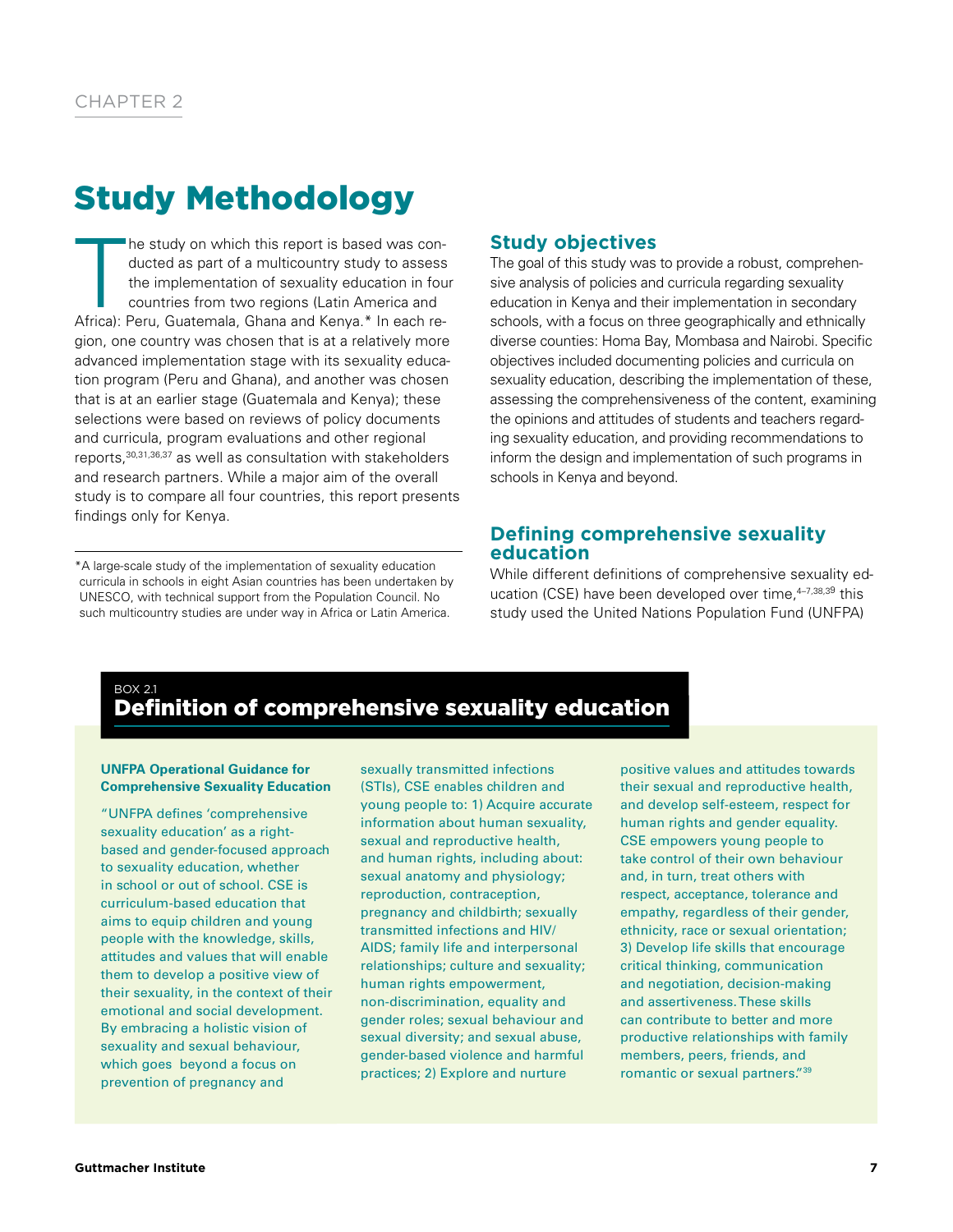definition (Box 2.1, page 7). On the basis of the UNFPA definition, this study explored sexuality education according to three dimensions: information and topics covered, values and attitudes nurtured, and life skills developed.

# **Assessing the comprehensiveness of topics offered**

One aim of the study was to measure the comprehensiveness in the range of topics offered. Although the Kenyan government does not claim to be providing *comprehensive* sexuality education in schools, we assessed the range of topics according to international standards, in order to provide a baseline measure for developing policies or curricula in the future. The topics considered in this study reflect a broad approach that could reasonably be expected in Kenya, given cultural contexts. We did not include topics such as sexual pleasure or desire, which are not culturally appropriate in the country setting. We did include abstinence, as this approach persists in many developing (as well as some developed) countries. Using various international guidelines, we identified five topic categories as key components of a comprehensive program (Box 2.2). The presence or absence of the topics in each category was used to measure comprehensiveness in the range of topics offered. We defined three levels: minimum, adequate and high. If at least one topic in each of the five categories was included, the range met at least a "minimum" level.\* If nearly all topics (except one at most) in each of the categories were included, the range was considered at least "adequate." The range was deemed to meet a "high" level of comprehensiveness if all topics in each category were included. These levels of comprehensiveness are not mutually exclusive; for example, schools that meet an "adequate" level also meet the "minimum" level, but will be categorized at the highest level achieved.

In addition to these topics, our study examined concepts and messages that may be delivered—and the values, attitudes and life skills nurtured—as part of a comprehensive approach to sexuality education (Box 2.3, page 9). These elements focus on gender, rights and empowerment, risk-reduction skills, interpersonal relationships and positive views on healthy sexuality. To gain a more nuanced understanding of what is taught in the classroom and the tone in which the teaching is delivered, we assessed, among both students and teachers, the extent to which the concepts and messages were emphasized. We do not, however, include these aspects in our measure of comprehensiveness in the range of topics.

\*The individual topics included in the categories are based on international guidelines, but the levels of comprehensiveness were defined specifically for this study and do not refer to any international standards.

# BOX 2.2

# Key categories and topics that constitute comprehensive sexuality education

| Category                               | <b>Topics</b>                                                                                                                                                                                                     |
|----------------------------------------|-------------------------------------------------------------------------------------------------------------------------------------------------------------------------------------------------------------------|
| Sexual and reproductive physiology     | Puberty/physical changes in the body; reproductive organs;<br>menstruation; pregnancy and childbirth                                                                                                              |
| HIV/STI prevention                     | HIV and AIDS; other STIs; where to access STI/HIV services;<br>prevention of mother-to-child transmission                                                                                                         |
| Contraception and unintended pregnancy | Contraceptive methods; where to get contraceptive methods;<br>how to use contraceptive methods; abortion                                                                                                          |
| Values and interpersonal skills        | Communicating within relationships; decision-making skills; sex<br>in exchange for money or gifts; sexual behavior; abstinence/<br>chastity; moral issues related to sexuality                                    |
| Gender and SRH rights                  | Sexual and reproductive rights; equality between men and<br>women; prevention of violence and sexual abuse; sexual<br>orientation; positive living for young people living with HIV;<br>female genital mutilation |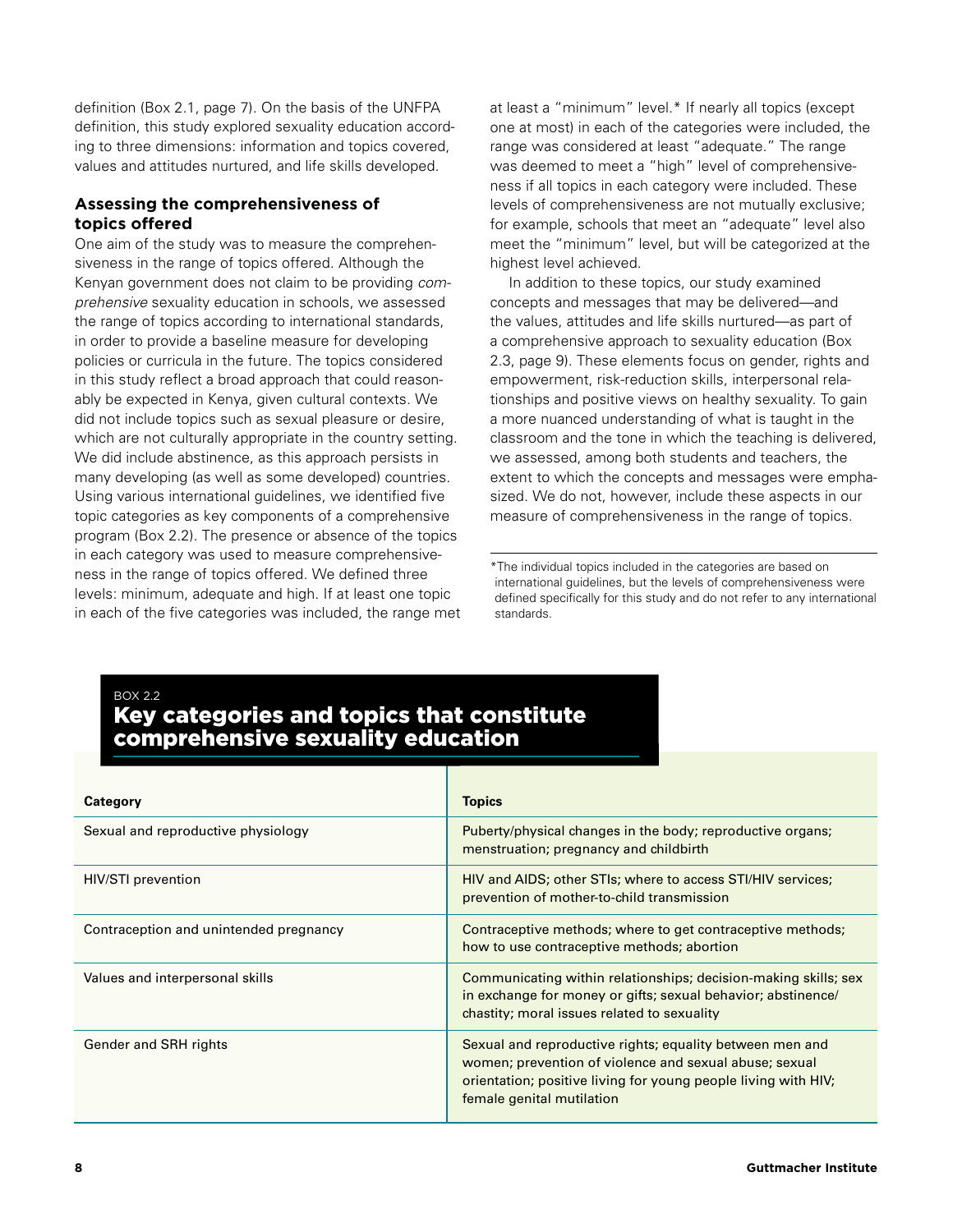# **Limitations of the comprehensiveness measure**

The measure we developed addresses only the range of topics taught, not other essential components that may determine the comprehensiveness of a sexuality education program, such as integration of youth and community engagement into curriculum development, use of participatory teaching methods, safety of the learning environment, and links to SRH services and other initiatives that address adolescent sexual and reproductive health (ASRH) issues.26,40,41 Moreover, the measure does not assess the depth or manner in which a topic is addressed. For example, our measure assessed whether a school teaches about contraception, but did not capture the accuracy of information, the value judgments conveyed or the time spent teaching about contraception.

# **Study design**

This cross-sectional assessment evaluates the implementation of sexuality education in three counties in Kenya. In addition to reviewing existing documents, the study collected data from three sources.

*In-depth interviews with key informants.* Informants were asked about their views on current sexuality education policy; opinions about the design, structure, coverage and content of the program; experiences implementing sexuality education in the school system, including how to better support it and challenges faced; perceived sources of support for or opposition to implementation at the national, district and school levels; and monitoring and evaluation frameworks in place.

#### *Survey of secondary school principals and teachers.*

Researcher-administered surveys elicited interviewees' responses regarding the content of the curriculum; approach and format of sexuality education in schools; teacher and student assessment methods; teacher training and support; school environment and perceptions of support for or opposition to the subject; and attitudes toward sexuality and SRH issues.

*Survey of secondary school students.* Self-administered surveys assessed students' exposure to sexuality education; preferences regarding content, teaching approach and format of the information received; level of support for or opposition to sexuality education in schools; and attitudes toward SRH issues.

BOX 2.3

# Concepts, messages and values conveyed in comprehensive sexuality education

| Focus of the concept or message                                       | <b>Specific concepts and messages</b>                                                                                                                                                                                                                                              |
|-----------------------------------------------------------------------|------------------------------------------------------------------------------------------------------------------------------------------------------------------------------------------------------------------------------------------------------------------------------------|
| Gender, rights and empowerment                                        | How to make positive decisions and stick to them; recognizing<br>forced sexual contact; respect for self and others regardless<br>of gender or social status; the right of young people to have<br>accurate information about relationships, and sexual and<br>reproductive health |
| Risk reduction and prevention of HIV/STIs and<br>unintended pregnancy | How alcohol and drugs affect behavior; signs, symptoms and<br>ways to prevent transmission of HIV/STIs; ways to prevent<br>pregnancy; explanations of how each contraceptive method<br>works and the importance of using a method consistently and<br>correctly                    |
| Interpersonal relationship skills                                     | Men and women share responsibility for pregnancies;<br>how to communicate/negotiate with a partner about using<br>contraceptive methods and getting screened for HIV/STIs; the<br>importance of disclosing HIV status to a partner                                                 |
| Healthy, positive approach to sex                                     | Young people should protect themselves when having sex;<br>sexuality is a natural, healthy and positive part of life                                                                                                                                                               |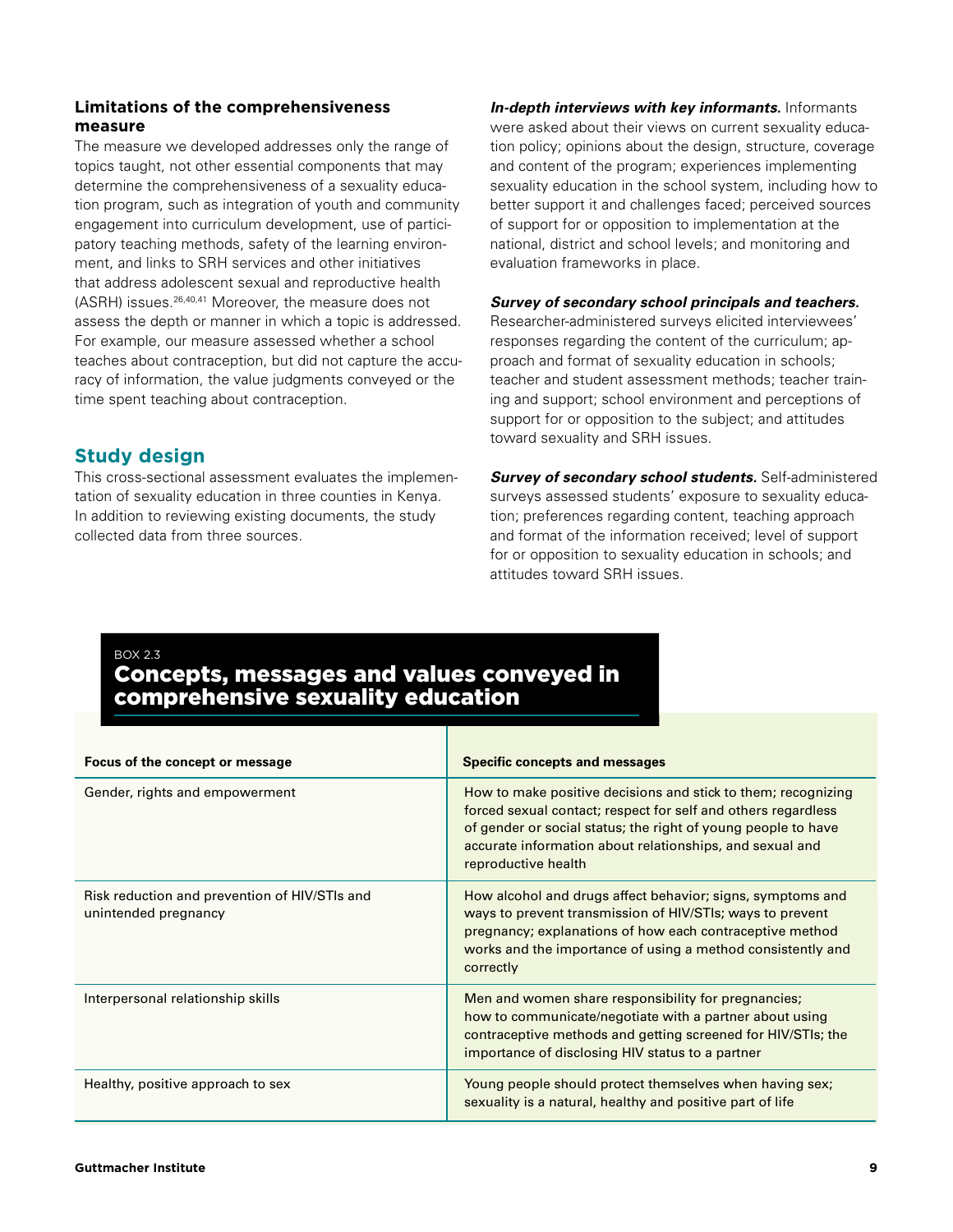# **Sampling strategy Key informant interviews**

Twenty-five key informants were identified through consultation with a wide range of stakeholders involved in policy making, program implementation or advocacy regarding sexuality education. Informants included Ministry of Education staff involved in the development of policies and curricula related to sexuality education, as well as national stakeholders and individuals with international agencies and NGOs involved in implementation. Also included were individuals working for groups advocating for or opposing the provision of sexuality education in schools, and leaders of community organizations (e.g., youth associations), parent-teacher associations, women's groups and religious groups.

# **Survey of schools**

**Selection of schools.** Because the study targeted students aged 15–17, surveys were conducted in secondary schools.\* Seventy-eight secondary schools were selected across the three counties (Table 2.1, page 12); this number was based on a minimum required sample of 2,500 students, and a low-end estimate of 35 eligible students per school, using typical school and grade sizes. The sampling frame was an updated 2014 school list from the Kenya Ministry of Education.† For each county, the sample was stratified by school type (public or private) and coeducational status (mixed gender, females only or males only) to ensure a representative sample.‡ We did not analyze the data for all of these strata: This report examines differences by school type but not by coeducational status, owing to the small number of single-gender schools in our sample. Although schools were sampled from three counties representing a geographically and ethnically diverse range of areas, the findings presented in this report should not be interpreted to be nationally representative.

Of the 78 targeted schools, 18 did not grant permission to conduct surveys and were therefore dropped from the sample and replaced. Sixteen of these were private schools in Nairobi and Mombasa, many of which were highly selective or international schools; they declined because of lengthy internal procedures to obtain approval, rather than an objection to the study itself.

*Selection of principals and teachers.* All principals from selected schools were eligible. In five schools, principals were unable to make time for the survey; therefore, only

73 schools are represented for school-level indicators that rely on information from principals. Teachers were selected on the basis of their involvement in teaching sexuality education topics to students in Form 2 or 3 (i.e., the second and third years of secondary school). Since sexuality education is integrated into life skills, biology and religious education, teachers of these subjects were targeted in each sampled school. These teachers were identified through consultation with the school principal, and up to three teachers per school were selected on the basis of availability on the day of the survey and an aim to cover the range of subjects in which sexuality education topics are taught. In one school, no teachers were available, so only 77 schools are represented for school-level indicators that rely on teacher-level data.

**Selection of students.** All students in Forms 2 and 3 and aged 15–17 were eligible for sampling in each school. These students were selected because they were likely to have been exposed to at least one year of sexuality education in secondary school and could therefore provide the information we sought to collect. Although this age range was targeted, students aged 13–14 and those older than 17 who were in Form 2 or 3 were not excluded from participating. Five percent of students who participated were younger than 15, and 7% were older than 17. Updated data on the number of students in these forms were obtained from each school prior to sampling. To ensure equal representation of each school within its county, the number of sampled students per school was proportionate to school size. To minimize potential bias, all eligible students in Forms 2 and 3 at each school were gathered in a room and a ballot box was used to randomly select the desired sample of students.

# **Instrument development and data collection**

The interview guide and questionnaires used in this study were developed by an international team of researchers; they drew from multiple instruments that have been used to assess aspects of sexuality education both in and out of school.<sup>1-3,40,42-46</sup> Discussions were held with representatives from the Kenya Ministry of Education, the Kenya Institute of Curriculum Development, the United Nations Educational, Scientific and Cultural Organization (UNESCO), the Population Council and various local

<sup>\*</sup>The education system in Kenya includes eight years of primary education (Standards 1–8), four years of secondary education (Forms 1–4) and four years of tertiary education. Secondary school students are, on average, between 13 and 17 years old. †The list included data on all secondary schools, with specific information on location, type (public or private), ownership, coeducational status (mixed, females only or males only), enrollment and other key indicators. ‡School stratification was based on the size of each stratum as generated using the same criteria. A random replacement sample was drawn, equally stratified by these criteria, to mitigate the possibility of any changes in school status since 2014.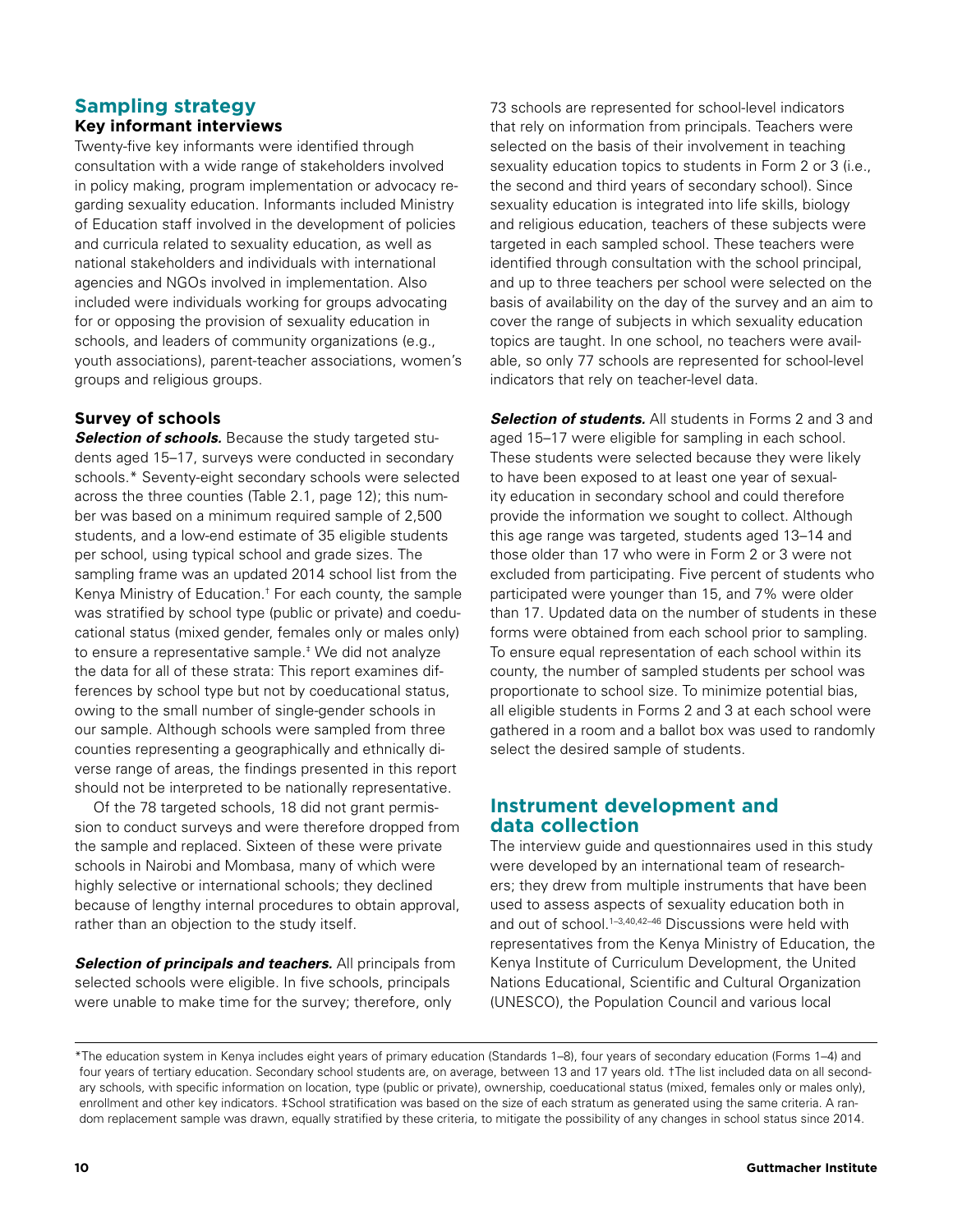organizations to gather necessary data or information that was used to refine the tools and make them country-specific.

The study protocol was approved by the Guttmacher Institute's institutional review board and the AMREF Ethics and Scientific Review Committee. A research permit was obtained from the National Commission for Science, Technology and Innovation in Kenya. Authorization letters to enter schools were obtained from county education officials and school authorities in the respective study areas. The principals of all sampled schools were contacted by phone to introduce the study and solicit participation. Following this initial contact, letters were mailed to schools announcing the date that the research team would visit to conduct the surveys. Informed consent and assent were sought from all participants. To maintain students' anonymity, neither principals nor teachers knew which students completed the survey. All information provided by respondents was treated as strictly confidential, and access was denied to anyone outside of the research team. Quotations from key informants have been anonymized.

Key informant in-person interviews were conducted between November 2014 and August 2015. All interviews were done in English, audio recorded (subject to interviewees' informed consent) and transcribed. Surveys of principals, teachers and students were conducted between February and July 2015.\* Questionnaires were in English in Nairobi and Homa Bay, and in Kiswahili in Mombasa.

## **Data management and analysis**

Qualitative data were examined using thematic and content analysis in NVivo. Quantitative data were entered into CSPro, cleaned and checked for inconsistencies, and transferred into Stata 13.1 for analysis. Descriptive analyses were conducted by type of school (public or private) for each county. To ensure that all estimates were representative at the county level, sample weights were applied to account for the different probabilities of a school, student, teacher or principal being selected to participate. We provide the unweighted sample sizes in the tables.

We present county-level data in tables at the end of the report, but in the text we present summary measures of the three counties combined. Figures are used to depict key findings, and all data provided in the figures also appear in the tables. We note specific differences between counties, and by school type and gender, only when those differences are statistically significant and have programmatic or policy relevance. We report differences by gender for measures related to students' perceptions of school safety and out-of-school experiences with sexuality education. All significance tests account for clustering at the student and teacher levels to ensure correct variance estimates. Pearson's chi-square tests were used to detect differences in proportions and percentage distributions among counties, between public and private schools, and between females and males. When "other" response categories accounted for more than 5% of responses for a particular variable, these responses were analyzed and recoded into existing or new categories.

For some school-level indicators, especially those related to policies or program structure, we considered principals' responses to be representative of the entire school. However, for most school-level indicators, we relied on teachers' and students' responses, as they are more familiar with classroom practice. For questions asked of teachers, but presented at the school level, we classified a school response as "yes" if one or more teachers responded affirmatively; if one teacher in a school was teaching an aspect of sexuality education, then we considered it offered in the school to some capacity. For questions asked of students and presented at the school level, we classified a school response as "yes" if at least 20% of students responded affirmatively to a particular question. We did not choose a higher cutoff because we wanted to ensure that a school was counted as offering a topic even if only a few students reported it, since only one of the grades surveyed may have covered it, or not all students may have taken that particular class. We required at least 20% of students because—while the average number of students per school in our sample was 32—some schools were very small and some indicators were based on a subsample of students. Capturing responses from at least 20% of students ensured that we were basing our estimates on the responses of more than one student per school in the very small schools.

In sections that present both teacher-level and studentlevel data, the teachers' responses cannot be directly compared to those of students, even though in most cases we asked teachers and students similar questions. Topics related to sexuality education are included in different subjects and taught differently by multiple teachers, and we did not track which students were taught by which teachers. Rather, the teachers' responses reveal the overall experience of teachers who cover the various topics, and the students' perspectives show the overall experience among the student body.

Throughout the report, we present students' and teachers' experiences as they occurred in schools during normal school hours. Students are also exposed to

<sup>\*</sup>Students' questionnaires were self-administered in one room on the school premises under the guidance of three field interviewers.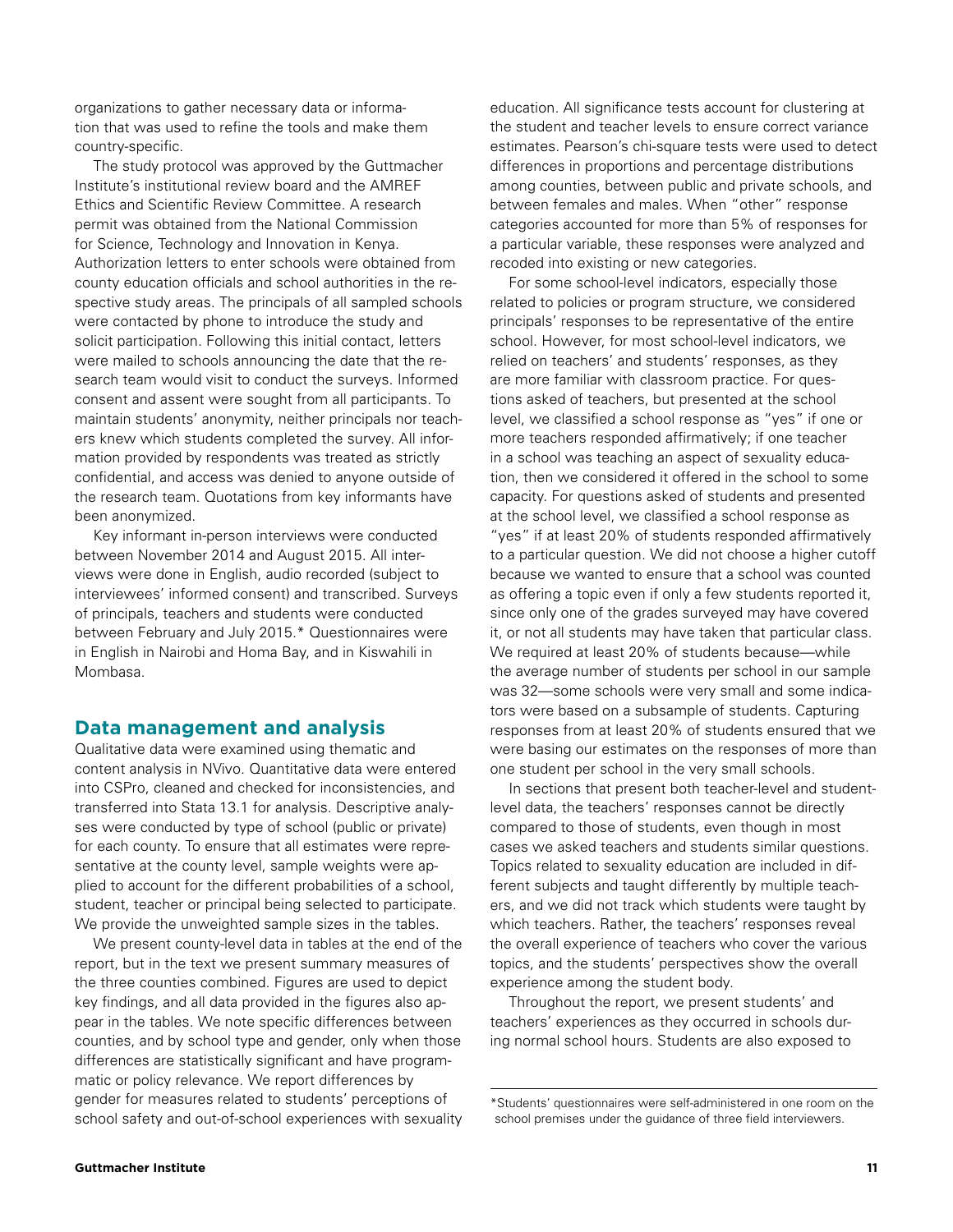sexuality education through a number of channels outside of the formal school setting, such as peer educators, media, parents and extracurricular activities (see Chapter 6). While such exposure can influence students' attitudes and knowledge regarding sexuality education, we do not expect it to influence their responses to school-based questions nor affect our assessment of classroom practice. Summaries of key findings are presented at the ends of Chapters 3–7.

## **Response rates and characteristics of samples**

Nearly all selected key informants participated in the study. Two were replaced by other respondents in the same organization because of availability at the time of the scheduled interview. A total of 78 schools were sampled, and survey response rates were relatively high for all types of respondents. For details on response rates, see Table 2.2 (page 13); for details on characteristics of survey respondents, see Table 2.3 for principals (page 14), Table 2.4 for teachers (page 15) and Table 2.5 for students (page 16).

#### TABLE 21

# **TABLE 2.1. Number of schools included in the study, by selected Number of schools included in the study, by selected characteristics, according to county characteristics, according to county**

| Characteristic          | All | County         |         |           |  |
|-------------------------|-----|----------------|---------|-----------|--|
|                         |     | Nairobi        | Mombasa | Homa Bayt |  |
| <b>School type</b>      |     |                |         |           |  |
| Public                  | 45  | 9              | 11      | 25        |  |
| Private                 | 33  | 17             | 15      | 1         |  |
| <b>School status</b>    |     |                |         |           |  |
| Mixed gender            | 60  | 20             | 20      | 20        |  |
| Females only            | 12  | 4              | 4       | 4         |  |
| Males only              | 6   | $\overline{2}$ | 2       | 2         |  |
| <b>School ownership</b> |     |                |         |           |  |
| National government     | 44  | 9              | 10      | 25        |  |
| Religious institution   | 8   | 5              | 3       | 0         |  |
| Community               | 3   | 1              | 2       | 0         |  |
| Individual/entity       | 23  | 11             | 11      | 1         |  |
| Total                   | 78  | 26             | 26      | 26        |  |

†Fewer than 5% of schools are registered as private in Homa Bay, resulting in only one such school being selected. Findings for Homa Bay are thus presented without disaggregation between public and private schools. *Note:*  Sampling criteria were based on statistics in the 2014 frames provided by Ministry of Education officers in Nairobi, Mombasa and Homa Bay counties.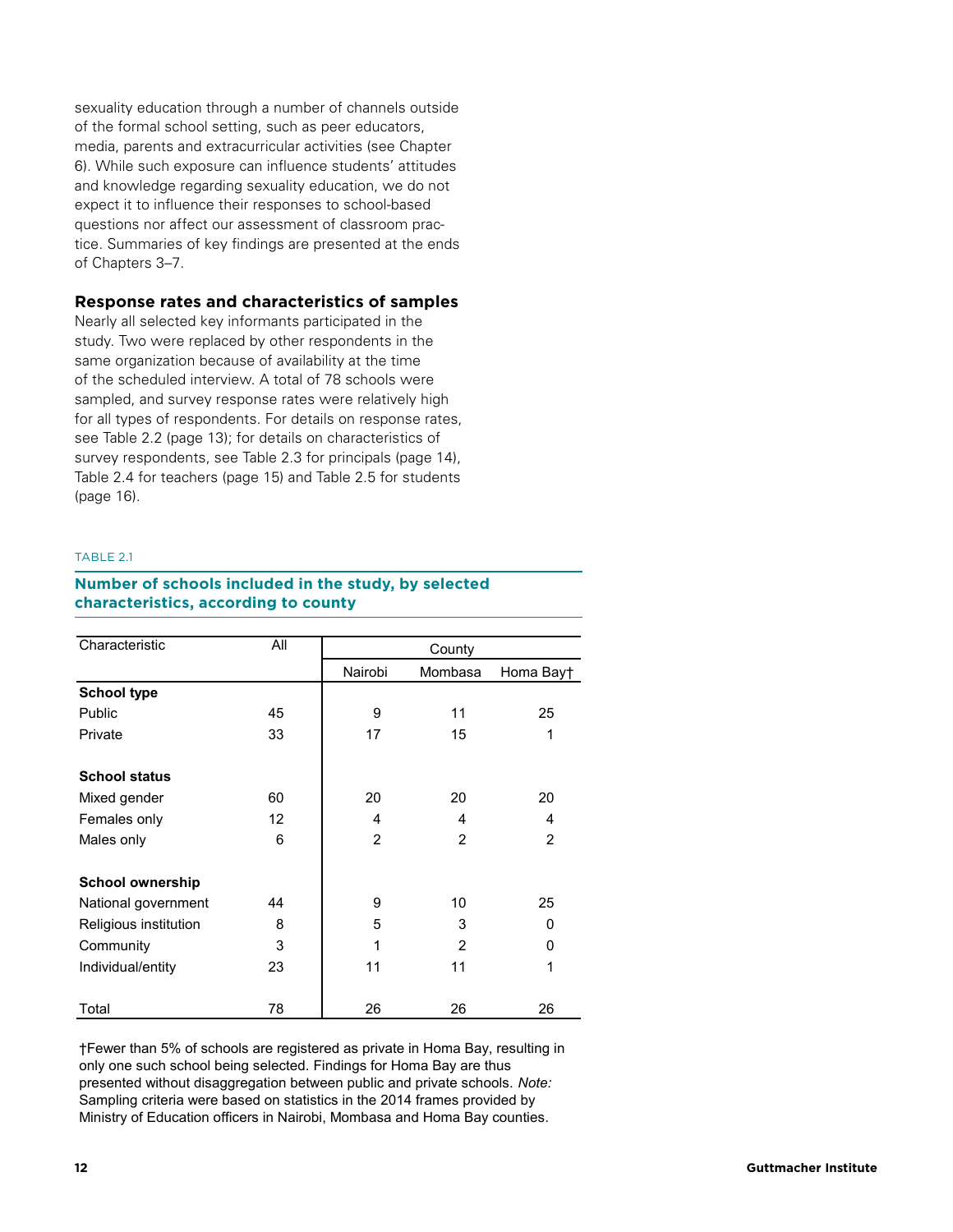# **TABLE 2.2. Among participating schools, response rates for principals, teachers and students, by selected characteristics characteristicsAmong participating schools, response rates for principals, teachers and students, by selected**

| Characteristic       | Principal survey |          |             | Teacher survey |          |             | Student survey |           |             |
|----------------------|------------------|----------|-------------|----------------|----------|-------------|----------------|-----------|-------------|
|                      | No.              | No. who  | Response    | No.            | No. who  | Response    | No. invited    | No. who   | Response    |
|                      | invited          | accepted | rate $(\%)$ | invited        | accepted | rate $(\%)$ |                | completed | rate $(\%)$ |
| County               |                  |          |             |                |          |             |                |           |             |
| Nairobi              | 26               | 22       | 85          | 66             | 65       | 98          | 817            | 817       | 100         |
| Mombasa              | 26               | 26       | 100         | 71             | 70       | 99          | 854            | 808       | 95          |
| Homa Bay             | 26               | 25       | 96          | 61             | 61       | 100         | 859            | 859       | 100         |
| <b>School type</b>   |                  |          |             |                |          |             |                |           |             |
| Public               | 45               | 43       | 96          | 123            | 122      | 99          | 1,642          | 1,623     | 99          |
| Private              | 33               | 30       | 91          | 75             | 74       | 99          | 888            | 861       | 97          |
| <b>School status</b> |                  |          |             |                |          |             |                |           |             |
| Mixed gender         | 60               | 55       | 92          | 145            | 143      | 99          | 1,802          | 1,767     | 98          |
| Female/male only     | 18               | 18       | 100         | 53             | 53       | 100         | 728            | 717       | 98          |
| Total                | 78               | 73       | 94          | 198            | 196      | 99          | 2,530          | 2,484     | 98          |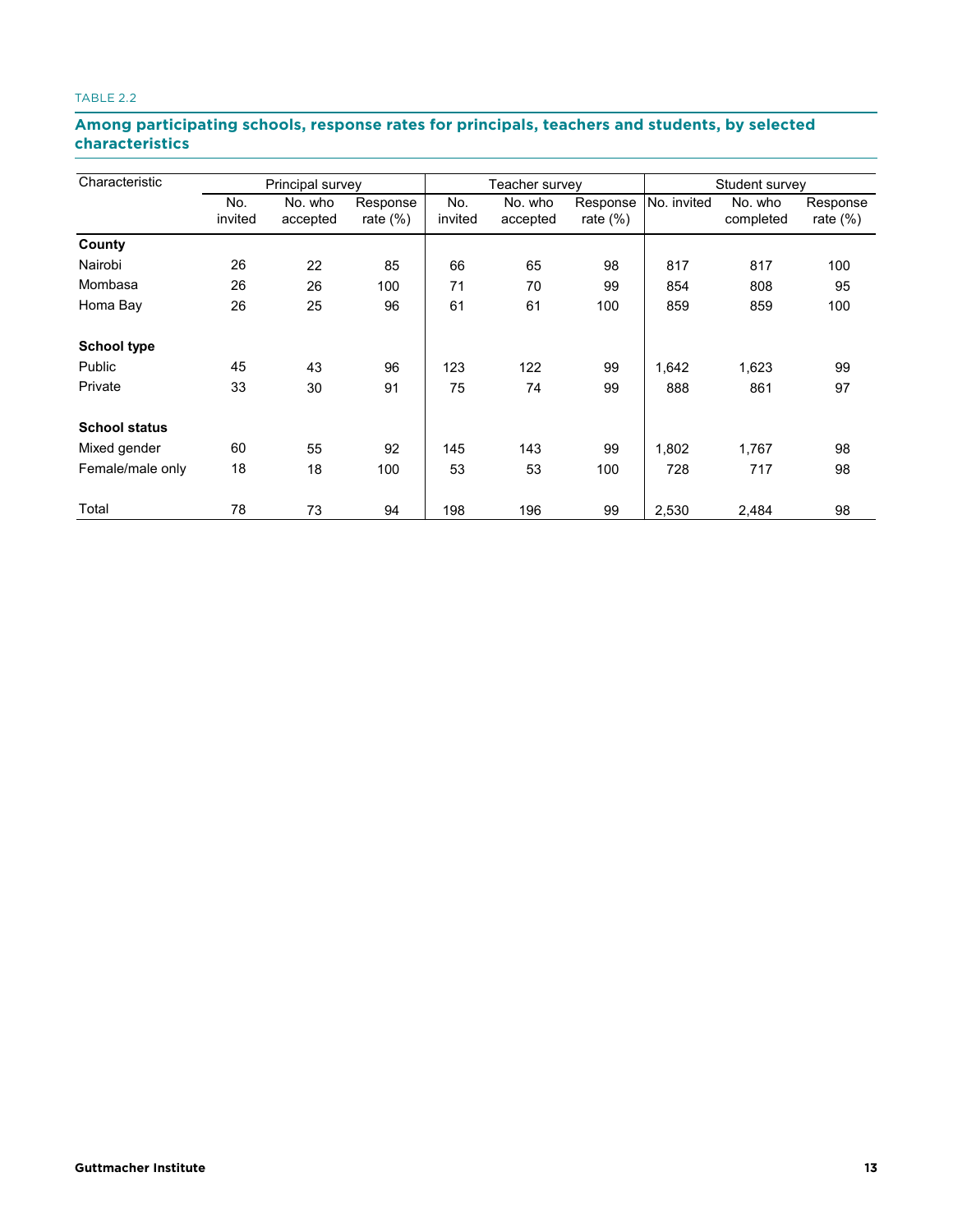### Percentage distribution of principals by selected characteristics, according to county

| Characteristic                                      | All      |          | County   |          |
|-----------------------------------------------------|----------|----------|----------|----------|
|                                                     |          | Nairobi  | Mombasa  | Homa Bay |
|                                                     | $(N=73)$ | $(N=22)$ | $(N=26)$ | $(N=25)$ |
| Gender                                              |          |          |          |          |
| Male                                                | 65.9     | 59.1     | 73.1     | 84.0     |
| Female                                              | 34.1     | 40.9     | 26.9     | 16.0     |
| No. of years as principal at current school         |          |          |          |          |
| <1                                                  | 23.0     | 22.7     | 19.2     | 28.0     |
| $1 - 4$                                             | 46.7     | 45.5     | 46.2     | 52.0     |
| >4                                                  | 30.3     | 31.8     | 34.6     | 20.0     |
| Taught sexuality education topics at current school |          |          |          |          |
| No                                                  | 66.8     | 63.6     | 69.2     | 76.0     |
| Yes                                                 | 33.2     | 36.4     | 30.8     | 24.0     |
| Religion                                            |          |          |          |          |
| Catholic                                            | 30.3     | 31.8     | 19.2     | 36.0     |
| Protestant/other Christian                          | 64.9     | 68.2     | 53.9     | 64.0     |
| Muslim                                              | 4.1      | 0.0      | 23.1     | 0.0      |
| Other                                               | 0.7      | 0.0      | 3.9      | 0.0      |
| Importance of religion                              |          |          |          |          |
| Very                                                | 99.3     | 100.0    | 100.0    | 96.0     |
| Somewhat                                            | 0.7      | 0.0      | 0.0      | 4.0      |
| Total                                               | 100.0    | 100.0    | 100.0    | 100.0    |

*Note:* Percentages may not add to 100.0 because of rounding.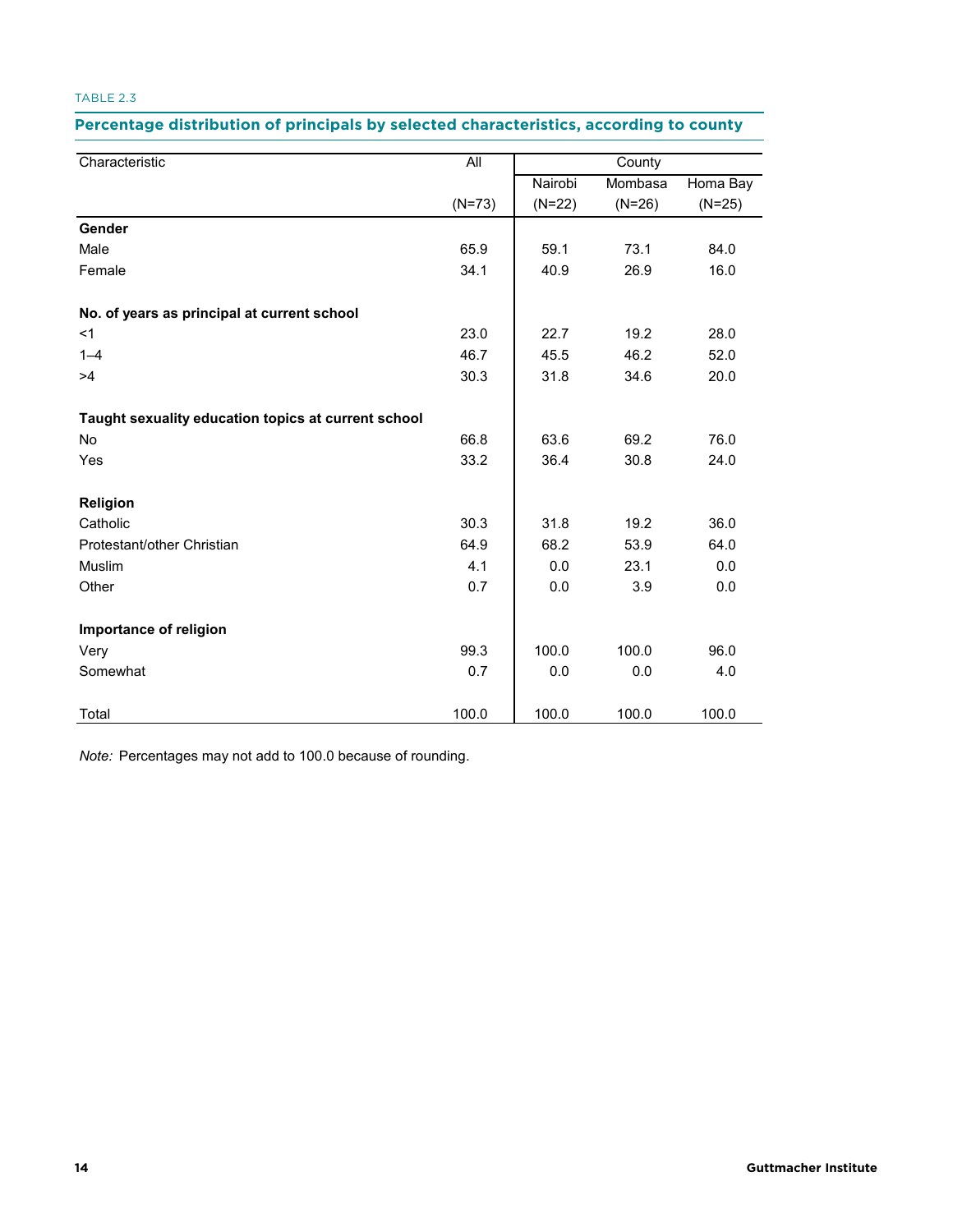#### **Percentage distribution of teachers by selected characteristics, and percentage TABLE 2.4. Percentage distribution of teachers by selected characteristics, and percentage**<br>by position, subject and form, according to county and <mark>position, subject</mark> and

| Characteristic                                                     | All       | County   |          |          |
|--------------------------------------------------------------------|-----------|----------|----------|----------|
|                                                                    |           | Nairobi  | Mombasa  | Homa Bay |
|                                                                    | $(N=196)$ | $(N=65)$ | $(N=70)$ | $(N=61)$ |
| Gender                                                             |           |          |          |          |
| Male                                                               | 50.0      | 49.1     | 38.6     | 71.8     |
| Female                                                             | 50.1      | 50.9     | 61.4     | 28.2     |
| No. of years teaching overall                                      |           |          |          |          |
| <5                                                                 | 36.2      | 32.5     | 44.3     | 51.9     |
| $5 - 9$                                                            | 33.6      | 36.6     | 19.8     | 31.8     |
| $10 - 19$                                                          | 14.1      | 14.4     | 14.0     | 11.9     |
| $\geq 20$                                                          | 16.1      | 16.5     | 21.9     | 4.4      |
| No. of years teaching sexuality education topics at current school |           |          |          |          |
| $<$ 1                                                              | 17.6      | 21.1     | 7.2      | 7.2      |
| $1 - 2$                                                            | 38.2      | 35.3     | 44.2     | 50.3     |
| $3 - 4$                                                            | 18.8      | 16.5     | 30.8     | 18.4     |
| $\geq 5$                                                           | 22.7      | 24.7     | 17.8     | 15.8     |
| Does not teach such topics                                         | 2.7       | 2.5      | 0.0      | 7.7      |
| Missing                                                            | 0.1       | 0.0      | 0.0      | 0.7      |
| Total                                                              | 100.0     | 100.0    | 100.0    | 100.0    |
| Position†                                                          |           |          |          |          |
| Class teacher                                                      | 47.9      | 45.8     | 50.8     | 58.6     |
| Teacher (general)                                                  | 40.8      | 42.7     | 35.5     | 34.6     |
| School counselor                                                   | 4.6       | 4.8      | 4.6      | 3.4      |
| Other <sup>+</sup>                                                 | 6.7       | 6.7      | 9.2      | 3.4      |
| Subject <sup>+</sup>                                               |           |          |          |          |
| Language/literature                                                | 19.5      | 14.6     | 41.7     | 23.5     |
| Biology                                                            | 41.0      | 40.3     | 38.3     | 49.8     |
| Physics/chemistry                                                  | 24.4      | 26.3     | 19.5     | 17.7     |
| <b>Mathematics</b>                                                 | 7.4       | 6.4      | 11.3     | 8.5      |
| Religious education                                                | 29.5      | 32.3     | 22.5     | 19.4     |
| Humanities                                                         | 21.6      | 21.3     | 22.6     | 22.0     |
| Life skills                                                        | 24.3      | 25.1     | 21.2     | 23.2     |
| Physical education                                                 | 3.0       | 3.6      | 1.9      | 0.0      |
| Music/other arts                                                   | 3.6       | 3.1      | 4.7      | 5.0      |
| <b>Technical subjects</b>                                          | 9.0       | 10.1     | 2.8      | 10.3     |
| Other§                                                             | 7.2       | 5.9      | 10.7     | 11.6     |
| Form+                                                              |           |          |          |          |
| Form 1                                                             | 50.8      | 51.3     | 53.1     | 43.4     |
| Form 2                                                             | 57.8      | 58.6     | 61.6     | 46.7     |
| Form 3                                                             | 73.7      | 71.3     | 86.3     | 72.7     |
| Form 4                                                             | 60.8      | 62.5     | 58.1     | 52.2     |

†Multiple responses were allowed. ‡Including department head, deputy principal, director, patron and matron. §Including agriculture, business, club patron and home science. *Note:* Percentages may not add to 100.0 because of rounding.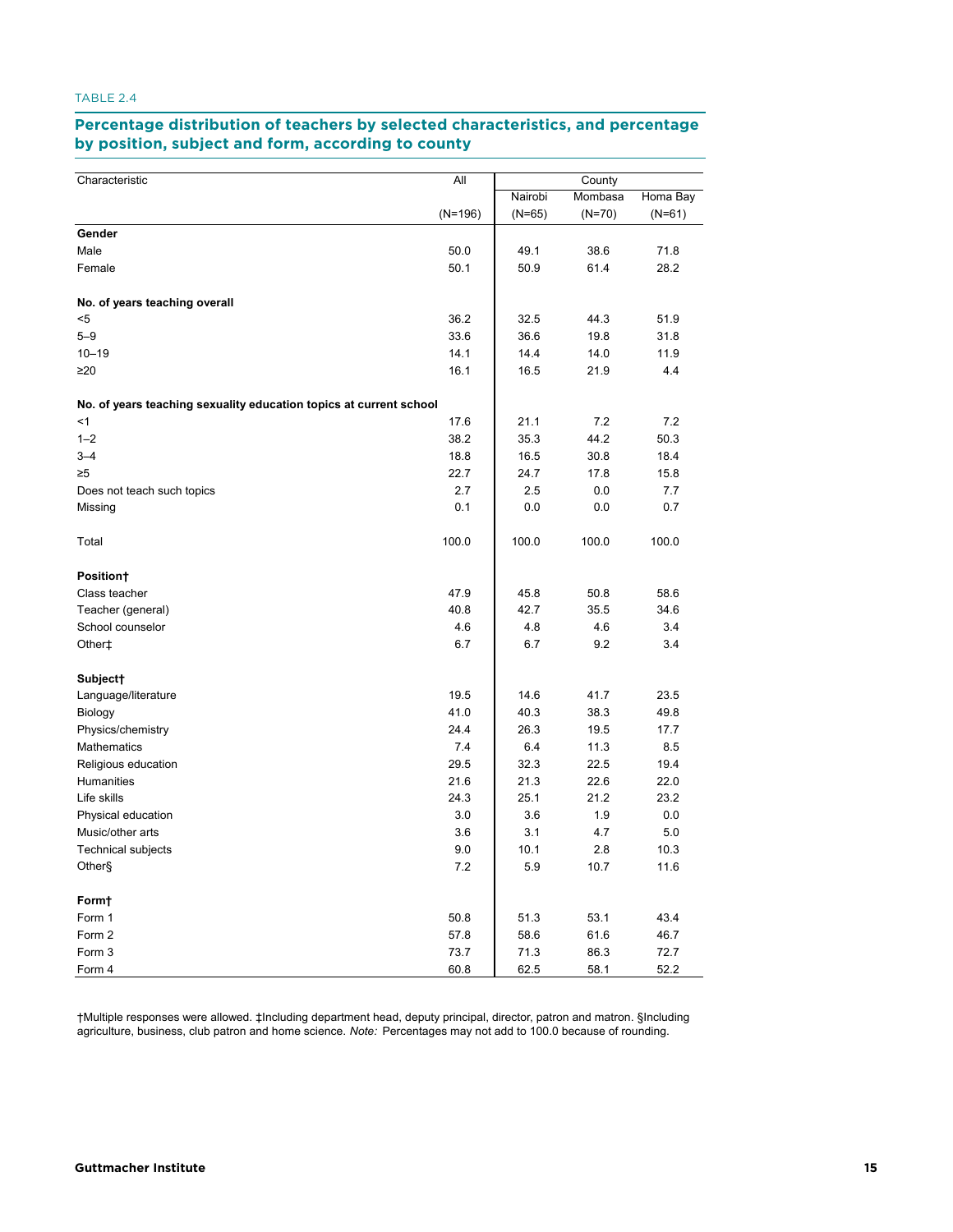## **TABLE 2.5. Percentage distribution of students by selected characteristics, and percentage Percentage distribution of students by selected characteristics, and who have had sexual intercourse, according to county percentage who have had sexual intercourse, according to county**

| Characteristic                    | All         | County    |           |           |  |
|-----------------------------------|-------------|-----------|-----------|-----------|--|
|                                   |             | Nairobi   | Mombasa   | Homa Bay  |  |
|                                   | $(N=2,484)$ | $(N=817)$ | $(N=808)$ | $(N=859)$ |  |
| Gender                            |             |           |           |           |  |
| Male                              | 39.2        | 34.7      | 46.5      | 52.6      |  |
| Female                            | 60.5        | 65.0      | 52.7      | 47.4      |  |
| Missing                           | 0.3         | 0.3       | 0.8       | 0.0       |  |
| Age                               |             |           |           |           |  |
| $<$ 15                            | 4.6         | 4.9       | 1.4       | 5.8       |  |
| 15                                | 25.2        | 27.5      | 15.5      | 23.2      |  |
| 16                                | 40.2        | 40.9      | 33.6      | 42.9      |  |
| 17                                | 22.0        | 18.4      | 40.6      | 22.4      |  |
| $\geq 18$                         | 6.9         | 7.3       | 6.7       | 4.9       |  |
| Missing                           | 1.2         | 1.0       | 2.2       | 0.8       |  |
| Form                              |             |           |           |           |  |
| Form 2                            | 50.5        | 48.9      | 55.3      | 53.4      |  |
| Form 3                            | 49.0        | 50.7      | 43.2      | 46.4      |  |
| Missing                           | 0.6         | 0.4       | 1.5       | 0.3       |  |
| Religion                          |             |           |           |           |  |
| Catholic                          | 24.1        | 25.9      | 14.3      | 24.5      |  |
| Protestant/other Christian        | 61.5        | 63.3      | 37.8      | 72.6      |  |
| Muslim                            | 11.7        | 7.7       | 46.2      | 0.7       |  |
| Other                             | 2.3         | 2.6       | 0.8       | 2.1       |  |
| Missing                           | 0.5         | 0.5       | 1.0       | 0.1       |  |
| <b>Current residence</b>          |             |           |           |           |  |
| With parents/boarding school      | 14.8        | 13.0      | 6.2       | 29.8      |  |
| With other family/boarding school | 2.8         | 1.6       | 0.9       | 9.4       |  |
| With parents only                 | 65.5        | 69.0      | 76.1      | 41.5      |  |
| Boarding school only              | 1.5         | 0.9       | 1.7       | 4.1       |  |
| With other family member/guardian | 13.7        | 13.8      | 12.8      | 14.1      |  |
| With self/friends/partner         | 1.4         | 1.5       | 1.3       | 0.9       |  |
| Missing                           | 0.4         | 0.3       | 1.0       | 0.2       |  |
| Total                             | 100.0       | 100.0     | 100.0     | 100.0     |  |
| Has had sexual intercourse        | 26.0        | 20.1      | 20.4      | 55.9      |  |
| Males                             | $42.4***$   | 36.2      | 32.2      | 67.3      |  |
| Females                           | 15.4        | 11.5      | 10.1      | 43.3      |  |

\*\*\*Difference between males and females was significant at p<.001. *Notes:* The higher proportion of females than of males for Nairobi county is due to sampling more female-only than male-only schools, and to the former schools being much larger than the latter. Percentages may not add to 100.0 because of rounding.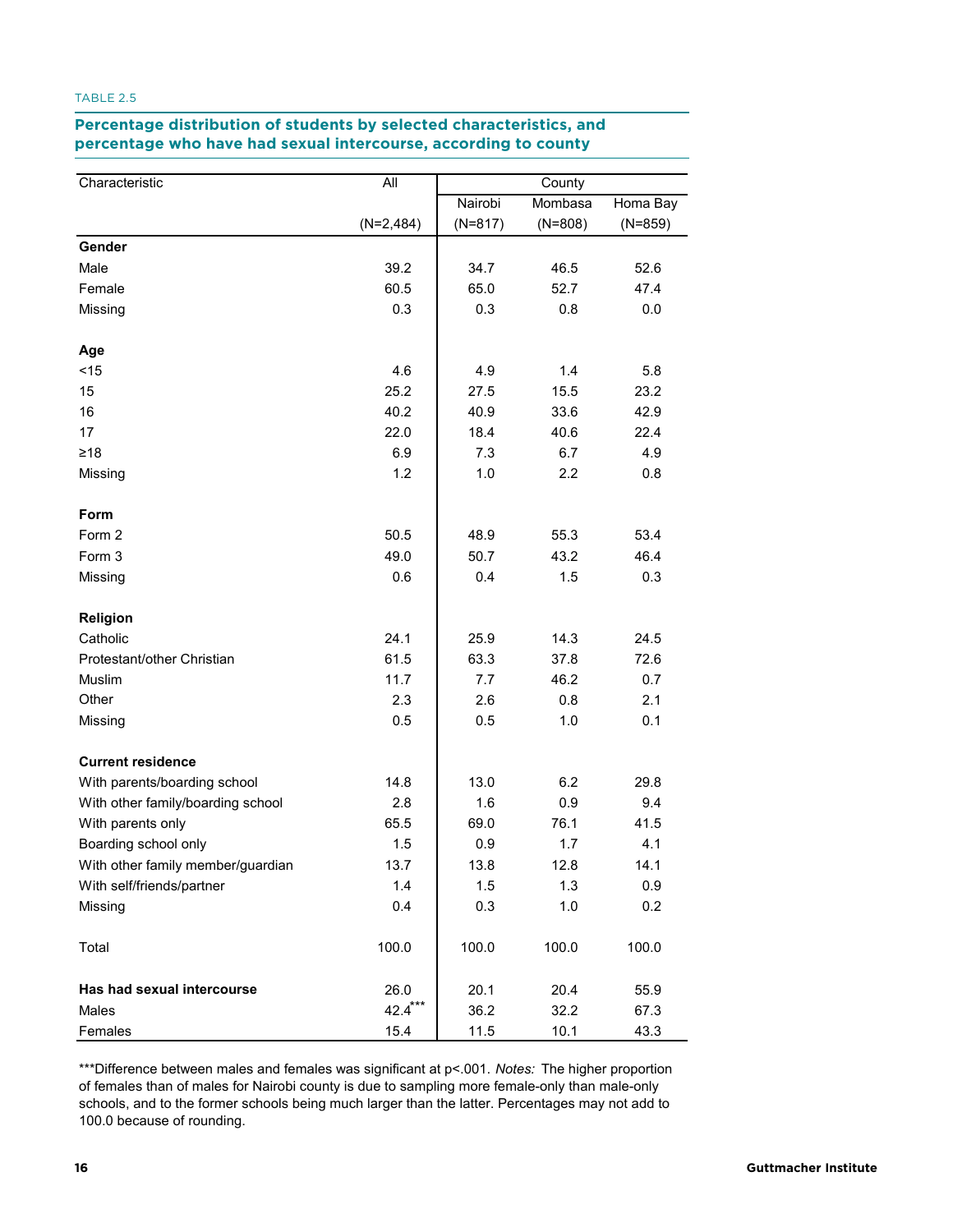# Sexuality Education in Kenya

his chapter describes the policy and legal envir<br>ment regarding sexuality education in Kenya, the<br>actors involved in curriculum development, the<br>structure and content of the sexuality educatio<br>program, and challenges to pr his chapter describes the policy and legal environment regarding sexuality education in Kenya, the actors involved in curriculum development, the structure and content of the sexuality education implementation, and offers commentary on program comprehensiveness. This information is drawn from a desk review of policy documents and syllabi currently used in secondary schools, previous curriculum reviews and key informant interviews.

# **The legal and policy environment**

The provision of SRH information and services to adolescents in Kenya is supported by various health and education policies (Box 3.1). The provision of sexuality education is supported by the 2004 Policy Framework for Education and Training and the 2004 and 2013 Education Sector Policy on HIV and AIDS. Existing educational policies, however, still emphasize life skills and HIV education, and thus are limited in scope. Ministries of Education from the East and Southern Africa region, including

# BOX 3.1 Existing policies related to provision of SRH information and services for adolescents

| Year | <b>Policy</b>                                                                      | Summary of content relating to ASRH services or information                                                                                                                                                                                  |
|------|------------------------------------------------------------------------------------|----------------------------------------------------------------------------------------------------------------------------------------------------------------------------------------------------------------------------------------------|
| 2003 | Adolescent Reproductive Health<br><b>Development Policy</b>                        | Emphasizes a multisector, interdisciplinary approach to providing<br>integrated and quality reproductive health services.                                                                                                                    |
| 2004 | Policy Framework for Education and<br>Training                                     | Emphasizes giving young people the knowledge and skills to<br>lead effective lives, while also focusing on developing teachers'<br>communication skills, professional attitudes and values to help them<br>better connect to their students. |
| 2004 | <b>Education Sector Policy on HIV and</b><br>AIDS, first edition                   | Integrates life skills and HIV and AIDS education into curricula for all<br>levels of schooling, including co-curricular activities, using rights-<br>based content.                                                                         |
| 2005 | National Guideline for the Provision<br>of Youth-Friendly Services                 | Recommends minimum package of youth-friendly SRH services for<br>all clinic-based, youth center and school-based programs.                                                                                                                   |
| 2009 | <b>National School Health Policy</b>                                               | Ensures that children receive assistance in acquiring positive values<br>and life skills in school.                                                                                                                                          |
| 2010 | Guidelines for Strengthening HIV<br>and AIDS Coordination at the District<br>Level | Provides guidance to school-based interventions to align with key<br>National AIDS Control Council and Ministry of Health HIV and AIDS<br>policies and guidelines.                                                                           |
| 2013 | <b>Education Sector Policy on HIV and</b><br>AIDS, second edition                  | Reemphasizes the need to provide age-appropriate and relevant<br>information on HIV and AIDS, and on alcohol and substance abuse,<br>to prevent new HIV infections among students at all levels.                                             |
| 2015 | National Adolescent Sexual and<br><b>Reproductive Health Policy</b>                | Provides guidance to enhance the SRH status of adolescents in<br>Kenya and contribute toward realization of their full potential in<br>national development.                                                                                 |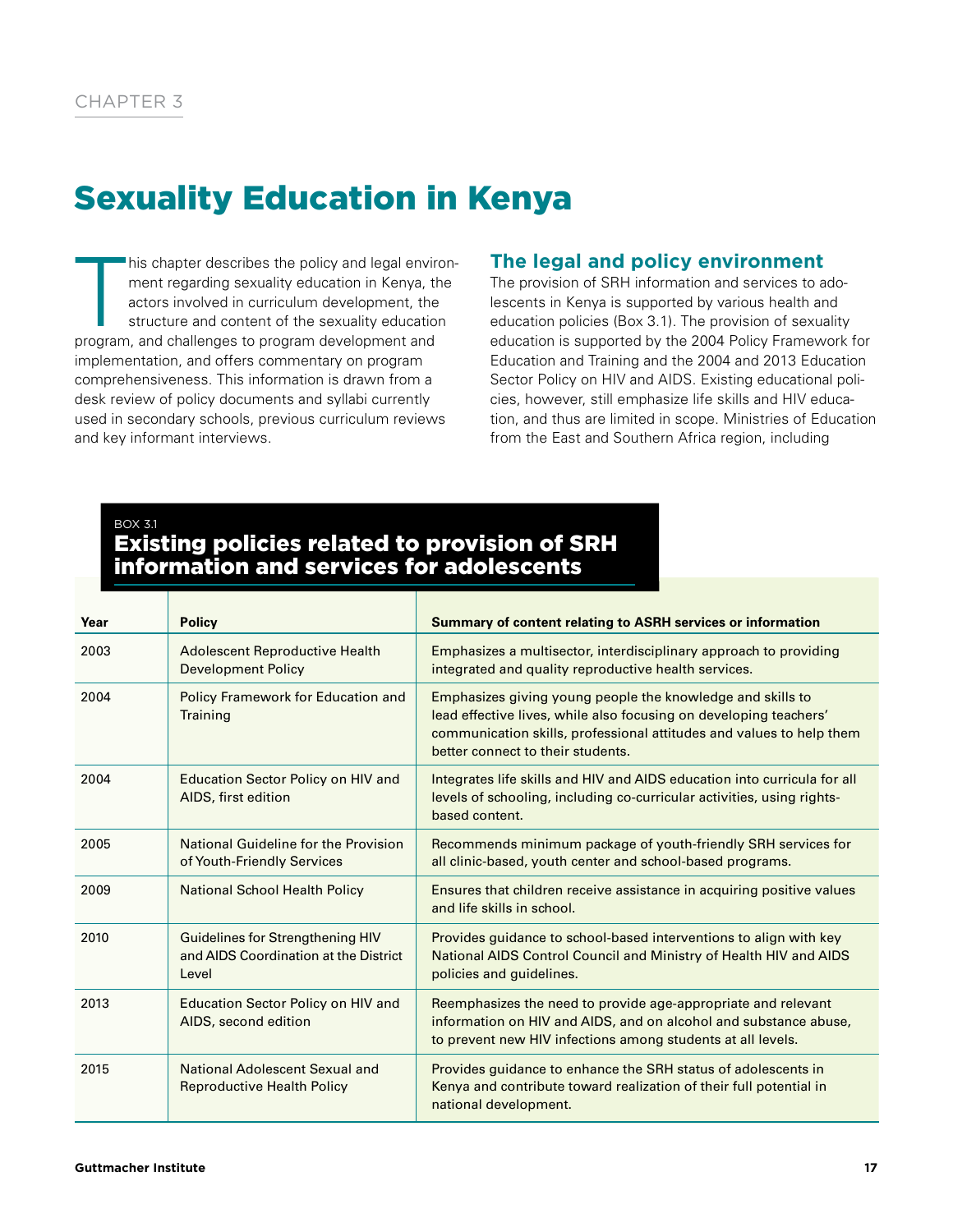Kenya, signed a declaration in 2013 in which they committed to scaling up comprehensive rights-based sexuality education beginning in primary school.<sup>28</sup> This declaration built on a 10-country review of sexuality education curricula by the Population Council in 2012.31

# **Actors involved in curriculum development**

The development of the sexuality education curriculum is the mandate of the Ministry of Education through the Kenya Institute of Curriculum Development.\* The development process, which is conducted in multiple steps starting with a needs assessment, involves input from various entities, including government ministries, religious groups, local and international NGOs, and local communities. Several NGOs in Kenya have developed their own materials, but these cannot be used by teachers in schools (public or private) without prior review and approval from the Institute and the Ministry of Education.

According to the key informants, the actors involved in the development of the curriculum and policies include teachers, government departments and ministries, United Nations bodies, civil society organizations, activists and professional groups, but not adolescents themselves. The exclusion of the views and experiences of students—the intended beneficiaries—is an issue that commonly arises in the development and design of sexuality education programs, and is not unique to Kenya.18

# **Curriculum content and structure**

Kenya's life skills education curriculum was originally developed by the Ministry of Education in 200247 and revised in 2008<sup>48</sup> (Box 3.2, page 19). The new syllabus promotes general skills for day-to-day living, such as selfappreciation, improving interpersonal relationships, acquiring decision-making skills, respecting other people's rights and coping with stress and emotions.

Sexuality education, as defined in this study, is not explicitly included as a stand-alone, examinable subject in the Kenya national curriculum. Instead, some topics related to SRH education have been included in different subjects, such as life skills (arguably the most comprehensive of the three), Christian religious education and biology. Box 3.2 offers a detailed description of key topics included in each of these subjects, the grades in which

they are taught and whether the subjects are compulsory or examinable. The latter point is relevant to curriculum implementation because more emphasis is given to examinable subjects<sup>49</sup> (i.e., those that are academically scored), and teachers prefer teaching those subjects. Religious education and biology are examinable, while life skills is not.

# **Sexuality education yes, but how comprehensive?**

In 2011, UNESCO and UNFPA conducted a review of sexuality education curricula in Kenya and nine other Eastern and Southern African countries to assess their content, quality and delivery methods.†31 Overall, key areas of strength in Kenya, as well as in the other countries, included age-appropriate content; reasonable coverage of communication skills, broadly focusing on refusal skills and risk avoidance; and an increasing focus on gender. The curricula were considered weak in a number of areas: They emphasized abstinence; lacked adequate basic information on contraceptives, condoms, sex and sexual health; excluded key topics such as reproduction, STIs, abortion, access to condoms and sexual health services; and omitted other social and contextual aspects, such as harassment and parental monitoring.

The review found that the curriculum in Kenya used prescriptive and fear-based teaching methods and lacked depth in its overall content, which did not foster enough critical thinking for students to better understand sexuality and reproductive health. Moreover, the curriculum lacked basic information on HIV prevention (e.g., using condoms), and there was a weak focus on gender and human rights issues, such as the rights of people living with HIV. Topics such as forced sex, gender-based violence and intimate partner violence were largely ignored. The review emphasized that the information provided to students was insufficient to help in reducing the risk of HIV, STIs and unintended pregnancy.

Nearly all key informants agreed that sexuality education offered in secondary schools was not comprehensive. The curriculum is focused on biology and excludes topics related to SRHR, and the approach was described as purely academic with little attention to improving students' practical skills. There were differences in opinion among respondents regarding what content should be covered in a "comprehensive" program. Several noted

<sup>\*</sup>This institute was established in 2013 as the successor to the Kenya Institute of Education. Details on the curriculum development process are provided at http://www.kicd.ac.ke/images/corpcomm/currdevcycle.pdf. †The Kenya portion of the review assessed the 2008 Life Skills Education Syllabus Series, including the syllabi and teachers' handbook for Primary and Secondary Life Skills Education; the syllabi and facilitators' handbook for the 1999 Let Us Talk About AIDS series, which targeted children in and out of school; and the 2002 Lower and Upper Primary Life Skills Education Curriculum (Kenya Institute of Education).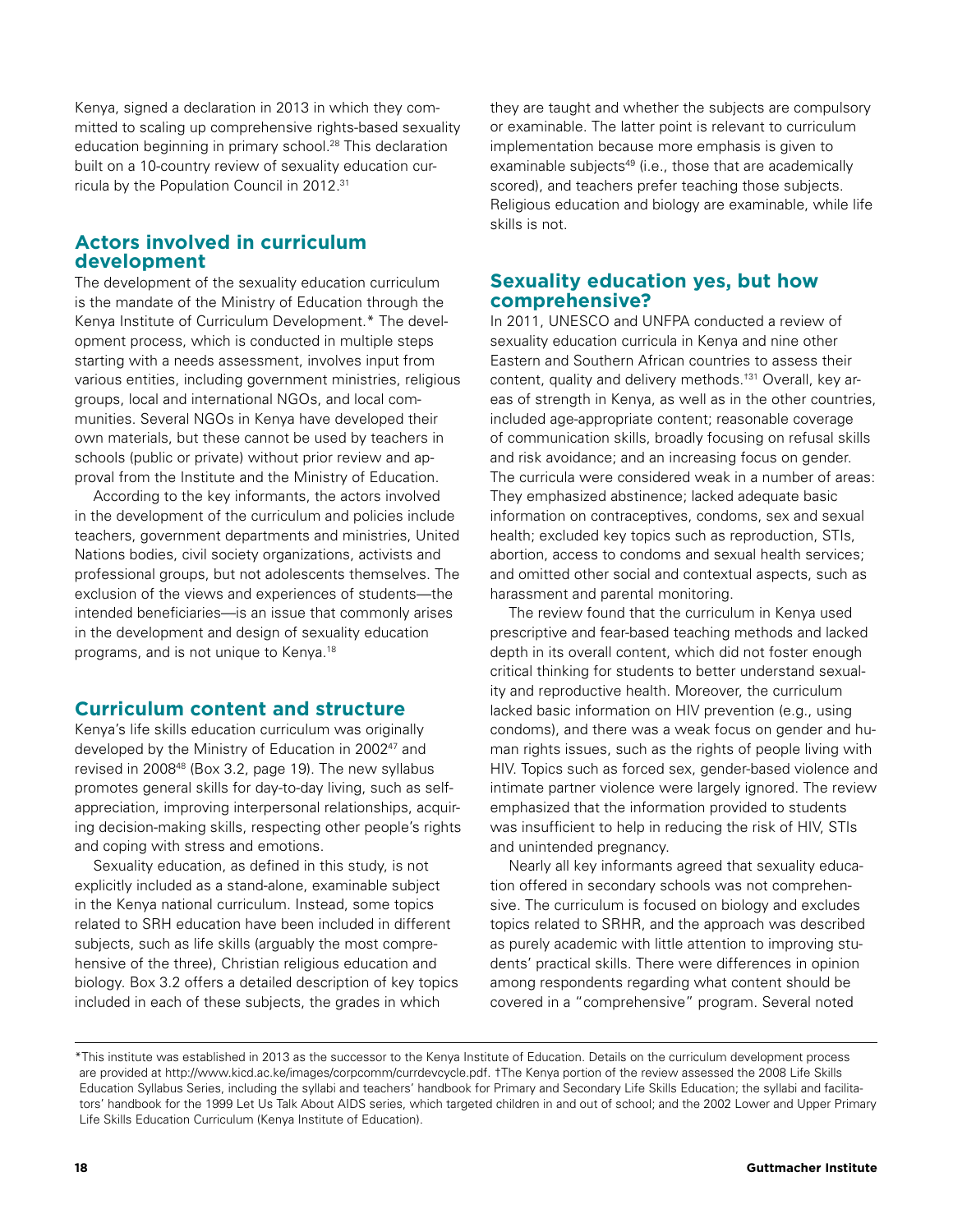# BOX 3.2 Sexuality education programs in Kenya

| <b>SUBJECT</b>                                                                                                                                                | <b>KEY TOPICS</b>                                                                                                                                                                                                                                                                                                                                         | <b>MAIN PURPOSES</b>                                                                                                                                                                                                                                                                                                                                                                                                                                                                                                                                                                                                                                                                                                                                                                                                                                                                                                                                                                                                                                |
|---------------------------------------------------------------------------------------------------------------------------------------------------------------|-----------------------------------------------------------------------------------------------------------------------------------------------------------------------------------------------------------------------------------------------------------------------------------------------------------------------------------------------------------|-----------------------------------------------------------------------------------------------------------------------------------------------------------------------------------------------------------------------------------------------------------------------------------------------------------------------------------------------------------------------------------------------------------------------------------------------------------------------------------------------------------------------------------------------------------------------------------------------------------------------------------------------------------------------------------------------------------------------------------------------------------------------------------------------------------------------------------------------------------------------------------------------------------------------------------------------------------------------------------------------------------------------------------------------------|
| 1. Life Skills, 2002 and 2008 revisions<br>• Taught from Standard 1 to Form 4<br>• Compulsory from Standard 1<br>to Form 4<br>• Not examinable                | • Self-awareness<br>• Self-esteem<br>• Coping with<br>emotions<br>• Coping with stress<br>• Friendship formation<br>and maintenance<br>• Assertiveness<br>• Empathy<br>• Effective<br>communication<br>• Negotiation skills<br>• Decision making<br>• Nonviolent conflict<br>resolution<br>• Effective decision-<br>making skills<br>• Self-understanding | • Acquire values and develop skills that will enable him/her<br>to function effectively<br>• Appreciate the importance of life skills in everyday life<br>• Appreciate self as a unique human being and develop self-<br>esteem<br>. Develop and demonstrate ability to cope with stress and<br>emotions in everyday life<br>• Appreciate the need for peaceful coexistence and demon-<br>strate ability to apply the acquired skills to relate and coexist<br>peacefully with other people<br>. Develop skills that enable him/her to make informed and<br>appropriate decisions in life<br>• Demonstrate ability to apply the relevant life skills in dealing<br>with emerging issues and other challenges effectively<br>• Develop and apply life skills that enhance performance in<br>education<br>• Develop and apply life skills to enhance positive behavior<br>formation and change<br>• Appreciate his/her rights and responsibilities and demon-<br>strate ability to respect other people's rights                                      |
| 2. Christian Religious Education<br>• Taught from Standard 1 to Form 4<br>• Compulsory from Standard 1<br>to Form 2<br>• Optional from Form 3<br>• Examinable | • Christian approaches<br>to human sexuality,<br>marriage and family                                                                                                                                                                                                                                                                                      | • Define human sexuality, marriage and family<br>• Explain and appreciate the traditional African understanding<br>of human sexuality<br>• Explain and appreciate Christian teaching on human sexuality<br>• Explain and appreciate traditional African practices related<br>to male/female relationships<br>• Explain and appreciate Christian teaching on male/female<br>relationships at various levels<br>• Explain and appreciate Christian teaching on responsible<br>sexual behavior<br>• Explain Christian teaching on irresponsible sexual behavior<br>and its consequences<br>• Explain and appreciate traditional African understanding of<br>marriage<br>• Explain and appreciate Christian teaching on marriage<br>• Discuss and appreciate traditional and Christian<br>understanding of the family<br>• Discuss and appreciate value of responsible parenthood<br>• Discuss problems related to family life today<br>• Explain and evaluate traditional African and Christian<br>approaches to problems related to family life today |
| 3. Biology<br>• Taught from Form 1 to Form 4<br>• Compulsory in Forms 1 and 2<br>• Optional from Form 3<br>• Examinable                                       | • Reproduction in<br>plants and animals                                                                                                                                                                                                                                                                                                                   | . Relate the structure of the human reproductive system to its<br>functions<br>• Describe the hormones involved in human reproduction<br>• Identify the symptoms of STIs and explain the methods of<br>transmission and prevention of STIs                                                                                                                                                                                                                                                                                                                                                                                                                                                                                                                                                                                                                                                                                                                                                                                                          |

*Note:* School levels are called "standards" in primary school and "forms" in secondary school.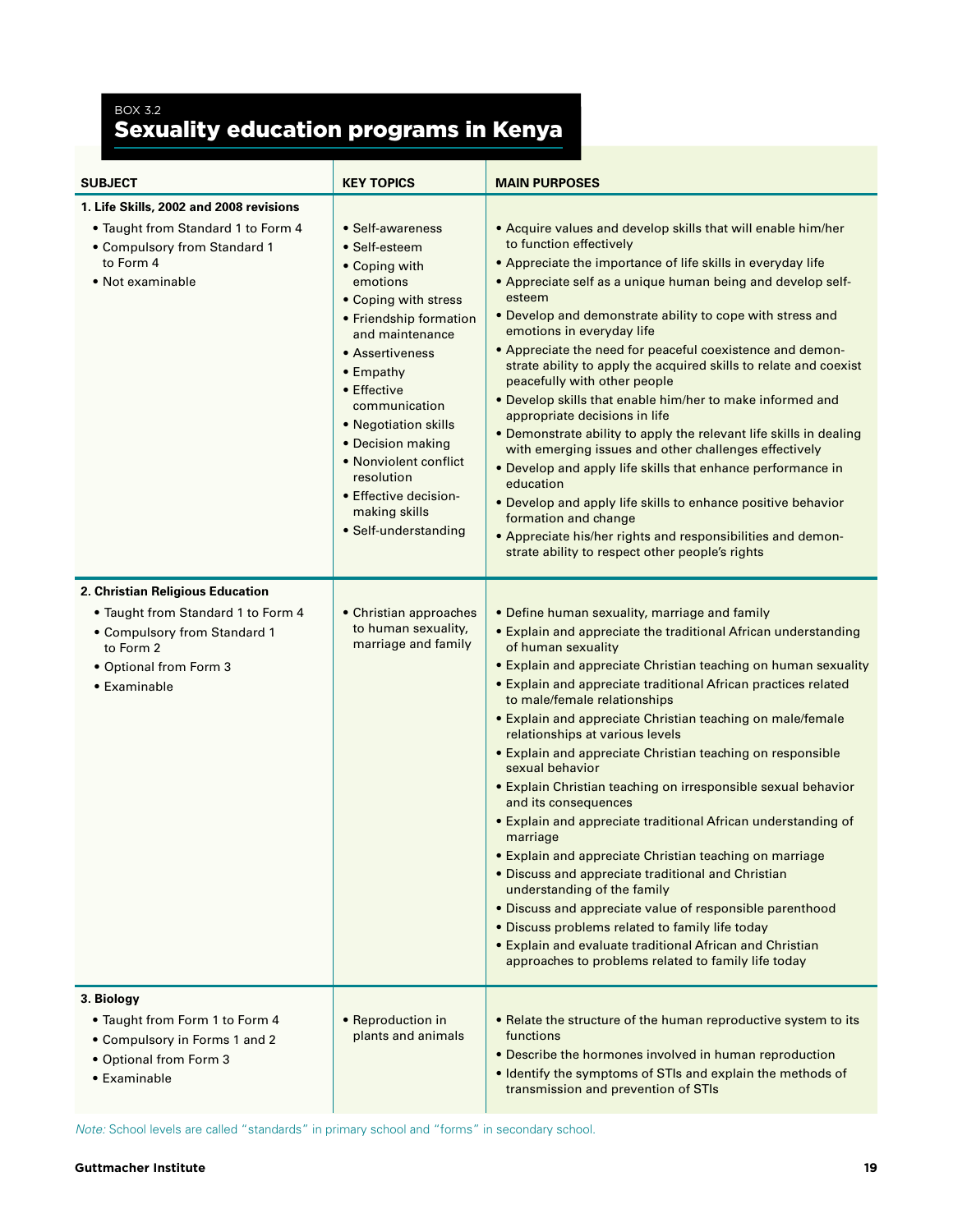that sexuality education must include information on contraceptives and pregnancy prevention, and take a holistic approach to education to provide adolescents with the requisite skills to transition to adulthood. Others insisted that topics such as abortion, contraceptives and sexual orientation should be excluded from sexuality education initiatives targeting adolescents. Respondents who held a more restrictive viewpoint cited religious and cultural inhibitions about discussing sexual matters with students, and some stakeholders opposed inclusion of topics related to contraceptives because such information was deemed to encourage teenage sex. The evidence base, however, shows that making the link between improved access to contraceptives and increased sexual activity among adolescents is an incorrect belief.<sup>2,5</sup>

A national NGO respondent opined that Kenya's curriculum is "obsolete" and may not be responsive to emerging issues in society. Although the process of reforming the curriculum is under way and would incorporate views from a wide range of stakeholders, it is a lengthy process and expected changes may not be included for years. In the meantime, as mentioned by a respondent from the United Nations, other stakeholders, such as civil society organizations, have stepped in to complement the Ministry of Education efforts by providing extracurricular activities for students in an effort to create awareness about sexuality issues that may not be covered in the current curriculum.

# **Challenges to program development and implementation**

A number of barriers to effective implementation of sexuality education in schools were identified by key informants: opposition from religious and conservative groups, cultural silence regarding sexuality, lack of teachers well-trained in sexuality education, poorly supported schools, absence of a clear framework for translating policies into practice, and weak regulation and supervision of the implementation of existing policies. These drawbacks culminate in the failure and inability of many schools to offer CSE to their students, and result in a substantial gap between policy and practice.

Another notable challenge identified by key informants is the centralization of education in Kenya. The majority noted that in theory, centralization ensures national investments in teacher training and curriculum development, wider coverage of programs and continuity of content delivered in schools across the country. However, it was also noted that a decentralized approach to school-based sexuality education would allow for programs to be adapted to different contexts, would reduce bureaucratic delays and barriers, and would encourage counties to

prioritize the needs of adolescents and young people. Key informants elaborated on several of these issues:

"I also think [the centralization of education] is positive and negative; positive in the sense that if you want to influence the policy, it is much easier, and once you get it approved, it will be easy to scale it down. And I would also support the county government where it is decentralized, whereby you see every county has a different situation for those young people. Then it would be much easier to approach each county according to the situation of the people there and convince them."

*—Respondent from an international NGO*

"[The curriculum] will deliver the national objectives in education, but not really a context-specific, contextualized education.... For instance, when you look at issues that you might need to address, assuming you want to address issues in West Pokot or Kajiado, you might want to have content which is not only SRH-specific, but [is specific to female genital mutilation and gender-based violence, issues that] might be irrelevant in Makueni or some other areas where they don't practice [female genital mutilation]. You might not want to use the same methodology to talk about HIV, or even the same emphasis when you are doing it in Kisumu—[or] areas with high HIV prevalence—compared to some other areas which are considered to have low prevalence rates." *—Respondent from a national NGO*

### **Summary of findings**

- The provision of sexuality education to adolescents nationally is supported by several national policies and guidelines, although these focus on life skills and HIV and lack comprehensiveness. In 2013, the Kenyan government signed a declaration in which they committed to scaling up comprehensive rights-based sexuality education beginning in primary school.
- Progress toward reaching this goal has been slow, in part because of differences in opinions and agendas between key stakeholders—such as parents, religious groups, the Ministry of Education, NGOs and students—and because of a lack of collaboration among interested parties in the development of sexuality education policies and curricula.
- Historically, the comprehensiveness of policies and curricula has fallen short in comparison with international standards, largely owing to challenges posed by conservative societal norms, cultural sensitivities and education-sector policies that primarily promote abstinence.
- Published reviews and interviews with key informants cited the use of fear-based or negative frames to introduce sexuality; a weak focus on gender and human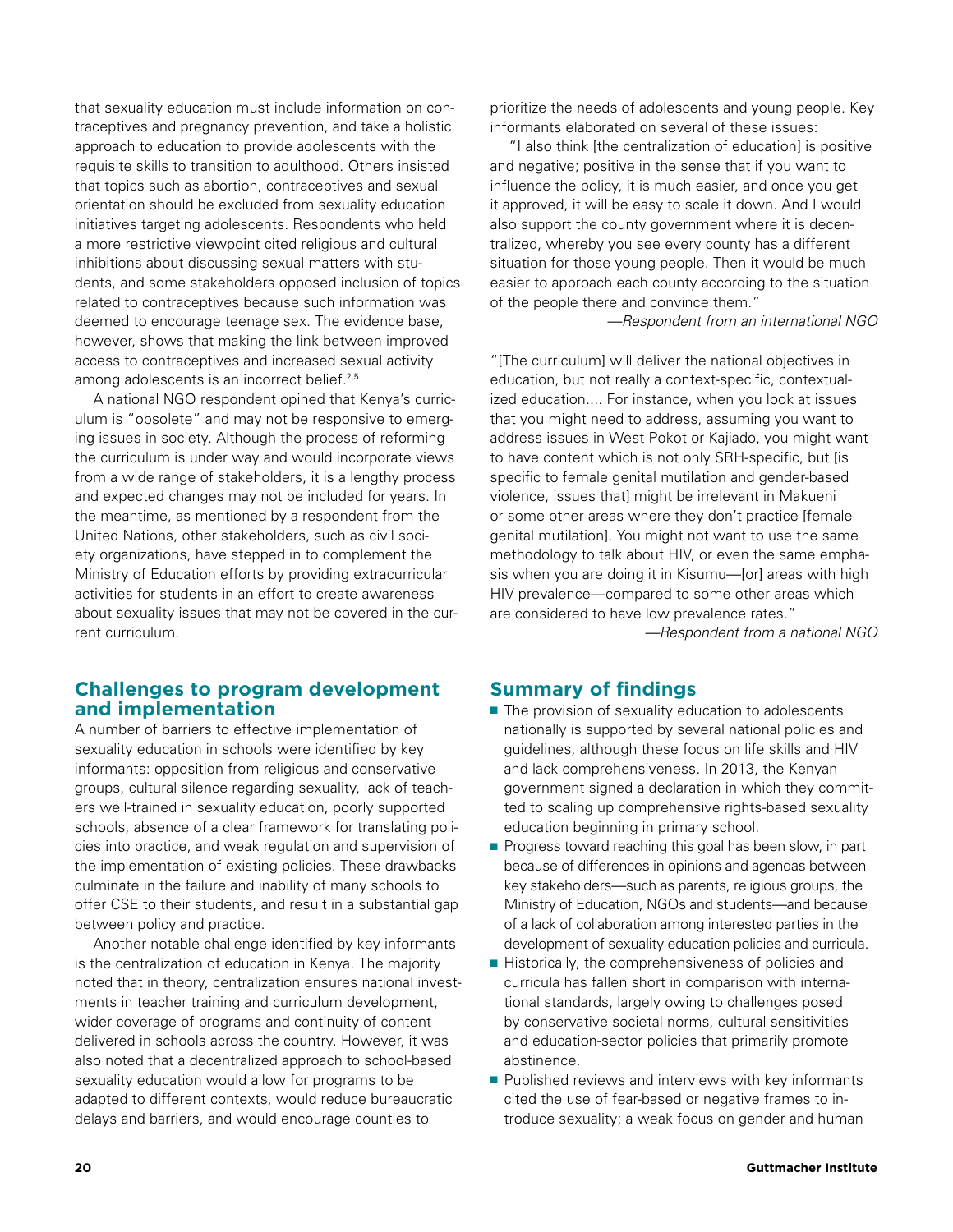rights; missing information in a number of key topic areas, including contraceptive methods, sexuality and abortion; and lack of responsiveness to emerging societal issues.

- Sexuality education is not a stand-alone subject in the national curriculum. Instead, specific topics are taught in other subjects, such as life skills, Christian religious education and biology. Life skills is the most comprehensive of these subject areas; it is compulsory but not examinable, which is problematic because most teachers place more importance on teaching academically scored subjects.
- Key informants identified several challenges to the effective implementation of sexuality education, including lack of well-trained teachers, poorly resourced schools, absence of a clear framework for translating policy into practice, and weak regulation and supervision of the implementation of current policies.
- The education system in Kenya is centralized, which ensures government commitment, wide coverage of programs and continuity of content across counties, but some key informants suggested that the design and implementation of sexuality education could benefit from a decentralized approach that would focus on contextspecific content, reduce bureaucracy and encourage local stakeholders to prioritize adolescent sexual and reproductive health.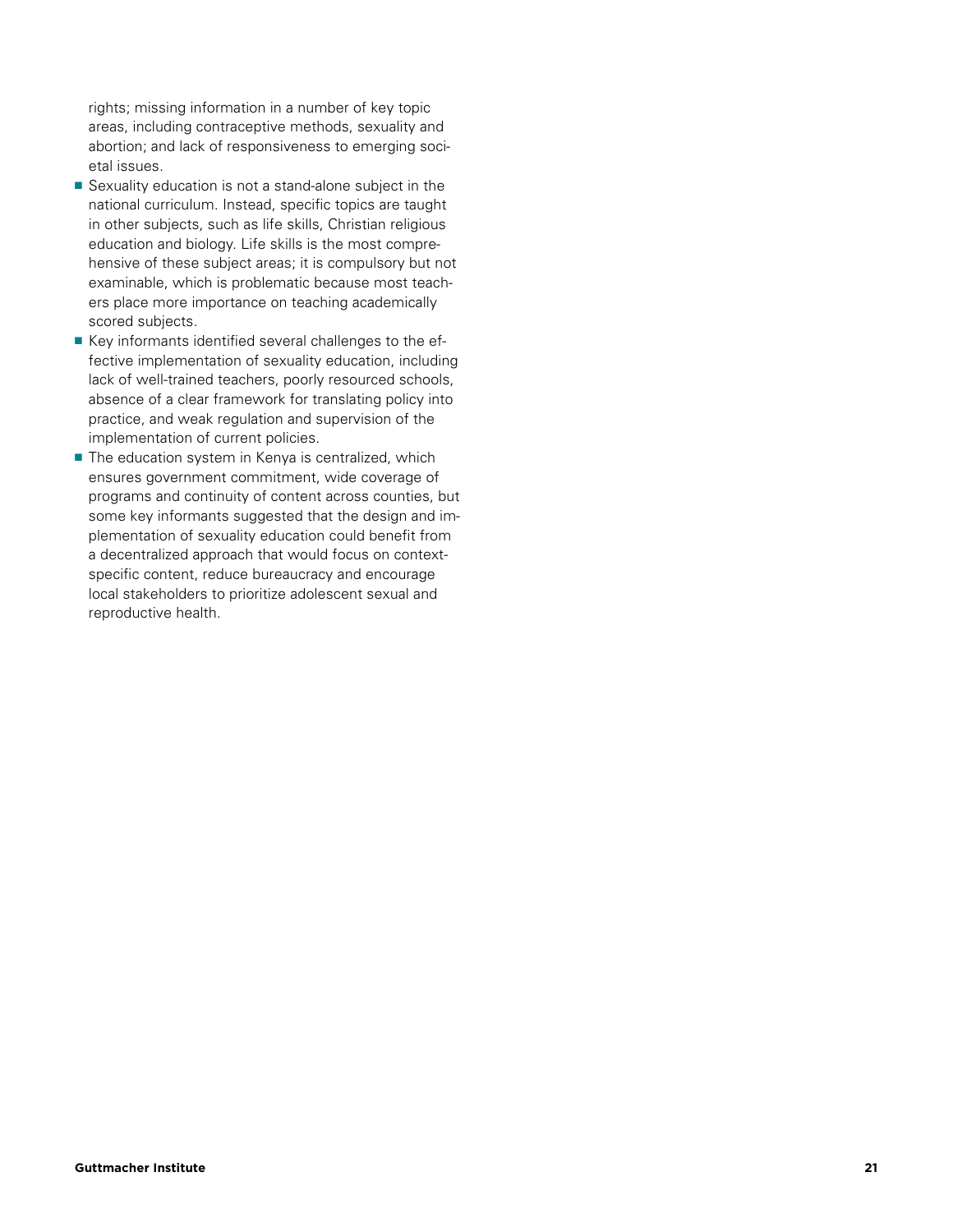# Sexuality Education in the Classroom

S everal aspects of sexuality education contribute to its effectiveness, including its placement in the curriculum, pedagogical approach, timing of delivery, and the comprehensiveness of the skills and information it imparts. This chapter presents findings on the implementation of sexuality education in schools, relying on the surveys with principals, teachers and students and on key informant interviews to describe the organization of the program, the timing and format of teaching, curriculum content, teaching methods, class environment, and monitoring and evaluation systems in place.

# **Organization, timing and format**

While all surveyed schools teach topics related to sexuality education as part of the national curriculum, 43% also teach the topics as an extracurricular activity (Table 4.1, page 52). These activities include drama, clubs, sports and music. The sexuality education program is run by the government in 56% of schools and by NGOs in 24%. Three-fourths of schools involve peer educators to teach sexuality education; this is more common in public (92%) than in private (61%) schools.

According to teachers, most schools in Mombasa (86%) and Homa Bay (95%) counties dedicated six or more hours per term in Form 2 to topics related to sexuality education, while in Nairobi, only 39% of schools did so (Figure 4.1, page 23).\* The hours spent in Form 3 also varied by county: Ninety-two percent of schools in Mombasa, 88% in Homa Bay and 65% in Nairobi dedicated six or more hours per term. Some 67% of students believed that more time should be dedicated to such topics in school (not shown). Among students in coeducational schools who had been exposed to sexuality education, 46% reported that all topics were taught to males and females together, 45% reported that some were

\*The number of hours dedicated to sexuality education was estimated using teachers' reports of the amount of time dedicated specifically to teaching any topics related to sexuality education (as defined in the study). While this estimate provides an idea of the overall number of hours, we do not know which particular topics are given more time or attention.

†Measures based on teachers' responses may be biased in either direction because of overreporting or underreporting, or because of reliance on one teacher's response at a school regarding a noncompulsory course.

taught together and some separately, and 9% said all were taught separately (Table 4.2, page 53). There were differences in teaching preferences by gender: A higher proportion of males than of females preferred to have all topics taught together (58% vs. 44%).

While data for this study are from the secondary school level, primary school—where students are usually between seven and 14 years old—is an important entry point to begin addressing topics related to appropriate touching, SRH and gender equality.<sup>3</sup> Exposing students to sexuality education in primary school is also advantageous given the high levels of enrollment in primary school compared with secondary school. In 2014, some 86% of females and males were enrolled in primary school, whereas only 33% were attending secondary school.<sup>20</sup>

The vast majority of students in our study were first exposed to topics related to sexuality education in primary school (96%), while 4% were first exposed in junior high school. The majority of students (65%) began sexuality education in Standard 6 (on average, students in this standard are 12 years old), and 85% of students had received teaching on sexuality education by the time they completed that year. One-fourth (26%) of the students in our sample (mostly aged 15–17) had already had sex—42% of males and 15% of females (see Table 2.5). While many had likely received some school-based sexuality education prior to initiating sexual activity, the information provided in primary school is limited to very basic knowledge of biology and physical changes in the body, and would not have exposed students to information on safe sex.

Most students who reported first exposure to sexuality education in primary school were satisfied with the timing (65%), but 31% said they would have liked to have learned about the topics earlier. As expected, the majority of students learned about sexuality education in life skills (78%) and biology classes (69%; Figure 4.2, page 24).

# **Content of curricula**

# **Topics offered**

*Teacher perspectives.* According to teachers, the topics of HIV and AIDS, other STIs and abstinence are covered in all sampled schools in the three counties (Table 4.3, page 54).† Most schools covered contraceptive methods (95%), including how to use them (87%) and where to get them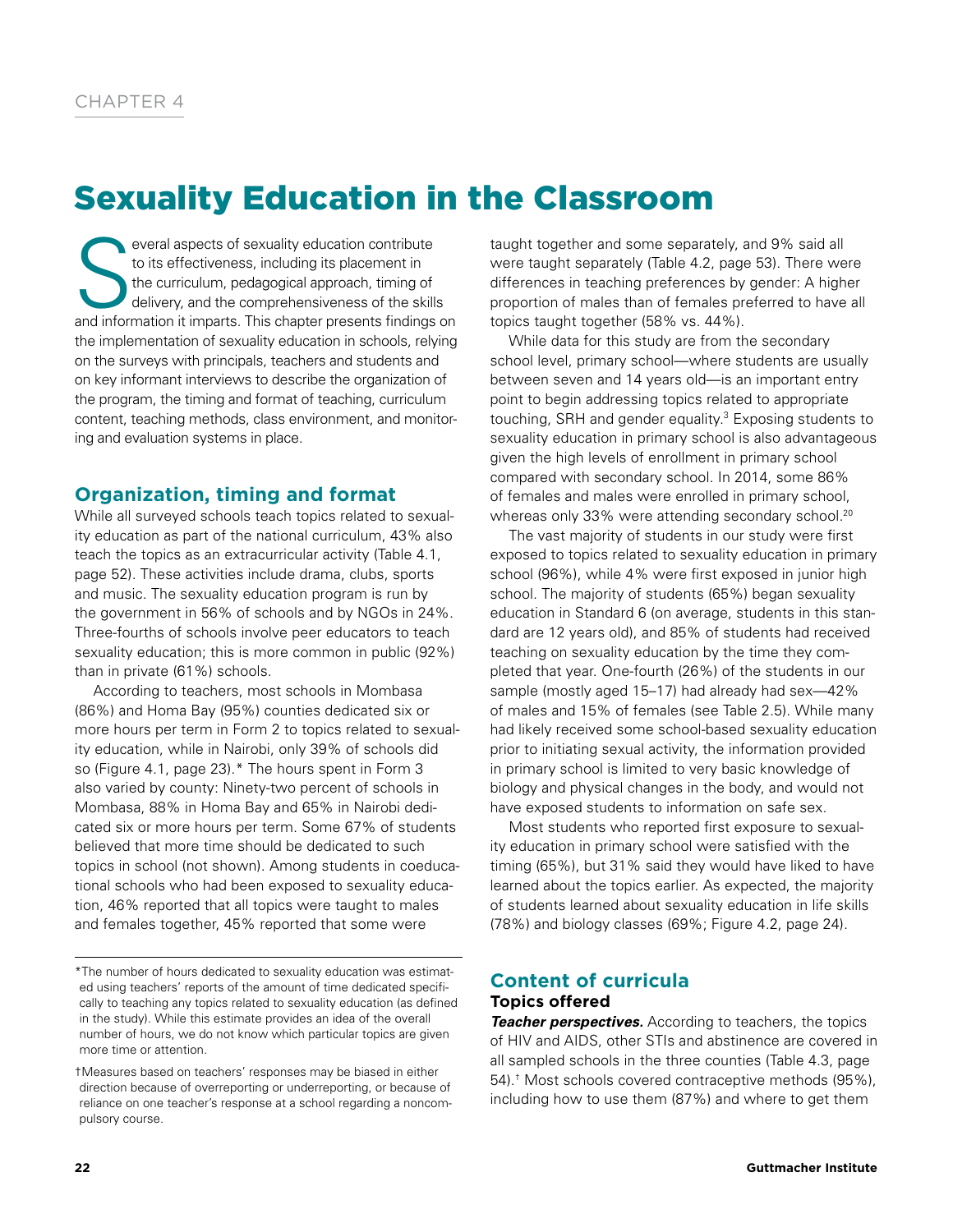(86%). All other topics were taught in nearly all schools (91–99%). Public schools were more likely than private ones to cover all topics in the values and interpersonal skills category (93% vs. 76%).

On the basis of our methodology described in Chapter 2, the comprehensiveness of the range of topics taught was deemed at least "minimum" from the teachers' perspectives in 99% of schools, at least "adequate" in 84% of schools and "high" in 76% of schools (Figure 4.3, page 25). There were no significant differences by school type or county.

*Student perspectives.* While we cannot directly compare student and teacher responses, student perspectives on sexuality education topics taught in their classes tell a slightly different story. The topics that students reported most commonly learning about were HIV and AIDS (92%), reproductive organs (88%), puberty and physical changes

in the body (87%), abstinence (84%) and other STIs (80%; Table 4.4, page 55; Figure 4.4, page 26). About four in 10 students reported learning about equality between men and women (43%), abortion (40%), sexual orientation (39%), sexual and reproductive rights (37%) or communicating within relationships (37%). Very few students (20%) reported learning about contraceptive methods; 13% learned how to use contraceptive methods, and 15% learned where to get them, but more than 60% said they would like to learn more about these topics (Table 4.5, page 56). Three of the five topics with the largest gap between the proportion of students who reported learning about it and the proportion who wanted to learn more were related to contraceptive methods; the other two topics were female genital mutilation and sexual and reproductive rights (Figure 4.5, page 27).

Findings on students' exposure to topics are particularly striking. Forty-seven percent of students learned

#### **sexuality education topics in Forms 2 and 3 vary by**  FIGURE 4.1





*Note:* Percentages may not add to 100 because of rounding.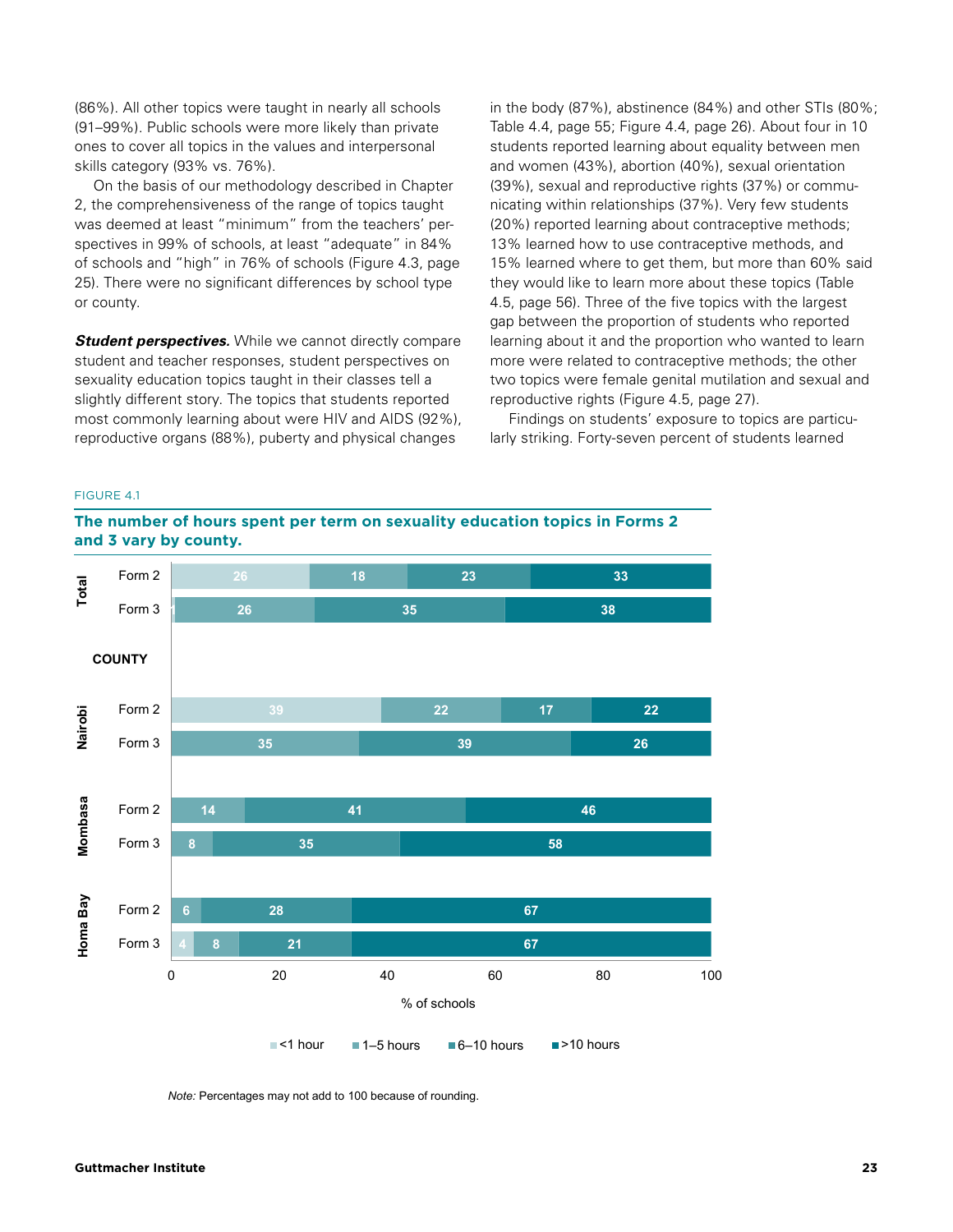about all topics in sexual and reproductive physiology, and students in public schools reported greater exposure than did those in private schools (52% vs. 40%). Fortyone percent of students learned about all topics related to prevention of HIV and other STIs; again, public school students reported more exposure than did students attending private schools (45% vs. 36%), and there were significant differences by county. Only 14% of students learned about all topics regarding values and interpersonal skills, 8% learned about all topics related to gender and SRH rights, and 7% learned about all contraception and unintended pregnancy topics; significant differences were seen between counties for the values and contraception categories (Figure 4.6, page 28).

According to students' reports, the comprehensiveness of the range of topics appeared to meet at least the "minimum" for only 46% of students; it was at least "adequate" for 5%, and was "high" for a mere 2%; the remaining 54% of students did not even learn about one topic in each category (Figure 4.7, page 29).

While teacher and student responses are not directly comparable because we do not know which teachers taught which students, or in what grades teachers were covering particular topics, it is nonetheless notable that the comprehensiveness of topics covered from the student perspective was much lower than the level reported by teachers. Although some students may underreport what they have learned in an effort to make the case for needing more sexuality education, it is equally likely that they might overreport topics covered in an effort to impress the fieldworkers or prove that they have been attending class and paying attention. These two potential biases would cancel each other out. Teachers, on the other hand, may have an incentive to overreport the number of topics they are teaching if they believe these topics are part of the curriculum and that they should be taught. Although the higher comprehensiveness reported by teachers may be partly due to teachers covering some topics in grades that students have not yet reached, this is unlikely to explain the large discrepancy.

# **topics as part of life skills and biology classes.** FIGURE 4.2

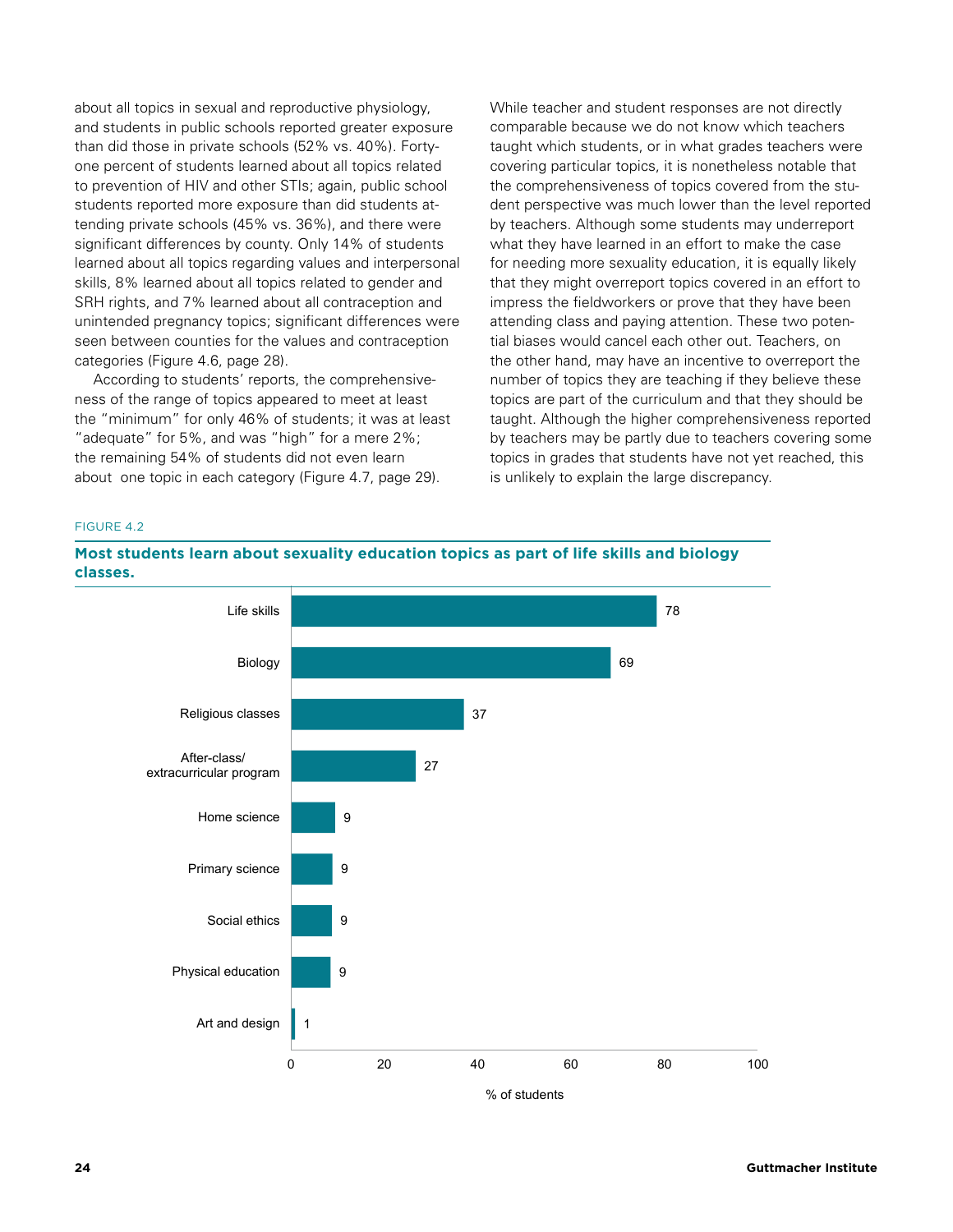## **Concepts and messages conveyed**

*Teacher perspectives.* The information provided by teachers confirmed that the messages most of them delivered on sexuality education were focused on abstinence, and this approach set the tone for what students were learning (Table 4.6, page 57). The majority of teachers reported very strongly emphasizing that having sexual relationships is dangerous (59%) or immoral (58%) for young people. Teachers were more likely to strongly express the latter sentiment in Mombasa (81%) than in Nairobi or Homa Bay (52% and 67%, respectively). A high proportion of teachers also reported that they very strongly emphasized that young people should avoid having sex before they are married (64%), and this proportion was higher in Mombasa (87%) and Homa Bay (82%) than in Nairobi (58%). In all three counties, two-thirds of teachers very strongly emphasized that abortion is immoral. About half reported that they relayed a very strong message that homosexuality is unnatural, as did 61% of teachers in Mombasa. In contrast, only 34% of teachers reported that they very strongly conveyed the message that young

people should protect themselves when they have sex by using condoms. While a majority of teachers in Mombasa and Homa Bay (78% and 74%, respectively) reported strongly emphasizing that young people have the right to know everything about relationships and SRH, only 43% of Nairobi teachers did so. Ninety-one percent of teachers said they covered abstinence, while 83% taught about contraceptive methods (Table 4.7, page 58); nearly all taught about condoms (98%), and 61% discussed oral contraceptive pills (Figure 4.8, page 30).

While most teachers reported covering contraceptives, the nature of the information varied. A number of messages related to the effectiveness of contraceptives in preventing infection with STIs or HIV and avoiding pregnancy were conveyed. Notably, 21% of teachers who taught about contraceptives emphasized in their classes that they are not effective in preventing pregnancy (Figure 4.9, page 31). Fifty-eight percent of teachers who taught about condoms emphasized that condoms alone are not effective in preventing pregnancy (Figure 4.10, page 31), while 27% conveyed to students that condoms

#### FIGURE 4.3

**Schools teach sexuality education at various levels of comprehensiveness, with less certain topic categories. overall focus on certain topic categories.**

**FIGURE 4.3. Schools teach sexuality education at various** 

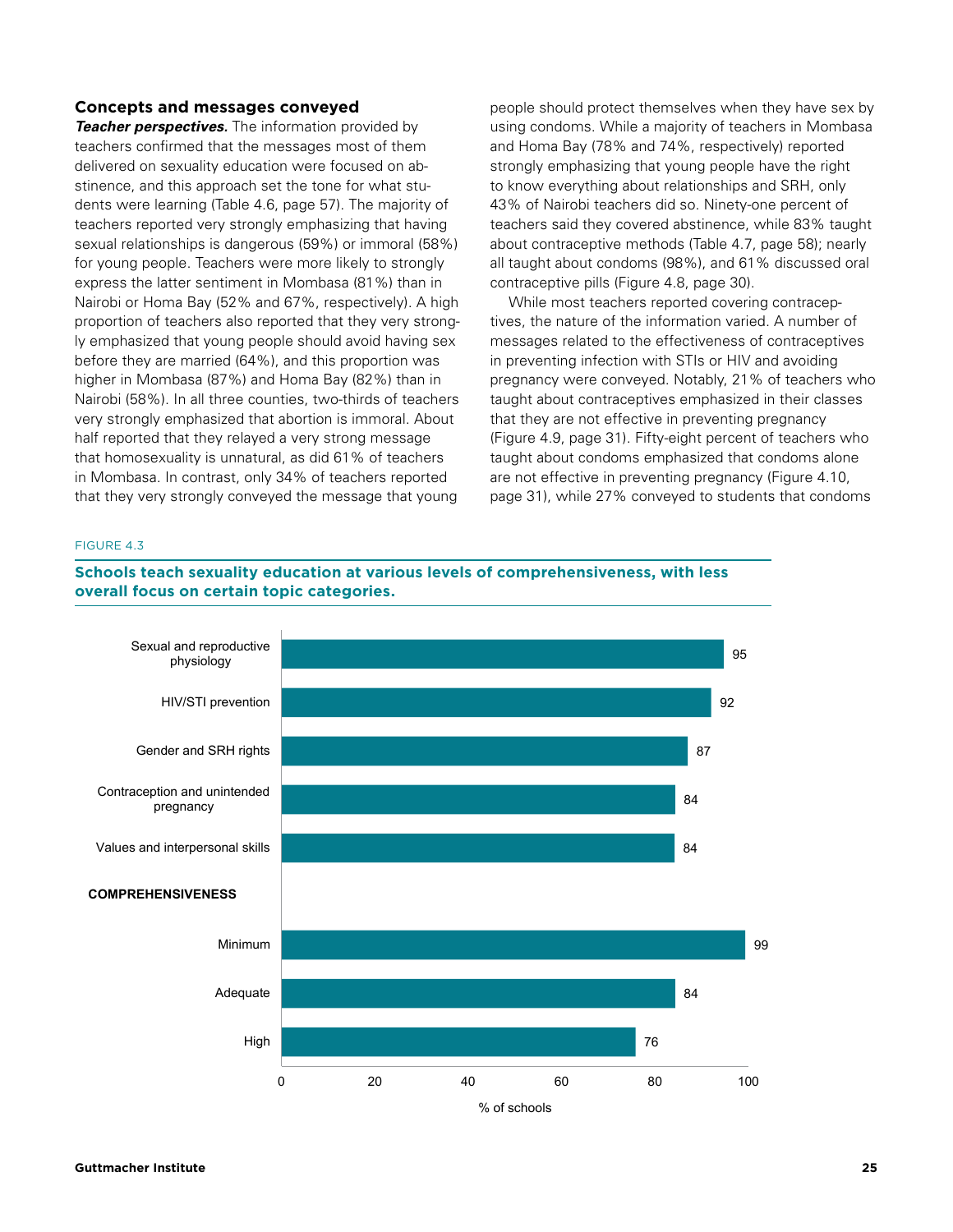are not effective in preventing STIs or HIV (Figure 4.11, page 31). Finally, 71% of teachers who covered abstinence told students that it is the best or only way to prevent pregnancy and STIs (Figure 4.12, page 31).

*Student perspectives.* While a major aim of sexuality education is to impart the practical skills and knowledge needed for adolescents to safely navigate their sexual and reproductive lives, a minority of students reported being taught practical skills, such as how to talk to a partner about getting tested for HIV (38%), how to recognize

forced sexual contact (36%), what to do if a female gets pregnant or a male gets a female pregnant (25%), and how to communicate with a partner about using contraceptive methods, including condoms (22%; Table 4.8, page 59).

Comprehensive sexuality education programs seek to teach adolescents to exercise their sexual and reproductive rights safely and responsibly by recognizing that sexual activity at their age is normative. Most students surveyed, however, reported a fear-based and prescriptive tone in the messages they received. Three-fourths

#### **FIGURE 4.4. Students are less likely to learn about topics**  FIGURE 4.4

# Students are less likely to learn about topics regarding contraception and unintended<br>pregnancy than topics in other othersies

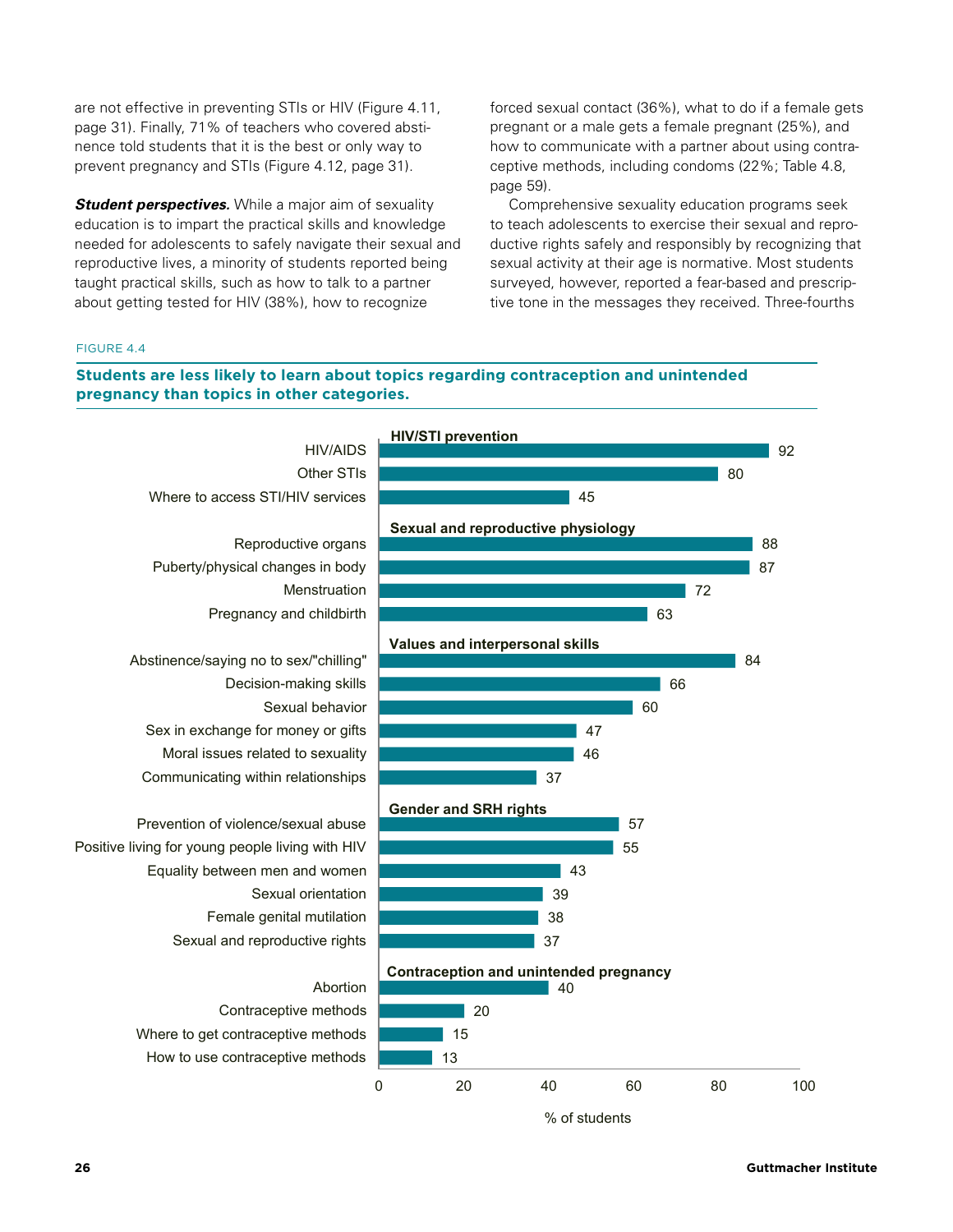reported that their teachers very strongly emphasized that they should not have sex before marriage and that having sex is dangerous for young people. Fewer than half of all students reported that the message to avoid having sex, but to use condoms if they do, was very strongly conveyed. For all of these messages, there were significant student reporting differences among the counties, and for the first two messages, differences were also observed between students attending public versus private schools.

# **Teaching methods**

The use of nonformal teaching methods that involve students as active participants—such as group learning, peer engagement and learner-centered methodologies that aim to build students' values and critical thinking skills—is increasingly being recognized for the positive influence on learning and education broadly, suggesting that reliance on lectures alone may be insufficient to effectively impart knowledge in a classroom.3 While most teachers in the

schools surveyed used lectures or talks (87%), more than half also used small-group discussions (81%), charts and drawings (71%), and creative, participatory learning activities, such as role playing, theater, debates, art projects, dance, poetry and storytelling (69%; Table 4.9, page 60). However, only 44% of students reported having participated in small-group discussions, and only 13% reported having learned through use of charts and drawings (Table 4.10, page 60). Interestingly, while most students wanted to engage in creative, participatory learning activities (78%), students also expressed interest in activities that were less common in the classroom, such as use of audio-visual materials (55%) and the Internet or social media (41%). Greater proportions of students in Homa Bay county than in Nairobi or Mombasa county had engaged in many of the activities, particularly participatory learning and small-group discussions; students' preferences for classroom activities followed similar patterns.

Regarding the use of classroom teaching aids, 81% of teachers reported using written materials, 62% used

#### FIGURE 4.5

**FIGURE 4.5. There are gaps between student reports of**  There are gaps between student reports of learning a topic and reports of wanting to<br>Isam mare about that tanja **that topic. learn more about that topic.**

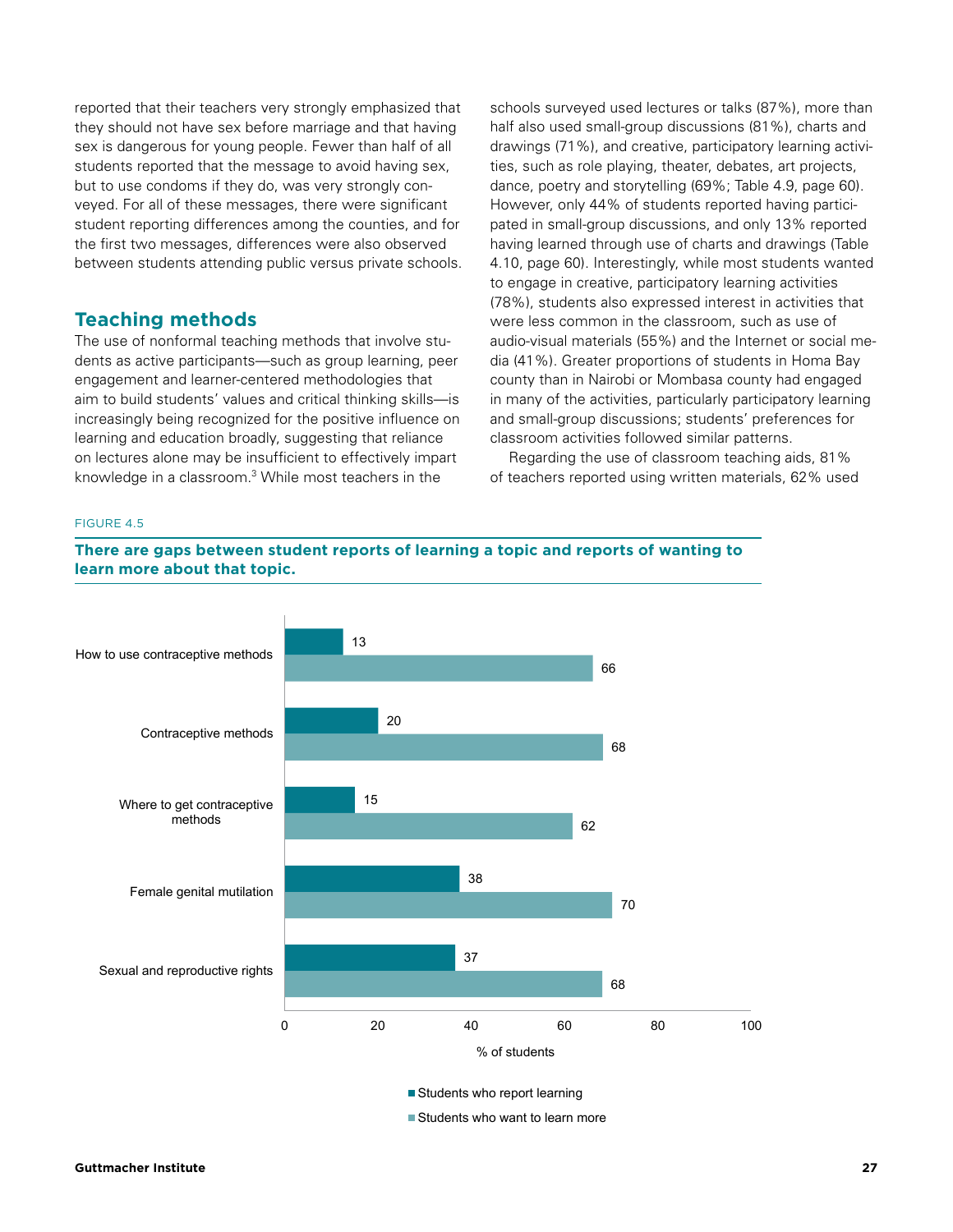charts, 24% used other audio-visual materials and 8% employed demonstration kits (Table 4.11, page 61). Fewer than 10% of teachers showed contraceptive methods to students to demonstrate how they work. Twenty-seven percent of teachers reported showing the proper way to use a condom, and there were significant differences by school type (16% in public schools and 44% in private schools). Linking information to sexual and reproductive health services outside of the classroom is an essential component of a comprehensive sexuality education program, but only 52% of teachers reported providing information about health services where adolescents could obtain contraceptive methods or counseling.

# **Class environment**

Teachers face a multitude of challenges when teaching topics related to sexuality education. In key informant interviews, individuals reported that some teachers had reservations and inhibitions that made it difficult for them to teach sexuality-related topics. For instance, some teachers were embarrassed to mention reproductive organs by name, leading them to gloss over critical details. Key informants attributed this reticence in part to the fact that relationships between teachers and students were often akin to parent-child relationships, which could lead teachers to experience inhibitions similar to those that constrain parents in discussing sexuality with their children. Nonetheless, one key informant believed that teachers must meet their responsibility:

"Those who are embarrassed have got no place in teaching sexual education, they have to have it in them and be ready to impart knowledge whereby children are free to ask questions [and] interact. I think I stood once in a class and the teacher said [something] like, 'This is a penis, trrarrara, I hope there are no questions.'"

*—Respondent from a professional medical association*

Results from the teacher survey also revealed challenges that teachers face in the classroom: Fifty-two percent had experienced lack of resources or teaching materials; 46% had struggled with lack of time; 38% reported lack of training or sufficient knowledge; 37% had experienced embarrassment about topics or terms; and 27% had to teach topics that they felt contradicted religious, traditional and personal beliefs or values (Table 4.12, page 62; Figure 4.13, page 32). Notably, 31% of teachers had experienced pushback or opposition from students, while

#### FIGURE 4.6



**Students are more likely to learn about all topics in some categories than in others.**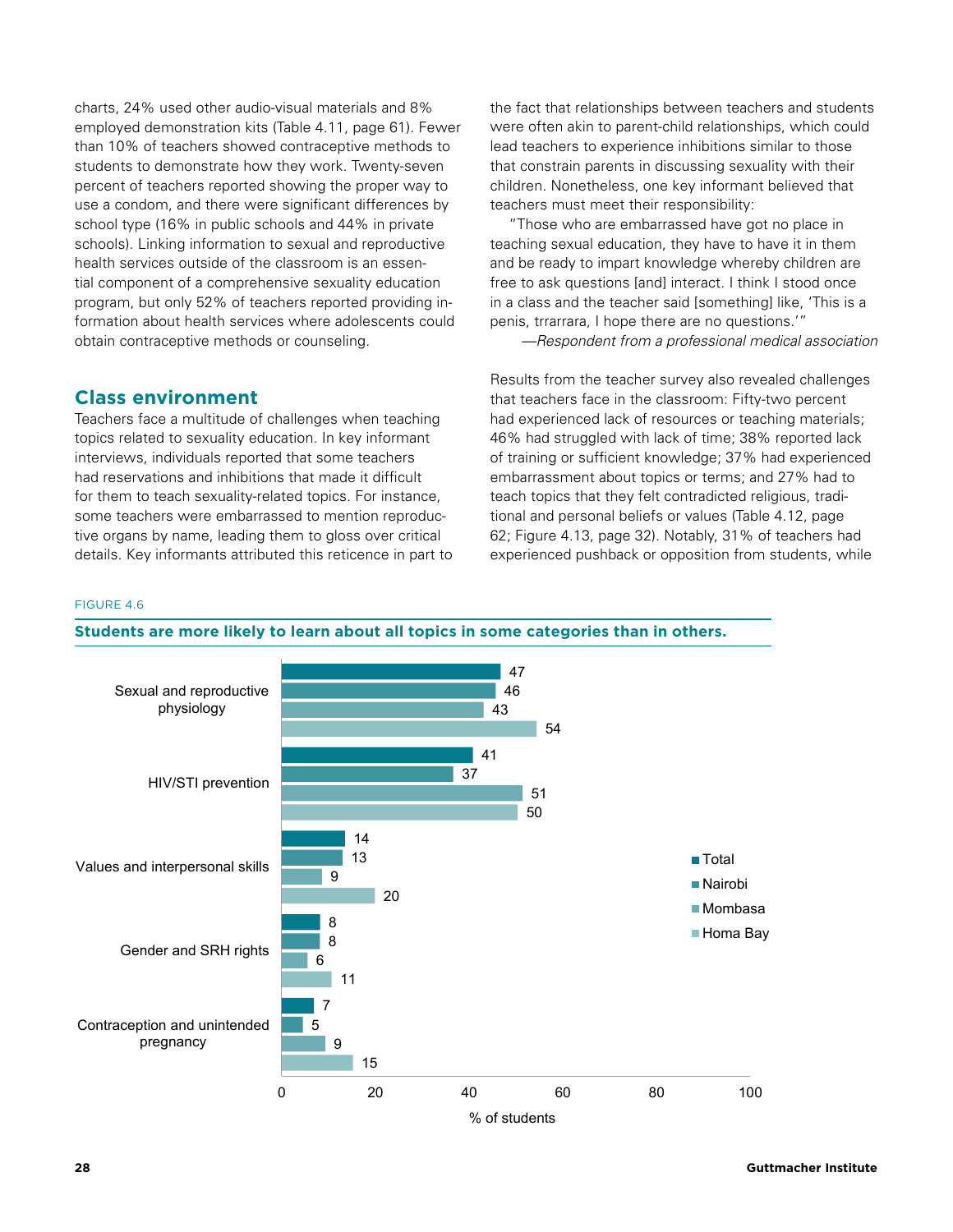14% had experienced the same from parents or the community.

Findings from the student survey indicate that students' perceptions of the class environment vary. While a majority of students perceived there was overall excitement to learn about sexuality education (72%), nearly half noted embarrassment to talk about the topics (Figure 4.14, page 33). Almost one-third of students overall cited overcrowding in their class as a challenge, more so in Homa Bay (45%) and Mombasa (38%) than in Nairobi (21%). Students' perceptions of the authority their teachers hold or the competence with which they teach can play a role in their learning experience. One-fifth of students had the impression that their teacher was embarrassed to talk about topics related to sexuality education, and one-tenth perceived that their teacher did not know enough about the topics.

Adolescence is a transitional time during which many questions about the body, sexuality, relationships and a range of other topics related to SRH will be raised. Students need the freedom to express doubts and ask questions about these issues in order to absorb and connect with what they are learning. However, students may face challenges in the classroom: Half of surveyed students reported having experienced situations in which they wanted to ask a question in class related to sexuality but were too embarrassed. Thirty-two percent of students were afraid to offend or embarrass someone, and 23% were afraid that the teacher or other students would shut them down. One-fourth of all students reported that they never had a question that they did not ask. The **FIGURE 4.7. Only a small proportion of students report** 

proportions of students citing the various reasons for not asking questions in class differed significantly across counties; in general, students in Homa Bay were more likely than other students to cite a given reason.

# **Monitoring and evaluation**

Because there is no stand-alone sexuality education course in Kenya, there is no clear standardized mechanism for monitoring or evaluating its teaching on a national level. Rather, any oversight of sexuality education topics is conducted under the monitoring or evaluation of the subject in which the topics are covered (e.g., biology). Key informant interviews revealed that multiple government institutions are mandated to monitor the implementation of government policies and curricula in schools. Those tasked with monitoring schools include the Ministry of Education (quality assurance department) and the Kenya Institute of Curriculum Development at the national level, and county education offices and head teachers at the county and school levels.

Key informants reported that community-based organizations actively engage schools to monitor how sexuality education is offered, and evaluate programs to the extent possible. Results from these small monitoring and evaluation initiatives are used in advocacy efforts (e.g., on issues of curriculum change), though it was observed that some civil society organizations are sanctioned by the Ministry of Education to report findings in schools and others are not, and therefore the government may not utilize their evaluation efforts equally across the country.

### FIGURE 4.7

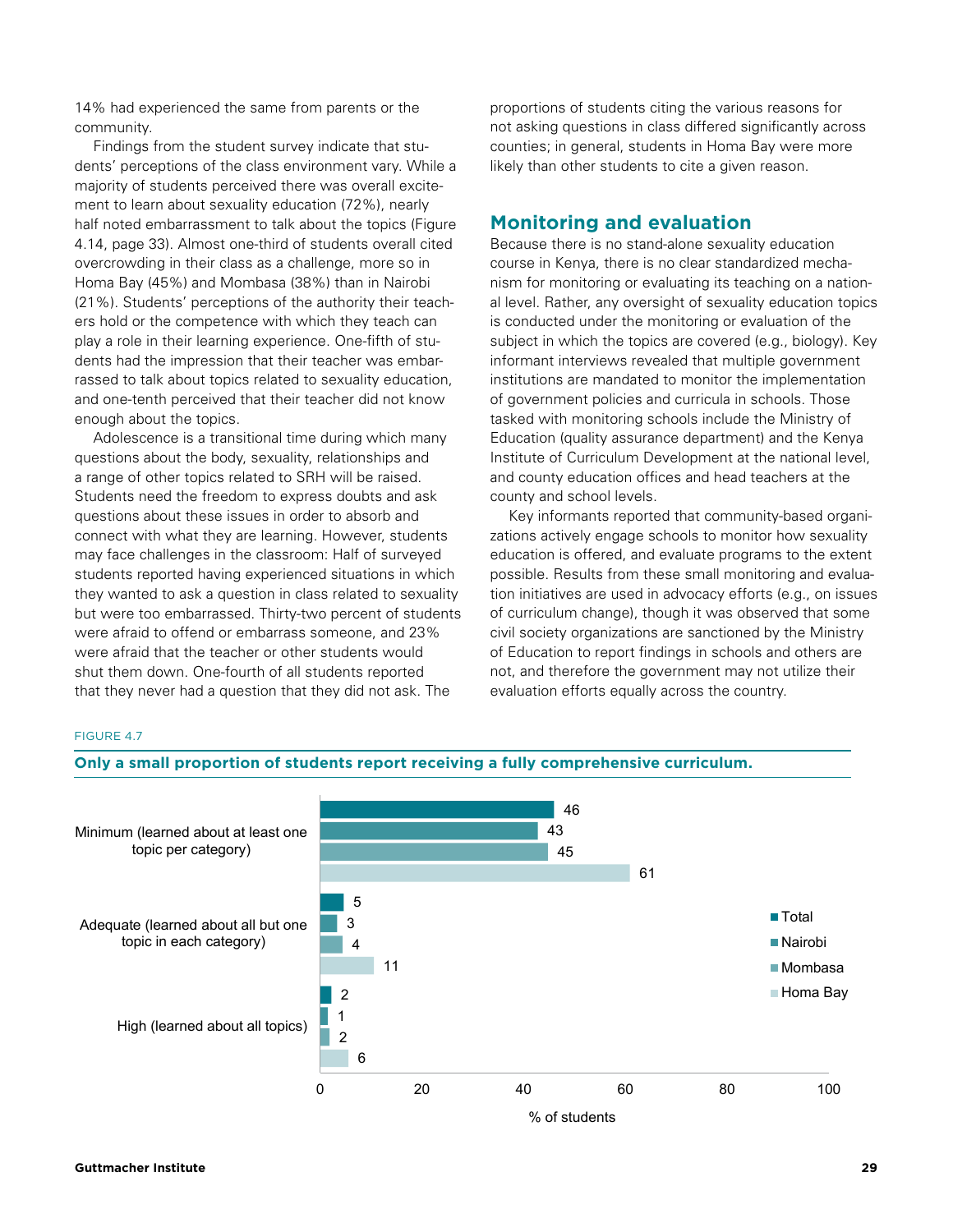Our survey of schools assessed whether teachers were evaluated for their teaching of sexuality education at the individual school level (e.g., evaluated by school administration or principal), despite the lack of a nationallevel monitoring system. According to principals, about 57% of schools evaluate teachers on their teaching of sexuality topics in some capacity at least once a term (Table 4.13, page 63). However, teachers were never evaluated in 39% of schools. Those that did conduct evaluations used classroom observations (78%), written assessments (42%) and oral assessments (36%). Teachers reported being supervised by the school administration (49%) and school inspectors (27%) in their teaching of sexuality education, and half of teachers said they were monitored once during each term through class observation or oral or written assessment (not shown). Regarding student assessment, teachers reported that students were more commonly assessed on knowledge (in 95% of schools) than on practical skills (77%) or attitudes (74%), and that this testing was done through the subject exams in which the topics were integrated. Students were more commonly assessed on attitudes in public schools (91%) than in private schools (59%).

# **Summary of findings**

- According to teachers, three-fourths of schools cover all topics that constitute a comprehensive curriculum, although teachers may be overreporting the topics taught. In contrast, only 2% of students reported learning about all of these topics in school.
- According to both teachers and students, virtually all schools cover concepts related to HIV and AIDS. Much less emphasis is placed on contraception and pregnancy prevention, particularly communication and practical skills related to contraceptive use.
- Messages conveyed by teachers are highly moralistic and focused on abstinence, emphasizing that sex is dangerous and immoral for young people as opposed to focusing on safer sex practices.
- About eight in 10 teachers reported teaching about contraceptives. Of these individuals, 98% taught about condoms and 61% about the pill, while fewer than half taught about other methods.
- Nine in 10 teachers reported teaching about abstinence, 71% of whom taught that it was the best or only method to prevent STIs and pregnancy.
- Only one-fifth of students reported learning about

#### **teach about condoms, and many teach about the pill;**  FIGURE 4.8



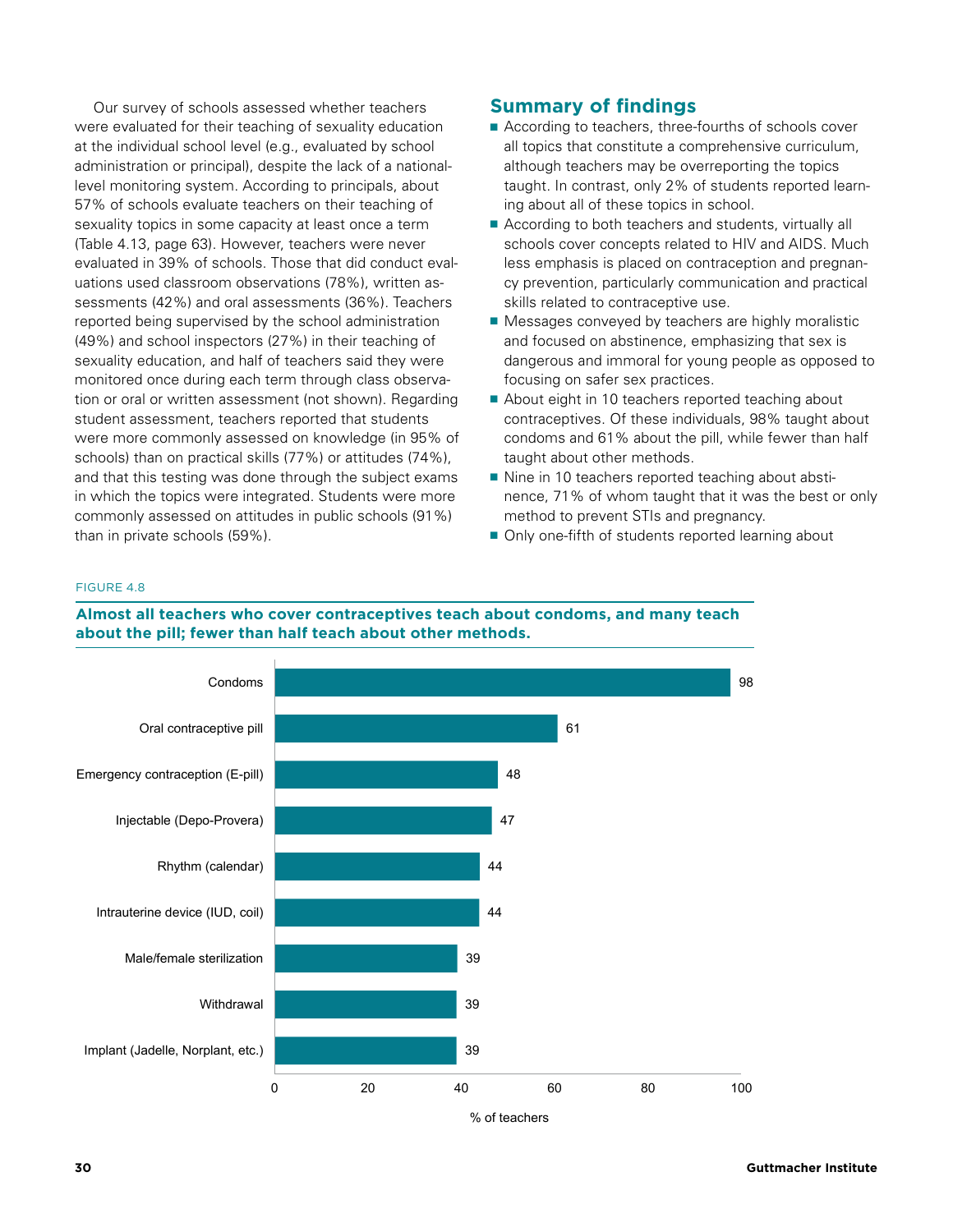contraceptive methods, while two-thirds said they would like to learn more about them. One-tenth of teachers showed contraceptive methods to students so they could see how they work.

■ Teachers and students reported challenges in the classroom that affect the teaching and learning of sexuality

#### **FIGURE 4.9. The majority of teachers who cover**  FIGURE 4.9

**contrace the majority of teachers who cover effectives** emphasize that they can be **effective for pregnancy prevention.**



#### **FIGURE 4.11.** The majority of the majority of the majority of the majority of the majority of the majority of the majority of the majority of the majority of the majority of the majority of the majority of the majority of

**The majority of teachers who cover condoms emphasize that they can be effective for HIV/STI prevention.**



education. Both groups reported having experienced some embarrassment regarding sexuality education; and while most students were excited to learn about the topics, teachers said some common challenges were a lack of resources or materials; a lack of time, training or knowledge; and student opposition.

# **FIGURE 4.10. The majority of teachers who**  FIGURE 4.10

**cover condoms emphasize that condoms alone**  The majority of teachers who cover condoms **emphasize that condoms alone are not effective for pregnancy prevention.**



#### FIGURE 4.12 **FIGURE 4.12. The majority of teachers who**

**The majority of teachers who cover abstinence** emphasize that it is the best or only method **for preventing STIs and pregnancy.**



*Note:* Percentages do not add to 100 because of rounding.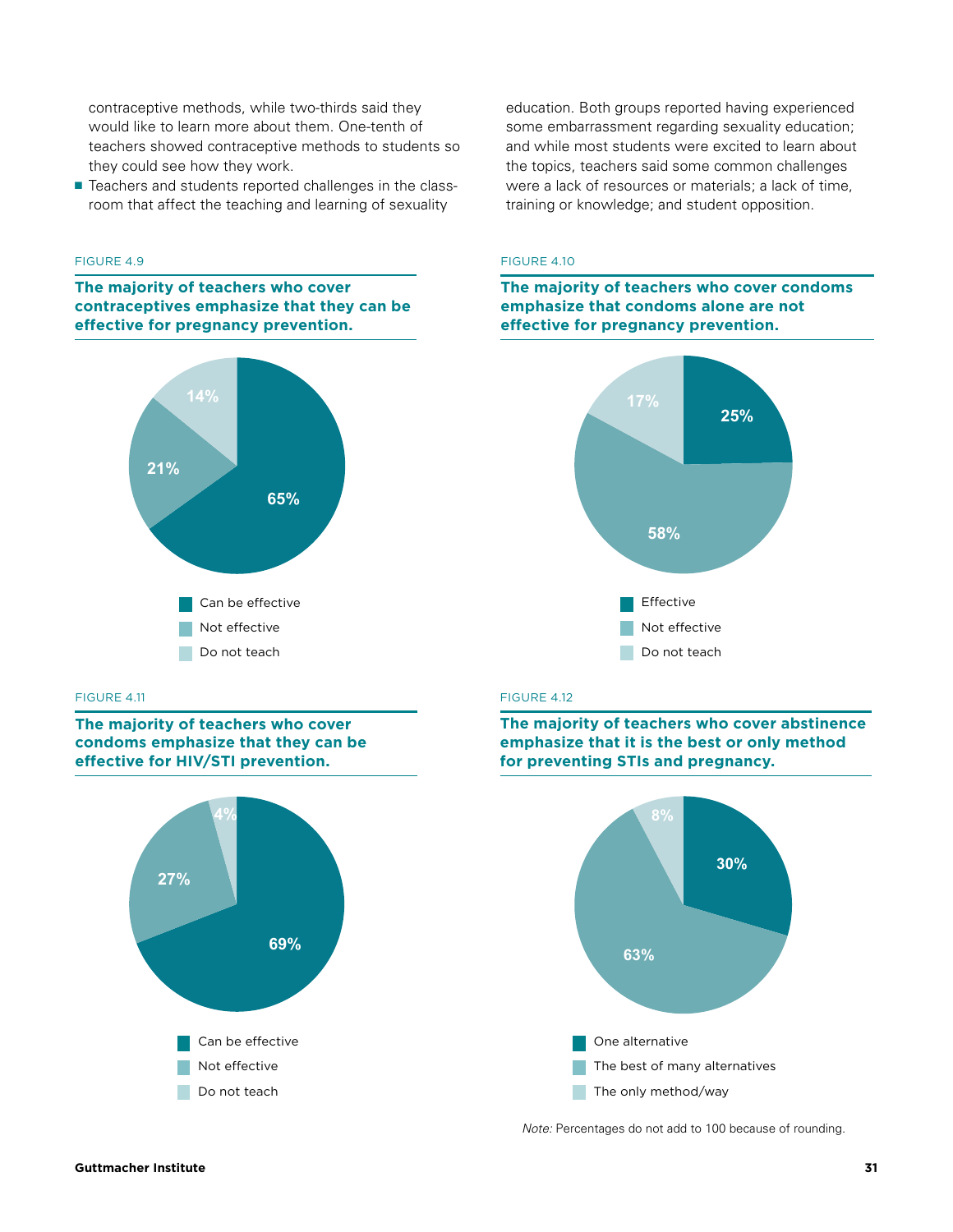■ The monitoring of sexuality education in schools suffers from inadequate attention and numerous barriers. Since topics are part of examinable subjects, coverage of the syllabus implies coverage of topics related to sexuality education. However, there are currently no tools to specifically monitor or evaluate the teaching of sexuality education in schools, or to assess students' knowledge, attitudes and practical skills.

■ Comprehensive sexuality education should include the fostering of practical skills; however, these receive little attention in the curriculum content and teaching approach, and student assessments focus more on knowledge than on attitudes and practical skills.

#### **FIGURE 4.13. The most common issues teachers face in**  FIGURE 4.13

# The most common issues teachers face in teaching sexuality education are a lack of **and training. resources, time and training.**

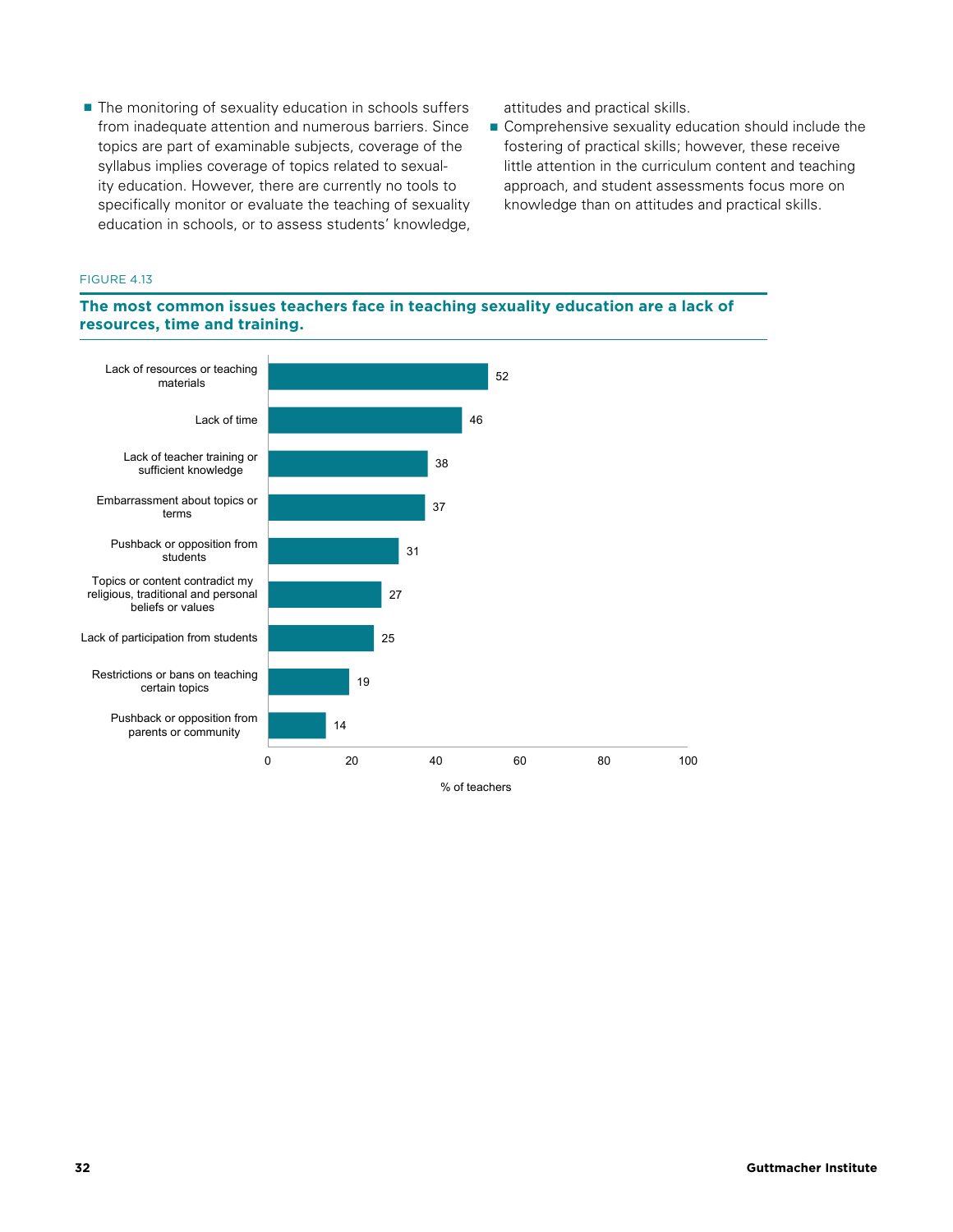# **education but still face obstacles in the classroom.** FIGURE 4.14



#### **Students are excited to learn about sexuality education but still face obstacles in the classroom.**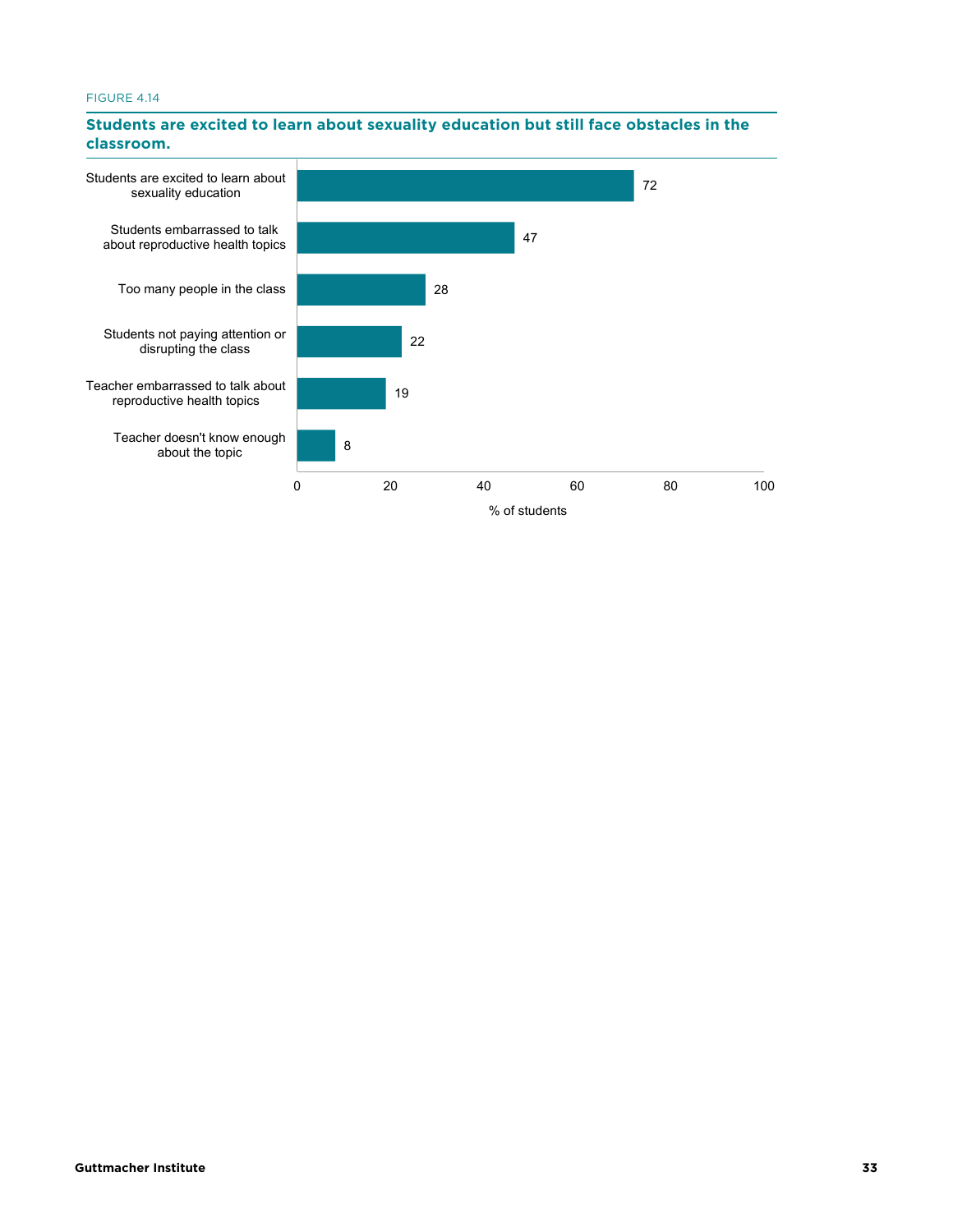# School System Support for Sexuality Education

|<br>|<br>Catic mproving the content of curricula, ensuring that teaching methods are adequate and conducive to learning, and establishing monitoring systems to ensure quality are essential to improving sexuality education in schools, but the quality of the teaching ultimately depends on the preparedness, confidence, knowledge and skills of teachers. Adequate training in the content, as well as in teaching methods and approach, of topics related to sexuality education is essential for teachers. An enabling and safe school environment has also been identified as a key component to a successful sexuality education program.39 This chapter presents quantitative and qualitative findings on these issues.

# **Teacher training**

Secondary school teachers in Kenya are required to complete three years of teachers' college at an accredited institution, and the latest revision of teachers' education syllabi (2004) includes topics related to sexuality education, such as HIV and AIDS, drug and substance abuse, human rights and gender awareness.<sup>50</sup>

Since sexuality education is not a separate subject in schools, specialized pre-service training is limited. Key informants indicated that teachers' knowledge of topics related to sexuality education is often inadequate, a sign that further training is needed. Some informants highlighted the additional need for teachers to be well-versed in the context regarding adolescent SRH in the country—for example, statistics on early sex, marriage and childbearing, and the prevalence of HIV and other STIs—to fully understand "the weight of the matter" when delivering this type of material. Several key informants shared the following observations:

"I have sat in a class where it looked like the teacher has no clue of what they are trying to teach.… We have to inform our teachers on how to do research, how to look for more information, [the same as when] the person who is standing to talk about geography knows everything about geography and not only a few things. And so when you are talking about … sexual and reproductive health, and rights,... you cannot say 'Oh, I know nothing about the rights'—Go and research and come back and talk on the point with information."

*—Respondent from a civil society organization*

"When you are training, at first when you call them for the workshop they are like, 'Ahh, we know these things, you know.' They are like, 'Aren't these things about biology that we know?' Because most of the time you find the biology or science teacher coming in, but by the end of the three days they tell you 'There is so much that we didn't know' or they knew but didn't know how to approach it."

#### *—Respondent from a civil society organization*

"They have not been given tips on how to handle the subjects so they end up being challenged; they will [present] the information, but the activities which they are supposed to work on with the learners will be a challenge for them.… You may find that there are [a] few teachers who are trained in that area or who are able to give that information [because they received] pre-service in college, [but] even the in-service has to be continued throughout for them to gain the confidence."

*—Ministry of Education respondent*

There are some challenges to training teachers on sexuality education: Funding for training is scarce and teachers may not be motivated or have time to dedicate to training while also covering their regular course load. Some teachers consider teaching these topics to be an extra burden. In situations where civil society organizations offer to train teachers, and even offer training stipends, the school heads may determine the content of the training and which teachers can attend. These teachers are in turn expected to train others, but because of time constraints, they may not be able to transfer the content of the training in its entirety. In some schools, only head teachers are funded to receive training, yet many are not directly involved in teaching SRH. Meanwhile, other teachers who are directly involved may have to pay out of pocket to attend, making training inaccessible to those who need it most. Moreover, according to key informants, teacher training offered by civil society organizations may follow an agenda that is specific to that organization, and may target only their key areas of interest. In addition, some trainings are limited to schools that are affiliated with the implementing organization, which can result in varying quality and content.

In the school survey, 85% of principals stated that teachers are required to receive pre-service training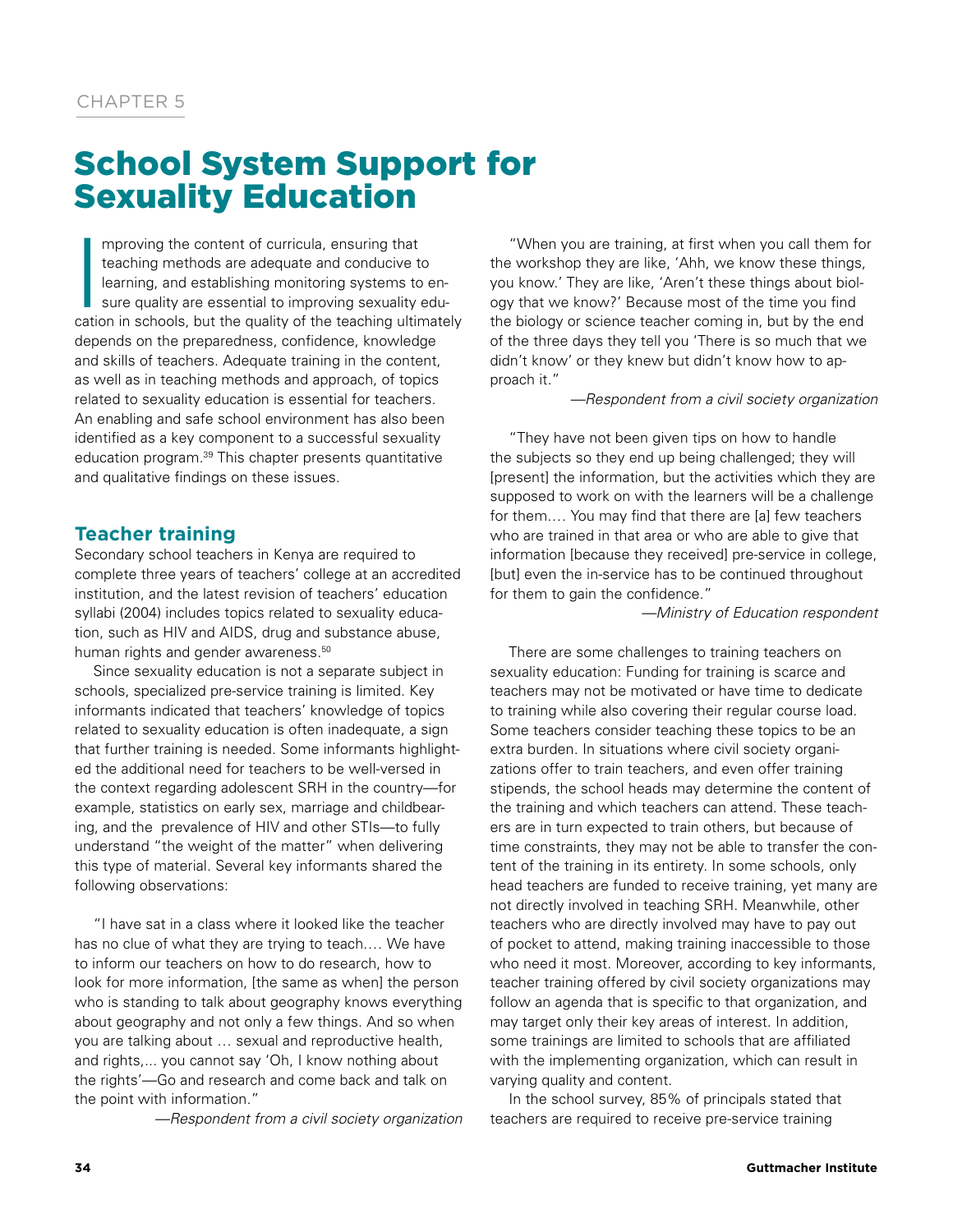before teaching sexuality education topics, but only 8% of principals perceived that pre-service training was "very adequate" in preparing teachers (not shown). Seventy percent of teachers had received the relevant pre-service training (Figure 5.1), yet only 46% had received any related in-service training (Figure 5.2). Nine percent had received in-service training within the past year, 22% between one and three years ago, and 15% more than three years ago. Detailed findings on teacher training are presented in Table 5.1 (page 64).

Three-fourths of teachers who had received either preservice or in-service sexuality education training reported that the training covered at least one topic in each of the five thematic SRHR categories (a "minimum" level of comprehensiveness in the range of topics covered). Fifty-eight percent had received training on nearly all topics in each category (an "adequate" level), and 36% had received some training on all topics (a "high" level; Table 5.2, page 65).

## **Teaching support**

## **Support and resources available to teachers**

Most teachers had access to materials such as textbooks, teaching manuals, syllabi and clear objectives for teaching topics related to sexuality education, but fewer than half had access to plans or tools for how to evaluate or assess students on these topics (Table 5.3, page 66). The majority of teachers (73%) reported having support from other teachers. Nearly all principals (99%) said they supported teachers of sexuality education in some way, including by organizing meetings with them to discuss or resolve issues or concerns (70%); voicing support for sexuality education and for teachers at board meetings, parent-teacher association meetings and other community events (50%);

#### FIGURE 5.1

#### **FIGST teachers who cover sexuality**<br>education have received some **sexuality education have received pre-service training. some pre-service training. Most teachers who cover sexuality**



and inviting outside experts to support teachers (59%).

However, teachers said they wanted additional assistance in various forms to help them teach more effectively; more than half desired more training and more teaching materials and strategies (Table 5.4, page 67; Figure 5.3, page 36). Some of the topics that teachers wanted more help with were positive living for youth with HIV, the prevention of violence and sexual abuse, female genital mutilation, and contraceptive methods and how to use them (Table 5.5, page 68; Figure 5.4, page 37).

#### **Teachers' perceptions of support**

Support from authority figures and other stakeholders is important for effective sexuality education. The vast majority of teachers perceived that both the principal and other teachers were supportive in their teaching of sexuality education (89% and 96%, respectively—Figure 5.5, page 38; Figure 5.6, page 38). However, about a third felt that parents were unsupportive (Figure 5.7, page 38). A small proportion of teachers (17%) had experienced actual opposition or pressure from parents, community members, religious leaders or groups, government regulations or the school administration that they believed negatively affected their teaching of sexuality education (not shown).

# **School environment**

A safe school environment is essential for fostering learning, and especially so for sensitive topics related to sexuality. Moreover, it is important to have an environment that is supportive toward reproductive and sexual rights. Almost all schools (98%) in the study have a child protection policy (Table 5.6, page 69). Policies are also in place regarding the treatment of students who either get **FIGURE 5.2. Fewer than half of** 

## **FIGURE 5.2 EXECUTE 3.2**<br> **EXECUTE 2.**

#### **Fewer than half of teachers who cover sexuality education have received in-service training.**

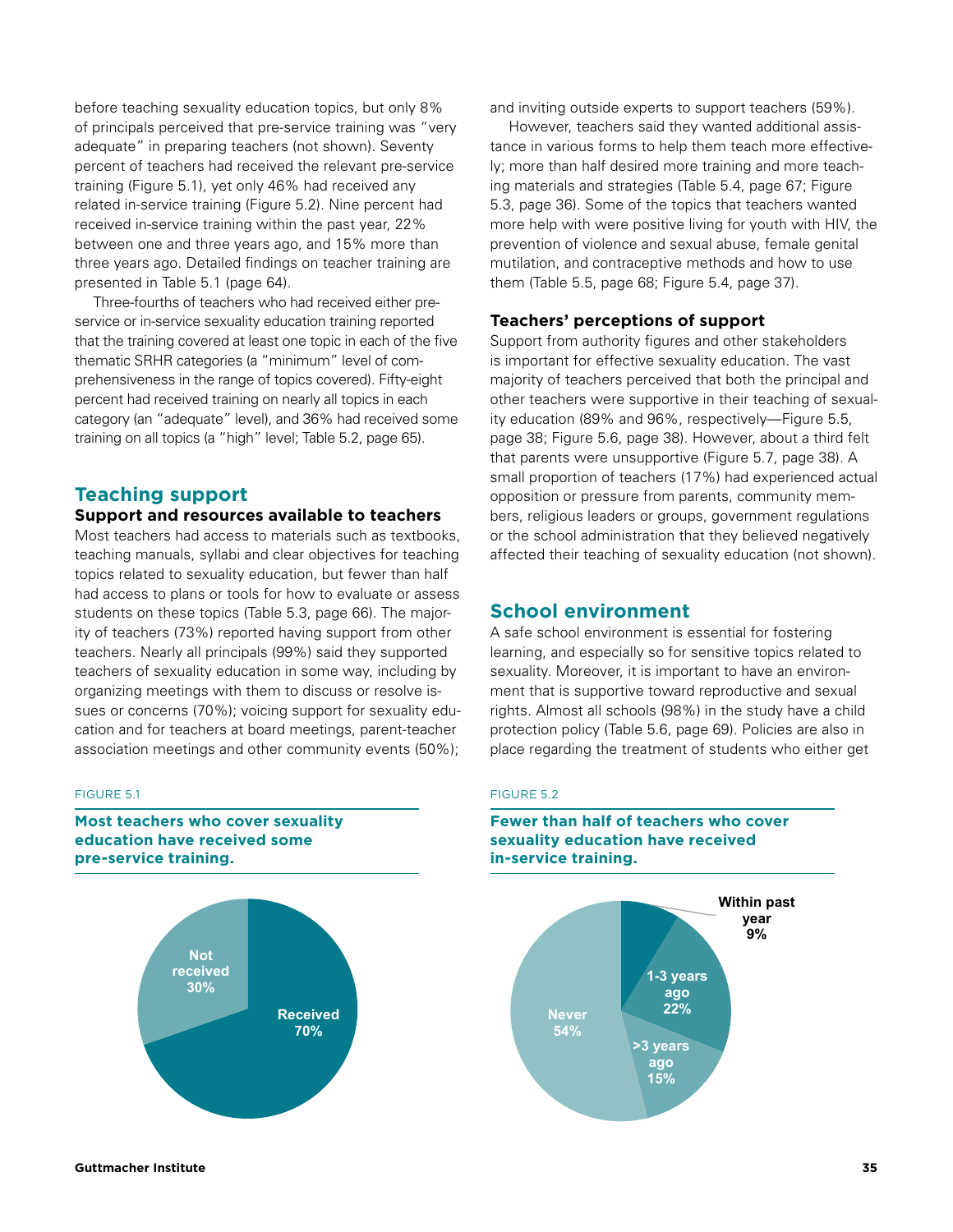pregnant or get someone pregnant, and to protect students from harassment by teachers and other students. The implementation of such policies contributes to the safety of the school environment and its conduciveness to sexuality education.

Clear policies and guidelines exist in Kenya to direct education-sector responses regarding pregnancies in schools. In accord with the Return to School Policy guidelines (1998), pregnant individuals are not allowed in schools, but are allowed to return to school (preferably a different school) after giving birth.<sup>51</sup> According to principals in 52% of schools, an individual who becomes pregnant while attending school would be allowed to continue her studies. A large proportion of schools have some type of disruptive consequence (i.e., being asked to stay home or transfer to a different school) for students who become pregnant (48% of coeducational and females-only schools) or get someone pregnant (40% of coeducational and males-only schools). Consequences differed across counties, and private schools were stricter on males than were public schools. While most schools had strict guidelines for teachers and students who were found to be harassing students, some were more lenient (e.g., gave several warnings without expulsion or suspension).

Students' perceptions of their own physical and emotional safety in school were mixed (Table 5.7, page 70). A third of students said they never felt safe expressing themselves in front of other students or teachers at their schools, and this sentiment was more common in Mombasa county than in Nairobi or Homa Bay county. More than half of students reported that they sometimes or always feared that other students or teachers may make fun of them or tease them at school, and a third reported sometimes or always feeling afraid that other students will physically harm them. Females were less likely than males to feel physically safe or safe expressing themselves in school.

One theme that emerged from the key informant interviews was the idea that teachers may contribute negatively to the emotional safety of students in the school. It was widely observed that some teachers lacked the professional competence to observe requisite norms, such as privacy, confidentiality and empathy, when handling sexuality matters or student concerns. One civil society respondent described how one teacher had breached confidentiality by asking a student, in front of the whole class, about a sensitive issue for which guidance had been sought:

"[The] teacher came to class and said, 'Elizabeth, can you tell us about rape, you, you were even raped, can you tell us about the rape issue so that you can give an example so that these girls can stop roaming aimlessly.'"

*—Respondent from a community-based organization*

### **Summary of findings**

■ Some teachers lack the training to teach sexuality education topics. Although 85% of schools required teachers to have pre-service training, only 70% of teachers had received it. A mere 8% of principals perceived that this training was very adequate, and 68% of teachers felt they needed more training.

#### FIGURE 5.3



**FIGURE 5.3. Teachers report needing additional** 

**36 Guttmacher Institute**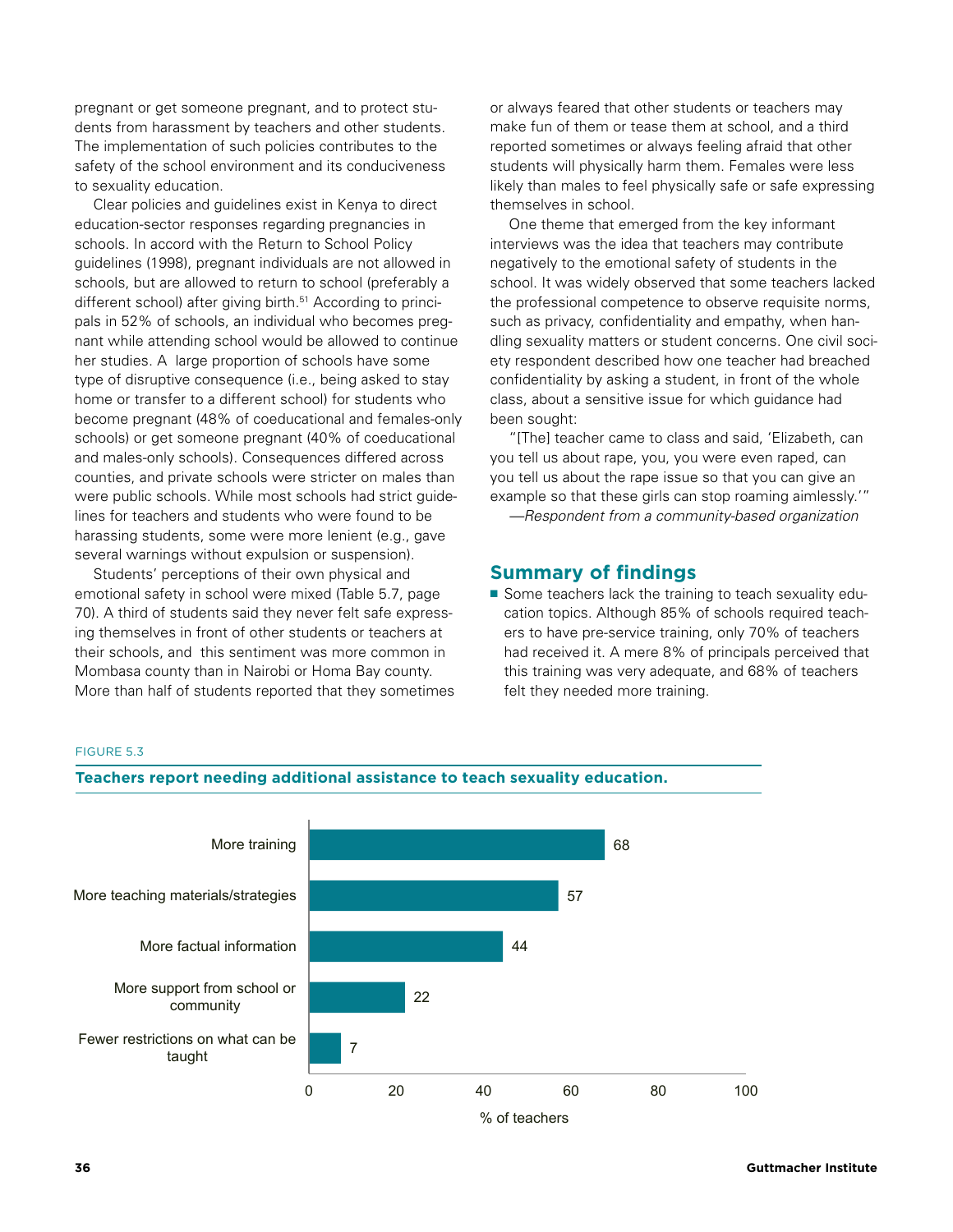#### **FIGURE 5.4.** Teachers report need to a state to a state to a state of the state of the state of the state of the state of the state of the state of the state of the state of the state of the state of the state of the stat FIGURE 5.4



# Teachers report needing more assistance to teach certain topics more **effectively.**

- Fewer than half of teachers had received any in-service training. These programs sometimes offer opportunities to increase teachers' skills and enthusiasm to teach sexuality education, but resource constraints have limited the number of teachers that can be trained. This type of training is not standardized across the country, and is often provided by civil society organizations that have specific agendas and narrow catchment areas.
- The majority of teachers had access to resources such as curricula and teaching manuals to support their teaching, and for many, media sources such as the Internet were an important resource. However, many teachers desired more materials, information and training (particularly regarding violence prevention and contraceptive methods) to enable them to teach more effectively.
- While teachers overwhelmingly said that principals were supportive of sexuality education, a third of teachers perceived parents to be unsupportive, and nearly one in five had experienced opposition from the community.
- School policies offer a supportive environment for adolescents to learn about sexuality education; most schools have child protection and anti-harassment policies, although these are far from standardized or uniformly implemented. Despite these policies, a third to a half of students did not feel safe expressing themselves in front of others at school or feared being teased or even physically harmed. Such pressures and concerns may impede a student's curiosity and ability to learn about sexuality and SRH.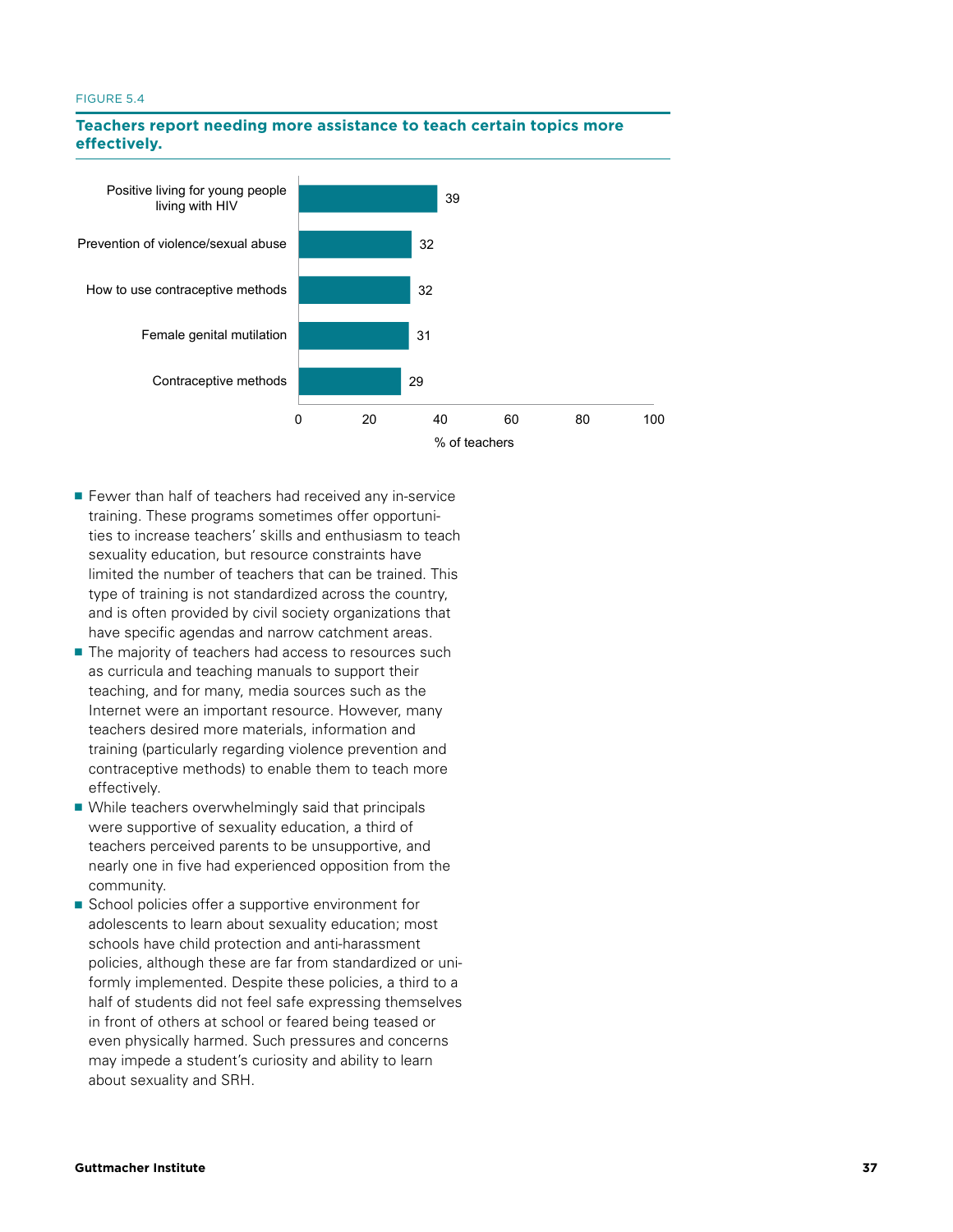#### FIGURE 5.5

### **The majority of teachers think principals FIGURE 5.5. The majority of the majority of the majority of the majority of the majority of the majority of the majority of the majority of the majority of the majority of the majority of the majority of the majority of t think principals are very supportive.**



*Note*: Percentages do not add to 100 because of rounding. *Note:* Percentages do not add to 100 because of rounding.

#### FIGURE 5.7 **FIGURE 5.7**<br><u>Teachers think parameters in this parameter</u> is a particular particular of the particular particular in the particular of the particular of the particular of the particular of the particular of the particular

**Teachers think parents are less supportive are less supportive than principals or than principals or other teachers. other teachers.**



#### FIGURE 5.6

# **FIGURE 5.6. The major of the major of the major of the major of the major of the major of the major of the major of the major of the major of the major of the major of the major of the major of the major of the major of t The majority of teachers think other**

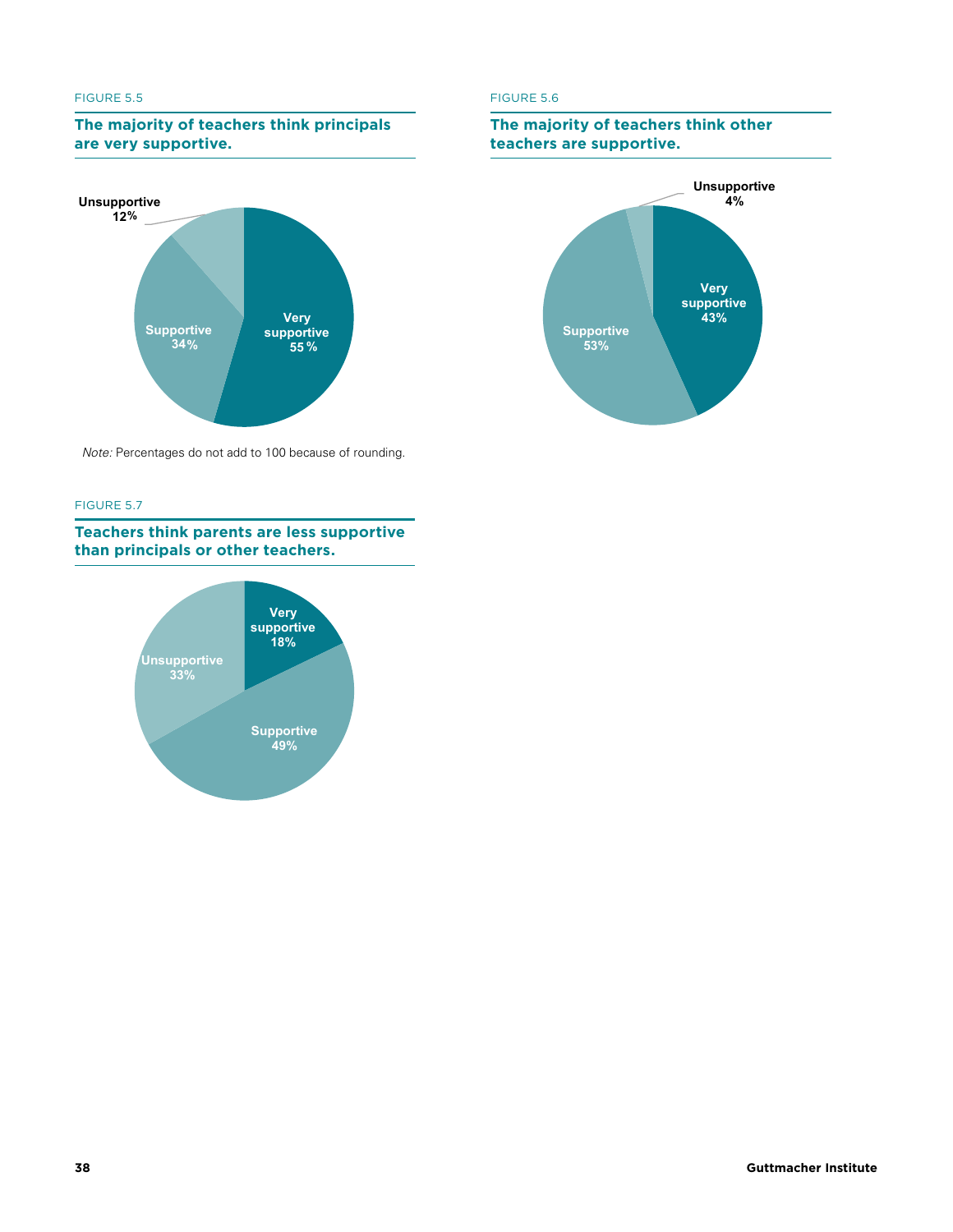# Out-of-School Sources for Sexuality Education

vidence suggests that while school may be<br>an ideal setting for sexuality education, man<br>adolescents receive additional information a<br>these topics outside of the classroom. Under<br>standing what sources are most used and most an ideal setting for sexuality education, many adolescents receive additional information about these topics outside of the classroom. Understanding what sources are most used and most trusted by adolescents has important programmatic implications. This chapter presents qualitative and quantitative findings on alternative sources of SRH information used by young people and on out-of-school activities related to sexuality education.

# **Alternative sources**

Students navigate a constellation of competing and sometimes conflicting sources of SRH information outside of school, ranging from family members to media sources. A notable 94% of students reported receiving information on sexuality education topics from media sources, including books, pamphlets, the Internet, radio and TV; 86% from friends, girlfriends or boyfriends; 72% from their mothers; 70% from health centers, youth centers or other community centers; and 39% from their fathers (Table 6.1, page 71). There were significant differences by gender: Females were more likely to receive information from their mothers, other family members and after-school programs, and males were more likely to receive information from their fathers. The top source of SRH information most commonly cited by males was the media, followed closely by fathers and mothers (Figure 6.1, page 40). The top source for females was their mothers.

Among students who had participated in out-of-school activities, the most frequently cited were seminars and talks (71%), peer education groups (59%) and debates (38%; Figure 6.2, page 41). About a quarter of students said they participated in nonschool activities at least once a week, and another quarter engaged in such activities at least once a month; four in 10 did so every few months or once or twice a year (Figure 6.3, page 41).

Key informants reported that various media channels are used in Kenya to educate adolescents and young people about SRH issues within their communities. In particular, media programs educate youth about their reproductive health, rights and choices (e.g., regarding pregnancy, abortion and STIs, as well as the correct use of contraceptive methods). Furthermore, the media are able to identify experts in reproductive health to provide informed views,

and can also shape the reproductive health agenda for adolescents through advocacy, mobilization of resources and facilitation of dialogue among stakeholders from the community level to the national level.

However, some key informants shared negative perceptions about the media's role in influencing adolescents' attitudes and behaviors. One informant described the following concerns:

"I think the media are in business … and sex pays. Sex sells. If you listen to the morning radio, even [in] daytime it is all about sex, talking about Facebook, social media. We have nudity all over the place. As a parent, it is very difficult to monitor what your kid is doing, but the most important thing, for me I think, [is that the] media should be more responsible.… As adults we should give our children knowledge to choose the kind of media to attend to."

*—Respondent from a community-based organization*

# **NGOs and community-based organizations**

NGOs, professional medical organizations and communitybased organizations (CBOs), as well as women's, men's and youth groups, also play a critical role in teaching adolescents about health and sexuality. A CBO respondent emphasized that youth groups have brought information to the community on specific topic areas—such as sexual and gender-based violence and HIV prevention—through cooperative activities like sports tournaments or other community engagements in which all members of the community, including parents, are invited to participate. However, while CBOs can potentially improve access to information and contribute to sensitization efforts, the quality and comprehensiveness of the information are not regulated and may vary by organization. For example, some of these CBOs insist on abstinence, or withhold comprehensive information about sexuality:

"And so when we teach them about their reproductive organs, when we tell them 'You are a girl and you have a vagina,' at that age when you are still underage, [we tell them] that your vagina is meant for urination, so she comes up knowing that the work of the vagina is only for urinating."

*—Respondent from a women's group*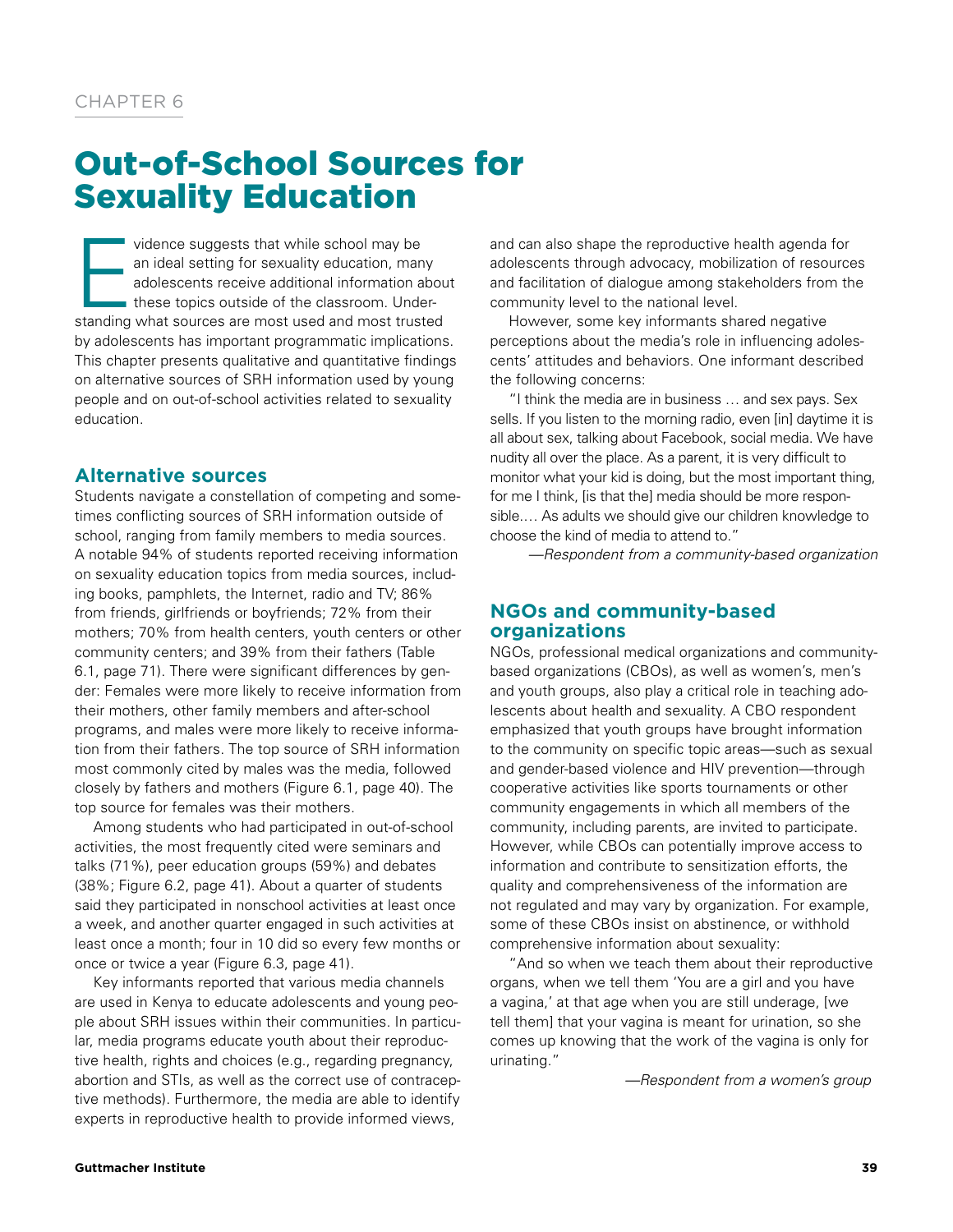NGOs also support advocacy on school readmission policy for teenagers who got pregnant (or got someone pregnant), and for the training of teachers on SRH issues. Certain religious institutions were involved in disseminating information on SRH, for example, through youth classes. However, some of these institutions reportedly influenced their members not to use condoms or contraceptives and emphasized abstinence.

# **Summary of findings**

- Although there are many sources of SRH information available to adolescents, the quality of the information they receive outside of school is unknown, and some sources may perpetuate negative attitudes or misinformation about key topics.
- The media—including the Internet—were a key source of out-of-school information on SRH topics; almost all

students said they had used media. Indeed, the Internet was the most commonly used source of information for males, followed closely by fathers and mothers. By far the top-rated source for females was their mothers.

- Respondents from civil society organizations cited the media as key to disseminating SRH information to both youth and the wider community and to offering young people a platform with which to voice their opinions and ideas about sexuality. Yet some also blamed media channels for exposing adolescents to sex-related content they deemed inappropriate.
- Much of the community-level advocacy and public education regarding SRH is provided by community-based organizations, including women's and youth groups. However, it is important to note that some of their messages may withhold key information about sexuality in favor of an abstinence-only agenda.

#### **FIGURE 6.1. Students report consulting their mothers**  FIGURE 6.1

**Students report consulting their mothers and the media most for sexual and information outside of school. reproductive health information outside of school.**

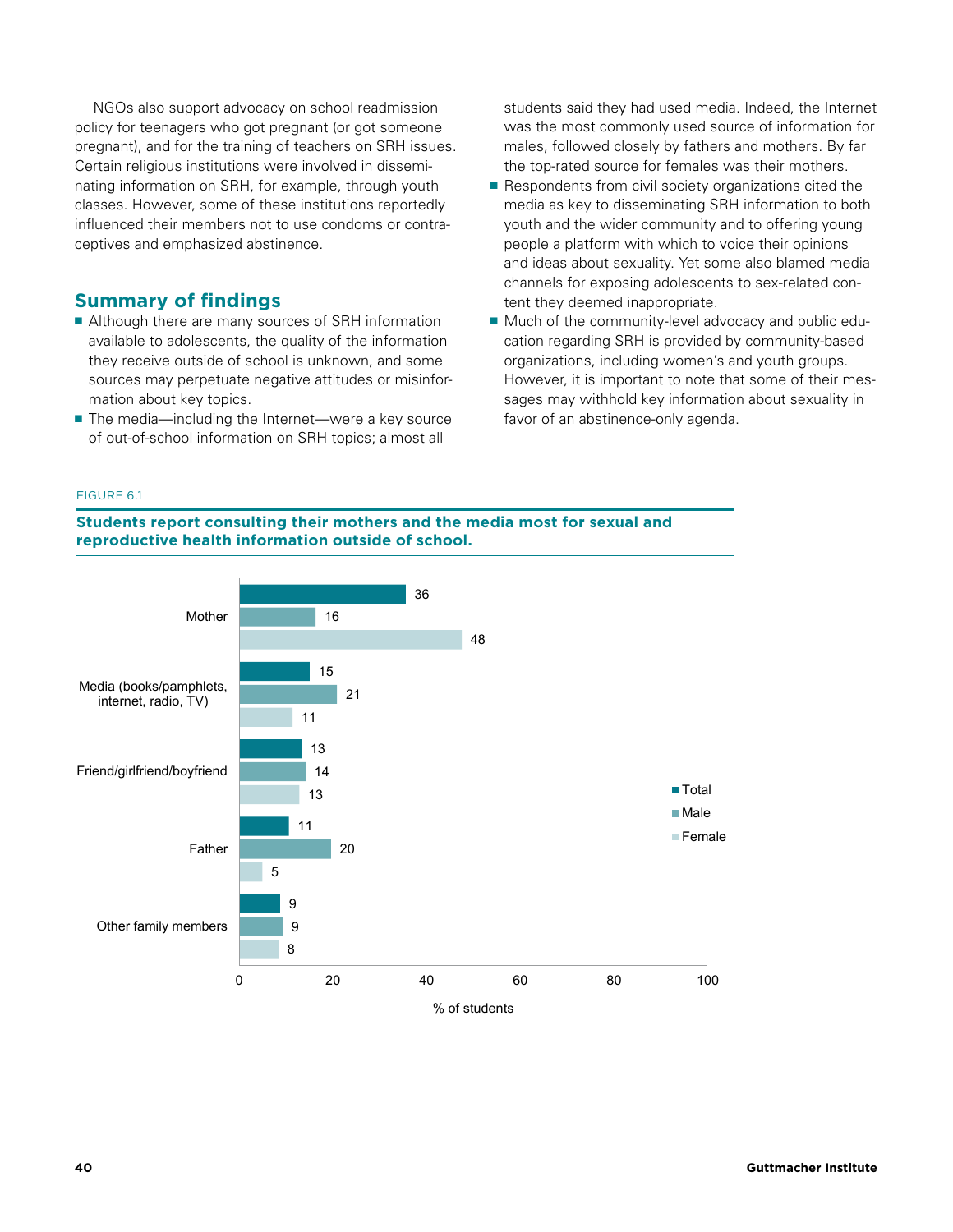#### FIGURE 6.2 **FIGURE 6.2. Students receive sexual and reproductive**

# <u>students receive sexual and reproductive health information through various  $\overline{\phantom{a}}$ </u> **activities they participate in outside of school. participate in outside of school.**



#### FIGURE 6.3

**Most students participate frequently in out-of-school activities from which they receive information on sexual and information on sexual and reproductive health.** 

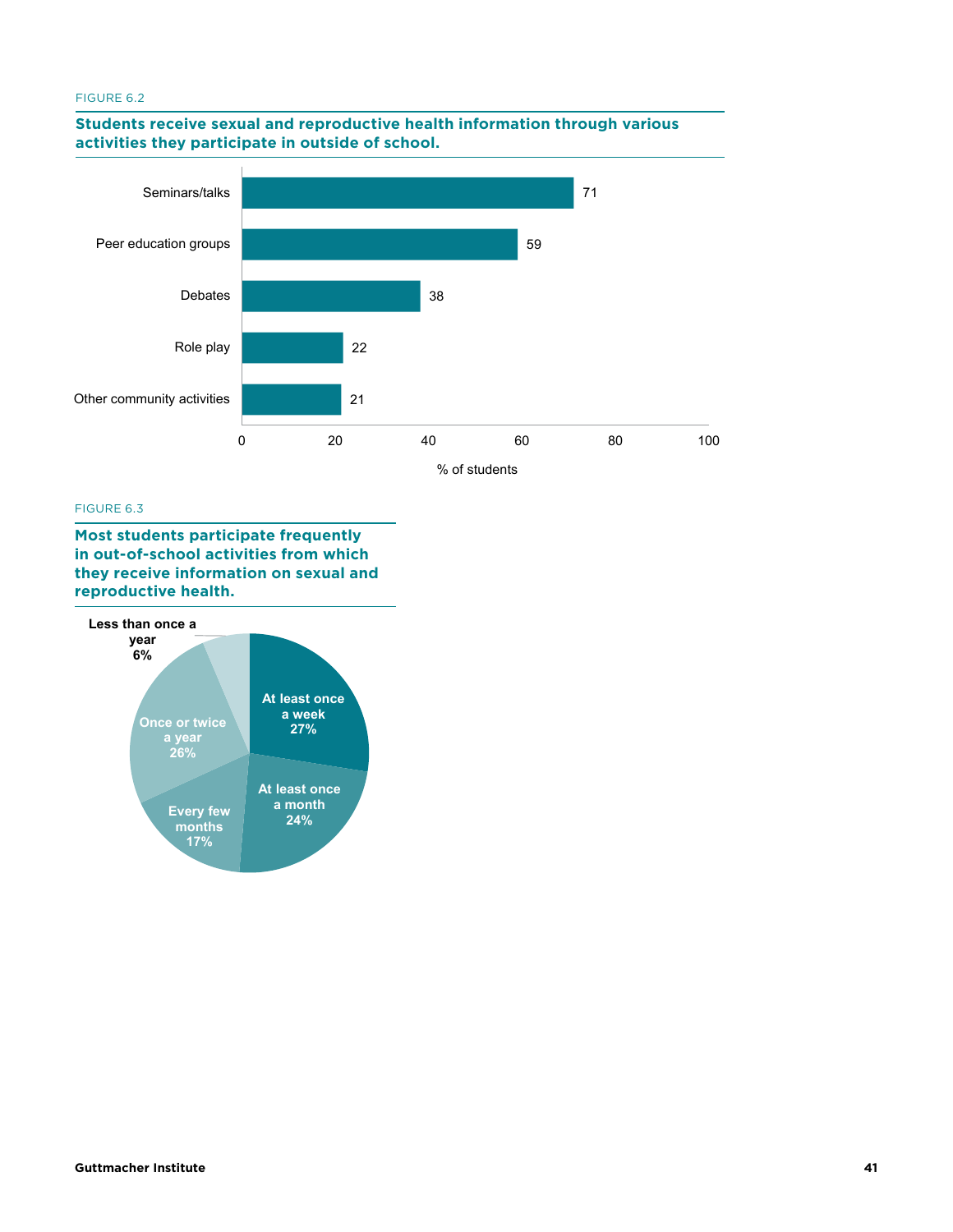# Opinions About Sexuality Education

 $\begin{array}{c}\n\hline\n\end{array}$ o gain a holistic understanding of the context in which sexuality education is taught in Kenya, and of the support or opposition that such programs face, it is important to explore the opinions of both students and teachers regarding sexuality education, as well as the perspectives of the wider community.

# **Students' opinions**

Almost all students (99%) believed that sexuality education should be taught in schools (Table 7.1, page 72). However, students were not asked what type of sexuality education should be taught, for example, whether it should emphasize abstinence or be comprehensive. The main reason for their support was the need to know how to avoid getting HIV or other STIs (cited by 69%). Considerable proportions cited other reasons, and there was variation among the three counties. The higher proportions of students citing many of the reasons in Homa Bay county than in Nairobi and Mombasa counties likely reflect the relatively high risks of unintended pregnancy and HIV in that region, which perhaps lead students to recognize the multiple benefits of sexuality education in addressing various issues that they perceive as prevalent in their area (Figure 7.1, page 43).

In general, students' opinions regarding the sexuality education they received were positive: The vast majority (93%) reported that it had been useful or very useful in their personal lives. Seventy-one percent of students said they enjoyed classes on sexuality education more than those on other subjects, while 25% enjoyed them about the same.

# **Principals' and teachers' opinions**

Nearly all principals and teachers supported sexuality education, although they were not asked to distinguish between the types or the moral stances of programs (e.g., whether focused on abstinence or comprehensive), or to specify the range of topics that should be included. On the basis of teachers' responses regarding content in Chapter 4, it is likely that some favored a strict abstinence-based approach, which is not support for a comprehensive program. A subsequent question about specific topics brought some nuance to the picture. While most teachers were in support of most topics being

taught, some opposed teaching certain critical issues that would be expected in a comprehensive program. For example, 31% did not support teaching where to get contraceptives, 28% did not support teaching how to use contraceptives and 22% opposed teaching the negative implications of engaging in sex in exchange for money or gifts (not shown).

When asked about the main messages that sexuality education should impart, 66% of teachers agreed with the statement that "abstinence is the best way to prevent pregnancy and STIs/HIV," and 63% agreed that "everyone deserves respect, no matter what gender, race or social status." This latter sentiment was particularly common in Mombasa, where 86% of teachers felt that this was an important message, compared with 60% in Nairobi and 50% in Homa Bay. Almost half of teachers thought one of the most important things to impart was information about STI and HIV transmission and where to access services; only 21% placed high importance on accurate information about contraceptive methods and where to access them. Eighty-six percent of teachers believed that sexuality education seeks to impact students' knowledge, while 61% identified attitudes; smaller proportions identified practical skills, self-confidence or opinions (Figure 7.2, page 44).

The attitudes held by teachers and principals may influence the teaching of sexuality education, and in turn impact students' learning experience and ultimately shape their attitudes, knowledge, behavior and sense of agency. Large majorities of principals (83%) and teachers (77%) believed it was important to tell students where to access SRH services (Table 7.2, page 73). More than half of principals (54%) and teachers (66%) believed in the importance of teaching students about contraceptive methods. However, both groups also held highly conservative attitudes regarding sexuality among adolescents. Almost all agreed that males and females should remain virgins until marriage (92–93%), and that sexual relationships should only be between a man and a woman (95–96%). Substantial proportions of principals (45%) and teachers (36%) agreed that youth who carry condoms are bad, promiscuous or unfaithful. In addition, 38% of principals and 24% of teachers believed that using a condom is a sign of not trusting your partner, and most principals and teachers held the misconception that making contraceptives available encourages young people to have sex (62–74%).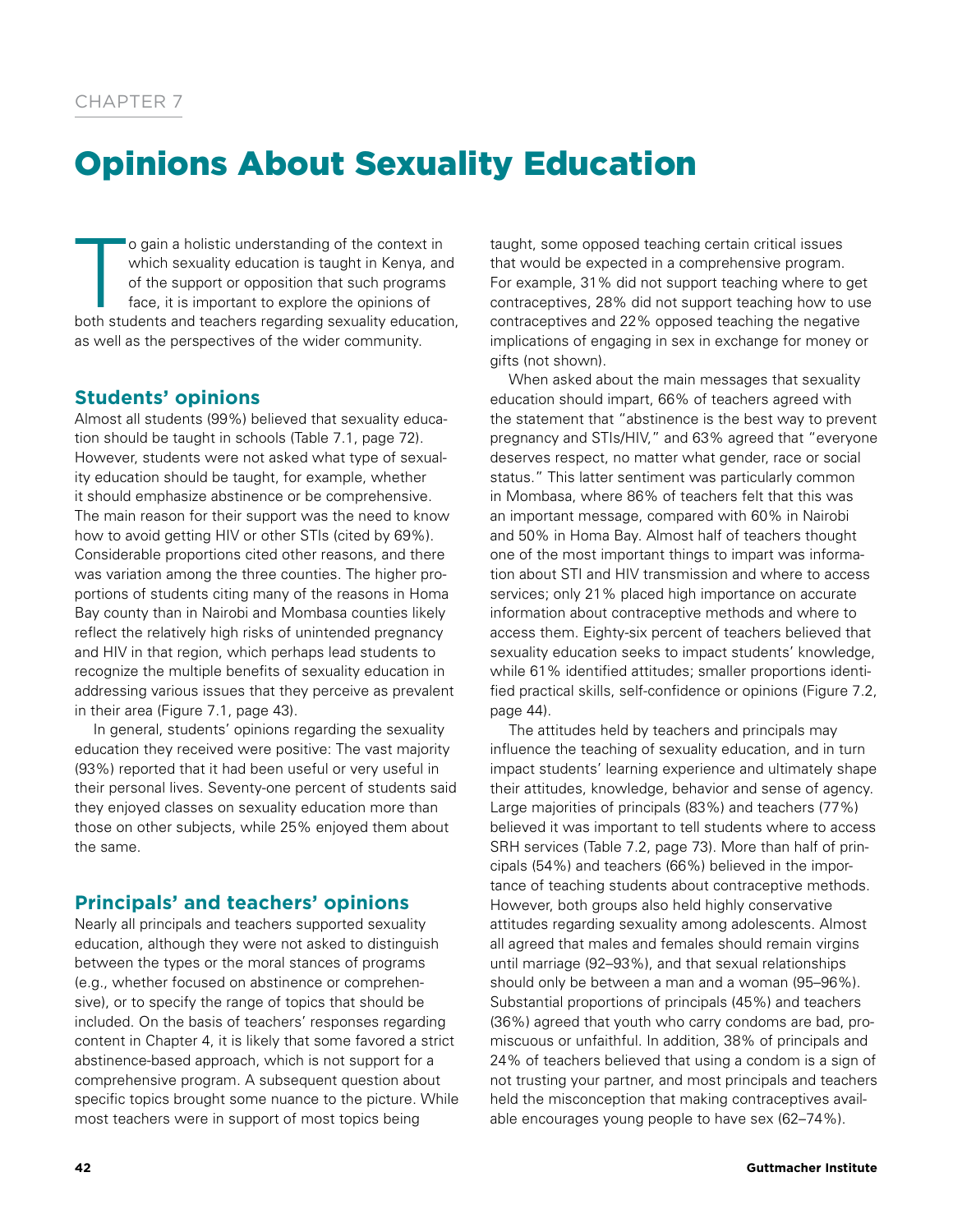Most respondents observed that adolescents were at elevated risk for negative SRH outcomes, and supported some form of sexuality education. Key stakeholders noted poor parent-child communication regarding sexuality; high rates of unsafe abortion, HIV and STIs among young people; increased access to prohibited sexually explicit materials; high incidence of sexual violence; and the existence of several myths and mistaken beliefs related to sexuality. Appropriate and focused implementation of existing sexuality education policies and guidelines was considered essential to improving knowledge and health outcomes among young people. A county official commented on young people's interest in learning about their sexuality:

"If you are a keen teacher you'll realize that learners are quite attentive when you start mentioning these things to them. They get interested because they want to know more, it's like they don't have information about themselves, and especially, when they reach certain stages, maybe adolescence, they want to know why, why are these changes coming up?… They would even request some teachers to repeat the topic."

 *—Respondent from a county education office*

Government respondents emphasized that sexuality education would help prevent unintended pregnancies, improve school participation and performance, reduce rates of HIV infection, deter gender-based violence and support healthier growth and development among young people. Sexuality education was also viewed as critical to

FIGURE 7.1



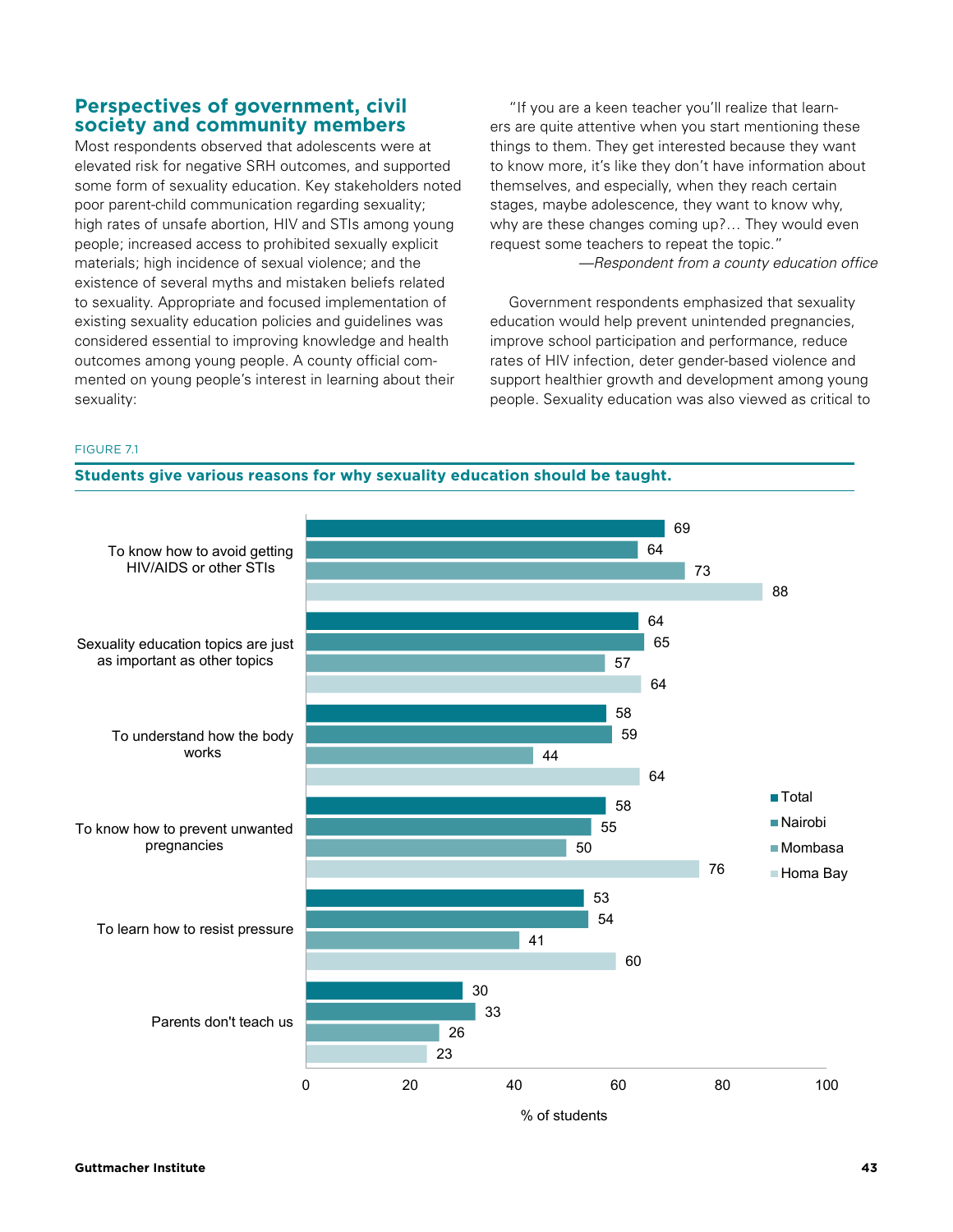delaying the onset of first sex, reducing unsafe abortion, decreasing unintended childbearing and ensuring a successful transition to adulthood. One government official drove this point home:

"If you look at the indicators in Kenya today, they are not amusing at all, and we believe that if young people are able to access that information in schools even before they get to puberty, even before they become sexually active, then they are able to make informed choices." *—Government official*

While most key informants believed that sexuality education was important, there were differing opinions on who should be responsible for teaching adolescents about these issues. Respondents suggested that although parents may expect that their children will learn sexuality education in school, at least supplementally if not primarily, some teachers expect parents to provide this information at home, leading to an information gap among adolescents. Most respondents across the community, civil society and government agencies preferred that parents be the first to provide sexuality information to their children, because of their pivotal role in early childhood development. However, some observed that "this is a conversation that is not happening." Indeed, while student respondents felt that their parents supported sexuality education, a member of a youth organization opined that discussing topics related to sexuality was difficult for parents, who often feel embarrassed or do not want to admit that their children need such information.

Yet even among those who preferred that parents play the role of primary educators on these topics, many believed that parental responsibility should be augmented by other sources in school, community and even religious institutions:

"In my opinion, the information should not start in schools, it should start at home. Parents should talk to their children, tell them [that sexuality] is a private area, tell them no one should breach any area of your privacy.... So in school this can be reinforced when the child is five, six [or] seven years of age."

*—Respondent from a professional medical association*

Other respondents preferred that teachers provide sexuality education first and foremost, and cited parents' lack of skills to deliver sexuality information appropriately. School-based sexuality education was considered a solution to the unreliable information available to young people through other sources, and as essential to helping young people develop capacity, self-efficacy, responsibility and resilience. Such education was also considered important in efforts to improve youth appreciation that sexuality is a normal component of their everyday lives, as they discover and experience themselves as gendered and sexual people at this pivotal stage.

The relationship between teachers and students was recognized as a unique entry point for school-based sexuality education. In an environment in which communication about SRH issues between parents and children is virtually nonexistent, teachers fulfill a key role. In schools, students look up to teachers as authorities, view them as knowledgeable and well-informed, and turn to them for accurate information on a range of issues—all of which highlight the imperative that teachers be adequately

#### FIGURE 7.2 **FIGURE 7.2. Teachers believe that sexuality education**



**TEACHERE**<br>Teachers believe that sexuality education should primarily impact **students´knowledge and attitudes. attitudes.**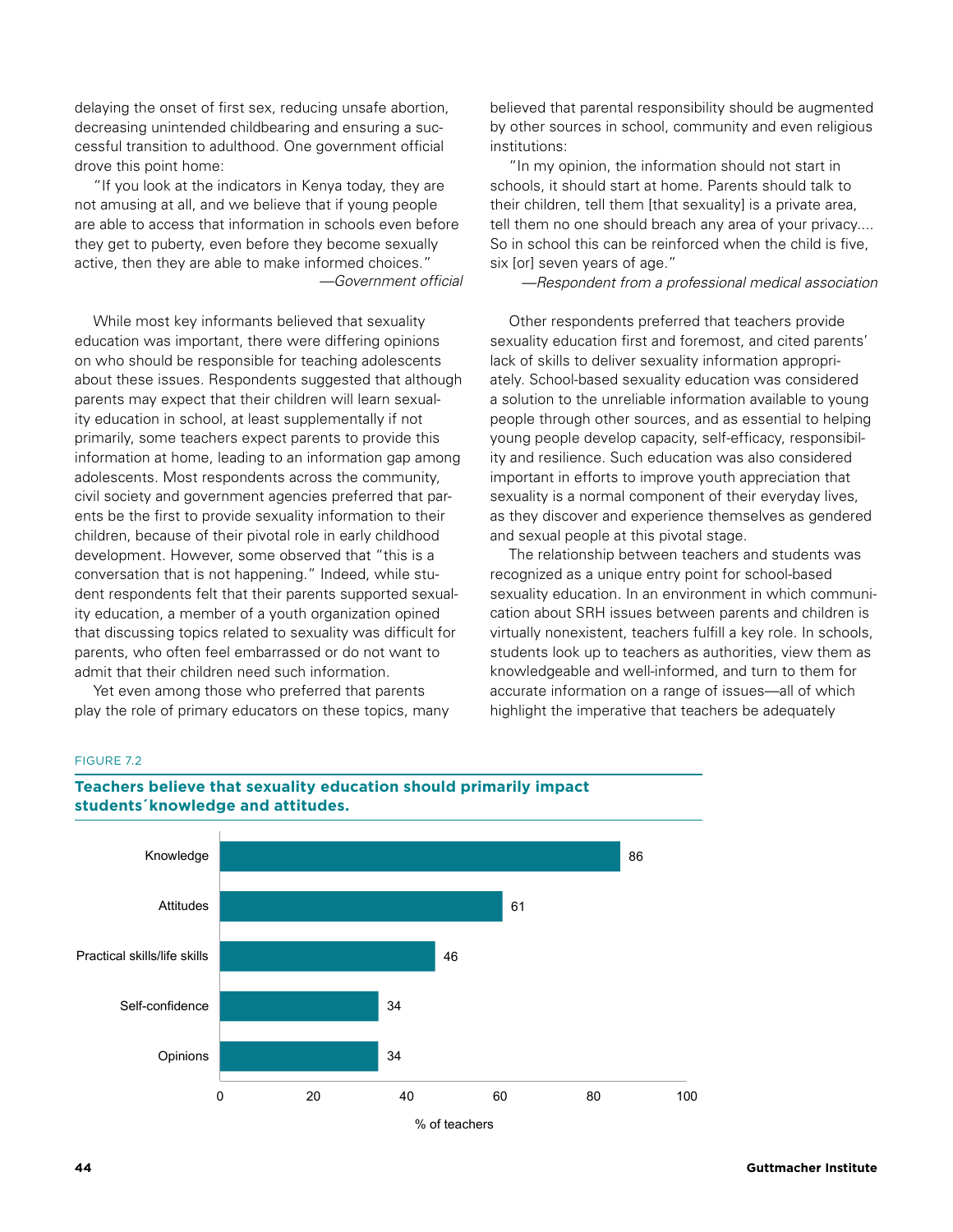trained to provide this information.

Some community-level respondents preferred that the local community provide sexuality education, because of its cultural role in shaping behaviors and norms. Examples were given of how elders in the community would guide youth regarding societal norms and expectations of gendered roles. However, it was noted that these relationships were collapsing and that society was tending toward a more "individualistic" orientation. Community health workers\* were preferred by some as purveyors of sexuality education because they can act as resource persons to link adolescents to support services. Other community institutions, such as churches, were also considered important owing to the influence that religious teachers have over their congregations and the opportunities to organize youth for educational sessions. However, some respondents observed that religious groups could also undermine sexuality education, for example, through prohibition of discussions about sexuality, insistence on virginity and abstinence, and teaching against contraceptives.

# **Summary of findings**

- Nearly all principals, teachers and students supported sexuality education being taught in schools.
- Students had favorable views about the sexuality education they had received in schools: Almost all considered it useful or very useful in their personal lives. Nearly a third of students reported that they did not receive this information from their parents.
- Most teachers believed that sexuality education should impact students' knowledge and attitudes. Fewer believed that it should impact practical skills or self-confidence.
- While many teachers placed high importance on teaching about the prevention of HIV and STI transmission, few perceived the importance of providing accurate information about contraceptives and where to access them.
- Teachers held negative attitudes and misconceptions about a range of issues related to adolescent sexuality; these may negatively influence the content and manner of teaching specific topics.
- Key informants expressed their support for sexuality education, but emphasized the need for better teacher training to equip individuals with the knowledge and
- Key informants expressed conflicting views regarding who should be teaching sexuality education to adolescents. Some believed teachers were the most appropriate, pointing to the authority and trust that adolescents place in them. Others thought parents should be the primary source of information, but conceded that the latter might lack the tools to effectively and accurately talk to their children about these issues.
- Certain respondents advocated for the role of community members, such as grandparents and community health workers, as well as the church, as traditional sources of information with deep knowledge of societal norms and expectations. However, some respondents cautioned that religious dogma (i.e., prohibition of discussion of sex and insistence on virginity and abstinence) may undermine comprehensive sexuality education.

<sup>\*</sup>Community health workers are local volunteers engaged at the lowest level of the health system. They provide reproductive health information to households, including information on contraception; they also help in the community distribution of condoms and pills.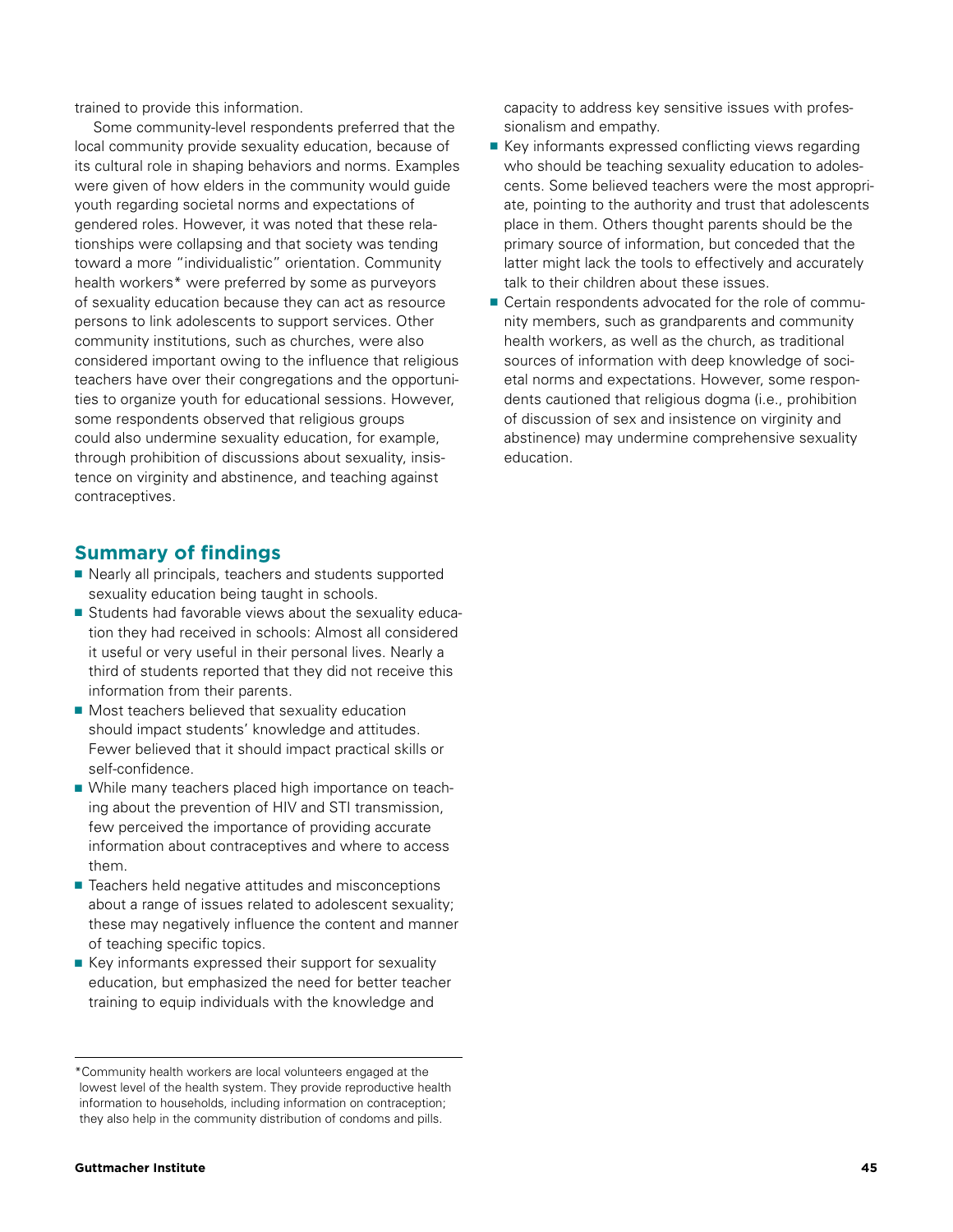# Conclusions and Recommendations

dolescent sexual and reproductive behavior is a<br>highly debated topic in Kenya, and rights-based<br>initiatives are often challenged by traditional and<br>conservative abstinence-promoting perspec-<br>tives Findings from this study highly debated topic in Kenya, and rights-based initiatives are often challenged by traditional and conservative abstinence-promoting perspectives. Findings from this study demonstrate the Kenyan government's commitment to provide sexuality education, as reflected in the development and revisions of policies and curricula related to adolescent sexual and reproductive health. Yet challenges remain—from the national policy-making and program-planning level down to the classroom implementation level.

The comprehensiveness of policies and curricula has continuously fallen short because of challenges posed by highly conservative societal norms and cultural sensitivities regarding the inclusion of topics such as contraception, abortion and sexual orientation. In the classroom, poorly trained teachers continue to struggle with teaching sensitive topics. The lack of comprehensiveness in topic coverage, the fear-based orientation in the teaching and the consistent negative light cast on adolescent sexuality are barriers to a successful sexuality education program. While there is potential for providing an effective learning experience, clear steps should be taken to demystify and desensationalize sexuality among adolescents, and both the development of comprehensive policies and programs and their implementation need to be improved for the full benefits of this education to be reaped by adolescents. Evidence continues to show that adolescents in Kenya lack adequate knowledge and skills to help them live healthy sexual and reproductive lives.

# **Lessons from the classroom Support for sexuality education in schools**

There is a widespread perception that the community and parents are opposed to sexuality education. However, our study showed that there is strong support for sexuality education on the part of students, teachers, principals and members of the community, and a persistent desire and enthusiasm among students to broaden their knowledge on a range of sexuality education topics. Students in particular had favorable views about school-based sexuality education: Almost all considered it useful or very useful in their personal lives. Overall, parental opposition was very low, and key informants did not perceive community opposition to be a major challenge; rather, lack of funding

and teacher training, and opposition by specific influential religious groups, were identified as key obstacles. While some community members claimed that the responsibility of providing sexuality education should fall on parents, many students reported that they do not receive this information at home.

# **Lack of comprehensiveness of the curriculum**

Despite reports by teachers that a majority of schools teach all topics that make up a comprehensive program according to international standards, a negligible proportion of students reported learning about all of the core sexuality education topics in school. The most current evidence suggests that participatory sexuality education programs that include content on gender equality, power relations and human rights are more likely to be associated with positive SRH outcomes than are programs that do not.12 According to both teachers and students, virtually all schools teach about HIV and AIDS, but less emphasis is placed on essential topics regarding contraception and pregnancy prevention (particularly communication and practical skills related to contraceptive use), as well as on gender relations, equity and rights. Yet "communication and negotiation," practical skills, and gender and rights issues feature prominently in the UNFPA definition of comprehensive sexuality education used in this study (see Chapter 2). The definition also emphasizes that CSE should "equip children and young people with the knowledge, skills, attitudes and values that will enable them to develop a positive view of their sexuality." However, the current practice in Kenya largely ignores skills-based learning, and the attitudes and values nurtured by the program do not facilitate a positive view of sexuality; indeed, the messages conveyed by teachers are often highly conservative and focused on abstinence, emphasizing that sex is dangerous and immoral as opposed to focusing on safer sex practices.

The evidence shows that abstinence-only programs are not effective in improving sexual and reproductive outcomes in adolescents.8,9 Virtually all teachers cover abstinence in their classes, and most emphasize that it is the best or only method to prevent STIs and pregnancy. In contrast, a minority of teachers highlighted the importance of conveying accurate information about contraceptives and where to access them. Few students reported learning about how to obtain or use contraceptive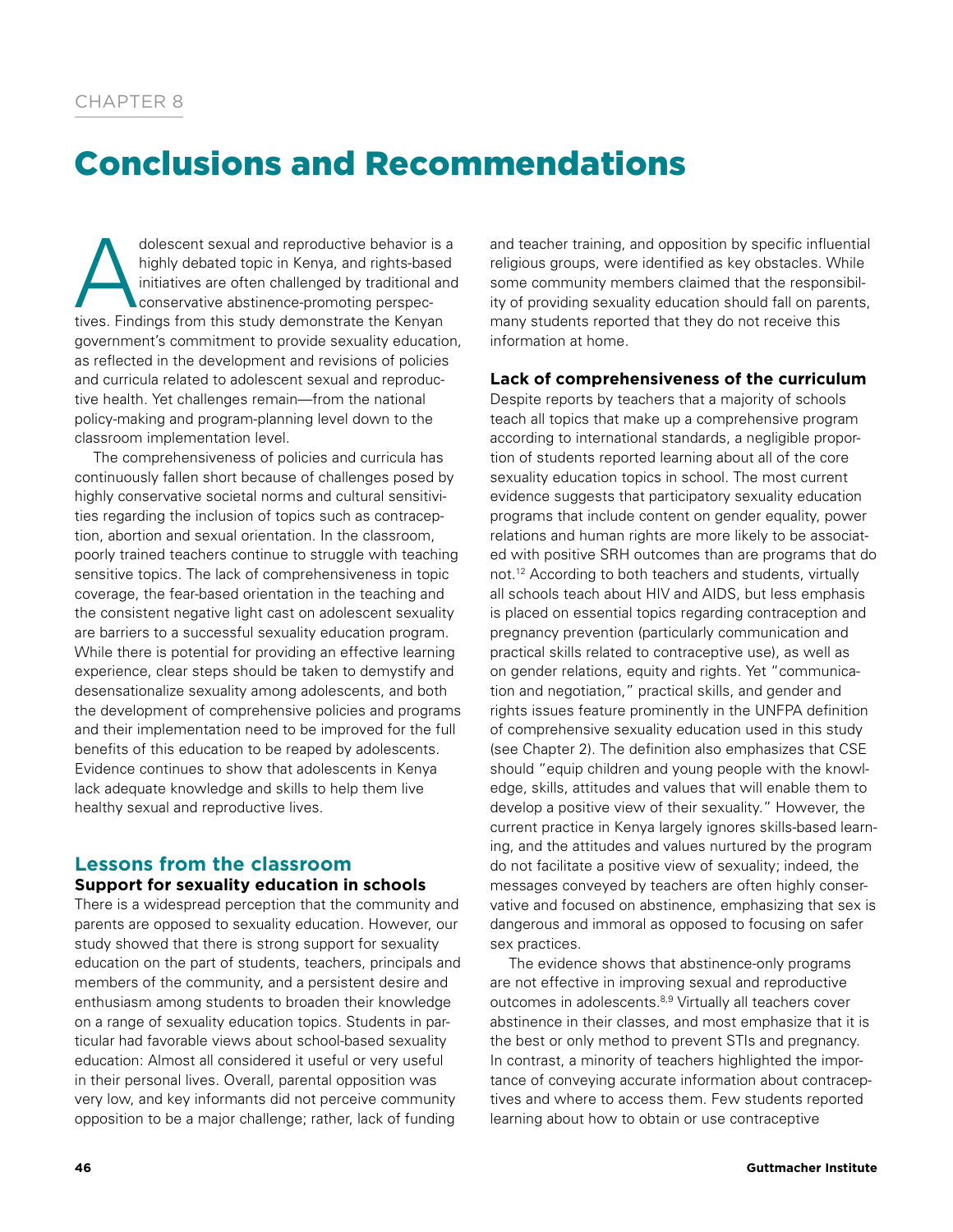methods, but a majority expressed a desire to learn more about these topics, along with related communication skills. This suggests that the emphasis on abstinence at the expense of teaching more holistically about issues of sexuality is not only detrimental to students' SRH in the long run, but also conflicts with students' own assessments of what they need to know to safely navigate adolescence.

### **Inadequate teacher preparedness**

Having competent educators—who approach adolescents with respect and encourage development of communication, negotiation and decision-making skills while delivering fact-based information—is crucial for effective programs. The training of a large number of teachers requires significant ongoing investment, and this is a challenge in Kenya. Individuals who implement sexuality education, as well as other key stakeholders, have cited lack of teacher skill as the main obstacle to success and have identified investing in teachers' capacities (through pre-service and in-service training) as a main priority.<sup>39</sup> In Kenya, the educational system is already constrained, teachers are overstretched, and funding for training and materials is limited.

Often, only principals and a few teachers are funded to attend trainings on teaching sexuality education, with the expectation that they will then train others. However, in practice this rarely happens. While a sizable proportion of teachers reported receiving pre-service training, this is usually general and does not often include dedicated sexuality education modules, since sexuality education is not a stand-alone subject. Fewer than half of teachers received any ongoing in-service training, and a majority expressed the need for more training to adequately prepare them to teach sexuality education. Even among teachers who received training, they were rarely trained in all topics that are included in comprehensive sexuality education according to international standards. If these topics formed part of the compulsory curriculum and were examinable, this would necessitate their inclusion as a separate module in pre-service teacher training and might encourage more investment in in-service training on sexuality education.

Many teachers reported facing challenges in their teaching, including lack of resources or materials, lack of time, lack of knowledge or training, embarrassment and opposition from students. The last point is interesting in light of students' overwhelming support for the subject, and may warrant further research to understand this discrepancy. Furthermore, the successful implementation of sexuality education requires the use of more participatory pedagogic methods than those to which schools or teachers may be accustomed. As seen in the school survey,

very few teachers reported using interactive methods such as condom demonstrations (most used lectures and talks), and very few placed a strong emphasis on developing practical skills or self-confidence. These shortcomings are borne out in students' desires to learn more skillsbased topics and use participatory teaching methods.

# **Teachers' attitudes toward sexuality education**

Many teachers reported negative attitudes and poor skills regarding SRH issues, indicating that further sensitization is needed. For example, more than half agreed that making contraceptives available encourages young people to have sex; more than one-third agreed that young people who carry condoms are bad, promiscuous or unfaithful; and about one-fourth agreed that using condoms is a sign of not trusting your partner. Despite these negative views, there is no evidence to show that talking about sex or informing adolescents about safer sexual practices prompts them to engage in sex.<sup>2,5</sup> To the contrary, providing sexuality education in a timely manner, before adolescents are sexually active, can help prepare them to protect themselves from negative SRH outcomes when they do become sexually active. Experts now recommend that age-appropriate sexuality education be started earlier, well prior to sexual initiation,<sup>5</sup> but too often this education arrives too late. Nationally, among adolescents, 11% of females and 20% of males have had sex before the age of 15,20 and as shown in this study, many adolescents in secondary school are already sexually active, as 15% and 42%, respectively, had already had sex at the time of the survey.

# **Perceived safety of the school and class environment**

The success of a sexuality education program also depends on it being implemented in a safe environment where adolescents can freely express themselves without fear of harassment or reprisal. The study confirmed the existence of school policies aimed at promoting a safe and supportive environment for adolescents to learn about sexuality education; most schools have child protection and anti-harassment policies, although these are far from standardized or uniformly implemented. A glimpse into the classroom realities as experienced by teachers and students revealed the absence of an emotionally safe space for students to explore sensitive topics, and this poses another challenge to the effectiveness of sexuality education in schools and dampens the benefits that CSE is currently offering adolescents in Kenya. Despite these protective policies, nearly half of students did not feel safe expressing themselves in front of others at school, and feared being teased or even physically harmed in their classes on sexuality education. Teachers may contribute to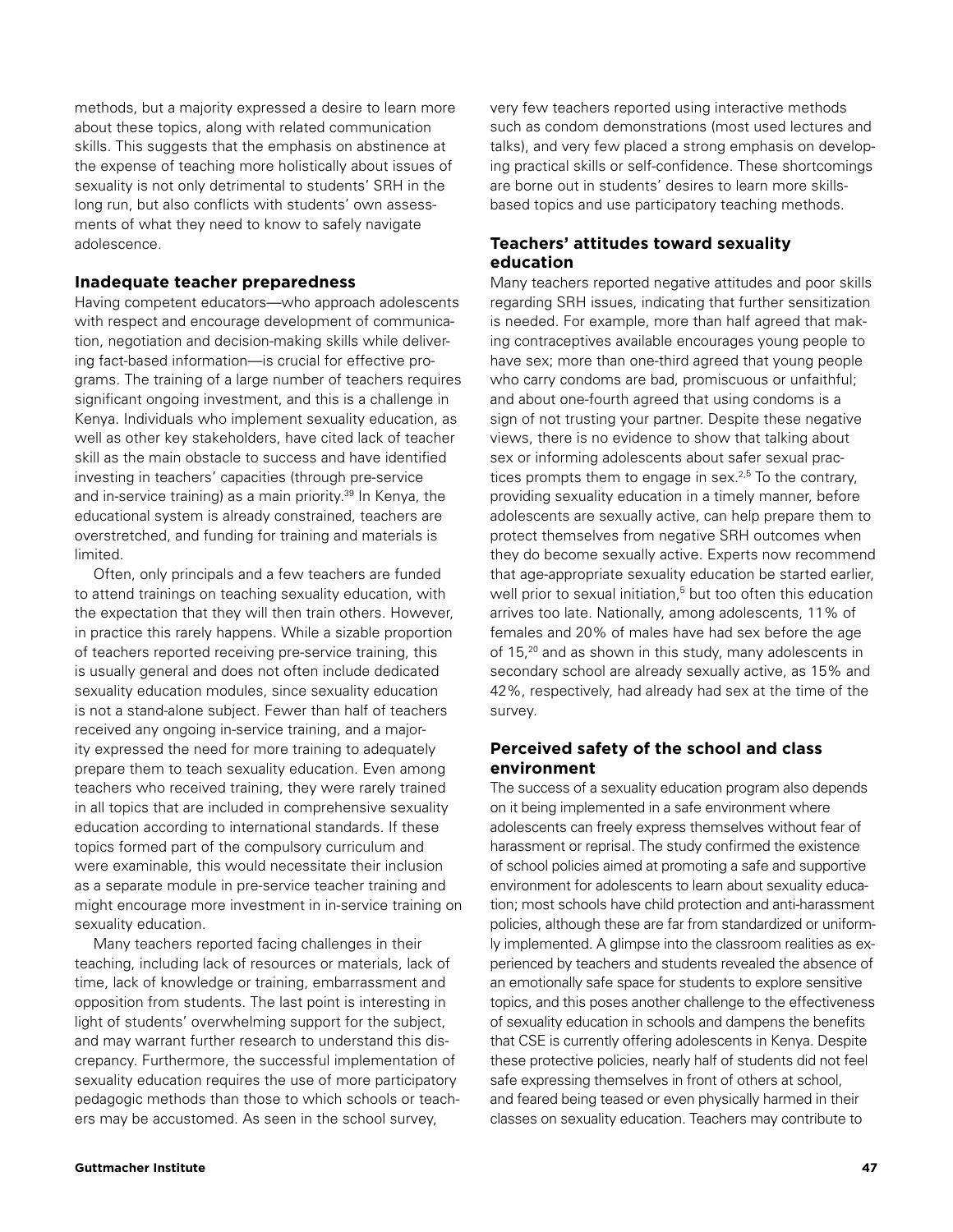the negative classroom environment by addressing students inappropriately or exposing confidential information. This may impede a student's curiosity, confidence and ability to learn about sexuality and reproductive health in general.

# **The way forward**

It is clear from the study findings that the Kenyan government has been open to educational reforms, and policies do exist to support the provision of school-based sexuality education, but the government has not been successful in ensuring the implementation of these policies. Because sexuality education is guided by policies at multiple levels—from national laws to local school administrative guidelines—political and social leadership is needed at each level to support implementation. Appropriate coordination and synergy are also needed among the different government agencies involved to ensure uniformity and better utilization of the available resources.

While NGOs have developed more comprehensive sexuality education curricula, these are mainly used in extracurricular activities in schools in a few districts, may vary in quality and are not implemented uniformly in each school, leading to a disjointed program overall. Moreover, there is often minimal teacher training for implementing them, and teachers who are unprepared and lack knowledge or adequate support may limit their teaching to topics with which they are comfortable.

The sexuality education topics that are integrated into compulsory subjects are limited in scope, and life skills—the subject into which the widest range of topics are included is not examinable. The fact that key sexuality education topics are not well integrated into compulsory and examinable subjects limits the information available to students and may also reduce the incentive for students and teachers to accord them high priority. In sum, high-quality comprehensive sexuality education needs to be recognized as essential for the healthy development of adolescents and their transition to adulthood, and needs to become institutionalized within national systems of education if it is to be delivered at scale on a sustained basis.

Developing, implementing and scaling up programs may require bureaucratic changes and coordination among government sectors and ministries, including those focused on education, health and youth. More coordinated

efforts among ministries, county governments and civil society organizations, as well as with adolescents, are warranted in order to:

**1.** Prioritize at the primary school level a comprehensive and rights-based focus for sexuality education to bring it in line with the commitment made in the 2013 ministerial declaration, thus ensuring that students receive essential age-appropriate information and develop skills prior to initiating sexual activity.

**2.** Ensure that the development of policies, guidelines and curricula is based on the growing body of evidence documenting the characteristics of successful comprehensive sexuality education programs and the positive impact that they can have on adolescents when designed and delivered appropriately.

**3.** Integrate a wider range of sexuality education topics into life skills, which should be included in the curriculum as an examinable subject, and ensure that sufficient time is allocated for teachers to cover those topics.

**4.** Improve the comprehensiveness of the curriculum content and diversify the teaching methods used in the classroom to more accurately follow UNFPA's definition of comprehensive sexuality education, and to place more emphasis on promoting practical skills, confidence and agency among students; eliminate fear-based and moralistic messages; and increase the focus on strategies for preventing unintended pregnancies that teach about a broad range of contraceptives (including long-acting methods) and negotiating skills within relationships.

**5.** Improve teacher training—both pre-service and in-service—to ensure that teachers are up to date on the latest information, skills and techniques and have the support and resources necessary to confidently, accurately and effectively teach the sensitive topics related to sexuality education.

**6.** Develop a mechanism for monitoring and evaluating the teaching of sexuality education in schools, and for assessing the gaps between policies and classroom realities on a yearly basis.

**7.** Ensure coordination between programs run by the government, NGOs and other bodies, so that the lessons learned from effective NGO programs can be applied to the design and implementation of the government program at a national level.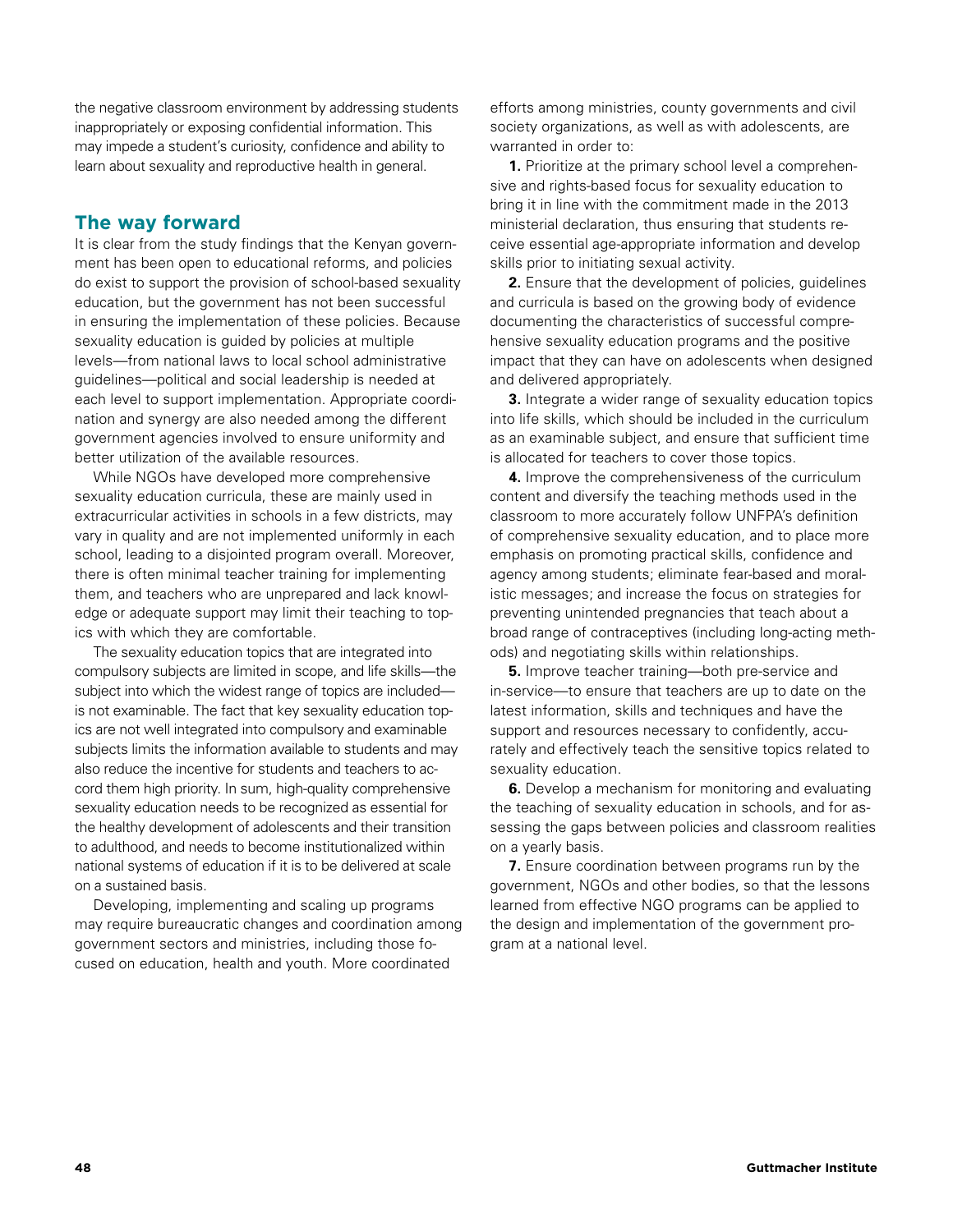# **References**

- **1.** Biddlecom AE et al., *Protecting the Next Generation in Sub-Saharan Africa: Learning from Adolescents to Prevent HIV and Unintended Pregnancy,* New York: Guttmacher Institute, 2007, https://www. guttmacher.org/report/protecting-next-generation-sub-saharan-africa.
- **2.** Kirby D, *Emerging Answers 2007: Research Findings on Programs to Reduce Teen Pregnancy and Sexually Transmitted Diseases,* Washington, DC: National Campaign to Prevent Teen and Unplanned Pregnancy, 2007, https://thenationalcampaign.org/resource/ emerging-answers-2007—full-report.
- **3.** United Nations Educational, Scientific and Cultural Organization (UNESCO)*, Emerging Evidence, Lessons and Practice in Comprehensive Sexuality Education: A Global Review,* Paris: UNESCO, 2015.
- **4.** National Guidelines Task Force, *Guidelines for Comprehensive Sexuality Education: Kindergarten Through 12th Grade,* third ed., Washington, DC: Sexuality Information and Education Council of the United States, 2004, http://www.familiesaretalking.org/\_data/global/images/guidelines.pdf.
- **5.** UNESCO, *International Technical Guidance on Sexuality Education: An Evidence-Informed Approach for Schools, Teachers and Health Educators,* Paris: UNESCO, 2009.
- **6.** United Nations Population Fund (UNFPA), *Comprehensive Sexuality Education: Advancing Human Rights, Gender Equality and Improved Sexual and Reproductive Health—A Report on an International Consultation to Review Current Evidence and Experience*, New York: UNFPA, 2010.
- **7.** World Health Organization (WHO) Europe and Federal Centre for Health Education (BZgA), *Standards for Sexuality in Europe. A Framework for Policy Makers, Educational and Health Authorities and Specialists*, Cologne, Germany: WHO Europe and Federal Centre for Health Education (BZgA), 2010.
- **8.** Kirby DB, The impact of abstinence and comprehensive sex and STD/ HIV education programs on adolescent sexual behavior, *Sexuality Research & Social Policy,* 2008, 5(3):18–27.
- **9.** Underhill K, Montgomery P and Operario D, Sexual abstinence only programmes to prevent HIV infection in high income countries: systematic review, *BMJ,* 2007, 335(7613):248, doi:https://doi. org/10.1136/bmj.39245.446586.BE.
- **10.** Fonner VA et al., School based sex education and HIV prevention in low- and middle-income countries: a systematic review and metaanalysis, *PLoS One,* 2014, 9(3):e89692, [http://dx.doi.org/10.1371/](http://dx.doi.org/10.1371/journal.pone.0089692) [journal.pone.0089692.](http://dx.doi.org/10.1371/journal.pone.0089692)
- **11.** Gallant M and Maticka-Tyndale E, School-based HIV prevention programmes for African youth, *Social Science & Medicine,* 2004, 58(7):1337–1351.
- **12.** Haberland N and Rogow D, Sexuality education: emerging trends in evidence and practice, *Journal of Adolescent Health,* 2015, 56(1, Suppl.):S15–S21.
- **13.** Haberland NA, The case for addressing gender and power in sexuality and HIV education: a comprehensive review of evaluation studies, *International Perspectives on Sexual and Reproductive Health,* 2015, 41(1):31–42, doi:10.1363/SP00916.
- **14.** Kirby D and Coyle K, School-based programs to reduce sexual risk-taking behavior, *Children and Youth Services Review,* 1997, 19(5–6):415–436.
- **15.** Kirby D, Obasi A and Laris BA, The effectiveness of sex education and HIV education interventions in schools in developing countries, *World Health Organization Technical Report Series,* 2006, 938:103–150.
- **16.** Béguy D et al., *Status Report on the Sexual and Reproductive Health of Adolescents Living in Urban Slums in Kenya,* STEP UP Technical Working Paper, Nairobi, Kenya: African Population and Health Research Center, 2013.
- **17.** Ministry of Health and Ministry of Planning and National Development, *Adolescent Reproductive Health and Development Policy Plan of Action 2005–2015,* Nairobi, Kenya: Ministry of Health, 2005.
- **18.** Obare F and Birungi H, Policy scripts and students' realities regarding sexuality education in secondary schools in Kenya, *Sex Education,* 2013, 13(6):615–629.
- **19.** African Population and Health Research Center et al., *Incidence and Complications of Unsafe Abortion in Kenya: Key Findings of a National Study,* Nairobi, Kenya: African Population and Health Research Center, 2013.
- **20.** Kenya Bureau of Statistics et al., *Kenya Demographic and Health Survey, 2014*, Calverton, MD, USA: Kenya National Bureau of Statistics and ICF Macro, 2015.
- **21.** Mumah J et al., *Unintended Pregnancies in Kenya: A Country Profile,*  STEP UP Research Report, Nairobi, Kenya: African Population and Health Research Center, 2014.
- **22.** National AIDS Control Council, *Kenya AIDS Response Progress Report: Progress Towards Zero,* Nairobi, Kenya: National AIDS Control Council, 2014.
- **23.** Joint United Nations Programme on HIV/AIDS (UNAIDS), *Global Report: UNAIDS Report on the Global AIDS Epidemic 2013,* Geneva: UNAIDS, 2013.
- **24.** UNAIDS, HIV prevalence, 2015, http://aidsinfo.unaids.org/.
- **25.** Kenya Law Reports, *Prohibition of Female Genital Mutilation Act No. 32 of 2011,* Nairobi, Kenya: National Council for Law Reporting with the Authority of the Attorney-General, 2011.
- **26.** UNESCO, *Levers of Success: Case Studies of National Sexuality Education Programmes,* Paris: UNESCO, 2010.
- **27.** UNESCO, *Regional Diagnostic Report on Education and Services for Sexual and Reproductive Health of Adolescents and Young People in Eastern and Southern Africa,* Paris: UNESCO, 2013.
- **28.** Ministerial Commitment on comprehensive sexuality education and sexual and reproductive health services for adolescents and young people in Eastern and Southern Africa, 2013, http:// hivhealthclearinghouse.unesco.org/sites/default/files/resources/ ESACommitmentFINALAffirmedon7thDecember.pdf.
- **29.** Plan USA, *Sexuality Education in Asia: Are We Delivering? An Assessment from a Rights-Based Perspective,* Bangkok, Thailand: Plan USA, 2010.
- **30.** Hunt F and Monterrosas Castrejón E, *Evaluación de la Implementación de la Declaración Ministerial Prevenir con Educación: Del Acuerdo a la Acción. Avances el Latinoamérica y el Caribe,* 2012, https://www. coalicionmesoamericana.org/node/3.
- **31.** UNESCO and UNFPA, *Sexuality Education: A Ten-Country Review of School Curricula in East and Southern Africa,* New York: UNESCO and UNFPA, 2012.
- **32.** UNESCO Bangkok, *Review of Policies and Strategies to Implement and Scale Up Sexuality Education in Asia and the Pacific,* Bangkok, Thailand: UNESCO Bangkok, 2012.
- **33.** United States Agency for International Development (USAID), *Making Comprehensive Sexuality Education Available at a National Scale: A Case Study About Tailoring International Guidance for Kenya,* Washington, DC: USAID, 2012.
- **34.** Agbemenu K and Schlenk EA, An integrative review of comprehensive sex education for adolescent girls in Kenya, *Journal of Nursing Scholarship,* 2011, 43(1):54–63.
- **35.** Njue C et al., "If you don't abstain, you will die of AIDS": AIDS education in Kenyan public schools, *AIDS Education and Prevention,* 2009, 21(2):169–179.
- **36.** UNESCO, *Young People Today: Time to Act Now,* Paris: UNESCO, 2013.
- **37.** UNESCO and UNAIDS, *2011–2012 Education Sector HIV and AIDS Global Progress Survey: Progression, Regression or Stagnation?* Paris: UNESCO, 2013.
- **38.** International Planned Parenthood Federation, *Inside & Out: A Comprehensive Sexuality Education Assessment Tool,* 2013, http:// www.ippf.org/resource/Inside-Out-Comprehensive-Sexuality-Education-CSE-Assessment-tool.
- **39.** UNFPA, *Operational Guidance for Comprehensive Sexuality Education: A Focus on Human Rights and Gender,* 2014, http://www.unfpa.org/ publications/unfpa-operational-guidance-comprehensive-sexualityeducation.

#### **Guttmacher Institute 49**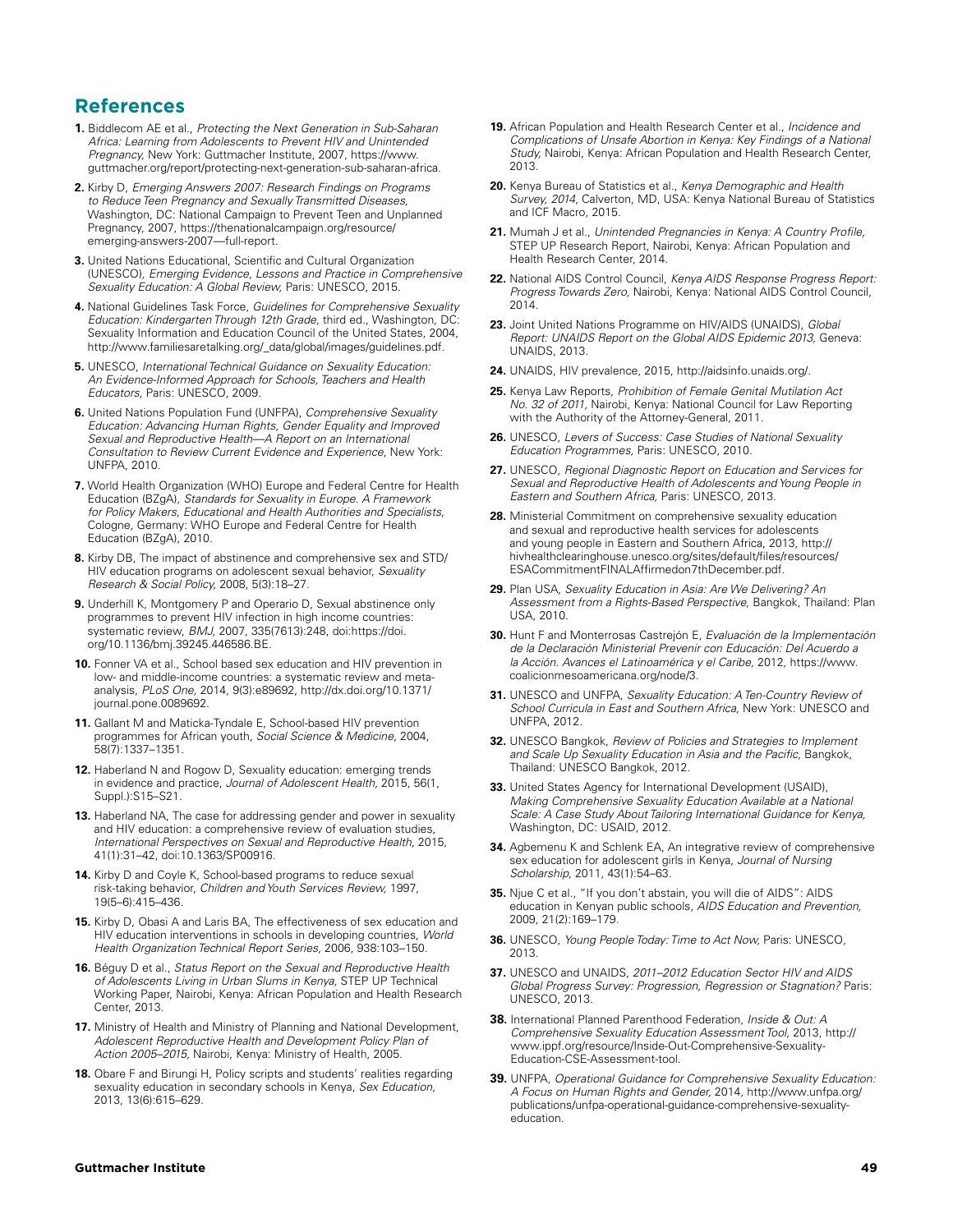- **40.** UNFPA Expert Group, *The Evaluation of Comprehensive Sexuality Education Programmes: A Focus on the Gender and Empowerment Outcomes,* 2015, http://www.unfpa.org/publications/evaluationcomprehensive-sexuality-education-programmes.
- **41.** UNESCO, *International Technical Guidance on Sexuality Education: An Evidence-Informed Approach for Schools, Teachers and Health Educators,* Paris: UNESCO, 2009.
- **42.** Landry DJ, Kaeser L and Richards CL, Abstinence promotion and the provision of information about contraception in public school district sexuality education policies, *Family Planning Perspectives,* 1999, 31(6):280–286.
- **43.** Landry DJ, Singh S and Darroch JE, Sexuality education in fifth and sixth grades in U.S. public schools, 1999, *Family Planning Perspectives,* 2000, 32(5):212–219.
- **44.** Centers for Disease Control and Prevention (CDC) and WHO, *Global School-Based Student Health Survey (GSHS),* 2009, http://www.cdc. gov/GSHS.
- **45.** Profamilia, *Encuesta Nacional De Demografía y Salud 2010,* Bogotá, Colombia: Profamilia, 2011.
- **46.** CDC, *School Health Policies and Practices Study,* 2015, http://www. cdc.gov/healthyyouth/data/shpps/questionnaires.htm.
- **47.** Kenya Institute of Education, *Life Skills Education Syllabus,* Nairobi: Kenya Institute of Education, 2002.
- **48.** Kenya Institute of Education, *Secondary Education Curriculum: Life Skills Education Syllabus,* Nairobi: Kenya Institute of Education, 2008.
- **49.** Network for Adolescents and Youth in Africa (NAYA), *Assessment on the Effectiveness of Life Skills Education in Kenya,* Nairobi, Kenya: NAYA, 2012.
- **50.** Mulama S, The sexuality education needs of teacher trainees in Kenya, *Post-Sexuality Leadership Development Fellowship Report Series No. 5,* 2002, http://www.arsrc.org/downloads/sldf/FinalReport%20 Stella%20Mulama2006.pdf.
- **51.** Birungi H et al., *Education Sector Response to Early and Unintended Pregnancy: A Review of Country Experiences in Sub-Saharan Africa,* STEP UP and UNESCO Research Report, 2015, http://www. popcouncil.org/uploads/pdfs/2015STEPUP\_EducSectorResp.pdf.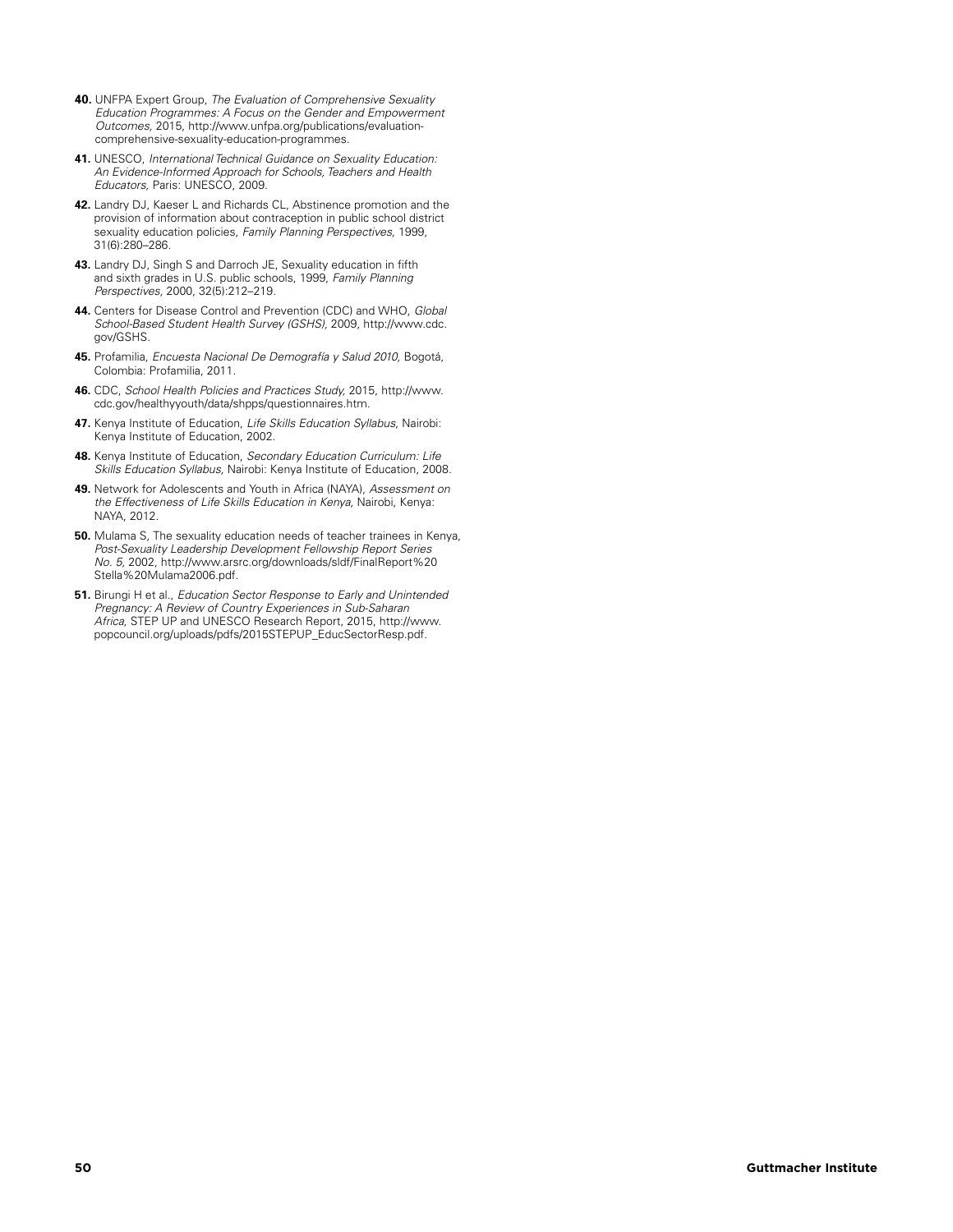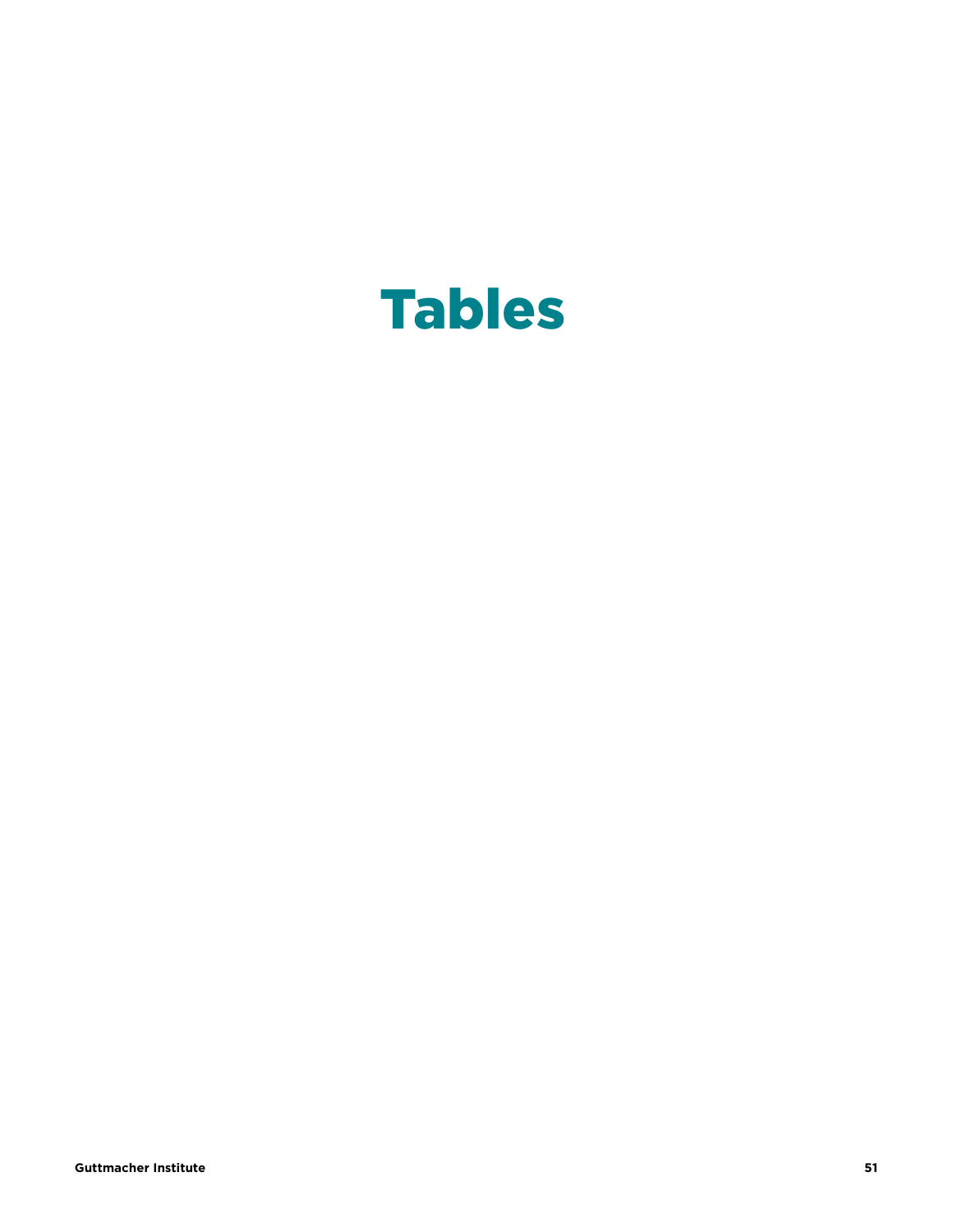# Percentage of schools by selected aspects of sexuality education, as reported by principals, students **teachers, according to county and school type and teachers, according to county and school type**

| Aspect                                                         | All      | County   |          |                  | School type |           |  |
|----------------------------------------------------------------|----------|----------|----------|------------------|-------------|-----------|--|
|                                                                |          | Nairobi  |          | Mombasa Homa Bay | Public      | Private   |  |
| <b>ACCORDING TO PRINCIPALS</b>                                 | $(N=73)$ | $(N=22)$ | $(N=26)$ | $(N=25)$         | $(N=43)$    | $(N=30)$  |  |
| Sexuality education included in curriculum                     |          |          |          |                  |             |           |  |
| Only as part of national curriculum                            | 56.8     | 54.6     | 50.0     | 72.0             | 64.2        | 50.0      |  |
| As extracurricular activity and as part of national curriculum | 43.2     | 45.5     | 50.0     | 28.0             | 35.9        | 50.0      |  |
| Total                                                          | 100.0    | 100.0    | 100.0    | 100.0            | 100.0       | 100.0     |  |
| Entity under which sexuality education taught†                 |          |          |          |                  |             |           |  |
| Government                                                     | 55.9     | 50.0     | 57.7     | 76.0             | 65.6        | 47.0      |  |
| <b>NGO</b>                                                     | 23.9     | 27.3     | 15.4     | 20.0             | 21.0        | 26.5      |  |
| Independent                                                    | 26.0     | 27.3     | 15.4     | 32.0             | 34.4        | 18.2      |  |
| Community                                                      | 4.3      | 4.6      | $0.0\,$  | 8.0              | 2.9         | 5.6       |  |
| None                                                           | 10.7     | 9.1      | 23.1     | 4.0              | 4.3         | 16.5      |  |
| ACCORDING TO STUDENTS                                          | $(N=78)$ | $(N=26)$ | $(N=26)$ | $(N=26)$         | $(N=45)$    | $(N=33)$  |  |
| Outside individuals who teach sexuality education+             |          |          |          |                  |             |           |  |
| Health provider                                                | 68.3     | 61.5     | 65.4     | $100.0*$         | 73.1        | 64.3      |  |
| Religious person                                               | 86.0     | 88.5     | 65.4     | $96.2*$          | 93.3        | 79.9      |  |
| Peer educator                                                  | 75.1     | 76.9     | 50.0     | $92.3*$          | 92.0        | $61.0***$ |  |
| No Means No Club                                               | 42.7     | 38.5     | 65.4     | 38.5             | 31.6        | 52.1      |  |
| <b>ACCORDING TO TEACHERS</b>                                   | $(N=77)$ | $(N=25)$ | $(N=26)$ | $(N=26)$         | $(N=45)$    | $(N=32)$  |  |
| Hours dedicated to sexuality education each term               |          |          |          |                  |             |           |  |
| Form 2                                                         |          |          |          |                  |             |           |  |
| <1                                                             | 25.6     | 38.9     | $0.0\,$  | $0.0*$           | 15.3        | 35.1      |  |
| $1 - 5$                                                        | 18.0     | 22.2     | 13.6     | 5.6              | 26.5        | 10.3      |  |
| $6 - 10$                                                       | 22.9     | 16.7     | 40.9     | 27.8             | 23.7        | 22.2      |  |
| $>10$                                                          | 33.4     | 22.2     | 45.5     | 66.7             | 34.5        | 32.5      |  |
| Form 3                                                         |          |          |          |                  |             |           |  |
| < 1                                                            | 0.7      | 0.0      | 0.0      | $4.2***$         | 1.4         | $0.0\,$   |  |
| $1 - 5$                                                        | 25.8     | 34.8     | 7.7      | 8.3              | 15.9        | 35.2      |  |
| $6 - 10$                                                       | 35.4     | 39.1     | 34.6     | 20.8             | 41.9        | 29.1      |  |
| $>10$                                                          | 38.2     | 26.1     | 57.7     | 66.7             | 40.8        | 35.7      |  |
| Total                                                          | 100.0    | 100.0    | 100.0    | 100.0            | 100.0       | 100.0     |  |

\*p<.05. \*\*p<.01. \*\*\*p<.001. †Multiple responses were allowed. *Notes:* For percentage distributions, significant differences were across the distributions. Percentages may not add to 100.0 because of rounding.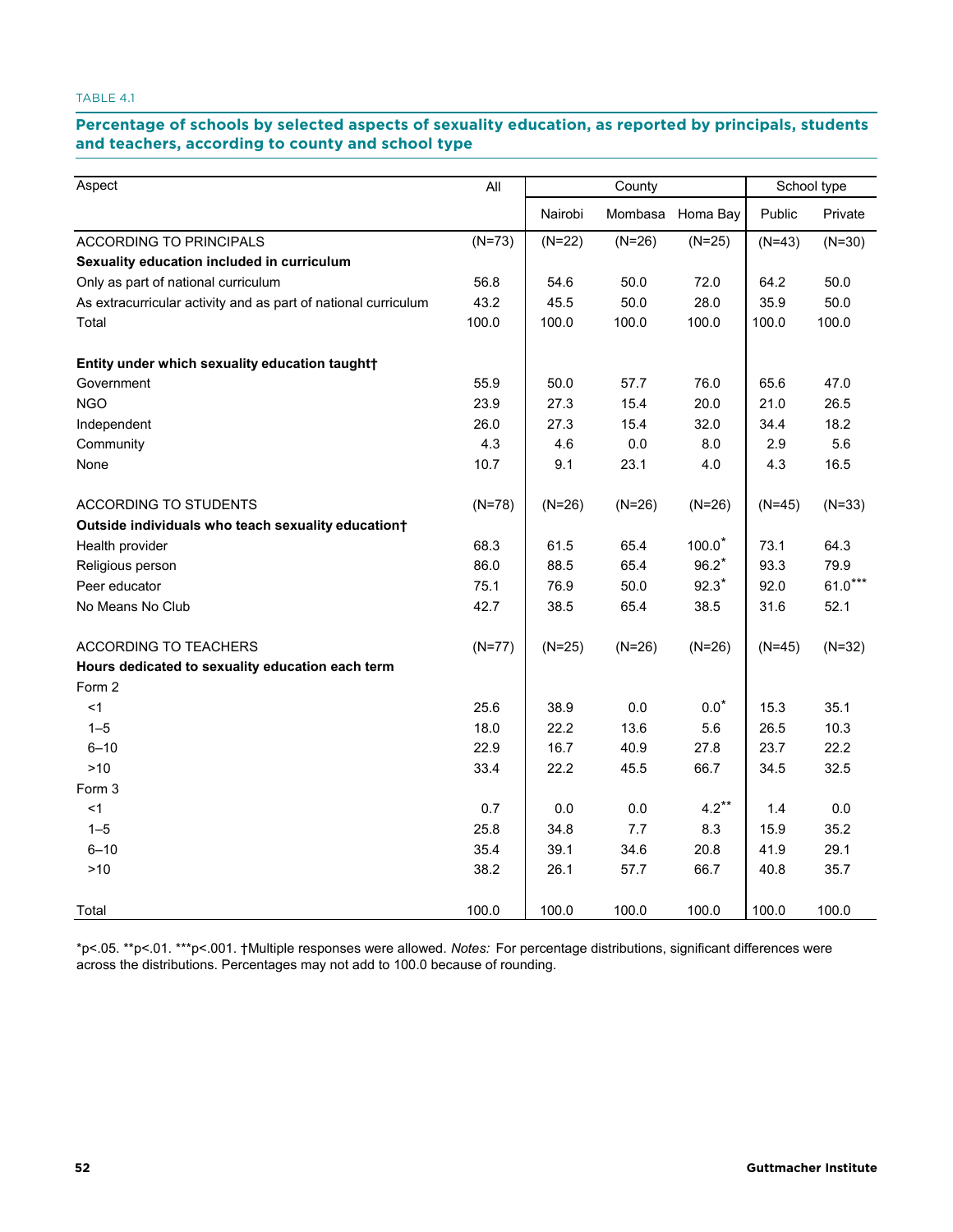#### **Percentage of students who have learned about sexuality education topics, by reported TABLE 4.2. Percentage of students who have sexuality education is student about sexuality education or students a**

|                                                         |                     |           |           |           | School type |           |  |
|---------------------------------------------------------|---------------------|-----------|-----------|-----------|-------------|-----------|--|
| Aspect                                                  | All                 |           | County    |           |             |           |  |
|                                                         |                     | Nairobi   | Mombasa   | Homa Bay  | Public      | Private   |  |
| STUDENTS WHO LEARNED ABOUT TOPICS                       | $(N=2, 427)$        | $(N=793)$ | $(N=789)$ | $(N=845)$ | $(N=1,602)$ | $(N=825)$ |  |
| Subject in which sexuality education taught+            |                     |           |           |           |             |           |  |
| Biology                                                 | 68.5                | 68.4      | 64.1      | 72.2      | 64.0        | $74.3***$ |  |
| Physical education                                      | 8.5                 | 7.1       | 6.5       | $15.8***$ | 8.9         | 7.9       |  |
| Religious education                                     | 37.0                | 37.3      | 34.0      | 38.4      | 31.3        | $44.5*$   |  |
| Home science                                            | 9.4                 | 8.2       | 10.5      | 14.0      | 12.3        | $5.7*$    |  |
| Art and design                                          | 0.9                 | 0.4       | 1.4       | $2.2***$  | 1.1         | 0.5       |  |
| Social ethics                                           | 8.7                 | 6.8       | 6.7       | $18.8***$ | 9.3         | 8.1       |  |
| Life skills                                             | 78.4                | 82.7      | 62.6      | $72.8***$ | 81.7        | 74.0      |  |
| After-class/extracurricular program                     | 26.7                | 28.5      | 21.1      | 23.5      | 24.1        | 30.2      |  |
| Primary science                                         | 8.9                 | 6.0       | 5.3       | $24.3***$ | 11.0        | 6.2       |  |
| Grade level in which sexuality education first received |                     |           |           |           |             |           |  |
| Standards 1-3                                           | 2.1                 | 1.9       | 2.6       | 2.6       | 2.1         | 2.1       |  |
| Standard 4                                              | 6.6                 | 5.8       | 6.9       | 10.1      | 6.5         | 6.8       |  |
| Standard 5                                              | 10.6                | 10.1      | 7.8       | 15.0      | 7.9         | 14.1      |  |
| Standard 6                                              | 65.4                | 66.7      | 65.3      | 59.9      | 65.9        | 64.8      |  |
| Standard 7                                              | 6.6                 | 6.4       | 7.6       | 6.5       | 8.0         | 4.7       |  |
| Standard 8                                              | 5.2                 | 5.1       | 7.4       | 3.7       | 5.5         | 4.7       |  |
| Junior high school                                      | 3.5                 | 4.1       | 2.4       | 2.2       | 4.1         | 2.7       |  |
| Desired timing of sexuality education                   |                     |           |           |           |             |           |  |
| Students who started learning in primary school         | $(N=2,357)$         | $(N=757)$ | $(N=772)$ | $(N=828)$ | $(N=1,555)$ | $(N=802)$ |  |
| Would have liked to start earlier                       | 30.7                | 24.9      | 43.4      | 44.4***   | 33.9        | 26.5      |  |
| Would have liked to start later                         | 4.0                 | 4.1       | 4.4       | 3.4       | 4.7         | 3.2       |  |
| Satisfied with timing                                   | 65.3                | 71.0      | 52.2      | 52.2      | 61.4        | 70.3      |  |
| Students who started learning in junior high school     | $(N=68)$            | (N=35)    | $(N=17)$  | $(N=16)$  | (N=46)      | $(N=22)$  |  |
| Would have liked to start earlier                       | 35.8                | 34.8      | 41.3      | 38.6      | 32.3        | 42.5      |  |
| Would have liked to start later                         | 2.0                 | 2.5       | 0.0       | 0.0       | 0.0         | 6.0       |  |
| Satisfied with timing                                   | 62.2                | 62.7      | 58.7      | 61.4      | 67.7        | 51.5      |  |
| STUDENTS WHO LEARNED IN COEDUCATIONAL SCHOOLS           | $(N=1,715)$         | $(N=556)$ | $(N=628)$ | $(N=531)$ | $(N=1,055)$ | $(N=660)$ |  |
| Setting for sexuality education activities              |                     |           |           |           |             |           |  |
| All taught with males and females together              | 45.8                | 43.1      | 53.4      | 49.9      | 42.9        | 49.6      |  |
| Some taught together, some separately                   | 45.0                | 45.7      | 38.9      | 47.4      | 48.4        | 40.4      |  |
| All taught separately                                   | 9.3                 | 11.2      | 7.7       | 2.7       | 8.7         | 10.0      |  |
| Preference for sexuality education activities           |                     |           |           |           |             |           |  |
| Males                                                   | $(N=854)$           | $(N=247)$ | $(N=301)$ | $(N=306)$ | $(N=539)$   | $(N=315)$ |  |
| Prefer all taught with males and females together       | $58.1^{\ast\ast}$ . | 56.5      | 67.5      | 56.2      | 58.4        | 57.8      |  |
| Prefer some taught together, some separately            | 28.1                | 27.9      | 19.8      | 35.4      | 30.0        | 25.5      |  |
| Prefer all taught separately                            | 13.8                | 15.7      | 12.6      | 8.4       | 11.6        | 16.7      |  |
| Females                                                 | $(N=852)$           | $(N=306)$ | $(N=321)$ | $(N=225)$ | (N=512)     | $(N=340)$ |  |
| Prefer all taught with males and females together       | 44.0                | 46.8      | 40.2      | $33.0*$   | 42.7        | 45.7      |  |
| Prefer some taught together, some separately            | 40.0                | 38.5      | 37.3      | 51.5      | 42.6        | 36.6      |  |
| Prefer all taught separately                            | 16.0                | 14.7      | 22.5      | 15.5      | 14.8        | 17.7      |  |
| Total                                                   | 100.0               | 100.0     | 100.0     | 100.0     | 100.0       | 100.0     |  |
|                                                         |                     |           |           |           |             |           |  |

\*p<.05. \*\*p<.01. \*\*\*p<.001. †Multiple responses were allowed. ‡Male and female distributions were significantly different. *Notes:* For percentage distributions, significant differences were across the distributions. Percentages may not add to 100.0 because of rounding.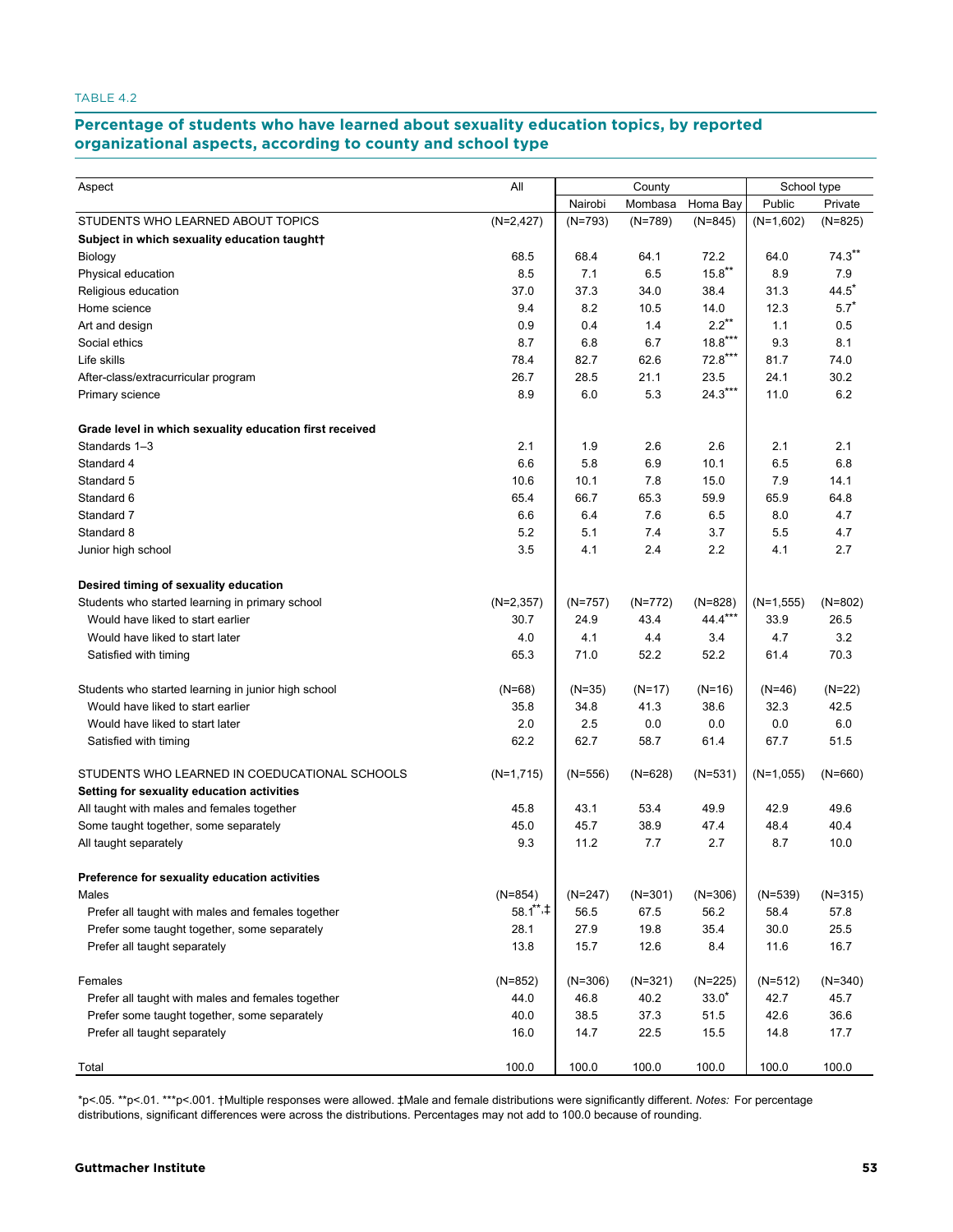# According to teachers, percentage of schools in which sexuality education topics are taught, and **the comprehensiveness in the range of topics, by county and school type comprehensiveness in the range of topics, by county and school type**

| Category, topic and comprehensiveness            | All      | County   |          |          | School type |          |  |
|--------------------------------------------------|----------|----------|----------|----------|-------------|----------|--|
|                                                  |          | Nairobi  | Mombasa  | Homa Bay | Public      | Private  |  |
|                                                  | $(N=77)$ | $(N=25)$ | $(N=26)$ | $(N=26)$ | $(N=45)$    | $(N=32)$ |  |
| Sexual and reproductive physiology               |          |          |          |          |             |          |  |
| Puberty/physical changes in body                 | 99.4     | 100.0    | 100.0    | 96.0     | 98.6        | 100.0    |  |
| Reproductive organs                              | 97.3     | 96.0     | 100.0    | 100.0    | 100.0       | 94.9     |  |
| Menstruation                                     | 98.7     | 100.0    | 100.0    | $92.0*$  | 97.3        | 100.0    |  |
| Pregnancy and childbirth                         | 99.4     | 100.0    | 100.0    | 96.0     | 98.6        | 100.0    |  |
| All                                              | 94.8     | 96.0     | 100.0    | 84.6     | 94.6        | 94.9     |  |
| <b>HIV and STI prevention</b>                    |          |          |          |          |             |          |  |
| <b>HIV/AIDS</b>                                  | 100.0    | 100.0    | 100.0    | 100.0    | 100.0       | 100.0    |  |
| Other STIs                                       | 100.0    | 100.0    | 100.0    | 100.0    | 100.0       | 100.0    |  |
| Where to access HIV/STI services                 | 97.3     | 96.0     | 100.0    | 100.0    | 100.0       | 94.9     |  |
| Prevention of mother-to-child transmission       | 92.7     | 92.0     | 100.0    | 88.0     | 95.9        | 89.9     |  |
| All                                              | 92.1     | 92.0     | 100.0    | 84.6     | 94.6        | 89.9     |  |
| Contraception and unintended pregnancy           |          |          |          |          |             |          |  |
| Abortion                                         | 99.4     | 100.0    | 100.0    | 96.0     | 98.6        | 100.0    |  |
| Contraceptive methods                            | 94.8     | 96.0     | 96.2     | 88.0     | 95.9        | 93.8     |  |
| How to use methods                               | 87.4     | 88.0     | 92.3     | 80.0     | 91.8        | 83.6     |  |
| Where to get methods                             | 85.5     | 88.0     | 80.8     | 80.0     | 89.1        | 82.4     |  |
| All                                              | 84.4     | 88.0     | 80.8     | 73.1     | 86.6        | 82.4     |  |
| Values and interpersonal skills                  |          |          |          |          |             |          |  |
| Sexual behavior                                  | 98.7     | 100.0    | 96.2     | 96.0     | 98.6        | 98.8     |  |
| Decision-making skills                           | 99.4     | 100.0    | 100.0    | 96.0     | 98.6        | 100.0    |  |
| Communicating within relationships               | 91.4     | 92.0     | 88.5     | 92.0     | 94.6        | 88.7     |  |
| Abstinence/saying no to sex/"chilling"           | 100.0    | 100.0    | 100.0    | 100.0    | 100.0       | 100.0    |  |
| Moral issues related to sexuality                | 99.4     | 100.0    | 100.0    | 96.0     | 98.6        | 100.0    |  |
| Sex in exchange for money or gifts               | 92.7     | 92.0     | 92.3     | 96.0     | 97.3        | 88.7     |  |
| All                                              | 84.2     | 84.0     | 80.8     | 88.5     | 93.3        | $76.2*$  |  |
| <b>Gender and SRH rights</b>                     |          |          |          |          |             |          |  |
| Sexual and reproductive rights                   | 91.4     | 92.0     | 92.3     | 88.0     | 94.6        | 88.7     |  |
| Equality between men and women                   | 99.4     | 100.0    | 100.0    | 96.0     | 98.6        | 100.0    |  |
| Prevention of violence/sexual abuse              | 99.4     | 100.0    | 100.0    | 96.0     | 98.6        | 100.0    |  |
| Sexual orientation                               | 90.8     | 92.0     | 84.6     | 92.0     | 93.2        | 88.7     |  |
| Female genital mutilation                        | 91.6     | 96.0     | 88.5     | 76.0     | 89.1        | 93.8     |  |
| Positive living for young people living with HIV | 96.7     | 96.0     | 100.0    | 96.0     | 98.6        | 94.9     |  |
| All                                              | 87.1     | 92.0     | 80.8     | 73.1     | 86.6        | 87.5     |  |
| Comprehensiveness of coveraget                   |          |          |          |          |             |          |  |
| Minimum                                          | 99.4     | 100.0    | 100.0    | 96.2     | 98.7        | 100.0    |  |
| Adequate                                         | 84.4     | 88.0     | 80.8     | 73.1     | 86.6        | 82.4     |  |
| High                                             | 75.9     | 80.0     | 65.4     | 69.2     | 82.6        | 69.9     |  |

\*p<.05. †"Minimum" indicates at least one topic in each category; "adequate" indicates nearly all topics, except one at most, in each category; and "high" indicates all topics in each category. Levels are not mutually exclusive; for example, schools that meet the adequate level also meet the minimum level.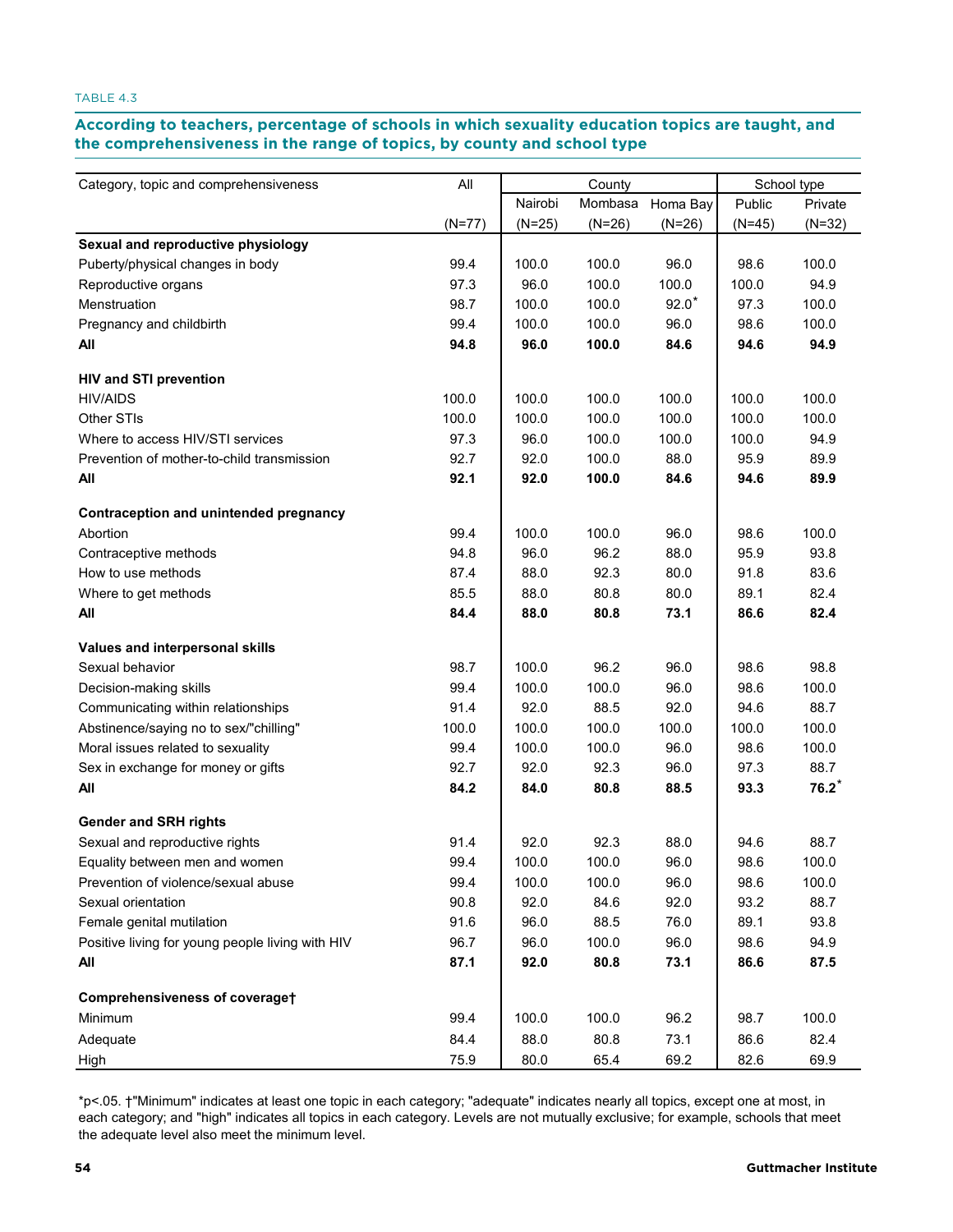# Percentage of students who reported sexuality education topics taught, and the comprehensiveness<br>in the range of tanies, by equativenal sebect tune **in the range of topics, by county and school type range of topics, by county and school type**

| Category, topic and comprehensiveness            |             | County    |           |           | School type |           |  |
|--------------------------------------------------|-------------|-----------|-----------|-----------|-------------|-----------|--|
|                                                  | All         | Nairobi   | Mombasa   | Homa Bay  | Public      | Private   |  |
|                                                  | $(N=2,484)$ | $(N=817)$ | $(N=808)$ | $(N=859)$ | $(N=1,623)$ | $(N=861)$ |  |
| Sexual and reproductive physiology               |             |           |           |           |             |           |  |
| Puberty/physical changes in body                 | 87.3        | 88.3      | 86.3      | 83.4      | 90.7        | 83.0      |  |
| Reproductive organs                              | 87.9        | 89.6      | 81.3      | 86.1      | 90.5        | 84.7      |  |
| Menstruation                                     | 72.2        | 72.6      | 71.1      | 71.1      | 75.0        | 68.6      |  |
| Pregnancy and childbirth                         | 63.2        | 61.7      | 60.9      | $71.5*$   | 65.7        | 60.0      |  |
| All                                              | 46.8        | 45.7      | 43.1      | 54.4      | 52.1        | $40.0***$ |  |
| <b>HIV and STI prevention</b>                    |             |           |           |           |             |           |  |
| <b>HIV/AIDS</b>                                  | 91.8        | 92.0      | 88.8      | 93.4      | 94.0        | 89.0      |  |
| Other STIs                                       | 79.9        | 79.8      | 79.6      | 80.3      | 83.4        | 75.4      |  |
| Where to access HIV/STI services                 | 44.8        | 40.5      | 56.2      | $54.5***$ | 48.3        | 40.4      |  |
| All                                              | 40.8        | 36.6      | 51.4      | $50.4***$ | 44.7        | $35.9*$   |  |
| Contraception and unintended pregnancy           |             |           |           |           |             |           |  |
| Abortion                                         | 40.0        | 36.2      | 40.0      | 56.4***   | 44.2        | $34.7*$   |  |
| Contraceptive methods                            | 20.1        | 16.8      | 25.3      | $30.3***$ | 20.7        | 19.3      |  |
| How to use methods                               | 12.5        | 9.1       | 17.4      | $23.4***$ | 14.3        | 10.3      |  |
| Where to get methods                             | 15.1        | 12.7      | 19.4      | $21.9***$ | 15.9        | 14.0      |  |
| All                                              | 6.9         | 4.5       | 9.3       | $15.2***$ | 8.6         | 4.7       |  |
| Values and interpersonal skills                  |             |           |           |           |             |           |  |
| Sexual behavior                                  | 59.8        | 58.9      | 52.7      | $69.1*$   | 64.6        | $53.6*$   |  |
| Decision-making skills                           | 66.2        | 70.1      | 46.6      | 65.4***   | 68.5        | 63.3      |  |
| Communicating within relationships               | 37.1        | 37.4      | 29.9      | $41.6*$   | 38.5        | 35.3      |  |
| Abstinence/saying no to sex/"chilling"           | 83.9        | 84.5      | 74.1      | $89.5***$ | 87.0        | 80.1      |  |
| Moral issues related to sexuality                | 45.9        | 44.7      | 41.5      | $54.5***$ | 49.8        | $41.0***$ |  |
| Sex in exchange for money or gifts               | 46.5        | 47.9      | 33.4      | $51.3***$ | 49.8        | $42.5***$ |  |
| All                                              | 13.5        | 12.9      | 8.6       | $19.9***$ | 16.3        | 9.9       |  |
| <b>Gender and SRH rights</b>                     |             |           |           |           |             |           |  |
| Sexual and reproductive rights                   | 36.6        | 35.8      | 29.1      | $46.3*$   | 42.6        | $29.0**$  |  |
| Equality between men and women                   | 42.8        | 41.6      | 51.6      | $41.0*$   | 42.9        | 42.6      |  |
| Prevention of violence/sexual abuse              | 56.5        | 57.4      | 36.2      | $69.2***$ | 62.3        | $49.2***$ |  |
| Sexual orientation                               | 38.6        | 37.6      | 29.7      | $50.4***$ | 41.3        | 35.3      |  |
| Female genital mutilation                        | 37.5        | 37.6      | 35.4      | 39.2      | 38.6        | 36.2      |  |
| Positive living for young people living with HIV | 55.2        | 54.2      | 55.0      | 59.6      | 58.4        | 51.2      |  |
| All                                              | 8.2         | 8.1       | $5.5\,$   | 10.6      | 9.7         | 6.3       |  |
| Comprehensiveness of coveraget                   |             |           |           |           |             |           |  |
| Minimum                                          | 46.0        | 42.8      | 44.8      | $60.9***$ | 49.0        | 42.3      |  |
| Adequate                                         | 4.7         | 3.4       | 4.4       | $10.6***$ | 6.6         | $2.2***$  |  |
| High                                             | 2.2         | 1.5       | 1.9       | $5.6***$  | $3.2\,$     | $0.9***$  |  |

\*p<.05. \*\*p<.01. \*\*\*p<.001. †"Minimum" indicates at least one topic in each category; "adequate" indicates nearly all topics, except one at most, in each category; and "high" indicates all topics in each category. Levels are not mutually exclusive; for example, schools that meet the adequate level also meet the minimum level.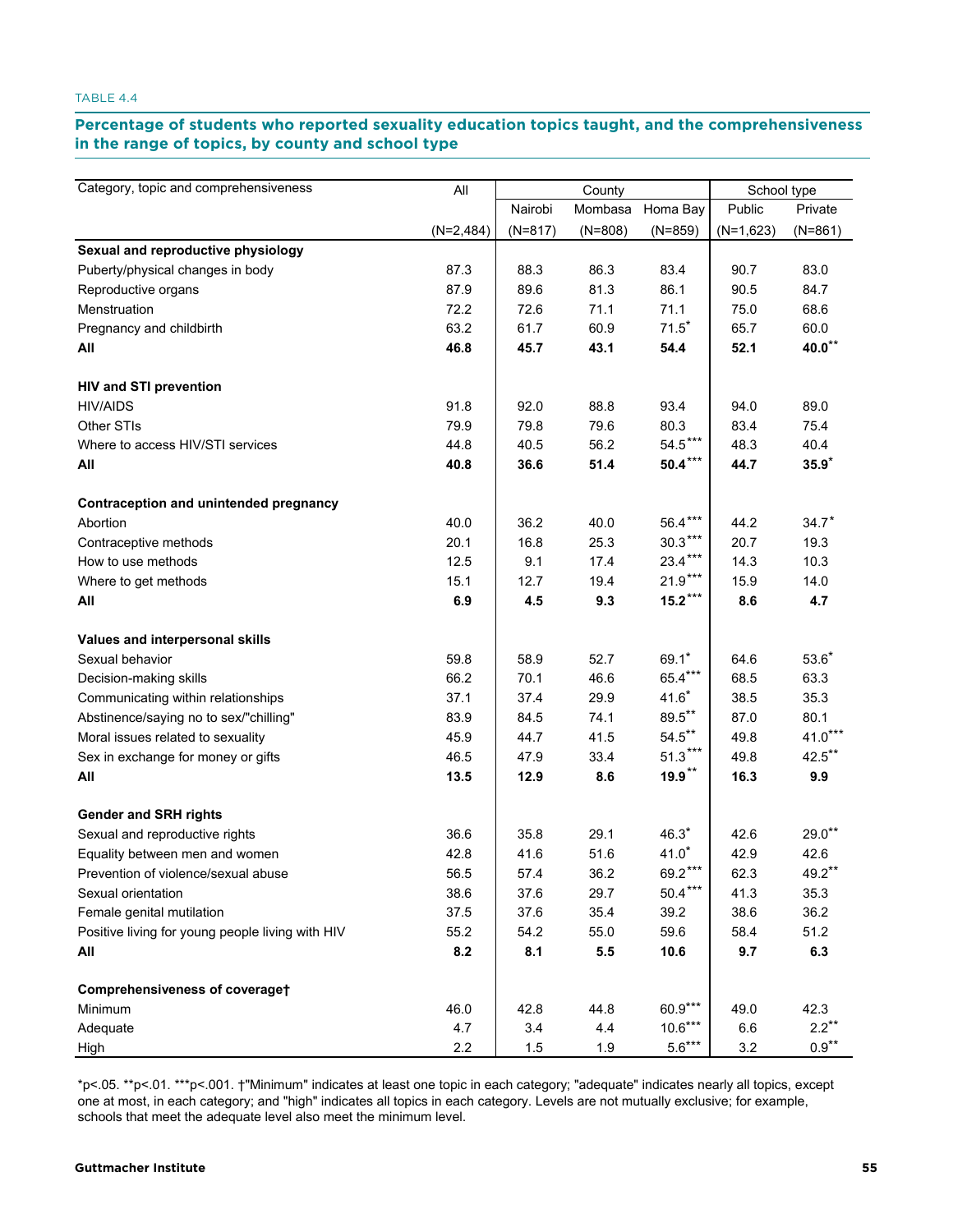# Percentage of students who reported their desire to learn more about sexuality education topics, by **county and school type school type**

| Category and topic                               | All         | County    |           |           | School type |           |  |
|--------------------------------------------------|-------------|-----------|-----------|-----------|-------------|-----------|--|
|                                                  |             | Nairobi   | Mombasa   | Homa Bay  | Public      | Private   |  |
|                                                  | $(N=2,484)$ | $(N=817)$ | $(N=808)$ | $(N=859)$ | $(N=1,623)$ | $(N=861)$ |  |
| Sexual and reproductive physiology               |             |           |           |           |             |           |  |
| Puberty/physical changes in body                 | 61.8        | 56.4      | 75.5      | $61.8***$ | 61.2        | 62.7      |  |
| Reproductive organs                              | 63.6        | 59.3      | 73.3      | $63.6***$ | 62.3        | 65.1      |  |
| Menstruation                                     | 62.5        | 60.3      | 66.5      | 62.5      | 60.4        | 65.1      |  |
| Pregnancy and childbirth                         | 64.6        | 62.3      | 69.2      | 64.6      | 64.3        | 65.1      |  |
| <b>HIV and STI prevention</b>                    |             |           |           |           |             |           |  |
| <b>HIV/AIDS</b>                                  | 62.9        | 58.1      | 71.9      | 62.9**    | 64.3        | 61.2      |  |
| Other STIs                                       | 66.5        | 63.2      | 72.4      | $66.5*$   | 65.5        | 67.7      |  |
| Where to access HIV/STI services                 | 61.2        | 57.3      | 68.9      | $61.2*$   | 63.8        | 57.9      |  |
| Contraception and unintended pregnancy           |             |           |           |           |             |           |  |
| Abortion                                         | 67.6        | 66.9      | 68.8      | 67.6      | 66.4        | 69.1      |  |
| Contraceptive methods                            | 68.2        | 67.1      | 69.1      | 68.2      | 67.5        | 69.1      |  |
| How to use methods                               | 66.1        | 64.9      | 66.7      | 66.1      | 66.6        | 65.3      |  |
| Where to get methods                             | 61.7        | 59.5      | 64.1      | 61.7      | 63.7        | 59.3      |  |
| Values and interpersonal skills                  |             |           |           |           |             |           |  |
| Sexual behavior                                  | 68.8        | 66.5      | 70.9      | 68.8      | 67.0        | 71.1      |  |
| Decision-making skills                           | 71.7        | 70.4      | 73.6      | 71.7      | 71.2        | 72.5      |  |
| Communicating within relationships               | 66.2        | 65.4      | 65.3      | 66.2      | 65.9        | 66.6      |  |
| Abstinence/saying no to sex/"chilling"           | 64.9        | 61.7      | 68.8      | $64.9*$   | 66.3        | 63.0      |  |
| Moral issues related to sexuality                | 67.4        | 65.8      | 69.8      | 67.4      | 67.9        | 66.8      |  |
| Sex in exchange for money or gifts               | 57.4        | 54.7      | 61.3      | 57.4      | 61.1        | 52.8      |  |
| <b>Gender and SRH rights</b>                     |             |           |           |           |             |           |  |
| Sexual and reproductive rights                   | 68.1        | 66.9      | 66.8      | 68.1      | 68.3        | 67.8      |  |
| Equality between men and women                   | 66.9        | 64.8      | 69.9      | 66.9      | 68.6        | 64.8      |  |
| Prevention of violence/sexual abuse              | 68.4        | 67.3      | 64.2      | 68.4      | 68.5        | 68.2      |  |
| Sexual orientation                               | 65.5        | 64.7      | 63.2      | 65.5      | 65.6        | 65.4      |  |
| Female genital mutilation                        | 70.2        | 69.4      | 69.7      | 70.2      | 70.2        | 70.3      |  |
| Positive living for young people living with HIV | 64.8        | 61.7      | 73.0      | 64.8      | 66.9        | 62.1      |  |

\*p<.05. \*\*p<.01. \*\*\*p<.001.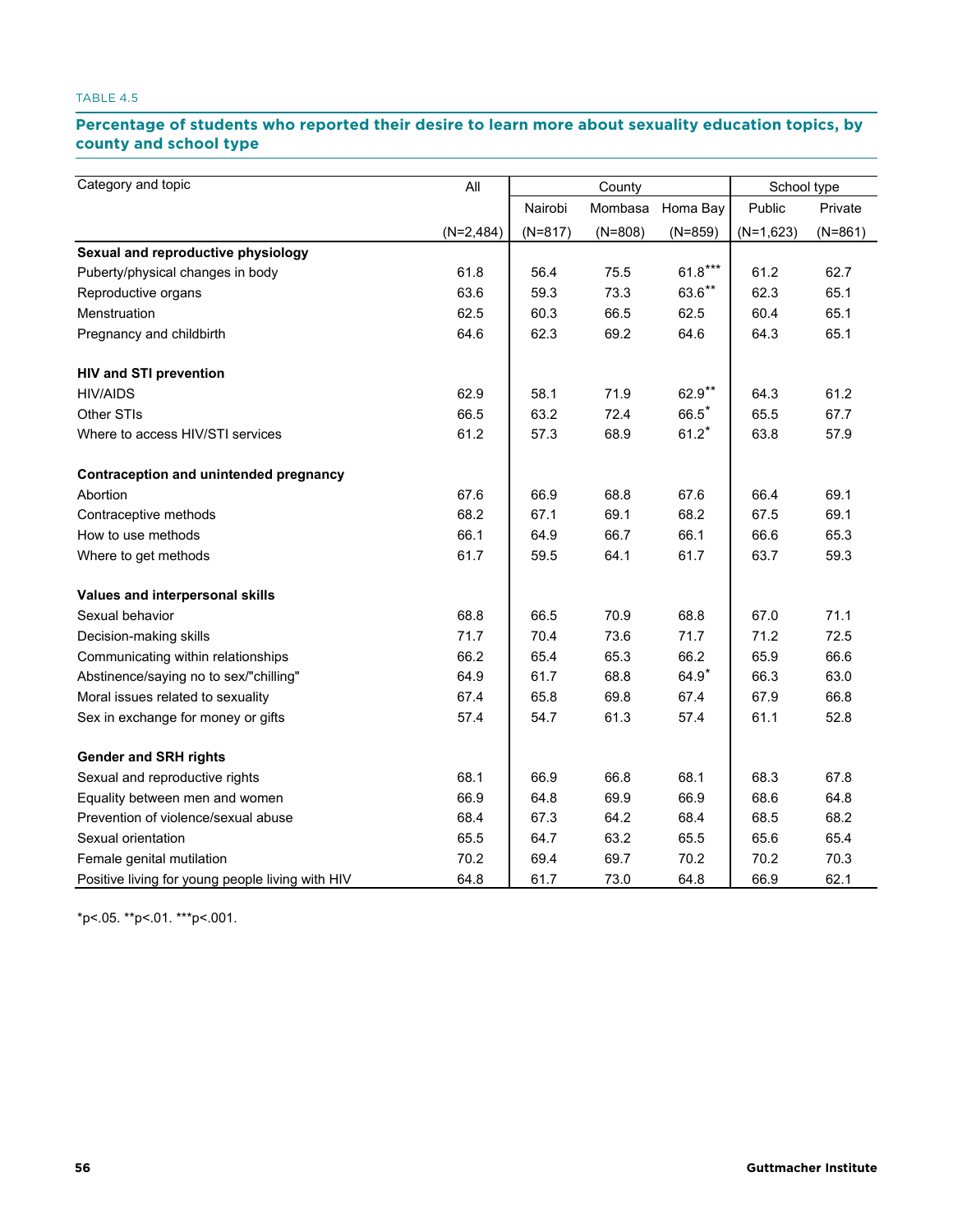#### **Percentage of teachers who followed a curriculum when teaching sexuality education and who**  reported the strength of messages taught, by county and school type **eported the strength of message.**

| Curriculum use and strength of message                                       | All       |          | County   |           | School type |          |  |
|------------------------------------------------------------------------------|-----------|----------|----------|-----------|-------------|----------|--|
|                                                                              |           | Nairobi  | Mombasa  | Homa Bay  | Public      | Private  |  |
| Teachers who cover sexuality education                                       | $(N=190)$ | $(N=62)$ | $(N=70)$ | $(N=58)$  | $(N=119)$   | $(N=71)$ |  |
| Follow a curriculum                                                          | 94.3      | 96.0     | 87.8     | 91.2      | 95.0        | 93.3     |  |
| Strength of message among those who use a curriculum                         | $(N=174)$ | $(N=58)$ | $(N=61)$ | $(N=55)$  | $(N=108)$   | $(N=66)$ |  |
| Having sexual relationships is dangerous for young people                    |           |          |          |           |             |          |  |
| Very strong                                                                  | 58.6      | 54.1     | 74.1     | 71.8      | 63.3        | 51.4     |  |
| Not very strong                                                              | 32.6      | 35.3     | 21.6     | 27.5      | 27.0        | 41.1     |  |
| Not at all                                                                   | 8.8       | 10.7     | 4.3      | 0.8       | 9.7         | 7.5      |  |
| Having sexual relationships is immoral for young people                      |           |          |          |           |             |          |  |
| Very strong                                                                  | 57.5      | 51.9     | 81.4     | $66.8*$   | 54.9        | 61.4     |  |
| Not very strong                                                              | 34.0      | 38.5     | 15.4     | 26.1      | 36.9        | 29.6     |  |
| Not at all                                                                   | 8.5       | 9.7      | 3.2      | 7.1       | 8.3         | 8.9      |  |
| Young people have the right to know everything about relationships and SRH   |           |          |          |           |             |          |  |
| Very strong                                                                  | 51.4      | 43.7     | 77.6     | $73.7***$ | 53.2        | 48.6     |  |
| Not very strong                                                              | 36.7      | 41.5     | 20.2     | 23.0      | 34.4        | 40.2     |  |
| Not at all                                                                   | 11.9      | 14.8     | 2.2      | 3.3       | 12.4        | 11.1     |  |
| Young people should avoid having sex before they are married                 |           |          |          |           |             |          |  |
| Very strong                                                                  | 64.2      | 57.8     | 86.8     | $82.1***$ | 66.3        | 61.0     |  |
| Not very strong                                                              | 23.1      | 27.0     | 10.0     | 11.9      | 17.4        | 31.9     |  |
| Not at all                                                                   | 12.7      | 15.2     | 3.2      | 6.0       | 16.3        | 7.1      |  |
| Young people should protect themselves when they have sex (by using condoms) |           |          |          |           |             |          |  |
| Very strong                                                                  | 33.9      | 29.6     | 38.0     | 60.9      | 28.2        | 42.6     |  |
| Not very strong                                                              | 39.0      | 39.9     | 45.1     | 22.9      | 44.7        | 30.2     |  |
| Not at all                                                                   | 27.2      | 30.5     | 16.9     | 16.2      | 27.1        | 27.3     |  |
| Homosexuality is unnatural                                                   |           |          |          |           |             |          |  |
| Very strong                                                                  | 49.4      | 46.7     | 61.0     | $54.5***$ | 50.2        | 48.3     |  |
| Not very strong                                                              | 12.7      | 9.5      | 25.8     | 18.7      | 13.1        | 12.2     |  |
| Not at all                                                                   | 37.8      | 43.8     | 13.3     | 26.7      | 36.7        | 39.6     |  |
| Abortion is immoral                                                          |           |          |          |           |             |          |  |
| Very strong                                                                  | 66.8      | 62.8     | 77.1     | 83.2      | 65.5        | 68.9     |  |
| Not very strong                                                              | 18.2      | 19.8     | 16.5     | 7.9       | 14.9        | 23.2     |  |
| Not at all                                                                   | 15.0      | 17.4     | 6.5      | 8.9       | 19.7        | 7.9      |  |
| Total                                                                        | 100.0     | 100.0    | 100.0    | 100.0     | 100.0       | 100.0    |  |

\*p<.05. \*\*p<.01. \*\*\*p<.001. *Notes:* Significant differences were across the percentage distributions. Percentages may not add to 100.0 because of rounding.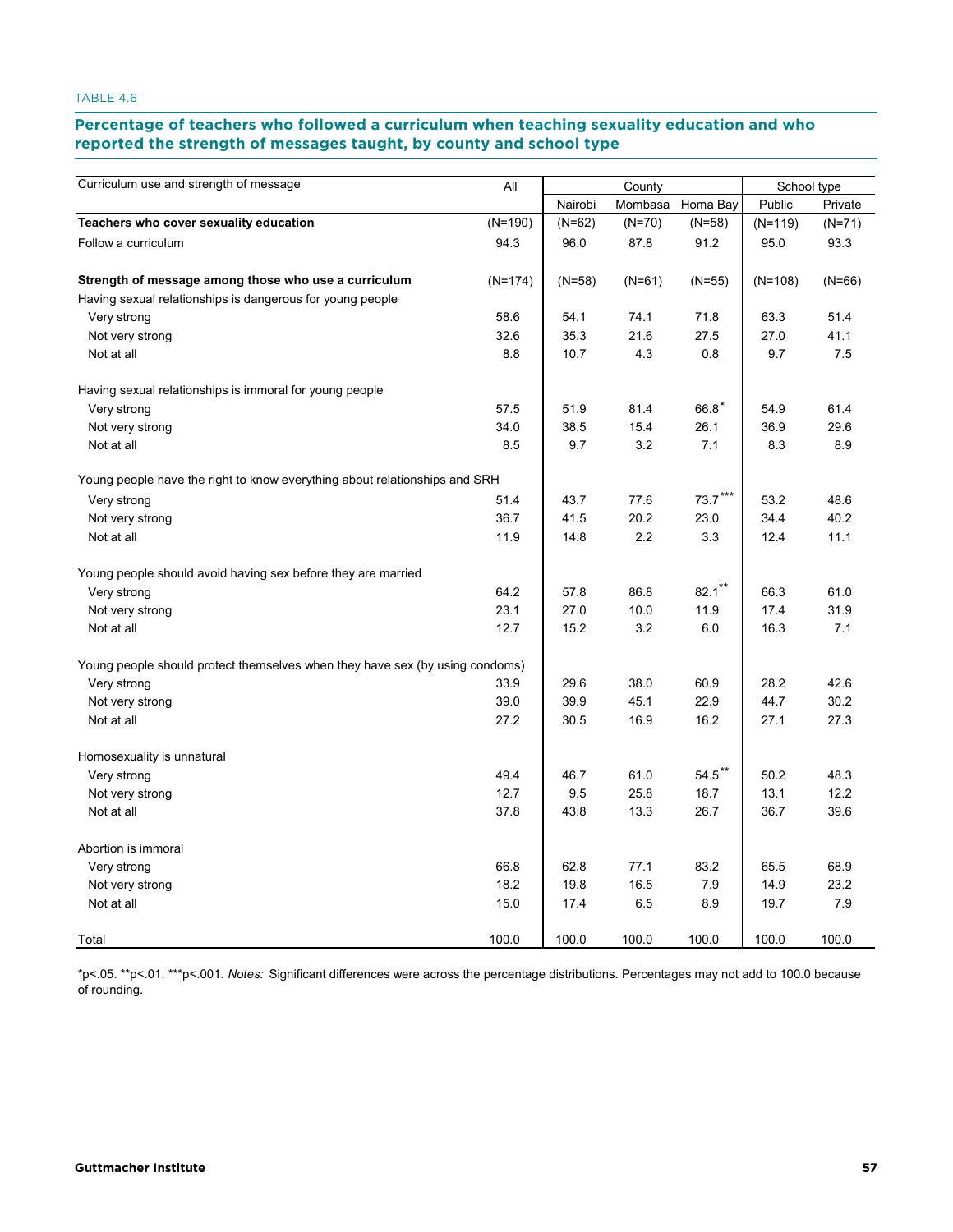# Percentage of teachers who covered contraceptives and various contraception messages in their **sexuality education classes, by county and school type education classes, by county and school type**

| Topic and message                               | All       |          | County   |          |           | School type |  |  |
|-------------------------------------------------|-----------|----------|----------|----------|-----------|-------------|--|--|
|                                                 |           | Nairobi  | Mombasa  | Homa Bay | Public    | Private     |  |  |
| Those who teach sexuality education             | $(N=190)$ | $(N=62)$ | $(N=70)$ | $(N=58)$ | $(N=119)$ | $(N=71)$    |  |  |
| Abstinence/saying no to sex/"chilling"          | 91.1      | 91.4     | 87.1     | 94.9     | 87.2      | 96.9        |  |  |
| Contraceptives                                  | 82.9      | 83.1     | 79.3     | 87.0     | 82.1      | 84.2        |  |  |
| Those who teach about contraceptives            | $(N=158)$ | $(N=52)$ | $(N=55)$ | $(N=51)$ | $(N=97)$  | $(N=61)$    |  |  |
| Specific method <sup>+</sup>                    |           |          |          |          |           |             |  |  |
| Condoms                                         | 97.7      | 98.5     | 94.1     | 96.6     | 98.0      | 97.3        |  |  |
| Pill                                            | 60.6      | 63.2     | 48.2     | 59.4     | 52.1      | 73.1        |  |  |
| Injectable (Depo-Provera)                       | 46.6      | 46.4     | 41.5     | 54.5     | 39.9      | 56.3        |  |  |
| Implant (Jadelle, Norplant, etc.)               | 38.5      | 38.1     | 33.2     | 48.4     | 32.2      | 47.7        |  |  |
| Intrauterine device (IUD, coil)                 | 43.8      | 45.2     | 35.2     | 46.2     | 37.7      | 52.9        |  |  |
| Emergency contraception (E-pill)                | 47.8      | 49.5     | 50.6     | 32.3     | 41.3      | 57.5        |  |  |
| Male or female sterilization                    | 39.2      | 43.1     | 24.6     | 31.3     | 37.3      | 41.9        |  |  |
| Foam/gel/suppository                            | 23.8      | 26.7     | 15.3     | 15.2     | 18.9      | 31.0        |  |  |
| Sponge/diaphragm/cervical cap                   | 26.8      | 27.7     | 24.0     | 24.3     | 25.1      | 29.3        |  |  |
| Rhythm (calendar)                               | 43.9      | 45.4     | 43.1     | 34.3     | 42.4      | 46.1        |  |  |
| Withdrawal                                      | 39.0      | 42.5     | 32.3     | 23.1     | 30.4      | 51.5        |  |  |
| Other traditional methods                       | 13.6      | 16.6     | 6.6      | $1.1*$   | 10.3      | 18.4        |  |  |
| Emphasis regarding pregnancy prevention         |           |          |          |          |           |             |  |  |
| Contraceptives can be effective                 | 65.1      | 67.0     | 52.7     | 68.4     | 59.4      | 73.4        |  |  |
| Contraceptives are not effective                | 20.8      | 21.0     | 22.0     | 17.7     | 23.2      | 17.3        |  |  |
| Do not teach about contraceptives and pregnancy | 14.1      | 12.0     | 25.3     | 13.9     | 17.4      | 9.4         |  |  |
| Those who teach about condoms                   | $(N=155)$ | $(N=51)$ | $(N=54)$ | $(N=50)$ | $(N=95)$  | $(N=60)$    |  |  |
| Emphasis regarding pregnancy prevention         |           |          |          |          |           |             |  |  |
| Condoms alone are effective                     | 24.7      | 22.7     | 33.2     | 28.0     | 19.8      | 32.2        |  |  |
| Condoms alone are not effective                 | 58.2      | 60.4     | 42.7     | 62.2     | 56.7      | 60.5        |  |  |
| Do not teach about condoms and pregnancy        | 17.1      | 16.9     | 24.1     | 9.8      | 23.5      | 7.3         |  |  |
| Emphasis regarding HIV/STI prevention           |           |          |          |          |           |             |  |  |
| Condoms can be effective                        | 69.1      | 71.8     | 57.2     | 66.7     | 69.8      | 68.1        |  |  |
| Condoms are not effective                       | 26.7      | 27.1     | 27.5     | 22.8     | 26.3      | 27.1        |  |  |
| Do not teach about condoms and HIV/STIs         | 4.3       | 1.1      | 15.3     | 10.5     | 3.8       | 4.8         |  |  |
| Those who teach about abstinence                | $(N=154)$ | $(N=50)$ | $(N=53)$ | $(N=51)$ | $(N=93)$  | $(N=61)$    |  |  |
| Emphasis regarding prevention of STIs/pregnancy |           |          |          |          |           |             |  |  |
| Abstinence is one alternative                   | 29.6      | 32.0     | 25.5     | $18.0**$ | 25.1      | 35.4        |  |  |
| Abstinence is the best of many alternatives     | 62.8      | 65.0     | 50.5     | 63.6     | 67.7      | 56.2        |  |  |
| Abstinence is the only method/way               | 7.7       | 3.0      | 24.0     | 18.4     | 7.2       | 8.3         |  |  |
| Total                                           | 100.0     | 100.0    | 100.0    | 100.0    | 100.0     | 100.0       |  |  |

\*p<.05. \*\*p<.01. †Multiple responses were allowed. *Notes:* For percentage distributions, significant differences were across the distributions. Percentages may not add to 100.0 because of rounding.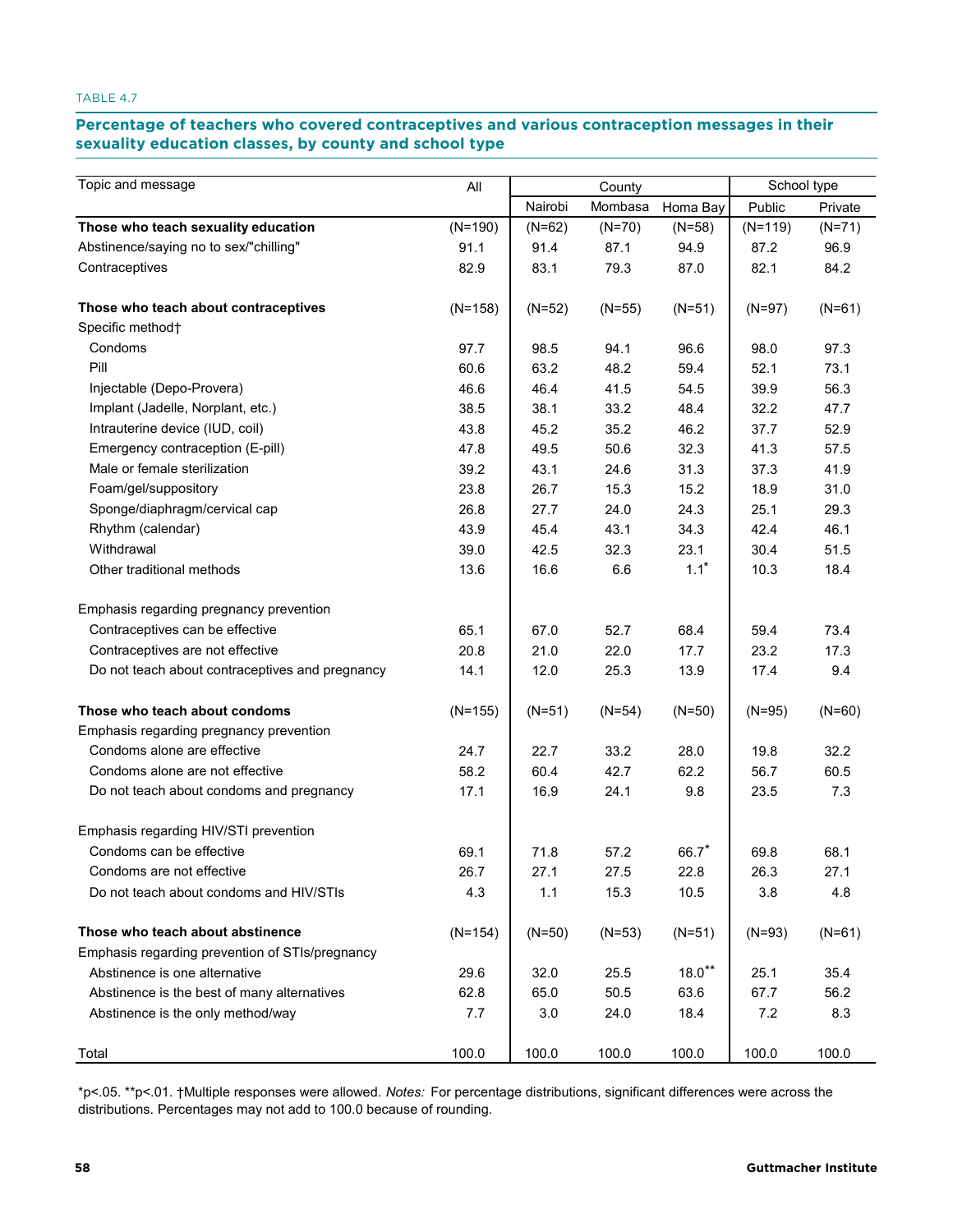# Among students exposed to sexuality education, percentage who learned about selected messages **and who reported strength of messages, by county and school type reported strength of messages, by county and school type**

| Message and strength                                                               | All         |           | County    |           | School type |           |  |
|------------------------------------------------------------------------------------|-------------|-----------|-----------|-----------|-------------|-----------|--|
|                                                                                    |             | Nairobi   | Mombasa   | Homa Bay  | Public      | Private   |  |
|                                                                                    | $(N=2,427)$ | $(N=793)$ | $(N=789)$ | $(N=845)$ | $(N=1,602)$ | $(N=825)$ |  |
| Messaget                                                                           |             |           |           |           |             |           |  |
| How to make positive decisions and stick to them                                   | 77.7        | 80.4      | 65.4      | $76.3***$ | 82.4        | $71.7*$   |  |
| Recognizing forced sexual contact                                                  | 36.3        | 38.4      | 25.2      | $36.7***$ | 38.3        | 33.8      |  |
| How alcohol and drugs affect sexual behavior                                       | 70.4        | 69.3      | 71.1      | 74.4      | 75.1        | $64.3**$  |  |
| Respect for yourself and others, no matter gender or                               |             |           |           |           |             |           |  |
| social status                                                                      | 87.7        | 90.7      | 75.7      | $84.6***$ | 88.4        | 86.9      |  |
| Signs and symptoms of STIs and HIV                                                 | 81.7        | 81.1      | 83.5      | 82.9      | 84.6        | 78.0      |  |
| Ways to prevent HIV infection                                                      | 89.2        | 88.7      | 87.8      | 92.2      | 92.7        | $84.6***$ |  |
| How to talk to a partner about getting an HIV test                                 | 38.4        | 36.1      | 36.4      | 49.9      | 43.0        | 32.4      |  |
| Ways to prevent pregnancy                                                          | 62.9        | 59.9      | 59.9      | 77.9***   | 68.7        | 55.3***   |  |
| How to communicate with partner about using a                                      |             |           |           |           |             |           |  |
| contraceptive, including condoms                                                   | 21.7        | 18.0      | 24.3      | $35.3***$ | 24.2        | 18.5      |  |
| What to do if you get pregnant/get a girl pregnant                                 | 25.4        | 24.0      | 20.4      | $35.2***$ | 26.0        | 24.6      |  |
| <b>Strength of message</b>                                                         |             |           |           |           |             |           |  |
| Having sex is dangerous for young people                                           |             |           |           |           |             |           |  |
| Very strong                                                                        | 74.6        | 71.9      | 73.1      | $87.2***$ | 79.2        | 68.5**    |  |
| Not very strong                                                                    | 21.1        | 23.5      | 21.3      | 10.6      | 18.0        | 25.3      |  |
| Not at all                                                                         | 4.3         | 4.6       | 5.5       | 2.2       | 2.8         | 6.3       |  |
| Don't have sex before you are married                                              |             |           |           |           |             |           |  |
| Very strong                                                                        | 78.1        | 76.4      | 77.0      | $86.2***$ | 81.6        | $73.6$ ** |  |
| Not very strong                                                                    | 18.1        | 19.6      | 18.8      | 11.1      | 15.8        | 21.1      |  |
| Not at all                                                                         | 3.8         | 4.0       | 4.2       | 2.7       | 2.6         | 5.3       |  |
| It is best that youth avoid having sex, but if they do, they<br>should use condoms |             |           |           |           |             |           |  |
| Very strong                                                                        | 44.2        | 38.9      | 51.4      | $61.1***$ | 48.1        | 39.0      |  |
| Not very strong                                                                    | 33.6        | 36.3      | 29.4      | 25.6      | 31.6        | 36.3      |  |
| Not at all                                                                         | 22.3        | 24.9      | 19.2      | 13.3      | 20.4        | 24.7      |  |
| Total                                                                              | 100.0       | 100.0     | 100.0     | 100.0     | 100.0       | 100.0     |  |

\*p<.05. \*\*p<.01. \*\*\*p<.001. †Multiple responses were allowed. *Notes:* For percentage distributions, significant differences were across the distributions. Percentages may not add to 100.0 because of rounding.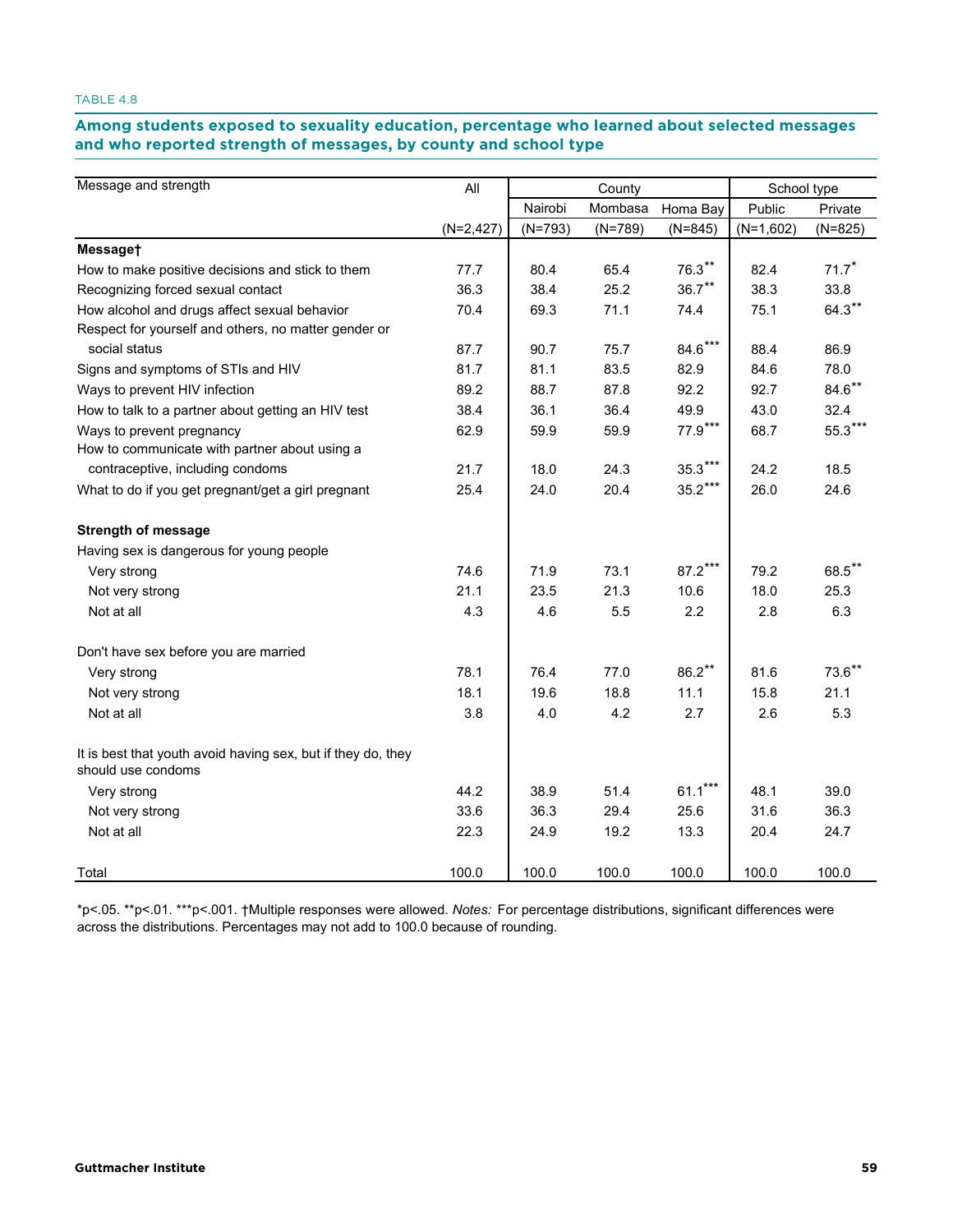# Percentage of teachers who reported various classroom activities used in sexuality education classes, **by county and school type county and school type**

| Classroom activity                           | All       | County   |          |          | School type |          |
|----------------------------------------------|-----------|----------|----------|----------|-------------|----------|
|                                              |           | Nairobi  | Mombasa  | Homa Bay | Public      | Private  |
|                                              | $(N=190)$ | $(N=62)$ | $(N=70)$ | $(N=58)$ | $(N=119)$   | $(N=71)$ |
| Lecture/talk                                 | 87.2      | 85.0     | 95.0     | 91.9     | 79.7        | 98.5***  |
| Small-group discussions                      | 81.4      | 82.9     | 77.3     | 76.2     | 85.7        | 74.9     |
| Quizzes                                      | 74.3      | 74.3     | 71.3     | 79.2     | 70.5        | 80.1     |
| Charts/drawings                              | 70.6      | 72.6     | 64.2     | 66.0     | 66.3        | 77.2     |
| Creative, participatory learning activities† | 68.9      | 65.9     | 74.6     | 82.4     | 64.9        | 74.9     |
| Assignments (e.g., essays)                   | 65.3      | 63.5     | 75.2     | 63.4     | 67.3        | 62.3     |
| Internet/social media                        | 39.8      | 41.0     | 41.3     | 28.1     | 43.8        | 33.8     |
| Audio-visual (film, video, radio)            | 36.5      | 37.6     | 36.6     | 27.9     | 32.5        | 42.6     |

\*\*\*p<.001. †Includes role playing, theater, drama, debates, art projects, dance, poems and storytelling.

#### TABLE 4.10

# Percentage of students who reported various classroom activities and who wanted to engage in them, **by county and school type county and school type**

| Classroom activity                           | All          | County    |           |           | School type |           |
|----------------------------------------------|--------------|-----------|-----------|-----------|-------------|-----------|
|                                              |              | Nairobi   | Mombasa   | Homa Bay  | Public      | Private   |
|                                              | $(N=2, 427)$ | $(N=793)$ | $(N=789)$ | $(N=845)$ | $(N=1,602)$ | $(N=825)$ |
| <b>Reported activity</b>                     |              |           |           |           |             |           |
| Lecture/talk                                 | 65.3         | 65.9      | 66.8      | 61.6      | 67.6        | 62.3      |
| Small-group discussions                      | 44.2         | 42.3      | 32.1      | $62.0***$ | 48.7        | $38.4*$   |
| Quizzes                                      | 19.8         | 18.8      | 11.2      | $31.1***$ | 23.1        | $15.5***$ |
| Charts/drawings                              | 13.3         | 10.9      | 13.4      | $23.7***$ | 15.4        | 10.7      |
| Creative, participatory learning activities† | 60.5         | 54.5      | 66.4      | $81.4***$ | 62.6        | 57.7      |
| Assignments (e.g., essays)                   | 19.9         | 17.2      | 16.9      | $33.8***$ | 19.7        | 20.1      |
| Internet/social media                        | 18.7         | 19.2      | 18.4      | 16.6      | 19.3        | 17.9      |
| Audio-visual (film, video, radio)            | 26.3         | 24.3      | 24.9      | $35.7*$   | 28.3        | 23.6      |
| Wanted to engage in activity                 |              |           |           |           |             |           |
| Lecture/talk                                 | 51.7         | 48.4      | 52.3      | $65.5***$ | 51.2        | 52.4      |
| Small-group discussions                      | 49.0         | 47.2      | 37.5      | $66.2***$ | 51.1        | 46.3      |
| Quizzes                                      | 19.8         | 18.3      | 12.1      | $32.3***$ | 20.4        | 19.0      |
| Charts/drawings                              | 21.4         | 20.5      | 15.5      | $29.9**$  | 19.8        | 23.4      |
| Creative, participatory learning activities† | 77.7         | 77.8      | 69.3      | $83.8*$   | 77.9        | 77.4      |
| Assignments (e.g., essays)                   | 16.0         | 13.2      | 13.4      | $30.0***$ | 16.1        | 15.8      |
| Internet/social media                        | 41.3         | 44.0      | 31.5      | 37.3      | 37.1        | 46.7      |
| Audio-visual (film, video, radio)            | 54.7         | 56.6      | 47.1      | 52.5      | 54.5        | 54.8      |

\*p<.05. \*\*p<.01. \*\*\*p<.001. †Includes role playing, theater, drama, debates, art projects, dance, poems and storytelling.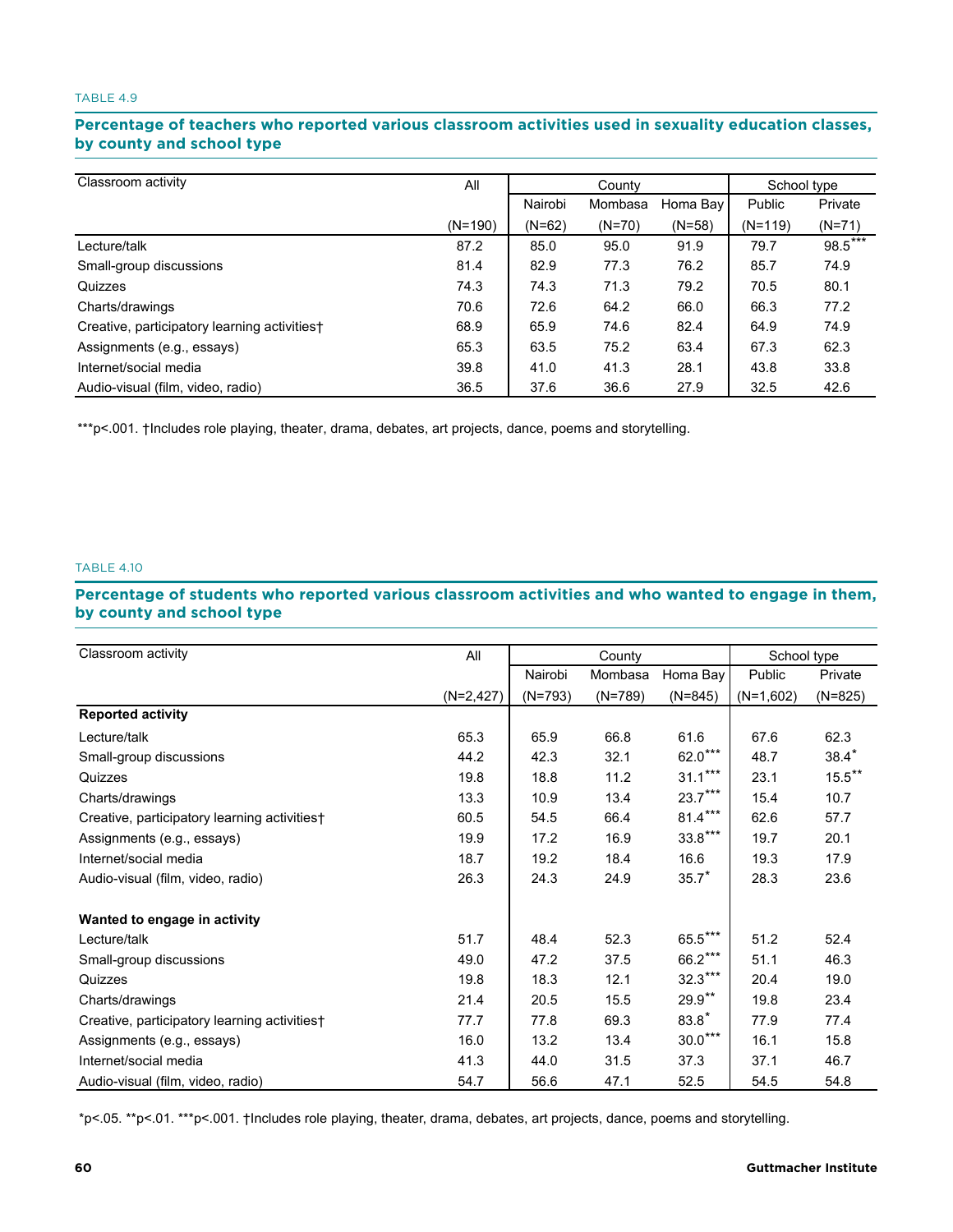# Percentage of teachers who reported use of teaching aids and classroom experiences, by county and **school type type**

| Teaching aid and classroom experience                                                                        | All       |          | County   |          | School type |          |  |
|--------------------------------------------------------------------------------------------------------------|-----------|----------|----------|----------|-------------|----------|--|
|                                                                                                              |           | Nairobi  | Mombasa  | Homa Bav | Public      | Private  |  |
| Those who teach sexuality education                                                                          | $(N=190)$ | $(N=62)$ | $(N=70)$ | $(N=58)$ | $(N=119)$   | $(N=71)$ |  |
| Teaching aid                                                                                                 |           |          |          |          |             |          |  |
| Written materials                                                                                            | 81.4      | 79.8     | 80.8     | 94.6     | 86.6        | 73.6     |  |
| Charts                                                                                                       | 61.5      | 62.0     | 55.7     | 66.3     | 61.4        | 61.6     |  |
| Other audio-visual                                                                                           | 24.3      | 25.5     | 20.4     | 21.1     | 23.0        | 26.2     |  |
| Demonstration kits                                                                                           | 7.9       | 6.9      | 7.1      | 16.4     | 6.9         | 9.4      |  |
| Classroom experience                                                                                         |           |          |          |          |             |          |  |
| Questions are answered in front of others                                                                    | 95.1      | 94.3     | 96.7     | 98.5     | 95.8        | 94.0     |  |
| Questions are answered in private                                                                            | 84.3      | 83.2     | 87.5     | 87.9     | 78.8        | 92.6     |  |
| Students are referred to someone else for answer                                                             | 62.9      | 60.9     | 62.3     | 78.1     | 63.3        | 62.1     |  |
| Teachers feel restricted by the school                                                                       | 7.9       | 6.5      | 9.9      | 15.6     | 4.6         | 12.9     |  |
| Questions not answered because they feel inappropriate/<br>teacher feels uncomfortable/teacher does not know |           |          |          |          |             |          |  |
| answer                                                                                                       | 44.7      | 45.8     | 32.4     | 54.7     | 43.1        | 47.1     |  |
| Questions are submitted anonymously on paper                                                                 | 67.6      | 71.5     | 43.8     | $74.8*$  | 62.1        | 75.9     |  |
| Those who teach about contraceptives                                                                         | $(N=158)$ | $(N=52)$ | $(N=55)$ | $(N=51)$ | $(N=97)$    | $(N=61)$ |  |
| Show methods so students see how they work                                                                   | 9.5       | 8.2      | 15.6     | 9.8      | 7.6         | 12.4     |  |
| Show the proper way to use a condom                                                                          | 27.2      | 26.6     | 22.6     | 38.8     | 15.8        | $44.3**$ |  |
| Give information about services where adolescents                                                            |           |          |          |          |             |          |  |
| can get methods/counseling                                                                                   | 52.2      | 51.1     | 50.6     | 62.8     | 46.1        | 61.4     |  |

\*p<.05. \*\*p<.01.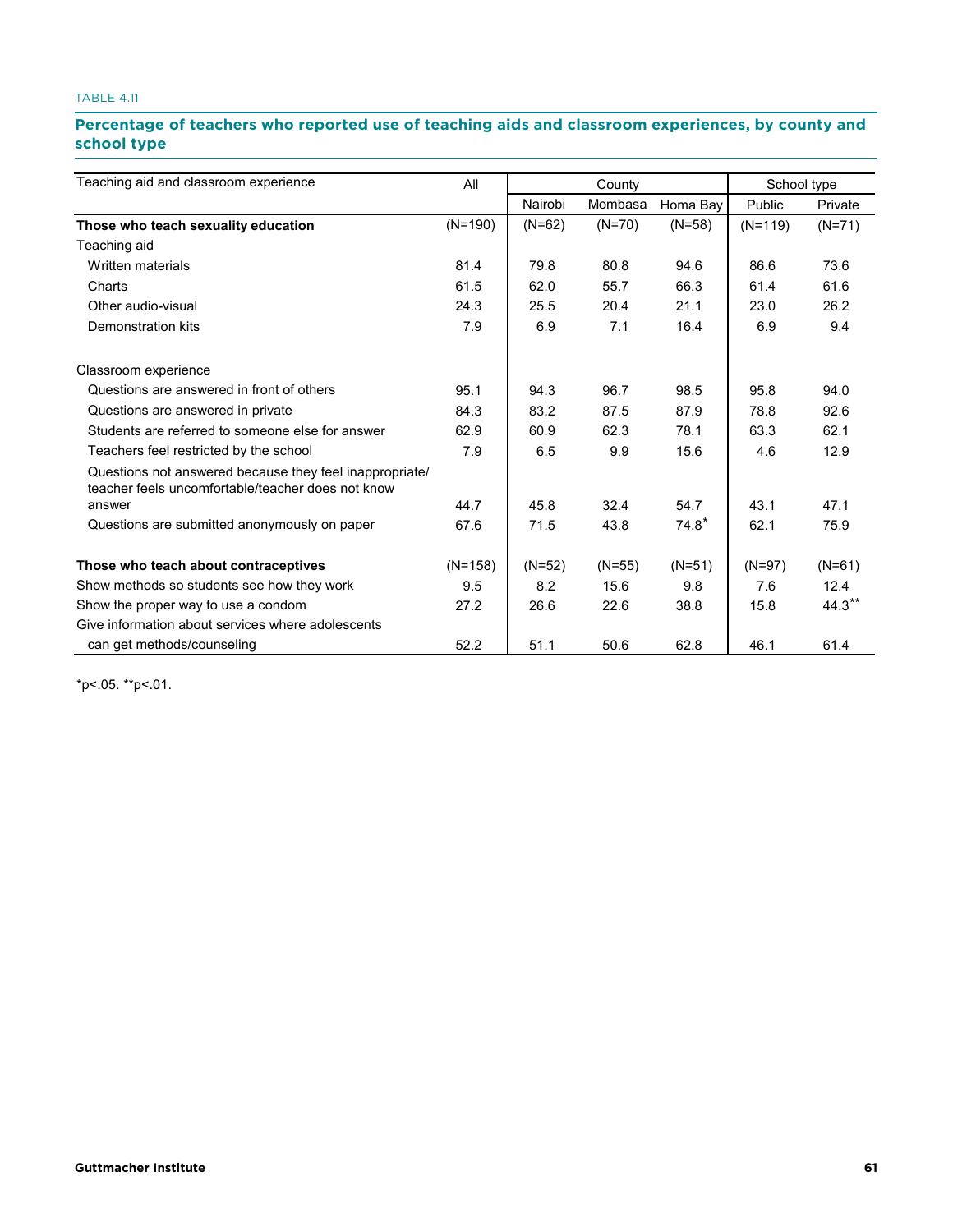# Percentage of teachers and students who reported various sexuality education classroom **experiences, by county and school type county and school type**

| Classroom experience                                      | All          |           | County    |           | School type |              |  |
|-----------------------------------------------------------|--------------|-----------|-----------|-----------|-------------|--------------|--|
|                                                           |              | Nairobi   | Mombasa   | Homa Bay  | Public      | Private      |  |
| Teachers who cover sexuality education topics             | $(N=190)$    | $(N=62)$  | $(N=70)$  | $(N=58)$  | $(N=119)$   | $(N=71)$     |  |
| Classroom experience                                      |              |           |           |           |             |              |  |
| Embarrassment about topics or terms                       | 37.4         | 39.8      | 32.4      | 26.6      | 29.9        | 48.6         |  |
| Topics/content that contradict religious, traditional and |              |           |           |           |             |              |  |
| personal beliefs or values                                | 27.0         | 24.8      | 32.6      | 35.6      | 22.2        | 34.4         |  |
| Pushback/opposition from students                         | 31.2         | 32.3      | 25.6      | 31.2      | 28.2        | 35.7         |  |
| Pushback/opposition from parents or community             | 13.8         | 13.5      | 19.3      | 7.0       | 15.7        | 10.8         |  |
| Lack of participation from students                       | 25.2         | 26.7      | 19.0      | 23.4      | 27.7        | 21.5         |  |
| Lack of time                                              | 46.2         | 48.1      | 40.3      | 41.1      | 37.9        | 58.7         |  |
| Lack of training or sufficient knowledge                  | 38.0         | 39.7      | 33.1      | 33.1      | 37.2        | 39.3         |  |
| Lack of resources or teaching materials                   | 52.4         | 53.1      | 49.5      | 51.5      | 46.1        | 61.8         |  |
| Restrictions/bans on teaching certain topics              | 19.3         | 21.6      | 10.9      | 15.1      | 19.3        | 19.2         |  |
| Students who have received sexuality education            | $(N=2, 427)$ | $(N=793)$ | $(N=789)$ | $(N=845)$ | $(N=1,602)$ | $(N=825)$    |  |
| Classroom experience                                      |              |           |           |           |             |              |  |
| Too many people in the class                              | 27.5         | 21.4      | 38.3      | $44.6***$ | 30.8        | 23.1         |  |
| Students not paying attention/being disruptive            | 22.4         | 21.7      | 23.4      | 24.4      | 23.4        | 21.1         |  |
| Students embarrassed to talk about topics                 | 46.6         | 45.8      | 48.0      | 48.5      | 48.3        | 44.3         |  |
| Students excited to learn about topics                    | 72.2         | 73.0      | 59.4      | 78.9**    | 72.2        | 72.1         |  |
| Teacher embarrassed to talk about topics                  | 19.0         | 19.3      | 16.1      | 20.1      | 18.7        | 19.4         |  |
| Teacher doesn't know enough about topic                   | 8.2          | 8.7       | 6.0       | 7.5       | 8.0         | 8.4          |  |
| Reason for not asking a question                          |              |           |           |           |             |              |  |
| Too embarrassed                                           | 47.0         | 45.8      | 42.9      | $55.3***$ | 49.7        | $43.4*$      |  |
| Not enough time                                           | 18.0         | 14.6      | 19.4      | $31.2***$ | 20.4        | 14.8         |  |
| Thought the teacher would not know the answer             | 9.3          | 9.4       | 5.3       | $12.3***$ | 9.1         | 9.6          |  |
| Afraid to offend or embarrass someone                     | 31.9         | 30.3      | 24.5      | $45.1***$ | 33.7        | 29.7         |  |
| Afraid the teacher/students would shut him/her down       | 23.0         | 21.5      | 19.1      | $32.4***$ | 23.1        | 22.9         |  |
| Other students or the teacher were not listening          | 4.5          | 3.9       | 3.6       | $7.6***$  | 4.7         | 4.2          |  |
| Never had a question that did not ask                     | 26.1         | 28.3      | 27.4      | $15.9***$ | 22.8        | $30.5^\star$ |  |

\*p<.05. \*\*p<.01. \*\*\*p<.001.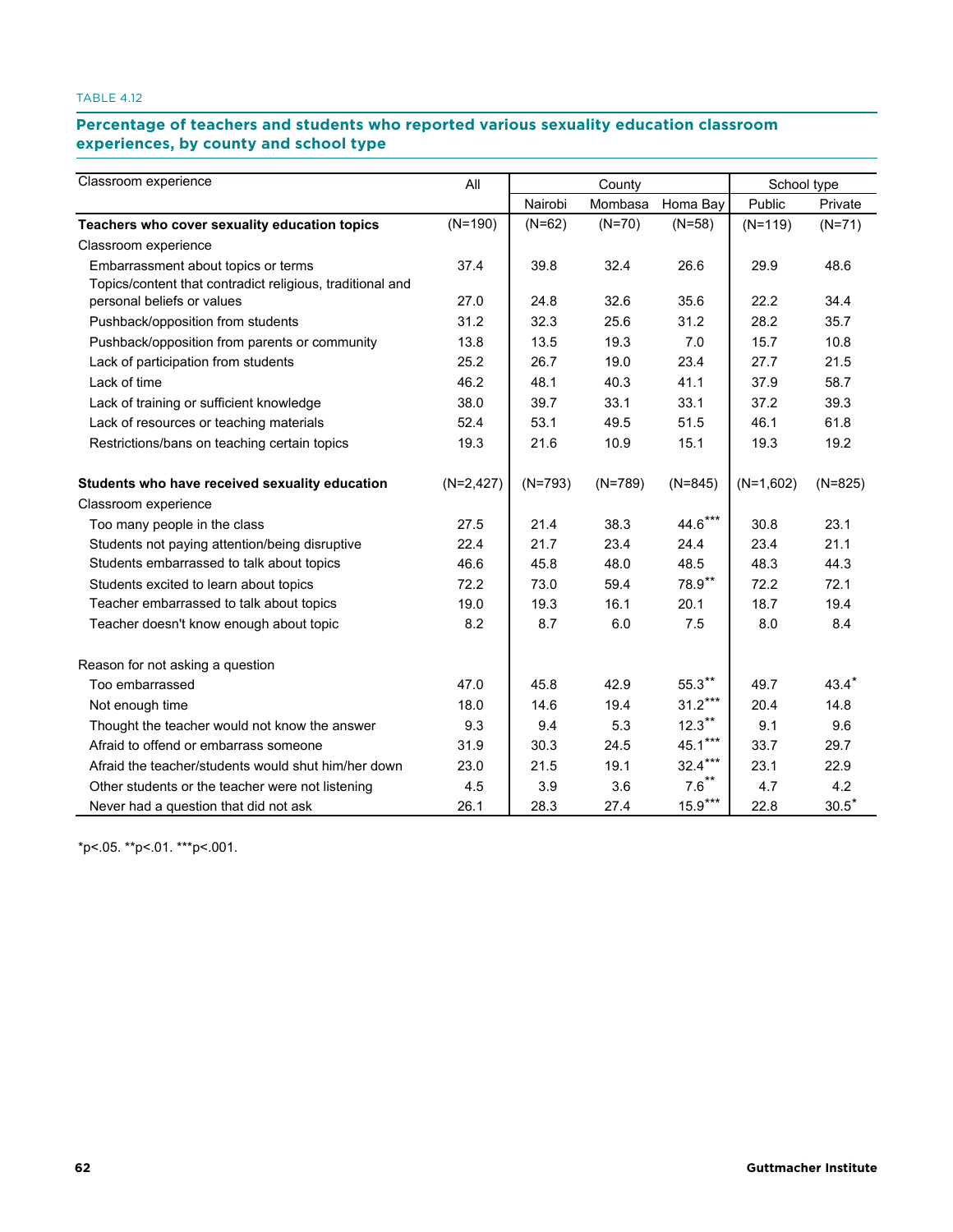# Percentage of schools that use various teacher and student evaluation measures for sexuality **education topics, by county and school type topics, by county and school type**

| Evaluation                                | All      | County   |          |          | School type |           |  |
|-------------------------------------------|----------|----------|----------|----------|-------------|-----------|--|
|                                           |          | Nairobi  | Mombasa  | Homa Bay | Public      | Private   |  |
| <b>ACCORDING TO PRINCIPALS</b>            |          |          |          |          |             |           |  |
| All schools                               | $(N=73)$ | $(N=22)$ | $(N=26)$ | $(N=25)$ | $(N=43)$    | $(N=30)$  |  |
| Frequency of teacher evaluation           |          |          |          |          |             |           |  |
| Several times a term                      | 16.9     | 9.1      | 46.2     | 16.0     | 14.8        | 18.8      |  |
| Once a term (or several times a year)     | 39.6     | 40.9     | 38.5     | 36.0     | 37.3        | 41.7      |  |
| Once a year or less                       | 5.0      | 4.6      | 0.0      | 12.0     | 10.5        | 0.0       |  |
| Never                                     | 38.5     | 45.5     | 15.4     | 36.0     | 37.3        | 39.5      |  |
| Total                                     | 100.0    | 100.0    | 100.0    | 100.0    | 100.0       | 100.0     |  |
| Schools where teachers are evaluated      | $(N=50)$ | $(N=12)$ | $(N=22)$ | $(N=16)$ | $(N=27)$    | $(N=23)$  |  |
| Method of teacher evaluation              |          |          |          |          |             |           |  |
| Class observation                         | 78.1     | 83.3     | 72.7     | 68.8     | 68.8        | 87.0      |  |
| Oral assessment (one-on-one conversation) | 36.4     | 16.7     | 68.2     | $56.3*$  | 32.3        | 40.3      |  |
| Written assessment                        | 41.8     | 41.7     | 45.5     | 37.5     | 48.0        | 36.0      |  |
| ACCORDING TO TEACHERS                     |          |          |          |          |             |           |  |
| <b>All schools</b>                        | $(N=77)$ | $(N=25)$ | $(N=26)$ | $(N=26)$ | $(N=45)$    | $(N=32)$  |  |
| Student examination                       |          |          |          |          |             |           |  |
| External exam                             | 96.0     | 96.0     | 100.0    | 92.3     | 97.3        | 94.9      |  |
| End-of-term/year exam                     | 73.4     | 68.0     | 88.5     | 80.8     | 80.5        | 67.2      |  |
| Continuous assessment tests               | 92.7     | 92.0     | 100.0    | 88.5     | 96.0        | 89.9      |  |
| Method of student assessment              |          |          |          |          |             |           |  |
| Oral assessment                           | 54.8     | 60.0     | 57.7     | 30.8     | 58.9        | 51.2      |  |
| Written exam/test                         | 96.0     | 96.0     | 100.0    | 92.3     | 97.3        | 94.9      |  |
| Projects                                  | 18.7     | 24.0     | 11.5     | 3.9      | 19.9        | 17.6      |  |
| <b>Practical demonstrations</b>           | 16.9     | 12.0     | 26.9     | 26.9     | 23.6        | 11.0      |  |
| Presentations                             | 40.3     | 44.0     | 38.5     | 26.9     | 50.5        | 31.3      |  |
| Group work                                | 40.6     | 36.0     | 53.9     | 46.2     | 45.8        | 36.0      |  |
| Aspect of student learning assessed       |          |          |          |          |             |           |  |
| Knowledge                                 | 94.8     | 96.0     | 100.0    | 84.6     | 94.6        | 94.9      |  |
| Attitudes                                 | 73.6     | 72.0     | 73.1     | 80.8     | 90.6        | $58.6$ ** |  |
| Practical/life skills                     | 77.1     | 80.0     | 76.9     | 65.4     | 80.8        | 73.8      |  |

\*p<.05. \*\*p<.01. *Note:* Percentages may not add to 100.0 because of rounding.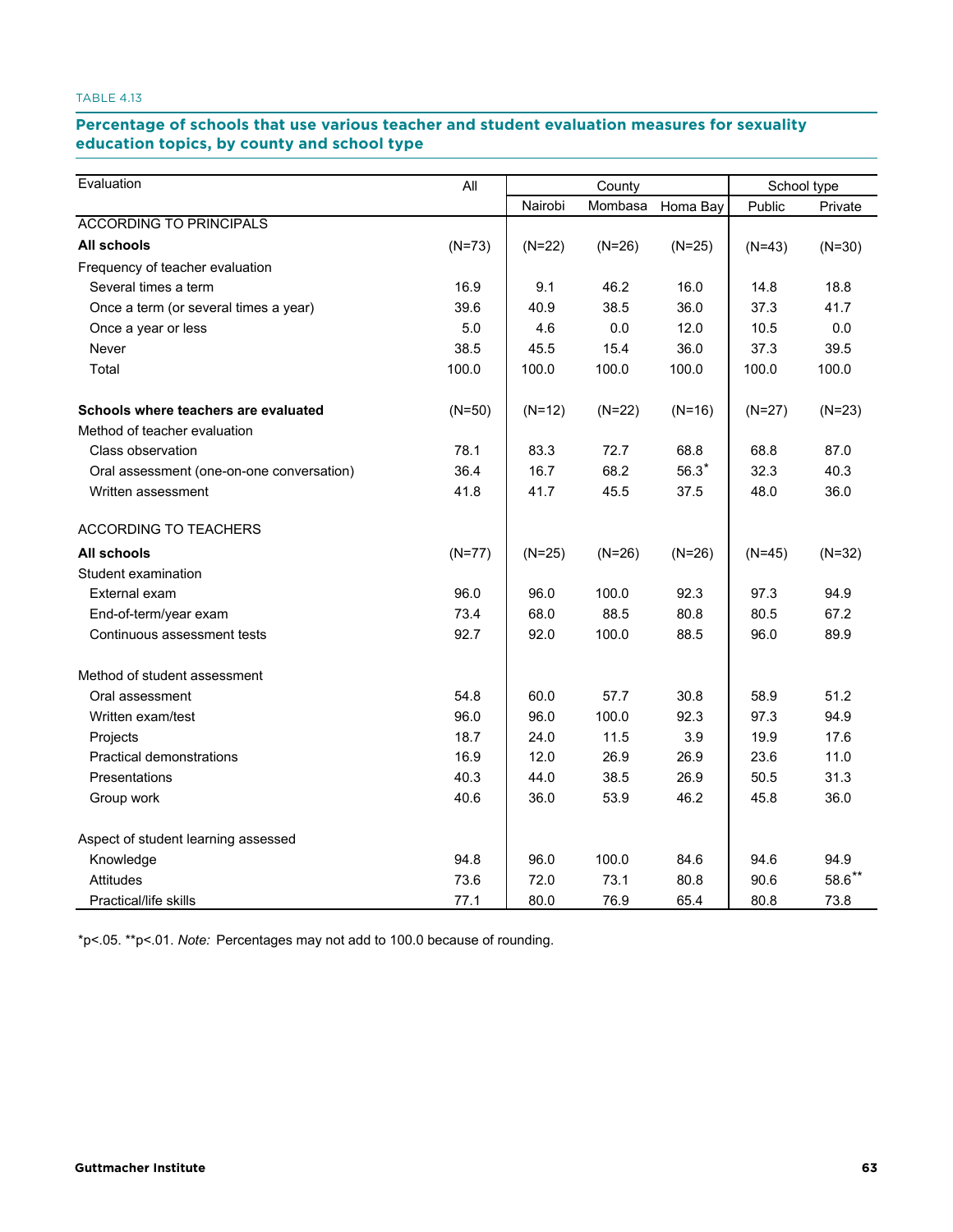# Percentage of teachers who reported various aspects of pre-service or in-service training on **sexuality education, by county and school type education, by county and school type**

| Aspect of training                                   | All       |          |          | County    |           | School type |
|------------------------------------------------------|-----------|----------|----------|-----------|-----------|-------------|
|                                                      |           | Nairobi  | Mombasa  | Homa Bay  | Public    | Private     |
| Teachers who cover sexuality education topics        | $(N=190)$ | $(N=62)$ | $(N=70)$ | $(N=58)$  | $(N=119)$ | $(N=71)$    |
| Received pre-service training                        | 69.7      | 67.6     | 70.4     | 84.6      | 69.5      | 70.0        |
| Received in-service training                         |           |          |          |           |           |             |
| <1 year ago                                          | 8.7       | 8.1      | 13.0     | 6.5       | 9.2       | 7.9         |
| 1-3 years ago                                        | 22.4      | 22.0     | 27.2     | 17.6      | 19.1      | 27.3        |
| >3 years ago                                         | 15.0      | 12.9     | 22.8     | 19.4      | 18.5      | 9.8         |
| Never                                                | 53.9      | 56.9     | 37.0     | 56.4      | 53.2      | 55.0        |
| Total                                                | 100.0     | 100.0    | 100.0    | 100.0     | 100.0     | 100.0       |
| Teachers with pre-service training                   | $(N=138)$ | $(N=41)$ | $(N=49)$ | $(N=48)$  | $(N=87)$  | $(N=51)$    |
| Source of pre-service training+                      |           |          |          |           |           |             |
| Pre-service education (e.g., teacher college)        | 31.6      | 29.0     | 38.6     | 38.7      | 28.7      | 35.9        |
| University education                                 | 73.3      | 78.4     | 59.8     | 59.2      | 74.0      | 72.2        |
| Course at separate institute                         | 20.5      | 23.3     | 10.7     | 16.4      | 19.6      | 22.0        |
| <b>NGO</b>                                           | 5.3       | 5.6      | 7.4      | 1.2       | 7.7       | 1.8         |
| Assessment of pre-service training                   |           |          |          |           |           |             |
| Very adequate                                        | 29.5      | 32.3     | 18.6     | 27.5      | 28.5      | 31.1        |
| Adequate                                             | 62.6      | 60.8     | 70.7     | 62.1      | 61.9      | 63.6        |
| Inadequate                                           | 7.9       | 6.9      | 10.7     | 10.4      | 9.7       | 5.3         |
| Total                                                | 100.0     | 100.0    | 100.0    | 100.0     | 100.0     | 100.0       |
| Ways to improve pre-service training+                |           |          |          |           |           |             |
| More hours of training                               | 81.8      | 84.3     | 88.3     | $58.6*$   | 77.0      | 89.0        |
| More training in certain topics                      | 80.9      | 80.6     | 94.4     | 65.4*     | 74.1      | 90.9        |
| Training in teaching methods                         | 78.4      | 79.5     | 81.9     | 67.3      | 72.0      | 87.9        |
| Separate training on specific topics                 | 73.1      | 74.4     | 76.5     | 60.5      | 71.0      | 76.2        |
| Teachers with in-service training                    | $(N=93)$  | $(N=25)$ | $(N=41)$ | $(N=27)$  | $(N=57)$  | $(N=36)$    |
| Assessment of in-service training                    |           |          |          |           |           |             |
| Very adequate                                        | 31.8      | 32.9     | 26.4     | 34.0      | 26.3      | 40.1        |
| Adequate                                             | 60.0      | 60.1     | 63.7     | 52.5      | 70.1      | 44.9        |
| Inadequate                                           | 8.2       | 7.0      | 9.9      | 13.5      | 3.6       | 15.0        |
| Total                                                | 100.0     | 100.0    | 100.0    | 100.0     | 100.0     | 100.0       |
| Ways to improve in-service training+                 |           |          |          |           |           |             |
| More hours of training                               | 87.7      | 89.5     | 86.6     | 76.8      | 87.9      | 87.5        |
| More training in certain topics                      | 87.9      | 89.4     | 86.4     | 79.8      | 80.7      | $99.0***$   |
| Training in teaching methods                         | 90.3      | 96.4     | 74.4     | $79.8*$   | 87.8      | 94.3        |
| Separate training on specific topics                 | 80.7      | 81.4     | 78.8     | 79.8      | 76.4      | 87.6        |
| Teachers with in-service training within three years | $(N=59)$  | $(N=17)$ | $(N=26)$ | $(N=16)$  | $(N=35)$  | $(N=24)$    |
| Source of in-service training†                       |           |          |          |           |           |             |
| National government                                  | 39.9      | 50.8     | $6.0\,$  | $21.3***$ | 37.7      | 42.5        |
| School administration                                | 9.1       | 9.5      | 3.6      | 18.5      | 2.6       | $16.9*$     |
| Separate institute/NGO/CBO                           | 39.8      | 32.2     | 71.5     | $31.9*$   | 45.6      | 32.7        |
| Church                                               | 4.7       | 4.1      | $4.0$    | 12.1      | 3.1       | $6.6\,$     |

\*p<.05. \*\*p<.01. \*\*\*p<.001. †Multiple responses were allowed. *Note:* Percentages may not add to 100.0 because of rounding.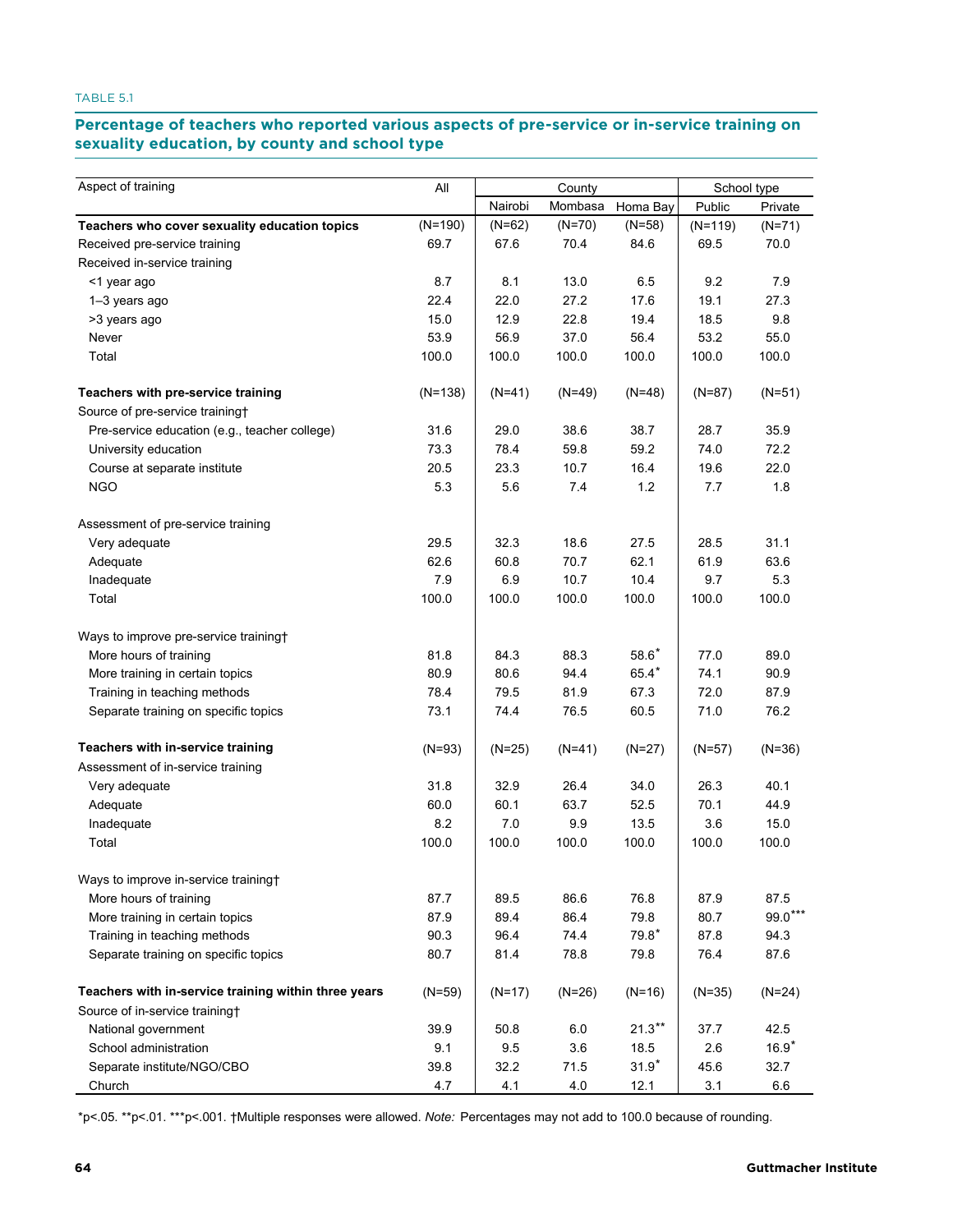Among teachers who received any pre-service or in-service training on sexuality education, **percentage who had training in various topics and teaching methods, by county and school type training in various topics and teaching methods, by county and school type**

| Topic and comprehensiveness                                   | All       | County   |          |          | School type |          |  |
|---------------------------------------------------------------|-----------|----------|----------|----------|-------------|----------|--|
|                                                               |           | Nairobi  | Mombasa  | Homa Bay | Public      | Private  |  |
|                                                               | $(N=158)$ | $(N=50)$ | $(N=58)$ | $(N=50)$ | $(N=101)$   | $(N=57)$ |  |
| <b>Topic</b>                                                  |           |          |          |          |             |          |  |
| Puberty/physical changes in body                              | 80.4      | 78.6     | 83.4     | 89.2     | 77.4        | 85.4     |  |
| Reproductive organs                                           | 80.4      | 80.0     | 80.4     | 83.2     | 76.6        | 86.7     |  |
| Menstruation                                                  | 82.1      | 84.5     | 75.5     | 74.3     | 79.2        | 86.7     |  |
| Sexual behavior                                               | 84.1      | 84.5     | 79.7     | 87.7     | 86.2        | 80.7     |  |
| Equality between men and women                                | 78.7      | 79.4     | 76.6     | 77.3     | 74.6        | 85.4     |  |
| Pregnancy and childbirth                                      | 81.8      | 81.4     | 81.2     | 85.9     | 78.0        | 88.1     |  |
| Abortion                                                      | 73.4      | 74.8     | 67.9     | 71.2     | 69.4        | 79.9     |  |
| Contraceptive methods                                         | 73.9      | 74.8     | 70.5     | 72.3     | 70.3        | 79.8     |  |
| How to use contraceptive methods                              | 71.5      | 73.2     | 63.9     | 71.2     | 68.9        | 75.8     |  |
| Where to get contraceptive methods                            | 64.9      | 65.3     | 56.2     | 75.4     | 64.0        | 66.4     |  |
| Sex in exchange for money or gifts                            | 58.4      | 62.5     | 40.6     | 55.4     | 55.5        | 63.1     |  |
| <b>HIV/AIDS</b>                                               | 92.4      | 92.0     | 94.0     | 93.1     | 91.9        | 93.2     |  |
| Other STIs                                                    | 94.0      | 93.8     | 92.9     | 97.3     | 95.9        | 91.0     |  |
| Where to access STI/HIV services                              | 84.1      | 86.0     | 78.1     | 79.6     | 82.5        | 86.7     |  |
| Communicating within relationships                            | 77.7      | 79.9     | 70.4     | 73.2     | 74.0        | 83.8     |  |
| Decision-making skills                                        | 84.9      | 84.7     | 84.4     | 86.9     | 84.4        | 85.7     |  |
| Prevention of violence/sexual abuse                           | 77.1      | 78.3     | 70.2     | 79.0     | 73.4        | 83.3     |  |
| Sexual orientation                                            | 63.9      | 64.0     | 64.2     | 63.0     | 62.4        | 66.4     |  |
| Sexual and reproductive rights                                | 76.1      | 74.5     | 80.3     | 81.1     | 71.9        | 83.0     |  |
| Abstinence/saying no to sex/"chilling"                        | 89.9      | 89.9     | 92.9     | 85.5     | 90.6        | 88.8     |  |
| Moral issues related to sexuality                             | 87.2      | 87.9     | 85.9     | 84.4     | 89.0        | 84.3     |  |
| Positive living for young people living with HIV              | 87.1      | 87.9     | 83.0     | 87.9     | 88.5        | 84.8     |  |
| Prevention of mother-to-child HIV transmission                | 80.0      | 81.0     | 77.0     | 77.1     | 74.9        | 88.3     |  |
| Female genital mutilation                                     | 68.2      | 73.5     | 56.2     | $48.4*$  | 61.9        | 78.7     |  |
| Comprehensiveness of topics included in training†             |           |          |          |          |             |          |  |
| Minimum                                                       | 75.2      | 74.8     | 72.1     | 82.5     | 71.4        | 81.4     |  |
| Adequate                                                      | 58.0      | 64.1     | 38.0     | 43.9*    | 57.9        | 58.0     |  |
| High                                                          | 36.0      | 40.6     | 18.2     | 30.1     | 37.1        | 34.3     |  |
| Received training in teaching methods for sexuality education | 62.4      | 60.6     | 65.6     | 70.5     | 60.3        | 66.0     |  |

\*p<.05. †"Minimum" indicates at least one topic in each category; "adequate" indicates nearly all topics, except one at most, in each category; and "high" indicates all topics in each category. Levels are not mutually exclusive; for example, schools that meet the adequate level also meet the minimum level. *Note:* Percentages may not add to 100 because of rounding.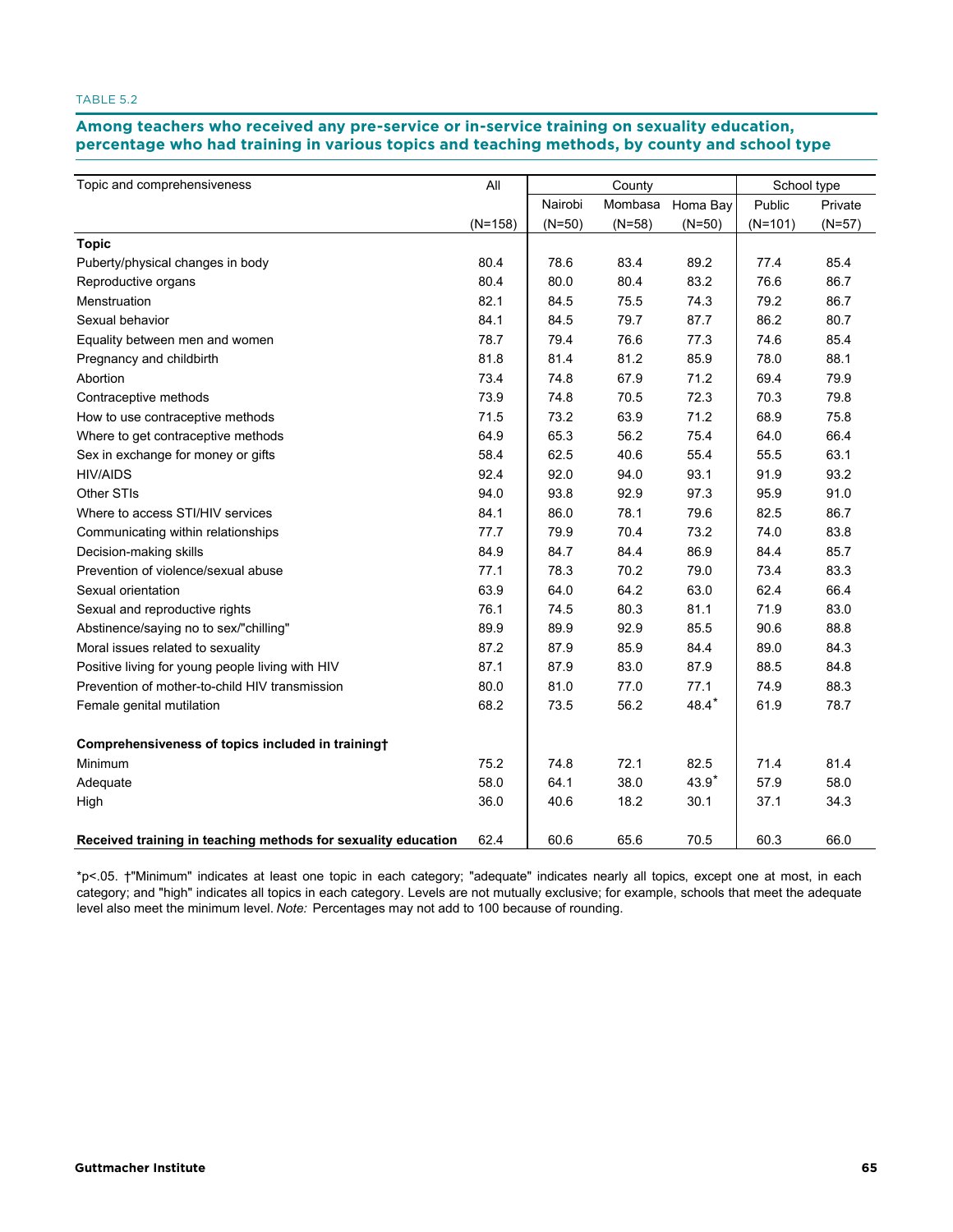# Percentage of teachers and principals who reported accessibility and availability of resources for<br>. **teaching sexuality education, by county and school type county and school type**

| Accessibility and availability of resources                                                                | All       |          | County   | School type |           |          |
|------------------------------------------------------------------------------------------------------------|-----------|----------|----------|-------------|-----------|----------|
|                                                                                                            |           | Nairobi  | Mombasa  | Homa Bay    | Public    | Private  |
| Teachers who cover sexuality education topics                                                              | $(N=190)$ | $(N=62)$ | $(N=70)$ | $(N=58)$    | $(N=119)$ | $(N=71)$ |
| Have access to general teaching support materials                                                          |           |          |          |             |           |          |
| Goals, objectives and expected outcomes for topics                                                         | 70.3      | 71.1     | 61.6     | 76.7        | 75.1      | 62.9     |
| Teaching manual                                                                                            | 69.4      | 71.6     | 61.0     | 66.1        | 66.5      | 73.8     |
| Document describing the scope and sequences of instructions                                                | 58.0      | 59.4     | 55.0     | 52.0        | 67.8      | 43.2 *   |
| Lesson plans or learning activities                                                                        | 57.8      | 56.0     | 65.3     | 59.8        | 55.6      | 61.0     |
| Teaching or learning materials                                                                             | 78.0      | 77.9     | 71.5     | 88.9        | 75.9      | 81.2     |
| Plans/tools for how to evaluate or assess students                                                         | 48.1      | 44.9     | 58.6     | 56.0        | 53.7      | 39.6     |
| Have access to out-of-classroom resources                                                                  |           |          |          |             |           |          |
| Teacher support group                                                                                      | 30.0      | 31.1     | 19.4     | 38.6        | 24.2      | 38.9     |
| Support from colleague teachers                                                                            | 72.5      | 75.2     | 63.4     | 65.7        | 75.6      | 67.9     |
| Support from experts/NGOs/CBOs/health professionals                                                        | 34.3      | 34.2     | 32.6     | 37.5        | 35.4      | 32.6     |
| Internet resources (including social media)                                                                | 47.2      | 42.2     | 63.0     | 60.6 *      | 47.8      | 46.2     |
| Use of methodological materials                                                                            |           |          |          |             |           |          |
| National textbook for students                                                                             | 86.4      | 87.6     | 78.6     | 89.1        | 89.5      | 81.7     |
| National manual for teachers                                                                               | 46.4      | 45.0     | 46.5     | 56.8        | 39.5      | 56.8     |
| Materials developed by local/district/regional authority                                                   | 6.0       | 5.9      | 4.8      | 9.1         | 9.2       | $1.3***$ |
| Materials developed by school                                                                              | 17.1      | 16.0     | 17.7     | 24.1        | 18.1      | 15.4     |
| Materials developed by teacher                                                                             | 30.7      | 25.3     | 50.5     | 41.0 $*$    | 40.4      | $16.2*$  |
| Official materials developed in other countries or by international NGOs                                   | 8.3       | 8.5      | 6.1      | 9.8         | 9.6       | 6.2      |
| Materials from in-country NGOs/CBOs/Kenya Science Teachers                                                 |           |          |          |             |           |          |
| Association                                                                                                | 18.2      | 15.3     | 21.2     | 35.6        | 20.0      | 15.4     |
| Media sources (e.g., Internet, TV, magazines)                                                              | 36.3      | 34.3     | 44.9     | 38.5        | 35.4      | 37.8     |
| <b>Principals</b>                                                                                          | $(N=73)$  | $(N=22)$ | $(N=26)$ | $(N=25)$    | $(N=43)$  | $(N=30)$ |
| Ways to support sexuality education teachers                                                               |           |          |          |             |           |          |
| Organize meetings to discuss/resolve issues or concerns                                                    | 69.9      | 72.7     | 73.1     | 56.0        | 67.4      | 72.2     |
| Support sexuality education and its teachers at board meetings, PTA<br>meetings and other community events | 50.2      | 45.5     | 38.5     | $80.0*$     | 60.9      | 40.4     |
| Encourage teachers to discuss concerns and try to help                                                     | 57.6      | 59.1     | 53.9     | 56.0        | 63.1      | 52.6     |
| Invite outside experts to support teachers                                                                 | 58.8      | 54.6     | 65.4     | 68.0        | 69.9      | 48.7     |
| Any of the above types of support                                                                          | 99.3      | 100.0    | 96.1     | 100.0       | 100.0     | 98.7     |
|                                                                                                            |           |          |          |             |           |          |

\*p<.05. \*\*p<.01.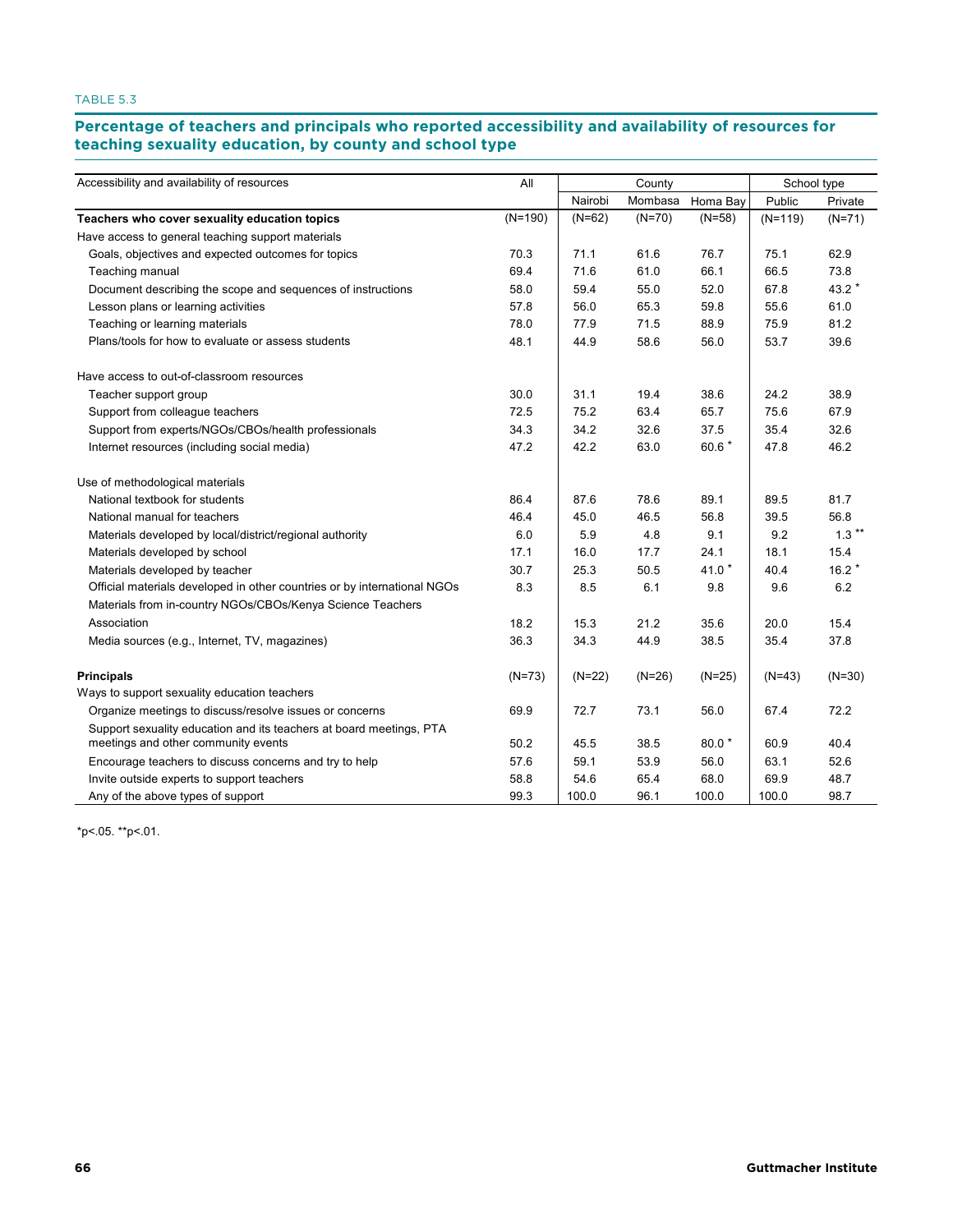# **Percentage of teachers who reported a need for teaching support, and the perceived level of support**  for sexuality education from various sources, by county and school type **the percentage of the percentage of teach**<br>————————————————————

| Need and support                               | All       |          | County   |          |           | School type |
|------------------------------------------------|-----------|----------|----------|----------|-----------|-------------|
|                                                |           | Nairobi  | Mombasa  | Homa Bay | Public    | Private     |
|                                                | $(N=190)$ | $(N=62)$ | $(N=70)$ | $(N=58)$ | $(N=119)$ | $(N=71)$    |
| Assistance required to teach more effectively+ |           |          |          |          |           |             |
| More factual information                       | 44.4      | 42.7     | 46.5     | 54.5     | 46.5      | 41.4        |
| More training                                  | 67.7      | 64.6     | 70.6     | 87.2     | 70.3      | 63.8        |
| More teaching materials/strategies             | 57.1      | 52.7     | 71.4     | 68.8     | 62.4      | 49.2        |
| Fewer restrictions on what can be taught       | 7.3       | 5.9      | 8.3      | 16.4     | 7.2       | 7.4         |
| More support from school or community          | 22.0      | 19.0     | 23.2     | 42.4     | 25.9      | 16.1        |
| Perceived level of support from sources        |           |          |          |          |           |             |
| Principal                                      |           |          |          |          |           |             |
| Very supportive                                | 54.5      | 57.3     | 40.3     | 55.1     | 51.8      | 58.5        |
| Supportive                                     | 34.0      | 30.0     | 47.5     | 43.4     | 36.9      | 29.6        |
| Unsupportive                                   | 11.5      | 12.7     | 12.1     | 1.5      | 11.3      | 11.9        |
| Other teachers at this school                  |           |          |          |          |           |             |
| Very supportive                                | 43.3      | 44.2     | 34.1     | 50.2     | 39.7      | $48.6*$     |
| Supportive                                     | 52.7      | 52.1     | 59.8     | 46.8     | 59.2      | 43.0        |
| Unsupportive                                   | 4.0       | 3.7      | 6.1      | 2.9      | 1.0       | 8.4         |
| Parents                                        |           |          |          |          |           |             |
| Very supportive                                | 17.8      | 20.1     | 6.9      | 17.2     | 18.8      | 16.4        |
| Supportive                                     | 49.0      | 45.8     | 58.8     | 59.1     | 55.7      | 39.1        |
| Unsupportive                                   | 33.1      | 34.1     | 34.3     | 23.6     | 25.5      | 44.5        |
| Total                                          | 100.0     | 100.0    | 100.0    | 100.0    | 100.0     | 100.0       |

\*p<.05. †Multiple responses were allowed. *Notes:* Significant difference was across the percentage distribution. Percentages may not add to 100.0 because of rounding.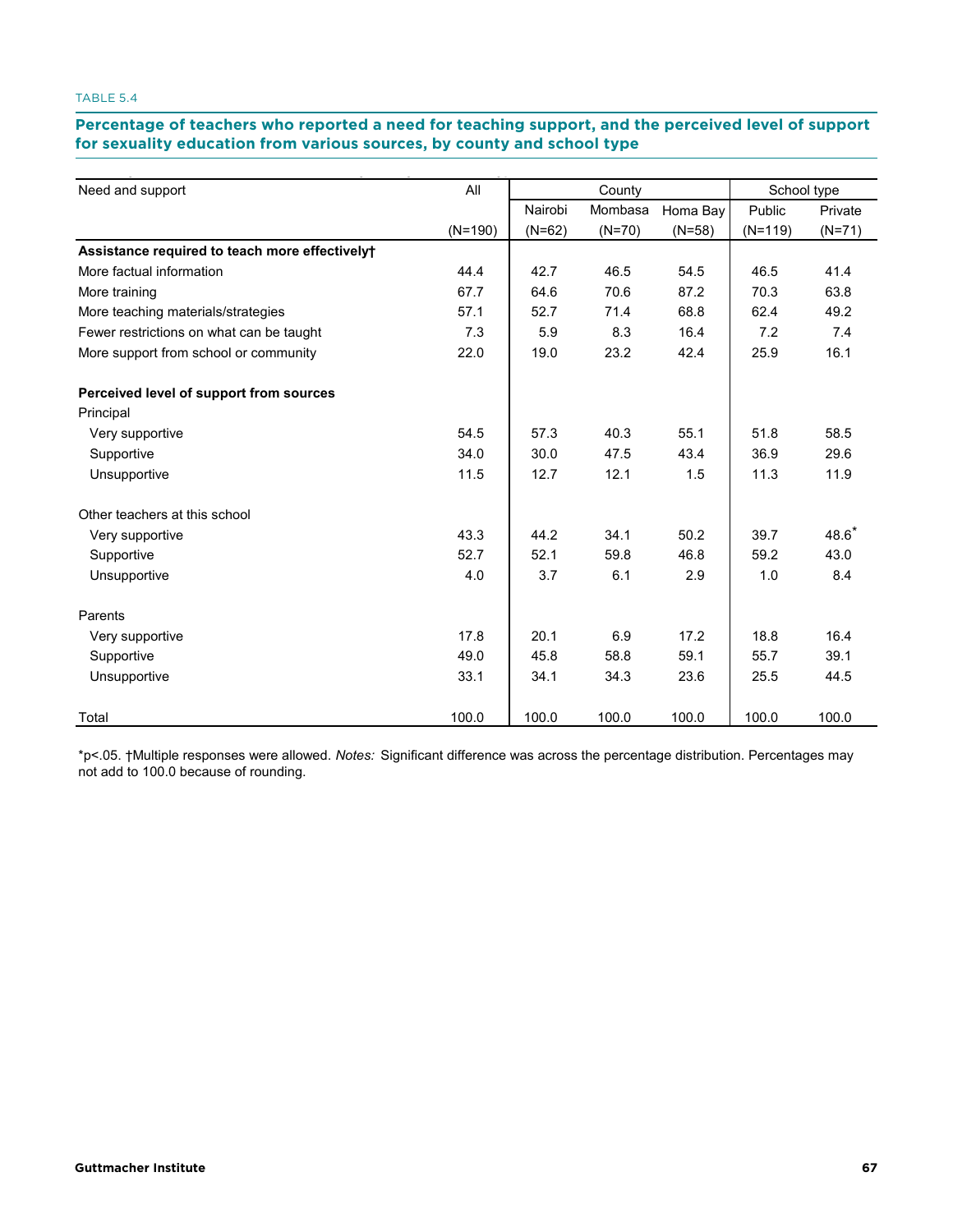# Among teachers who cover each topic, percentage who said they require more assistance, by county **and school type school type**

| Topic                                            | All  |         | County  |           |        | School type        |
|--------------------------------------------------|------|---------|---------|-----------|--------|--------------------|
|                                                  |      | Nairobi | Mombasa | Homa Bay  | Public | Private            |
| Puberty/physical changes in body                 | 17.3 | 16.8    | 14.3    | 26.2      | 22.4   | 10.1               |
| Reproductive organs                              | 14.9 | 12.0    | 18.8    | 31.1      | 20.9   | $6.1$ <sup>*</sup> |
| Menstruation                                     | 14.8 | 11.6    | 18.6    | $35.9*$   | 22.0   | $4.6***$           |
| Sexual behavior                                  | 22.6 | 19.7    | 35.2    | 26.0      | 22.4   | 22.9               |
| Equality between men and women                   | 17.1 | 12.5    | 25.6    | $40.1*$   | 17.7   | 16.3               |
| Pregnancy and childbirth                         | 17.7 | 12.1    | 35.1    | $34.8**$  | 21.7   | 11.9               |
| Abortion                                         | 24.2 | 21.0    | 37.8    | 28.8      | 30.3   | 15.6               |
| Contraceptive methods                            | 28.9 | 22.0    | 57.2    | $39.9**$  | 32.7   | 23.2               |
| How to use contraceptive methods                 | 31.5 | 27.7    | 48.6    | 34.2      | 33.2   | 28.6               |
| Where to get contraceptive methods               | 24.8 | 23.3    | 33.6    | 24.3      | 29.5   | 16.6               |
| Sex in exchange for money or gifts               | 18.7 | 15.7    | 28.5    | 26.0      | 23.2   | 11.2               |
| <b>HIV/AIDS</b>                                  | 21.5 | 15.3    | 32.6    | $52.7***$ | 25.7   | 15.6               |
| Other STIs                                       | 23.2 | 17.6    | 33.3    | $51.1***$ | 27.8   | 16.7               |
| Where to access STI/HIV services                 | 17.3 | 13.7    | 26.3    | 30.7      | 17.9   | 16.5               |
| Communicating within relationships               | 23.1 | 19.9    | 42.1    | 21.1      | 22.3   | 24.5               |
| Decision-making skills                           | 25.6 | 22.5    | 30.9    | 41.2      | 20.1   | 33.4               |
| Prevention of violence/sexual abuse              | 31.8 | 26.4    | 46.9    | $51.6*$   | 28.7   | 36.3               |
| Sexual orientation                               | 22.0 | 17.0    | 40.1    | $34.0**$  | 23.4   | 19.6               |
| Sexual and reproductive rights                   | 19.2 | 13.2    | 37.5    | $38.4***$ | 19.0   | 19.5               |
| Abstinence/saying no to sex/"chilling"           | 16.5 | 15.2    | 17.8    | 24.1      | 19.0   | 12.8               |
| Moral issues related to sexuality                | 22.6 | 19.3    | 34.9    | 28.7      | 20.2   | 26.0               |
| Positive living for young people living with HIV | 39.1 | 36.0    | 49.4    | 47.4      | 51.3   | $20.6**$           |
| Prevention of mother-to-child HIV transmission   | 28.2 | 25.9    | 36.1    | 32.7      | 31.7   | 22.2               |
| Female genital mutilation                        | 31.1 | 26.1    | 47.9    | $48.9*$   | 37.6   | 21.2               |

\*p<.05. \*\*p<.01. \*\*\*p<.001.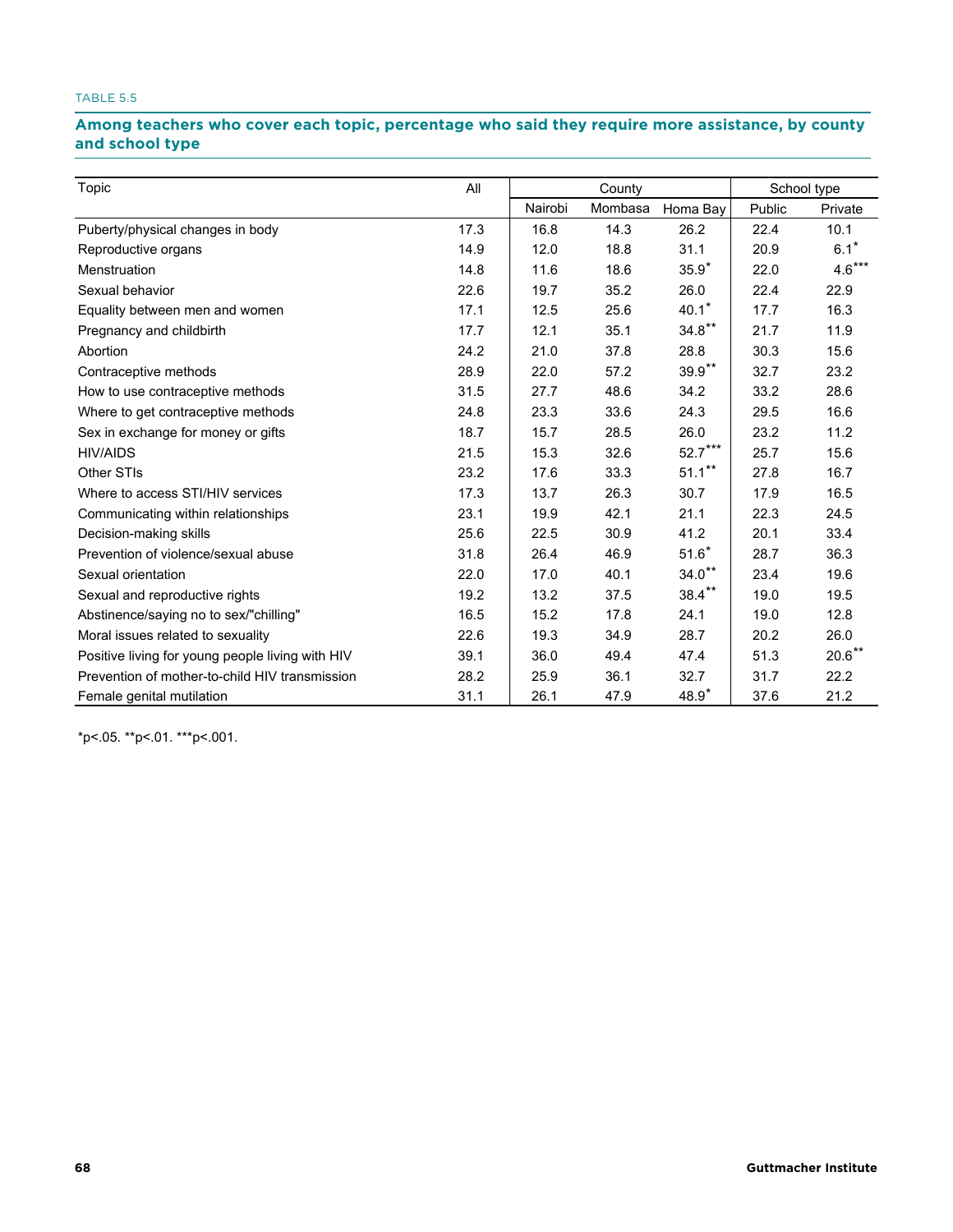# Percentage of principals who reported various school policies, by county and school type

| Policy                                                   | All      | County   |          |          | School type |           |  |
|----------------------------------------------------------|----------|----------|----------|----------|-------------|-----------|--|
|                                                          |          | Nairobi  | Mombasa  | Homa Bay | Public      | Private   |  |
| ALL SCHOOLS                                              | $(N=73)$ | $(N=22)$ | $(N=26)$ | $(N=25)$ | $(N=43)$    | $(N=30)$  |  |
| School has a child protection policy                     | 97.8     | 100.0    | 96.2     | 92.0     | 98.5        | 97.2      |  |
| Policy for cases of harassment                           |          |          |          |          |             |           |  |
| If teachers are found to be harassing students           |          |          |          |          |             |           |  |
| Immediately fired or transferred                         | 57.8     | 63.6     | 57.7     | 36.0     | 42.1        | 72.2      |  |
| Given several warnings before they are fired             | 27.0     | 18.2     | 34.6     | 52.0     | 41.3        | 13.9      |  |
| Temporarily suspended from teaching                      | 3.6      | 4.6      | 0.0      | 4.0      | 7.6         | 0.0       |  |
| Given a warning but are not fired or suspended           | 10.2     | 13.6     | 0.0      | 8.0      | 7.6         | 12.6      |  |
| School does not have a policy                            | 1.4      | 0.0      | 7.7      | 0.0      | 1.4         | 1.3       |  |
| If students are found to be harassing other students     |          |          |          |          |             |           |  |
| Immediately expelled                                     | 24.8     | 31.8     | 19.2     | 4.0      | 16.7        | 32.2      |  |
| Given several warnings before being expelled             | 28.5     | 22.7     | 50.0     | 28.0     | 43.5        | 14.8      |  |
| Temporarily suspended from school                        | 29.4     | 27.3     | 23.1     | 44.0     | 20.3        | 37.8      |  |
| Given a warning but are not expelled or suspended        | 13.0     | 13.6     | 0.0      | 24.0     | 13.4        | 12.6      |  |
| School does not have a policy                            | 4.3      | 4.6      | 7.7      | 0.0      | 6.2         | 2.6       |  |
| COEDUCATIONAL AND MALES-ONLY SCHOOLS                     | $(N=61)$ | $(N=18)$ | $(N=22)$ | $(N=21)$ | $(N=35)$    | $(N=26)$  |  |
| Policy if a boy gets a girl pregnant                     |          |          |          |          |             |           |  |
| He would be allowed to continue his studies              | 60.1     | 61.1     | 50.0     | 66.7**   | 81.7        | $41.9***$ |  |
| He would be asked to stay home from school for a         |          |          |          |          |             |           |  |
| period of time                                           | 32.5     | 38.9     | 22.7     | 19.1     | 9.1         | 52.0      |  |
| He would be sent away/transferred to a different school  | 7.5      | 0.0      | 27.3     | 14.3     | 9.1         | 6.1       |  |
| COEDUCATIONAL AND FEMALES-ONLY SCHOOLS                   | $(N=67)$ | $(N=20)$ | $(N=24)$ | $(N=23)$ | $(N=39)$    | $(N=28)$  |  |
| Policy if a girl becomes pregnant                        |          |          |          |          |             |           |  |
| She would be allowed to continue her studies             | 52.0     | 50.0     | 21.7     | $90.9*$  | 48.6        | 55.0      |  |
| She would be asked to stay home from school until she    |          |          |          |          |             |           |  |
| had the baby                                             | 44.0     | 45.0     | 73.9     | 9.1      | 51.4        | 37.5      |  |
| She would be sent away/transferred to a different school | 4.0      | 5.0      | 4.4      | 0.0      | 0.0         | 7.6       |  |
| Total                                                    | 100.0    | 100.0    | 100.0    | 100.0    | 100.0       | 100.0     |  |

\*p<.05. \*\*p<.01. \*\*\*p<.001. *Notes:* Significant differences were across the percentage distributions. Percentages may not add to 100.0 because of rounding.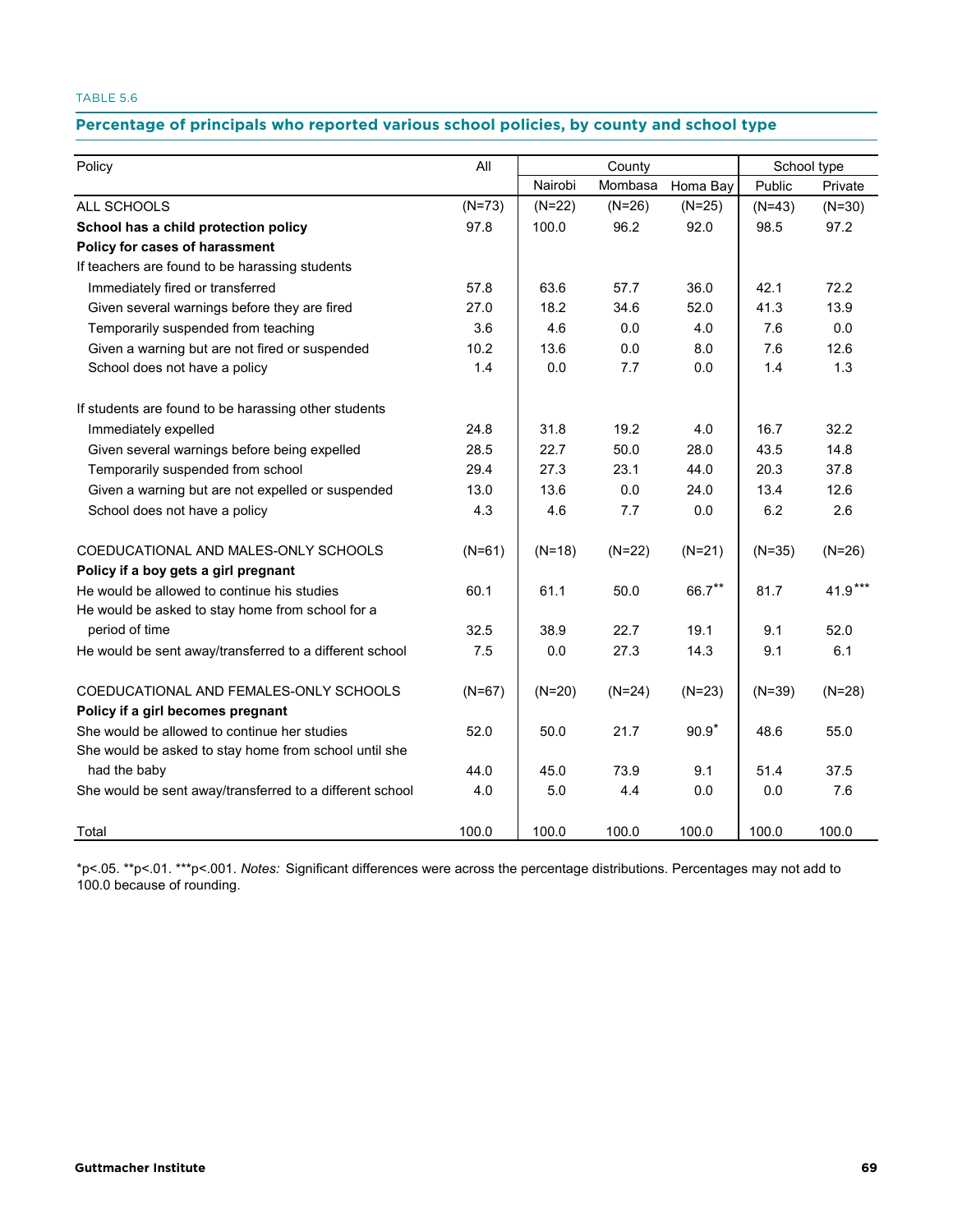#### **Percentage of students who reported their perception of feeling safe at school, by county and gender**  $\bf 5.7.$  Percentage of students who reported their perception of feeling safe at school, by county and school type

|                                                                                           | All         |           |           | Gender    |              |             |
|-------------------------------------------------------------------------------------------|-------------|-----------|-----------|-----------|--------------|-------------|
| Perception of safety                                                                      |             |           | County    |           |              |             |
|                                                                                           |             | Nairobi   | Mombasa   | Homa Bay  | Male         | Female      |
|                                                                                           | $(N=2,484)$ | $(N=817)$ | $(N=808)$ | $(N=859)$ | $(N=1, 101)$ | $(N=1,374)$ |
| Feel safe expressing themselves in front of other students<br>and teachers at this school |             |           |           |           |              |             |
| <b>Never</b>                                                                              | 33.4        | 32.5      | 47.4      | $25.6***$ | 29.2         | $36.1***$   |
| Sometimes                                                                                 | 42.4        | 45.3      | 34.6      | 36.2      | 39.3         | 44.4        |
| Always                                                                                    | 24.3        | 22.2      | 18.0      | 38.3      | 31.5         | 19.5        |
| Fear that other students or teachers may make fun of<br>them/tease them at school         |             |           |           |           |              |             |
| Never                                                                                     | 48.1        | 48.2      | 51.9      | 44.7      | 49.7         | 47.2        |
| Sometimes                                                                                 | 39.2        | 38.8      | 37.1      | 42.5      | 36.7         | 40.7        |
| Always                                                                                    | 12.7        | 13.0      | 11.1      | 12.8      | 13.6         | 12.2        |
| Afraid that other students will physically harm them                                      |             |           |           |           |              |             |
| Never                                                                                     | 66.3        | 67.4      | 70.4      | $58.0**$  | 70.7         | $63.5*$     |
| Sometimes                                                                                 | 25.0        | 24.5      | 21.2      | 30.2      | 20.5         | 27.8        |
| Always                                                                                    | 8.7         | 8.1       | 8.4       | 11.8      | 8.8          | 8.7         |
| Total                                                                                     | 100.0       | 100.0     | 100.0     | 100.0     | 100.0        | 100.0       |

\*p<.05. \*\*p<.01. \*\*\*p<.001. *Notes:* Nine students were excluded from gender-specific indicators because they did not specify a gender. Significant differences were across the percentage distributions. Percentages may not add to 100.0 because of rounding.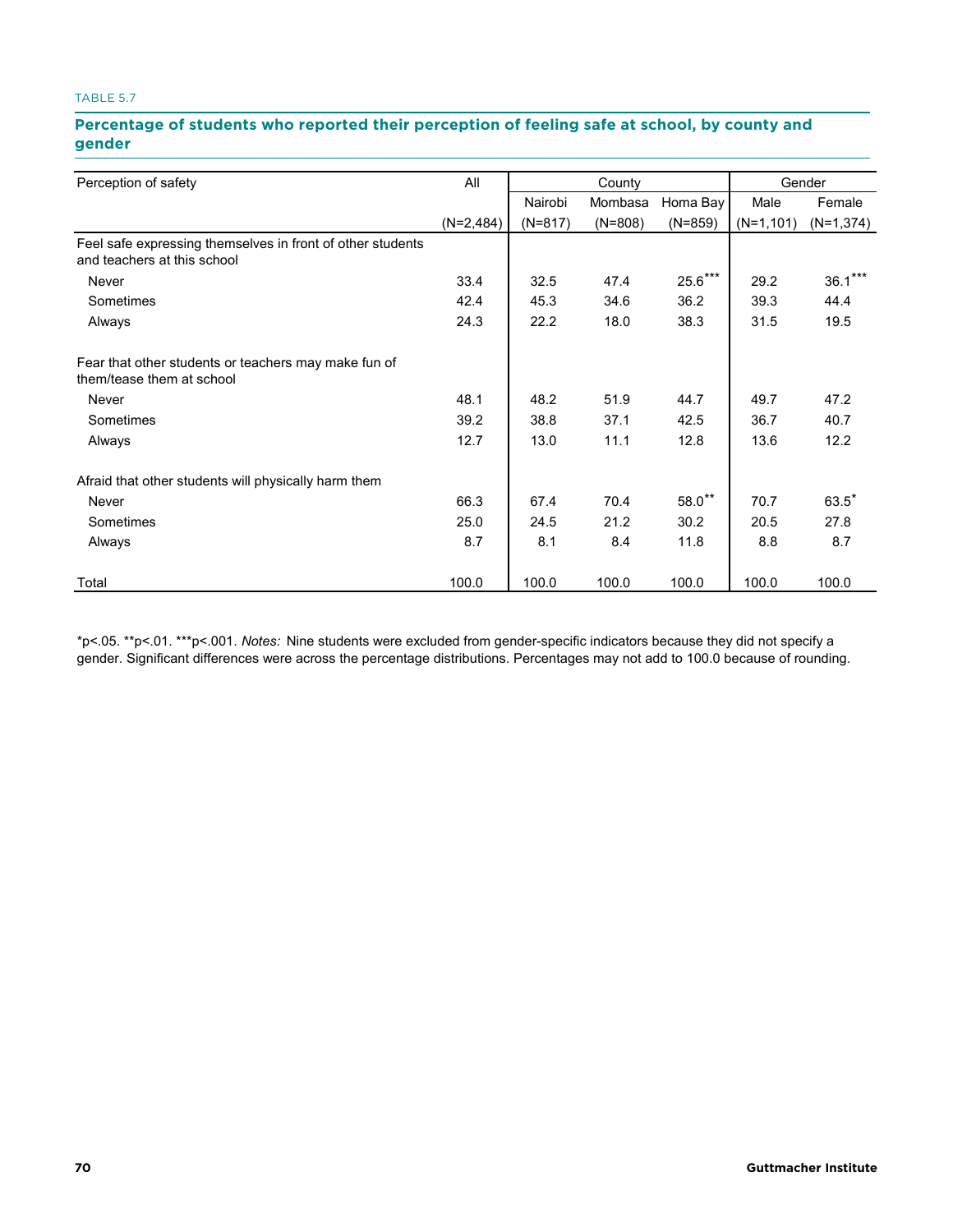#### TABLE 6.1

# Percentage of students who received sexuality education outside of school, by information source, **activity and frequency, according to county and gender frequency, according to county and gender**

|                                                       |             |           |                   |                      | Gender       |              |
|-------------------------------------------------------|-------------|-----------|-------------------|----------------------|--------------|--------------|
| Source, activity and frequency                        | All         | Nairobi   | County<br>Mombasa | Homa Bay             | Male         | Female       |
| <b>All students</b>                                   | $(N=2,484)$ | $(N=817)$ | $(N=808)$         | $(N=859)$            | $(N=1, 101)$ | $(N=1,374)$  |
| Source†                                               |             |           |                   |                      |              |              |
| Father                                                | 38.7        | 32.8      | 41.8              | $61.5***$            | 49.0         | $31.9***$    |
| Mother                                                | 72.0        | 69.1      | 74.0              | $82.8***$            | 55.0         | 83.1         |
| Other family members                                  | 78.7        | 75.0      | 83.9              | $90.3***$            | 73.6         | $82.2$ **    |
| Friend/girlfriend/boyfriend                           | 86.0        | 85.1      | 82.3              | $93.1***$            | 83.9         | 87.6         |
| After-school program/peer/outreach worker             | 73.0        | 73.6      | 65.5              | $76.5*$              | 68.7         | $76.0*$      |
| Religious figure                                      | 55.7        | 53.3      | 60.1              | 62.8                 | 55.8         | 55.8         |
| Health center/youth center/other community center     | 69.8        | 67.4      | 68.4              | $81.4*$              | 74.2         | 67.1         |
| Media (e.g., books/pamphlets, Internet, radio, TV)    | 94.4        | 93.5      | 95.2              | $97.7***$            | 95.5         | 93.9         |
| Other                                                 | 2.9         | 3.3       | 2.4               | 1.8                  | 3.8          | 2.4          |
| Most used source                                      |             |           |                   |                      |              |              |
| Father                                                | 10.6        | 8.3       | 15.1              | $16.9***$            | 19.6         | $5.0***$     |
| Mother                                                | 35.5        | 32.9      | 43.1              | 40.6                 | 16.3         | 47.5         |
| Other family members                                  | 8.7         | 8.5       | 11.6              | 7.6                  | 9.3          | 8.4          |
| Friend/girlfriend/boyfriend                           | 13.3        | 14.7      | 10.7              | 9.3                  | 14.2         | 12.8         |
| After-school program/peer/outreach worker             | 8.5         | 10.2      | 2.3               | 6.2                  | 10.2         | 7.4          |
| Religious figure                                      | 3.8         | 3.9       | 4.3               | 2.6                  | 3.4          | 4.0          |
| Health center/youth center/other community center     | 4.5         | 4.6       | 3.1               | 5.3                  | 6.2          | 3.5          |
| Media (e.g., books/pamphlets, Internet, radio, TV)    | 15.0        | 16.9      | 9.9               | 11.4                 | 20.9         | 11.4         |
| Total                                                 | 100.0       | 100.0     | 100.0             | 100.0                | 100.0        | 100.0        |
| Students who participated in out-of-school activities | $(N=2,064)$ | $(N=690)$ | $(N=587)$         | $(N=787)$            | $(N=924)$    | $(N=1, 140)$ |
| Type of activity+                                     |             |           |                   |                      |              |              |
| Seminars/talks                                        | 71.1        | 73.5      | 58.4              | 69.9                 | 63.8         | $76.0*$      |
| Workshops                                             | 8.9         | 8.5       | 6.4               | 12.2                 | 12.2         | 6.7          |
| Debates                                               | 38.2        | 32.7      | 46.5              | $55.1$ **            | 46.7         | $32.7*$      |
| Peer education groups                                 | 59.1        | 57.8      | 49.4              | 70.7                 | 56.1         | 61.1         |
| Theater                                               | 14.6        | 12.0      | 36.1              | $11.0***$            | 15.9         | 13.7         |
| Role play                                             | 21.7        | 18.5      | 25.8              | $32.0$ **            | 25.1         | 19.6         |
| Other community activities                            | 21.3        | 19.6      | 20.6              | $28.8$ <sup>**</sup> | 26.2         | $18.1***$    |
| Other                                                 | 3.1         | 3.4       | 1.8               | 2.5                  | 3.2          | 3.0          |
| Frequency of participation                            |             |           |                   |                      |              |              |
| At least once a week                                  | 27.5        | 24.4      | 34.5              | 35.8                 | 28.2         | 27.0         |
| At least once a month                                 | 23.9        | 24.1      | 21.1              | 24.9                 | 24.3         | 23.6         |
| Every few months                                      | 16.8        | 17.5      | 15.7              | 14.7                 | 17.2         | 16.6         |
| Once or twice a year                                  | 25.5        | 27.7      | 21.9              | 18.5                 | 22.1         | 27.7         |
| Less than once a year                                 | $6.4\,$     | 6.3       | 6.8               | 6.1                  | 8.2          | 5.2          |
| Total                                                 | 100.0       | 100.0     | 100.0             | 100.0                | 100.0        | 100.0        |

\*p<.05. \*\*p<.01. \*\*\*p<.001. †Multiple responses were allowed. *Notes:* Nine students were excluded from gender-specific indicators because they did not specify a gender. For percentage distributions, significant differences were across the distributions. Percentages may not add to 100.0 because of rounding.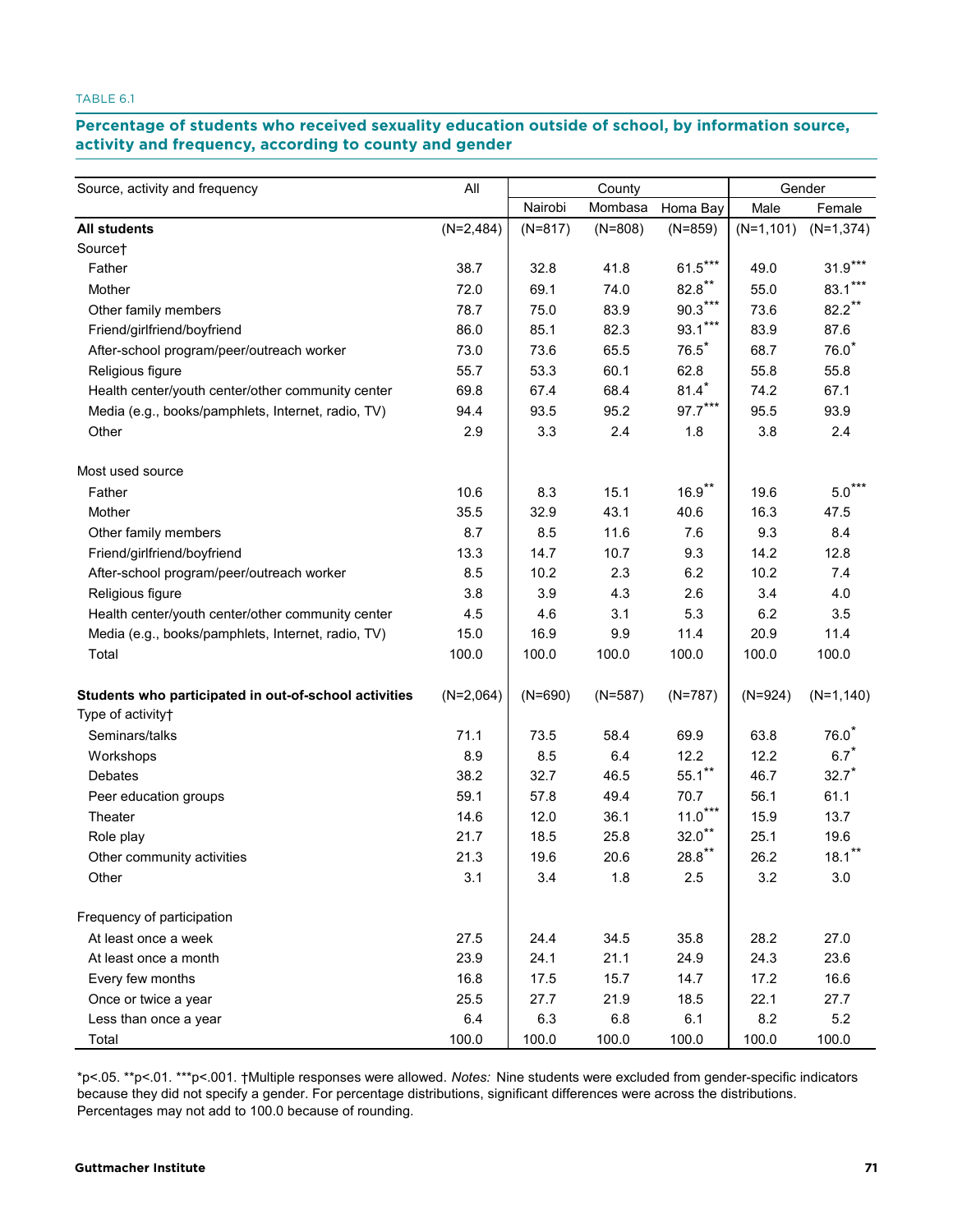TABLE 7.1

# Percentage of students and teachers who reported various opinions and beliefs regarding sexuality **education, by county by county**

| Opinion or belief                                                     | All          |           | County    |           |  |
|-----------------------------------------------------------------------|--------------|-----------|-----------|-----------|--|
|                                                                       |              | Nairobi   | Mombasa   | Homa Bay  |  |
| Students who have learned about sexuality education                   | $(N=2, 427)$ | $(N=793)$ | $(N=789)$ | $(N=845)$ |  |
| Believe it has been useful/very useful in their personal lives        | 93.1         | 91.6      | 95.8      | $97.3***$ |  |
| Believe it should be taught                                           | 98.8         | 98.7      | 98.4      | 99.6      |  |
| Degree of enjoyment of classes                                        |              |           |           |           |  |
| More than other subjects                                              | 70.5         | 69.2      | 68.7      | 77.6      |  |
| About the same as other subjects                                      | 24.8         | 26.1      | 25.9      | 18.2      |  |
| Less than other subjects                                              | 4.7          | 4.7       | 5.4       | 4.3       |  |
| Total                                                                 | 100.0        | 100.0     | 100.0     | 100.0     |  |
| Students who believe sexuality education should be taught             | $(N=2,388)$  | $(N=777)$ | $(N=770)$ | $(N=841)$ |  |
| These topics are just as important as other topics                    | 63.9         | 64.9      | 57.4      | 64.4      |  |
| Parents don't teach us                                                | 30.1         | 32.5      | 25.6      | $23.2***$ |  |
| We need to know how to prevent unintended pregnancy                   | 57.6         | 54.8      | 50.0      | 75.5***   |  |
| We need to know how to avoid getting HIV/AIDS or other STIs           | 68.9         | 63.7      | 72.8      | $87.7***$ |  |
| We need to learn how to resist pressure                               | 53.4         | 54.2      | 41.0      | $59.5***$ |  |
| To understand how our body works                                      | 57.6         | 58.7      | 43.6      | 64.1**    |  |
| Other reason                                                          | 4.5          | 5.0       | 1.7       | 4.4       |  |
| Teachers who cover sexuality education topics                         | $(N=190)$    | $(N=62)$  | $(N=70)$  | $(N=58)$  |  |
| Aspects they seek to impact in students†                              |              |           |           |           |  |
| Knowledge                                                             | 85.7         | 83.5      | 88.4      | 98.8      |  |
| <b>Attitudes</b>                                                      | 60.5         | 59.7      | 50.9      | 80.6      |  |
| Opinions                                                              | 33.9         | 32.6      | 30.0      | 50.2      |  |
| Practical skills/life skills                                          | 46.1         | 45.1      | 43.4      | 57.2      |  |
| Self-confidence                                                       | 33.9         | 30.2      | 32.3      | $64.9*$   |  |
| Most important message it should impart                               |              |           |           |           |  |
| That everyone deserves respect, no matter what gender, race or social |              |           |           |           |  |
| status                                                                | 62.7         | 59.7      | 86.2      | $49.9*$   |  |
| That sexual relations should always be consensual                     | 18.2         | 17.9      | 20.1      | 18.3      |  |
| Information about HIV/STI transmission and where to access HIV/STI    |              |           |           |           |  |
| services                                                              | 46.7         | 41.2      | 62.6      | 64.2      |  |
| Accurate information on contraceptives and where to access them       | 20.6         | 19.6      | 23.4      | 24.2      |  |
| That abstinence is the best way to prevent pregnancy and HIV/STIs     | 65.9         | 62.3      | 74.8      | 79.7      |  |
| That people should not have sex before marriage                       | 33.8         | 31.9      | 38.8      | 39.8      |  |
| That sexuality is a natural, healthy and positive part of life        | 34.6         | 38.3      | 23.8      | 23.1      |  |

\*p<.05. \*\*p<.01. \*\*\*p<.001. †Multiple responses were allowed. *Note:* Percentages may not add to 100.0 because of rounding.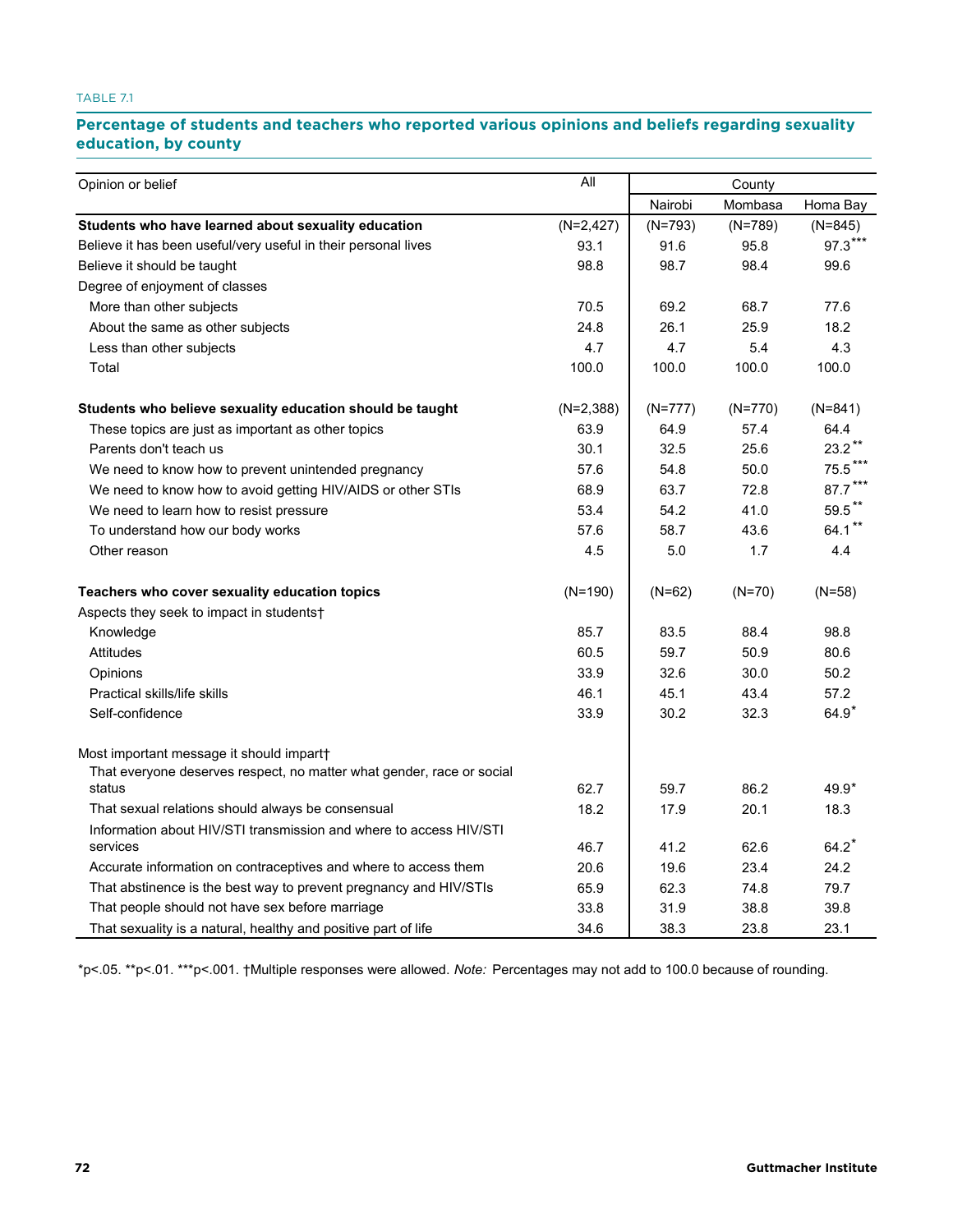## TABLE 7.2

## **Percentage of principals and teachers who agreed with various attitudes regarding sex and relationships, by county TABLE 7.2. Percentage of principals and teachers who agreed with various attitudes regarding sex and relationships, by county**

| Attitude                                                    | Principals |          |          |          | Teachers  |          |          |          |
|-------------------------------------------------------------|------------|----------|----------|----------|-----------|----------|----------|----------|
|                                                             | All        | Nairobi  | Mombasa  | Homa Bay | All       | Nairobi  | Mombasa  | Homa Bay |
|                                                             | $(N=73)$   | $(N=22)$ | $(N=26)$ | $(N=25)$ | $(N=196)$ | $(N=65)$ | $(N=70)$ | $(N=61)$ |
| Girls should remain virgins until marriage                  | 92.7       | 90.9     | 96.2     | 96.0     | 93.0      | 91.8     | 96.2     | 96.5     |
| Boys should remain virgins until marriage                   | 92.7       | 90.9     | 96.2     | 96.0     | 91.9      | 90.8     | 94.8     | 95.5     |
| Important that youth are taught about healthy sexuality     | 100.0      | 100.0    | 100.0    | 100.0    | 96.4      | 97.0     | 92.5     | 98.1     |
| Young people who carry condoms are bad/unfaithful           | 45.3       | 45.5     | 50.0     | 40.0     | 36.4      | 35.5     | 46.1     | 29.6     |
| Condom use indicates distrust of partner                    | 38.2       | 40.9     | 34.6     | 32.0     | 23.9      | 22.1     | 36.9     | 18.4     |
| Making contraceptives available encourages sex              | 73.8       | 68.2     | 88.5     | 80.0     | 61.5      | 58.4     | 73.1     | 67.2     |
| Important to teach students about contraceptive methods     | 53.8       | 50.0     | 50.0     | 72.0     | 66.1      | 66.5     | 59.7     | 72.2     |
| Important to tell students where to access SRH services     | 82.5       | 77.3     | 92.3     | 92.0     | 76.7      | 73.2     | 86.2     | 88.1     |
| Students with HIV/AIDS should not be allowed in schools     | 10.1       | 9.1      | 0.0      | 24.0     | 3.6       | 3.3      | 4.3      | 4.2      |
| It's acceptable for husband to beat wife if she refuses sex | 3.0        | 4.6      | 0.0      | 0.0      | 7.9       | 9.3      | 2.8      | 4.3      |
| Abortion shouldn't be allowed for unwanted pregnancy        | 75.1       | 81.8     | 61.5     | 64.0     | 61.1      | 59.1     | 66.9     | 67.2     |
| Sex should only be allowed between a man and a woman        | 95.0       | 95.5     | 92.3     | 96.0     | 96.3      | 97.4     | 94.1     | 91.5     |
| Girls who get pregnant should be expelled                   | 5.7        | 4.6      | 15.4     | 0.0      | 8.0       | 7.3      | 10.9     | 8.3      |
| Boys who get a girl pregnant should be expelled             | 20.8       | 18.2     | 26.9     | 24.0     | 11.0      | 10.6     | 7.6      | 18.8     |
| Boys who carry condoms should be expelled                   | 23.2       | 27.3     | 23.1     | 8.0      | 28.7      | 29.8     | 24.1     | 27.4     |
| Girls who carry condoms should be expelled                  | 13.7       | 13.6     | 19.2     | 8.0      | 28.5      | 29.8     | 24.1     | 25.4     |